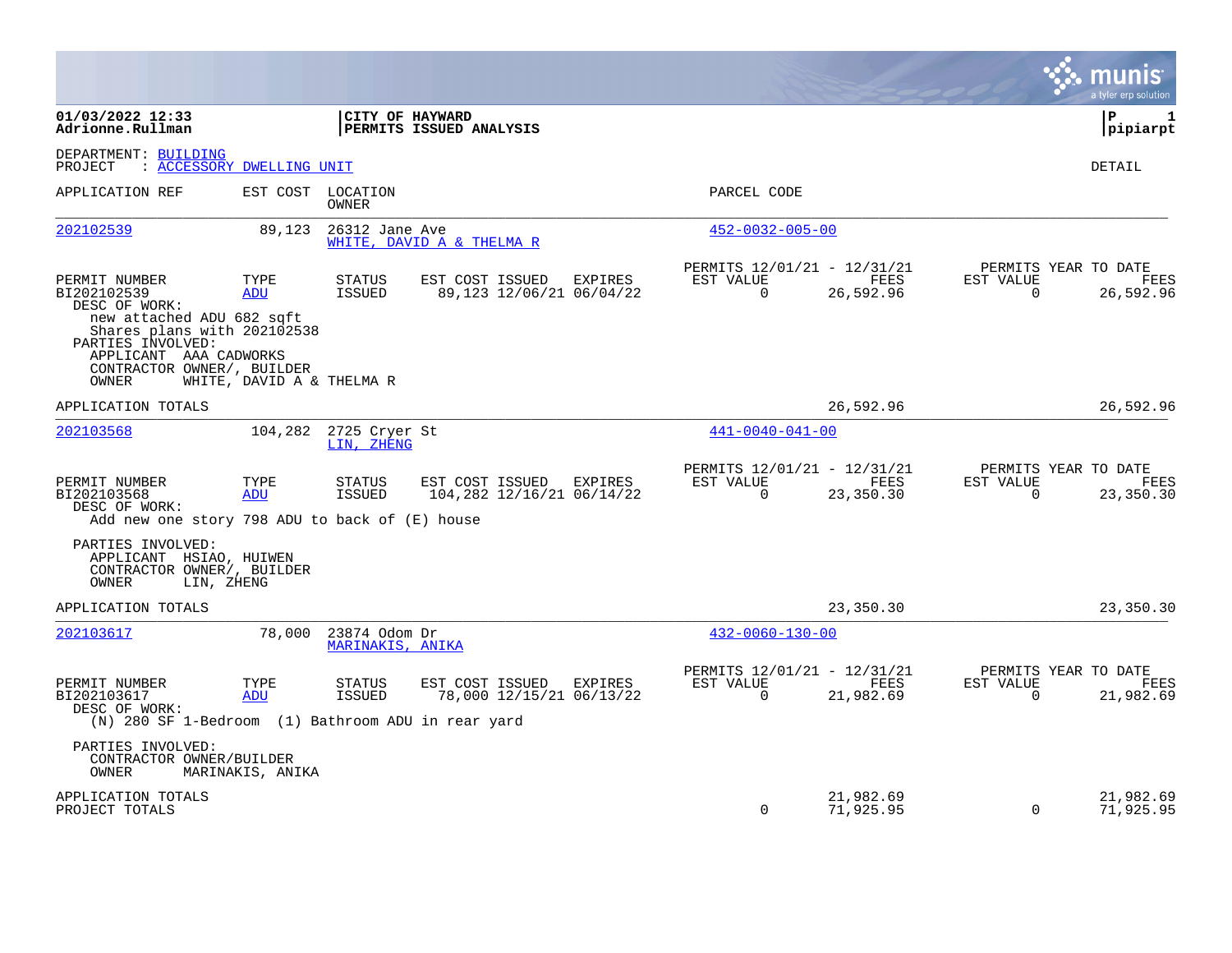|                                                                                                                                                               |                                 |                   |                                                                                                                                         |                         |                                                   |           | <b>munis</b><br>a tyler erp solution       |
|---------------------------------------------------------------------------------------------------------------------------------------------------------------|---------------------------------|-------------------|-----------------------------------------------------------------------------------------------------------------------------------------|-------------------------|---------------------------------------------------|-----------|--------------------------------------------|
| 01/03/2022 12:33<br>Adrionne.Rullman                                                                                                                          |                                 |                   | CITY OF HAYWARD<br>PERMITS ISSUED ANALYSIS                                                                                              |                         |                                                   |           | l P<br> pipiarpt                           |
| DEPARTMENT: BUILDING<br>PROJECT                                                                                                                               | : NEW COMMERCIAL BUILDING       |                   |                                                                                                                                         |                         |                                                   |           | DETAIL                                     |
| APPLICATION REF                                                                                                                                               | EST COST                        | LOCATION<br>OWNER |                                                                                                                                         | PARCEL CODE             |                                                   |           |                                            |
| 202101874                                                                                                                                                     | 18,064,333                      | 25810 Clawiter Rd | CLAWITER INNOVATION LCC                                                                                                                 | $439 - 0080 - 003 - 07$ |                                                   |           |                                            |
| PERMIT NUMBER<br>BI202101874<br>DESC OF WORK:<br>213,931 sq ft-Bldg 3<br>PARTIES INVOLVED:<br>APPLICANT LEE, JUN<br>CONTRACTOR HITT CONTRACTING, INC<br>OWNER | TYPE<br>CLAWITER INNOVATION LCC | STATUS            | EST COST ISSUED<br>EXPIRES<br>NEW COMMER ISSUED 18,064,333 12/13/21 06/11/22<br>New Non Condition industrial speculative shell building | EST VALUE               | PERMITS 12/01/21 - 12/31/21<br>FEES<br>260,745.79 | EST VALUE | PERMITS YEAR TO DATE<br>FEES<br>260,745.79 |
| APPLICATION TOTALS<br>PROJECT TOTALS                                                                                                                          |                                 |                   |                                                                                                                                         | O                       | 260,745.79<br>260,745.79                          |           | 260,745.79<br>260,745.79                   |

and the contract of the contract of the contract of the contract of the contract of the contract of the contract of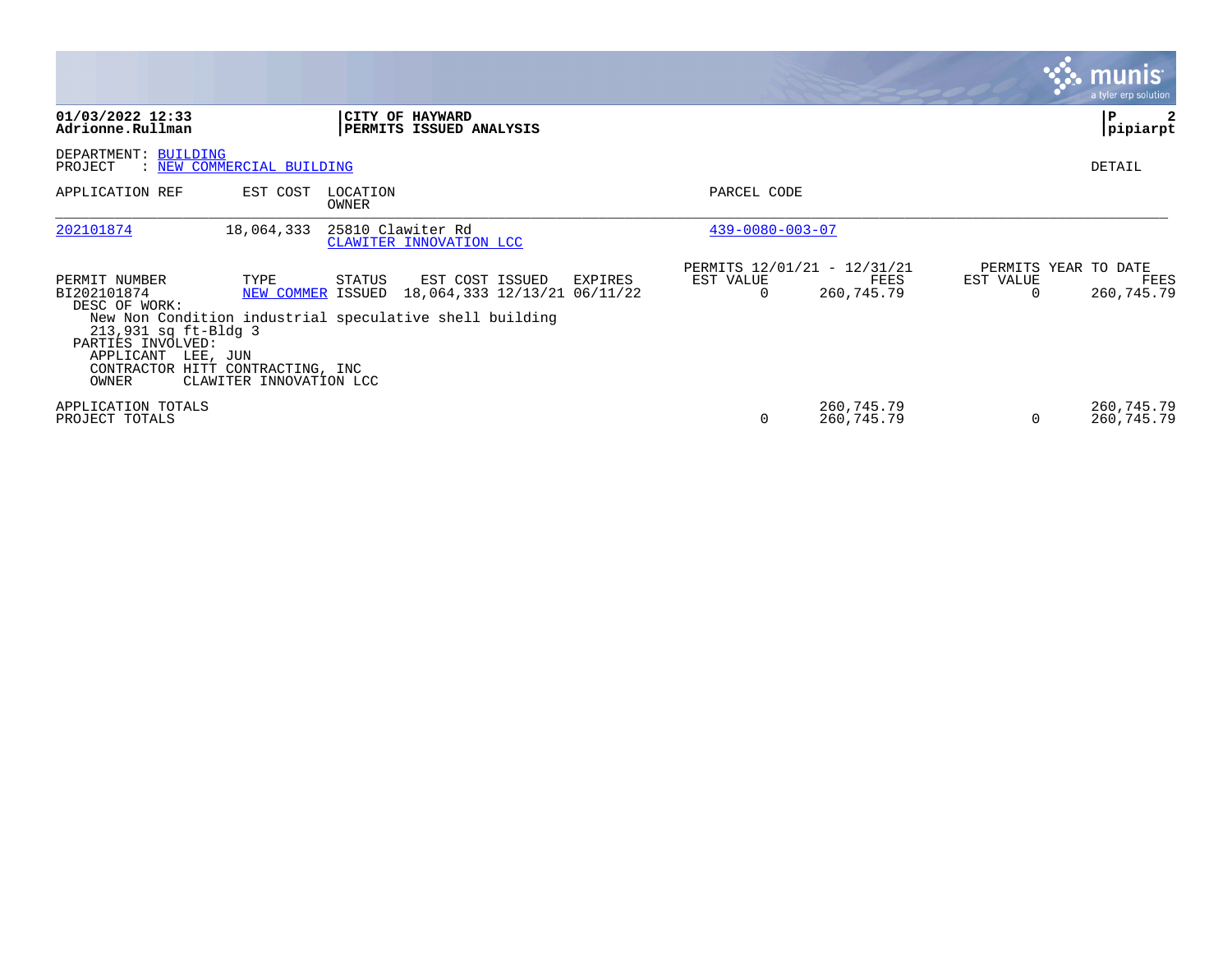|                                                                                                              |                             |                                   |                                                                                                            |         |                                                         |                  |                       | a tyler erp solution                     |
|--------------------------------------------------------------------------------------------------------------|-----------------------------|-----------------------------------|------------------------------------------------------------------------------------------------------------|---------|---------------------------------------------------------|------------------|-----------------------|------------------------------------------|
| 01/03/2022 12:33<br>Adrionne.Rullman                                                                         |                             |                                   | CITY OF HAYWARD<br>PERMITS ISSUED ANALYSIS                                                                 |         |                                                         |                  |                       | $\mathbf{P}$<br>3<br> pipiarpt           |
| DEPARTMENT: BUILDING<br>PROJECT                                                                              | : RESIDENTIAL ROOM ADDITION |                                   |                                                                                                            |         |                                                         |                  |                       | DETAIL                                   |
| APPLICATION REF                                                                                              |                             | EST COST LOCATION<br>OWNER        |                                                                                                            |         | PARCEL CODE                                             |                  |                       |                                          |
| 202100205                                                                                                    | 41,469                      | 24622 Traynor Ct<br>FAJARDO, JOSE |                                                                                                            |         | $444 - 0018 - 049 - 00$                                 |                  |                       |                                          |
| PERMIT NUMBER<br>BI202100205<br>DESC OF WORK:                                                                | TYPE<br><b>BRAD</b>         | <b>STATUS</b><br>ISSUED           | EST COST ISSUED<br>41,469 12/07/21 06/05/22<br>Rear addition of 376 sf for a new kitchen and family room   | EXPIRES | PERMITS 12/01/21 - 12/31/21<br>EST VALUE<br>$\mathbf 0$ | FEES<br>2,269.09 | EST VALUE<br>$\Omega$ | PERMITS YEAR TO DATE<br>FEES<br>2,269.09 |
| PARTIES INVOLVED:<br>APPLICANT OWNER/BUILDER<br>CONTRACTOR OWNER/BUILDER<br>OWNER                            | FAJARDO, JOSE               |                                   |                                                                                                            |         |                                                         |                  |                       |                                          |
| APPLICATION TOTALS                                                                                           |                             |                                   |                                                                                                            |         |                                                         | 2,269.09         |                       | 2,269.09                                 |
| 202102538                                                                                                    | 200,000                     | 26310 Jane Ave                    | WHITE, DAVID A & THELMA R                                                                                  |         | $452 - 0032 - 005 - 00$                                 |                  |                       |                                          |
| PERMIT NUMBER<br>BI202102538<br>DESC OF WORK:<br>bedroom, bedroom to ofice new bathroom<br>PARTIES INVOLVED: | TYPE<br><b>BRAD</b>         | <b>STATUS</b><br><b>ISSUED</b>    | EST COST ISSUED<br>200,000 12/06/21 06/04/22<br>328 sqft. addition, relocate living room, bathroom, extend | EXPIRES | PERMITS 12/01/21 - 12/31/21<br>EST VALUE<br>$\Omega$    | FEES<br>5,774.14 | EST VALUE<br>$\Omega$ | PERMITS YEAR TO DATE<br>FEES<br>5,774.14 |
| APPLICANT AAA CADWORKS<br>CONTRACTOR OWNER/, BUILDER<br>OWNER                                                | WHITE, DAVID A & THELMA R   |                                   |                                                                                                            |         |                                                         |                  |                       |                                          |
| APPLICATION TOTALS                                                                                           |                             |                                   |                                                                                                            |         |                                                         | 5,774.14         |                       | 5,774.14                                 |
| 202102967                                                                                                    | 56,799                      | 24779 Mulberry St                 | RIVERA J M & PATRICIA E                                                                                    |         | $442 - 0036 - 003 - 00$                                 |                  |                       |                                          |
| PERMIT NUMBER<br>BI202102967<br>DESC OF WORK:                                                                | TYPE<br><b>BRAD</b>         | <b>STATUS</b><br>ISSUED           | EST COST ISSUED<br>56,799 12/16/21 06/14/22<br>remove existing sun room, constuct 2 rooms on existing slab | EXPIRES | PERMITS 12/01/21 - 12/31/21<br>EST VALUE<br>$\Omega$    | FEES<br>2,941.54 | EST VALUE<br>$\Omega$ | PERMITS YEAR TO DATE<br>FEES<br>2,941.54 |
| PARTIES INVOLVED:<br>APPLICANT MAURICIO RIVERA<br>CONTRACTOR OWNER/, BUILDER<br>OWNER                        | RIVERA J M & PATRICIA E     |                                   |                                                                                                            |         |                                                         |                  |                       |                                          |
| APPLICATION TOTALS                                                                                           |                             |                                   |                                                                                                            |         |                                                         | 2,941.54         |                       | 2,941.54                                 |
| 202103357                                                                                                    | 25,000                      | 55 Lance Way<br>AWSSAR, PARWIZ    |                                                                                                            |         | $083 - 0435 - 034 - 00$                                 |                  |                       |                                          |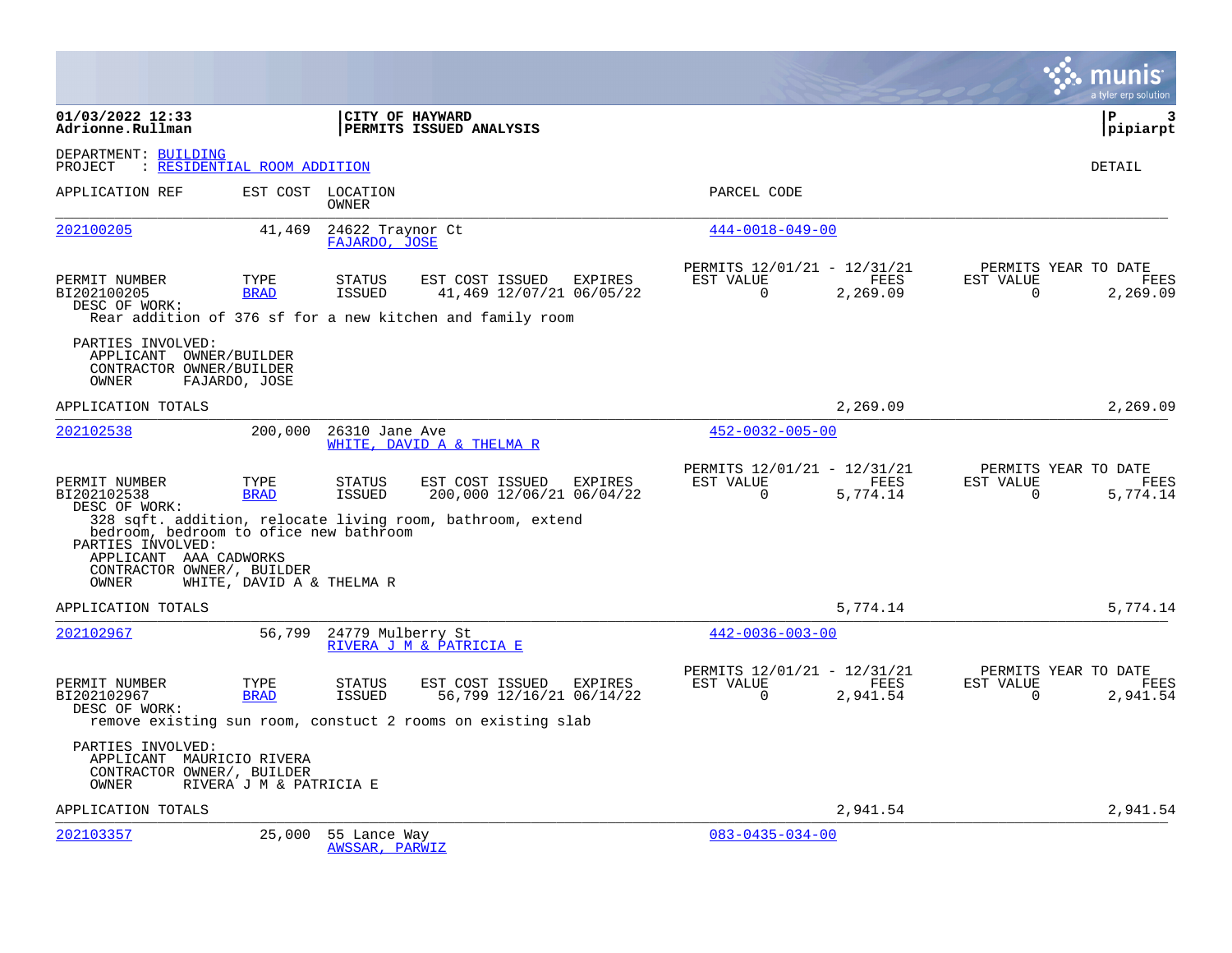|                                                                                    |                                                     |                   |                          |         |                                          |                       |           | a tyler erp solution         |
|------------------------------------------------------------------------------------|-----------------------------------------------------|-------------------|--------------------------|---------|------------------------------------------|-----------------------|-----------|------------------------------|
| 01/03/2022 12:33<br>Adrionne.Rullman                                               |                                                     | CITY OF HAYWARD   | PERMITS ISSUED ANALYSIS  |         |                                          |                       |           | P<br>pipiarpt                |
| PERMIT NUMBER                                                                      | TYPE                                                | STATUS            | EST COST ISSUED          | EXPIRES | PERMITS 12/01/21 - 12/31/21<br>EST VALUE | FEES                  | EST VALUE | PERMITS YEAR TO DATE<br>FEES |
| DEPARTMENT: BUILDING<br>: RESIDENTIAL ROOM ADDITION<br>PROJECT                     |                                                     |                   |                          |         |                                          |                       |           | DETAIL                       |
| APPLICATION REF                                                                    | EST COST                                            | LOCATION<br>OWNER |                          |         | PARCEL CODE                              |                       |           |                              |
| BI202103357<br>DESC OF WORK:<br>study room addition 201 sq.ft. closet and bathroom | <b>BRAD</b>                                         | ISSUED            | 25,000 12/13/21 06/11/22 |         | 0                                        | 5,539.09              | 0         | 5,539.09                     |
| PARTIES INVOLVED:<br>APPLICANT<br>CONTRACTOR<br>OWNER                              | AWSSAR, PARWIZ<br>OWNER/, BUILDER<br>AWSSAR, PARWIZ |                   |                          |         |                                          |                       |           |                              |
| APPLICATION TOTALS<br>PROJECT TOTALS                                               |                                                     |                   |                          |         | 0                                        | 5,539.09<br>16,523.86 | $\Omega$  | 5,539.09<br>16,523.86        |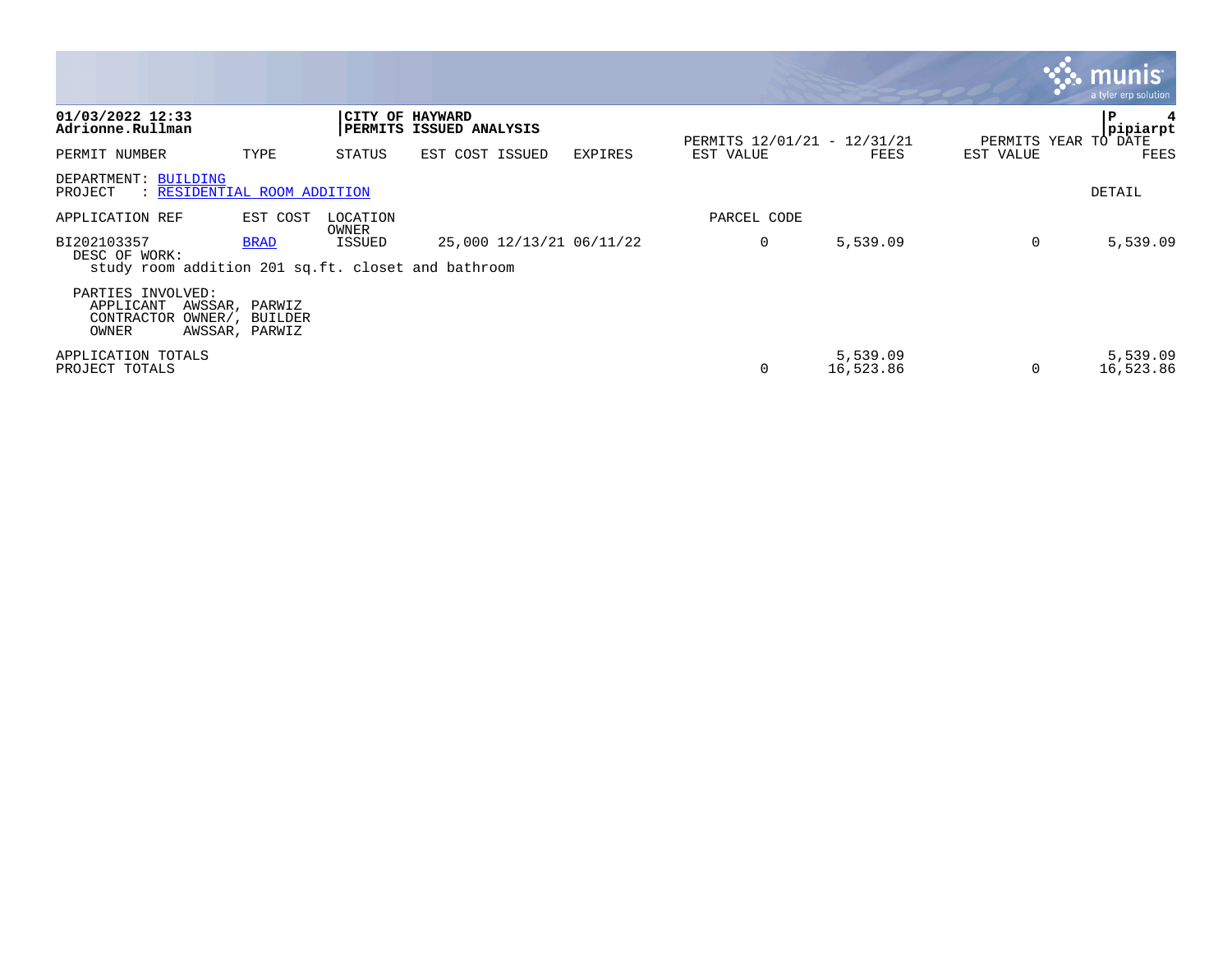|                                                                                                                                    |                                  |                                |                                                                                                                                                                     |                                                            |                   |                                               | munis<br>a tyler erp solution |
|------------------------------------------------------------------------------------------------------------------------------------|----------------------------------|--------------------------------|---------------------------------------------------------------------------------------------------------------------------------------------------------------------|------------------------------------------------------------|-------------------|-----------------------------------------------|-------------------------------|
| 01/03/2022 12:33<br>Adrionne.Rullman                                                                                               |                                  |                                | CITY OF HAYWARD<br><b>PERMITS ISSUED ANALYSIS</b>                                                                                                                   |                                                            |                   |                                               | P<br>5<br>pipiarpt            |
| DEPARTMENT: BUILDING<br>PROJECT                                                                                                    | : COMMERCIAL REMODEL/REPAIR/MAIN |                                |                                                                                                                                                                     |                                                            |                   |                                               | DETAIL                        |
| APPLICATION REF                                                                                                                    |                                  | EST COST LOCATION<br>OWNER     |                                                                                                                                                                     | PARCEL CODE                                                |                   |                                               |                               |
| 202102232                                                                                                                          | 400,000                          | 24300 Clawiter Rd              | P G & E CO 135-1-71A-1                                                                                                                                              | $441 - 0065 - 024 - 02$                                    |                   |                                               |                               |
| PERMIT NUMBER<br>BI202102232<br>DESC OF WORK:                                                                                      | TYPE<br><b>BCRE</b>              | <b>STATUS</b><br><b>ISSUED</b> | EST COST ISSUED<br>EXPIRES<br>400,000 12/13/21 06/11/22<br>PG&E CNG station upgrade. Includes upgraded electrical feed.                                             | PERMITS 12/01/21 - 12/31/21<br>EST VALUE<br>$\overline{0}$ | FEES<br>11,410.55 | PERMITS YEAR TO DATE<br>EST VALUE<br>0        | FEES<br>11,410.55             |
| PARTIES INVOLVED:<br>APPLICANT TELSTAR INSTRUMENTS<br>CONTRACTOR TELSTAR INSTRUMENTS<br>OWNER                                      | P G & E CO 135-1-71A-1           |                                | Canopies shown in design documents are being furnished &                                                                                                            |                                                            |                   |                                               |                               |
| APPLICATION TOTALS                                                                                                                 |                                  |                                |                                                                                                                                                                     |                                                            | 11,410.55         |                                               | 11,410.55                     |
| 202102692                                                                                                                          | 1,226,922                        | 25565 Whitesell St             | PSB, NORTHERN CALIFORNIA INDUSTRIAL PORT                                                                                                                            | $439 - 0099 - 077 - 00$                                    |                   |                                               |                               |
| PERMIT NUMBER<br>BI202102692<br>DESC OF WORK:                                                                                      | TYPE<br><b>BCRE</b>              | <b>STATUS</b><br>ISSUED        | EST COST ISSUED<br>EXPIRES<br>1, 226, 922 12/14/21 06/12/22                                                                                                         | PERMITS 12/01/21 - 12/31/21<br>EST VALUE<br>$\Omega$       | FEES<br>61,101.59 | PERMITS YEAR TO DATE<br>EST VALUE<br>$\Omega$ | FEES<br>61,101.59             |
| PARTIES INVOLVED:<br>CONTRACTOR PLATINUM BUILDERS<br>OWNER                                                                         |                                  |                                | improvments to ext. warehouse for future prefabricated clean<br>manufacturing suite, new lab, closet & emergency shower<br>PSB, NORTHERN CALIFORNIA INDUSTRIAL PORT |                                                            |                   |                                               |                               |
| APPLICATION TOTALS                                                                                                                 |                                  |                                |                                                                                                                                                                     |                                                            | 61,101.59         |                                               | 61,101.59                     |
| 202103653                                                                                                                          | 80,000                           | 26905 Mission Blvd             | EP&G, PROPERTIES NO 6 LLC                                                                                                                                           | $452 - 0056 - 016 - 00$                                    |                   |                                               |                               |
| PERMIT NUMBER<br>BI202103653<br>DESC OF WORK:                                                                                      | TYPE<br><b>BCRE</b>              | STATUS<br><b>ISSUED</b>        | EST COST ISSUED<br>EXPIRES<br>80,000 12/15/21 06/13/22                                                                                                              | PERMITS 12/01/21 - 12/31/21<br>EST VALUE<br>$\Omega$       | FEES<br>3,704.63  | PERMITS YEAR TO DATE<br>EST VALUE<br>$\Omega$ | FEES<br>3,704.63              |
| FOR BLOOD PLASMA DONATIONS<br>PARTIES INVOLVED:<br>APPLICANT HAMPTON, TRENT<br>CONTRACTOR WEST COAST MECHANICAL GROUP LLC<br>OWNER | EP&G, PROPERTIES NO 6 LLC        |                                | INSTALL NEW WALK IN FREEZER WITH REFRIGERATION EQUIPMENT                                                                                                            |                                                            |                   |                                               |                               |
| APPLICATION TOTALS                                                                                                                 |                                  |                                |                                                                                                                                                                     |                                                            | 3,704.63          |                                               | 3,704.63                      |
| 202105388                                                                                                                          | 10,000                           | 29671 Mission Blvd             | LAUNGANI, DILIP R & VANDANA D TRS                                                                                                                                   | $078C - 0450 - 003 - 08$                                   |                   |                                               |                               |
|                                                                                                                                    |                                  |                                |                                                                                                                                                                     | PERMITS 12/01/21 - 12/31/21                                |                   | PERMITS YEAR TO DATE                          |                               |

**Contract**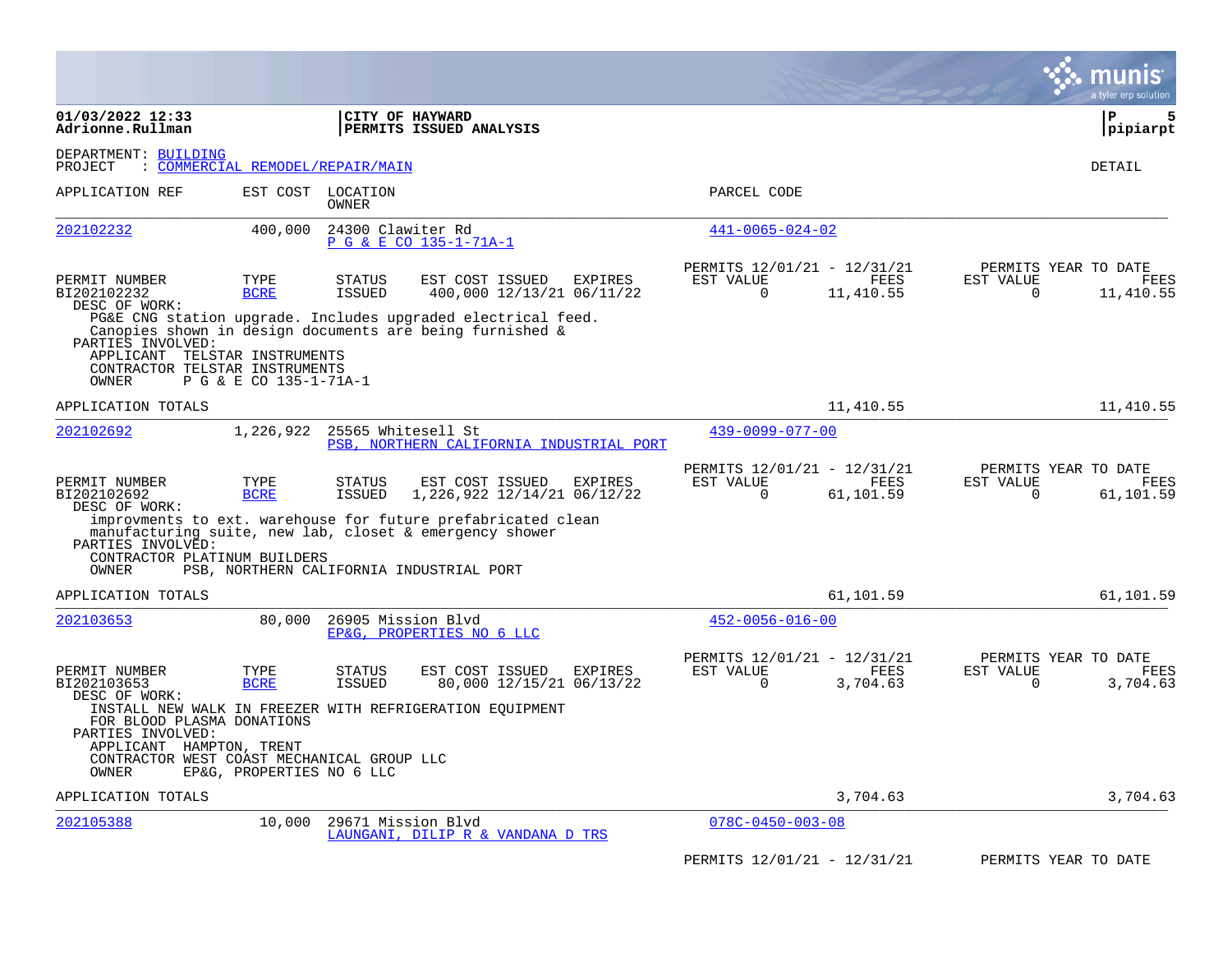|                                                                                                                         |                                        |                                                                                |                                                                                          |         |             |                       |           | munis<br>a tyler erp solution |
|-------------------------------------------------------------------------------------------------------------------------|----------------------------------------|--------------------------------------------------------------------------------|------------------------------------------------------------------------------------------|---------|-------------|-----------------------|-----------|-------------------------------|
| 01/03/2022 12:33<br>Adrionne.Rullman<br>PERMIT NUMBER                                                                   | TYPE                                   | PERMITS<br>STATUS                                                              | CITY OF HAYWARD<br>ISSUED ANALYSIS<br>EST COST ISSUED                                    | EXPIRES | EST VALUE   | FEES                  | EST VALUE | P<br>6<br> pipiarpt<br>FEES   |
| DEPARTMENT: BUILDING<br>: COMMERCIAL REMODEL/REPAIR/MAIN<br>PROJECT                                                     |                                        |                                                                                |                                                                                          |         |             |                       |           | DETAIL                        |
| APPLICATION REF                                                                                                         | EST COST                               | LOCATION<br>OWNER                                                              |                                                                                          |         | PARCEL CODE |                       |           |                               |
| BI202105388<br>DESC OF WORK:<br>tripe, replace patio furniture<br>PARTIES INVOLVED:<br>APPLICANT<br>CONTRACTOR<br>OWNER | <b>BCRE</b><br>SCHIRO CONSTRUCTION INC | ISSUED<br>NARESH & DEEPAK ENTERPRISES INC<br>LAUNGANI, DILIP R & VANDANA D TRS | 10,000 12/27/21 06/25/22<br>remodel Burger King, update exterior finishes, re-slurry & s |         | $\Omega$    | 1,122.64              | $\Omega$  | 1,122.64                      |
| APPLICATION TOTALS<br>PROJECT TOTALS                                                                                    |                                        |                                                                                |                                                                                          |         |             | 1,122.64<br>77,339.41 | $\Omega$  | 1,122.64<br>77,339.41         |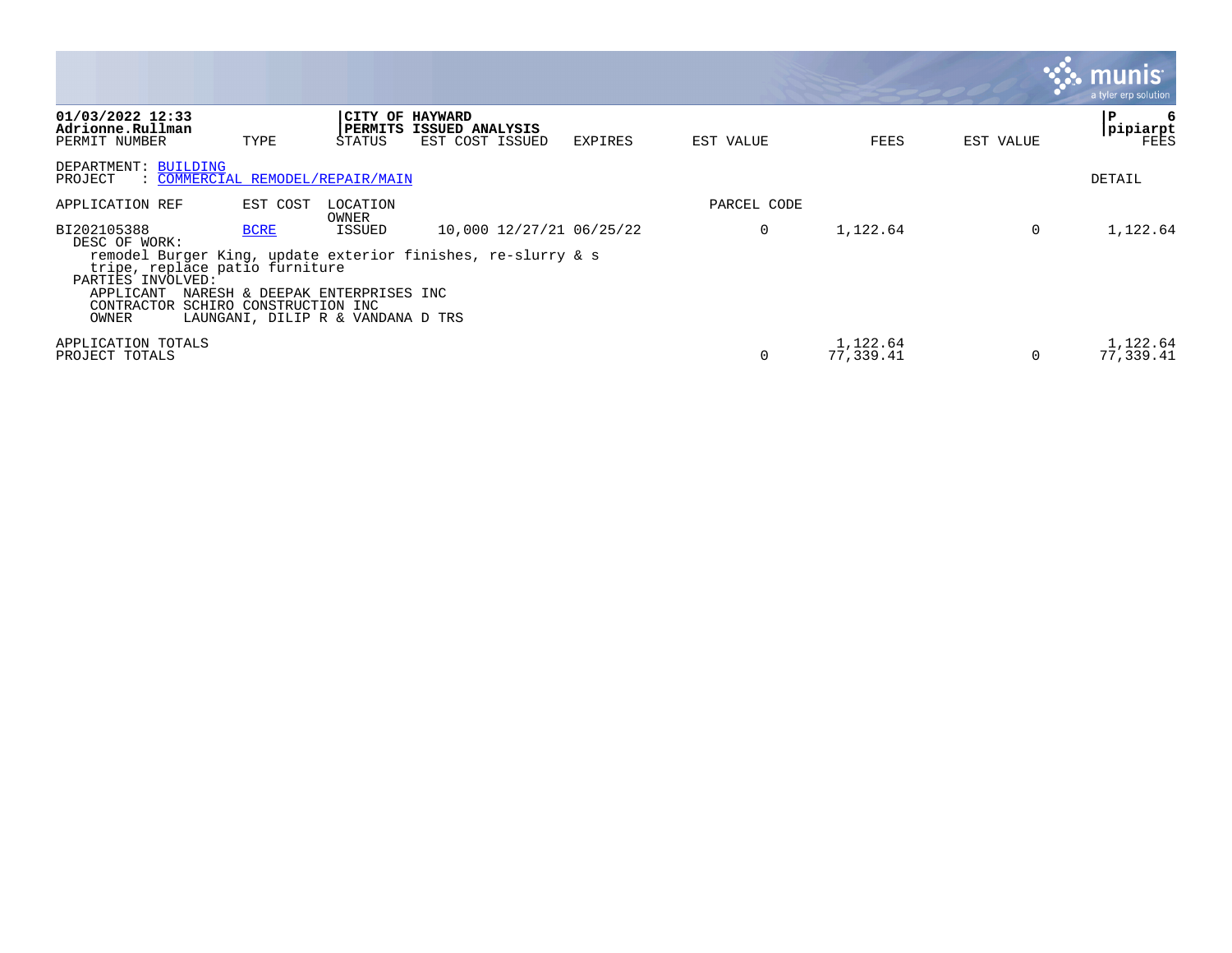|                                                                                                          |                                       |                   |                                                                                                                                                                                    |                                                      |                      |                | <b>munis</b><br>a tyler erp solution     |
|----------------------------------------------------------------------------------------------------------|---------------------------------------|-------------------|------------------------------------------------------------------------------------------------------------------------------------------------------------------------------------|------------------------------------------------------|----------------------|----------------|------------------------------------------|
| 01/03/2022 12:33<br>Adrionne.Rullman                                                                     |                                       |                   | CITY OF HAYWARD<br>PERMITS ISSUED ANALYSIS                                                                                                                                         |                                                      |                      |                | l P<br>pipiarpt                          |
| DEPARTMENT: BUILDING<br>PROJECT<br>: COMMERCIAL REROOF                                                   |                                       |                   |                                                                                                                                                                                    |                                                      |                      |                | <b>DETAIL</b>                            |
| APPLICATION REF                                                                                          | EST COST                              | LOCATION<br>OWNER |                                                                                                                                                                                    | PARCEL CODE                                          |                      |                |                                          |
| 202106175                                                                                                | 90,000                                | SPP PROPERTY LLC  | 27451 Industrial Blvd                                                                                                                                                              | $456 - 0063 - 075 - 01$                              |                      |                |                                          |
| PERMIT NUMBER<br>BI202106175<br>DESC OF WORK:<br>PARTIES INVOLVED:<br>CONTRACTOR ROOFING DOCTOR<br>OWNER | TYPE<br>COMM ROOF<br>SPP PROPERTY LLC | STATUS<br>ISSUED  | EST COST ISSUED<br>EXPIRES<br>90,000 12/13/21 06/11/22<br>REMOVE OLD ROOFING & REPLACE DRY ROT W/ NEW PLYWOOD. APPLY<br>1ST LAYER TORCH BASE ROOF PAPER. INSTALL MODIFIED BITUMEN. | PERMITS 12/01/21 - 12/31/21<br>EST VALUE<br>$\Omega$ | FEES<br>1,604.21     | EST VALUE<br>0 | PERMITS YEAR TO DATE<br>FEES<br>1,604.21 |
| APPLICATION TOTALS<br>PROJECT TOTALS                                                                     |                                       |                   |                                                                                                                                                                                    | 0                                                    | 1,604.21<br>1,604.21 | 0              | 1,604.21<br>1,604.21                     |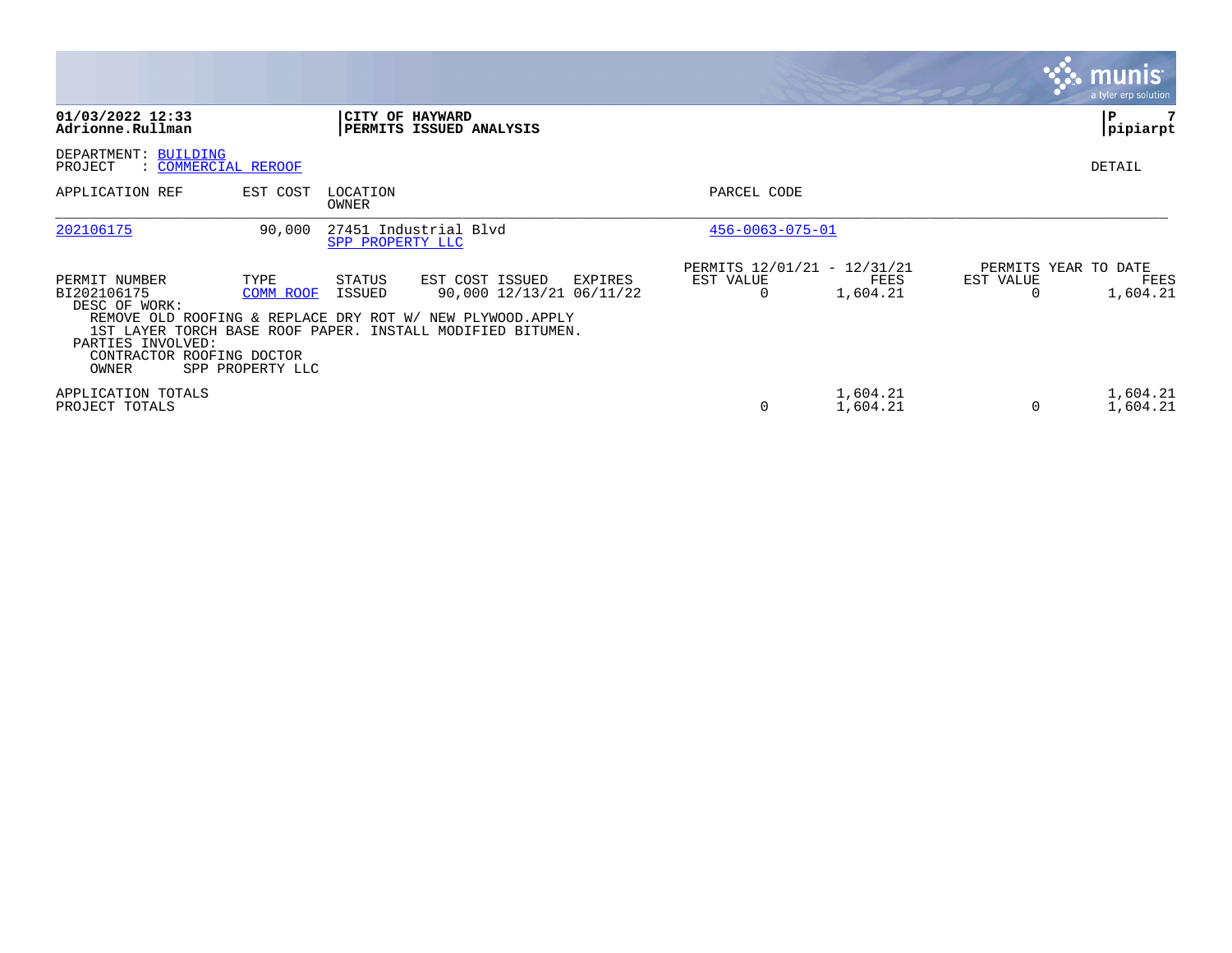|                                                                                                                                                                   |                                  |                                     |                                                                                |                                  |                                                         |                |                          | munis<br>a tyler erp solution          |
|-------------------------------------------------------------------------------------------------------------------------------------------------------------------|----------------------------------|-------------------------------------|--------------------------------------------------------------------------------|----------------------------------|---------------------------------------------------------|----------------|--------------------------|----------------------------------------|
| 01/03/2022 12:33<br>Adrionne.Rullman                                                                                                                              |                                  |                                     | CITY OF HAYWARD<br><b>PERMITS ISSUED ANALYSIS</b>                              |                                  |                                                         |                |                          | l P<br>8<br> pipiarpt                  |
| DEPARTMENT: BUILDING<br>PROJECT                                                                                                                                   | : DEMOLISH MISC/GARAG CONVERSION |                                     |                                                                                |                                  |                                                         |                |                          | DETAIL                                 |
| APPLICATION REF                                                                                                                                                   |                                  | EST COST LOCATION<br><b>OWNER</b>   |                                                                                |                                  | PARCEL CODE                                             |                |                          |                                        |
| 202106079                                                                                                                                                         | 1,000                            | 1451 C St<br>WANG, AARON            |                                                                                |                                  | $427 - 0041 - 046 - 04$                                 |                |                          |                                        |
| PERMIT NUMBER<br>BI202106079<br>DESC OF WORK:<br>convert illegal garage unit back to original                                                                     | TYPE                             | STATUS<br>DEMO GARAG ISSUED         | EST COST ISSUED<br>1,000 12/06/21 06/04/22                                     | EXPIRES                          | PERMITS 12/01/21 - 12/31/21<br>EST VALUE<br>0           | FEES<br>517.99 | EST VALUE<br>0           | PERMITS YEAR TO DATE<br>FEES<br>517.99 |
| PARTIES INVOLVED:<br>APPLICANT WANG, AARON<br>CONTRACTOR OWNER/BUILDER<br>OWNER                                                                                   | WANG, AARON                      |                                     |                                                                                |                                  |                                                         |                |                          |                                        |
| APPLICATION TOTALS                                                                                                                                                |                                  |                                     |                                                                                |                                  |                                                         | 517.99         |                          | 517.99                                 |
| 202106181                                                                                                                                                         | $\Omega$                         | 29760 Chance St<br>MEHTA, TARANDEEP |                                                                                |                                  | $465 - 0040 - 044 - 00$                                 |                |                          |                                        |
| PERMIT NUMBER<br>BI202106181<br>DESC OF WORK:<br>FLOORING, RECESSED LIGHTS AND STOVE HOOD. CE-19-2764<br>PARTIES INVOLVED:<br>CONTRACTOR OWNER/, BUILDER<br>OWNER | TYPE<br>MEHTA, TARANDEEP         | <b>STATUS</b><br>DEMO GARAG ISSUED  | EST COST ISSUED<br>REVERT GARAGE TO ITS ORIGINAL USE: REMOVE SINK, COMBUSTIBLE | EXPIRES<br>$0$ 12/13/21 06/11/22 | PERMITS 12/01/21 - 12/31/21<br>EST VALUE<br>$\mathbf 0$ | FEES<br>543.50 | EST VALUE<br>$\mathbf 0$ | PERMITS YEAR TO DATE<br>FEES<br>543.50 |
| APPLICATION TOTALS                                                                                                                                                |                                  |                                     |                                                                                |                                  |                                                         | 543.50         |                          | 543.50                                 |
| 202106197                                                                                                                                                         | 2,500                            | 2435 Columbine Ct                   | EDWARDS, LUTHER L & WON S                                                      |                                  | $456 - 0046 - 159 - 00$                                 |                |                          |                                        |
| PERMIT NUMBER<br>BI202106197<br>DESC OF WORK:<br>Making shed in backyard smaller than 120 SF                                                                      | TYPE                             | STATUS<br>DEMO GARAG ISSUED         | EST COST ISSUED<br>2,500 12/14/21 06/12/22                                     | EXPIRES                          | PERMITS 12/01/21 - 12/31/21<br>EST VALUE<br>$\mathbf 0$ | FEES<br>341.96 | EST VALUE<br>$\mathbf 0$ | PERMITS YEAR TO DATE<br>FEES<br>341.96 |
| PARTIES INVOLVED:<br>CONTRACTOR OWNER/, BUILDER<br>OWNER                                                                                                          | EDWARDS, LUTHER L & WON S        |                                     |                                                                                |                                  |                                                         |                |                          |                                        |
| APPLICATION TOTALS                                                                                                                                                |                                  |                                     |                                                                                |                                  |                                                         | 341.96         |                          | 341.96                                 |
| 202106243                                                                                                                                                         | 10,000                           |                                     | 21501 Foothill Blvd<br>CLEAR CHANNEL OUTDOOR                                   |                                  | $428 - 0016 - 014 - 00$                                 |                |                          |                                        |
| PERMIT NUMBER                                                                                                                                                     | TYPE                             | <b>STATUS</b>                       | EST COST ISSUED                                                                | EXPIRES                          | PERMITS 12/01/21 - 12/31/21<br>EST VALUE                | FEES           | EST VALUE                | PERMITS YEAR TO DATE<br>FEES           |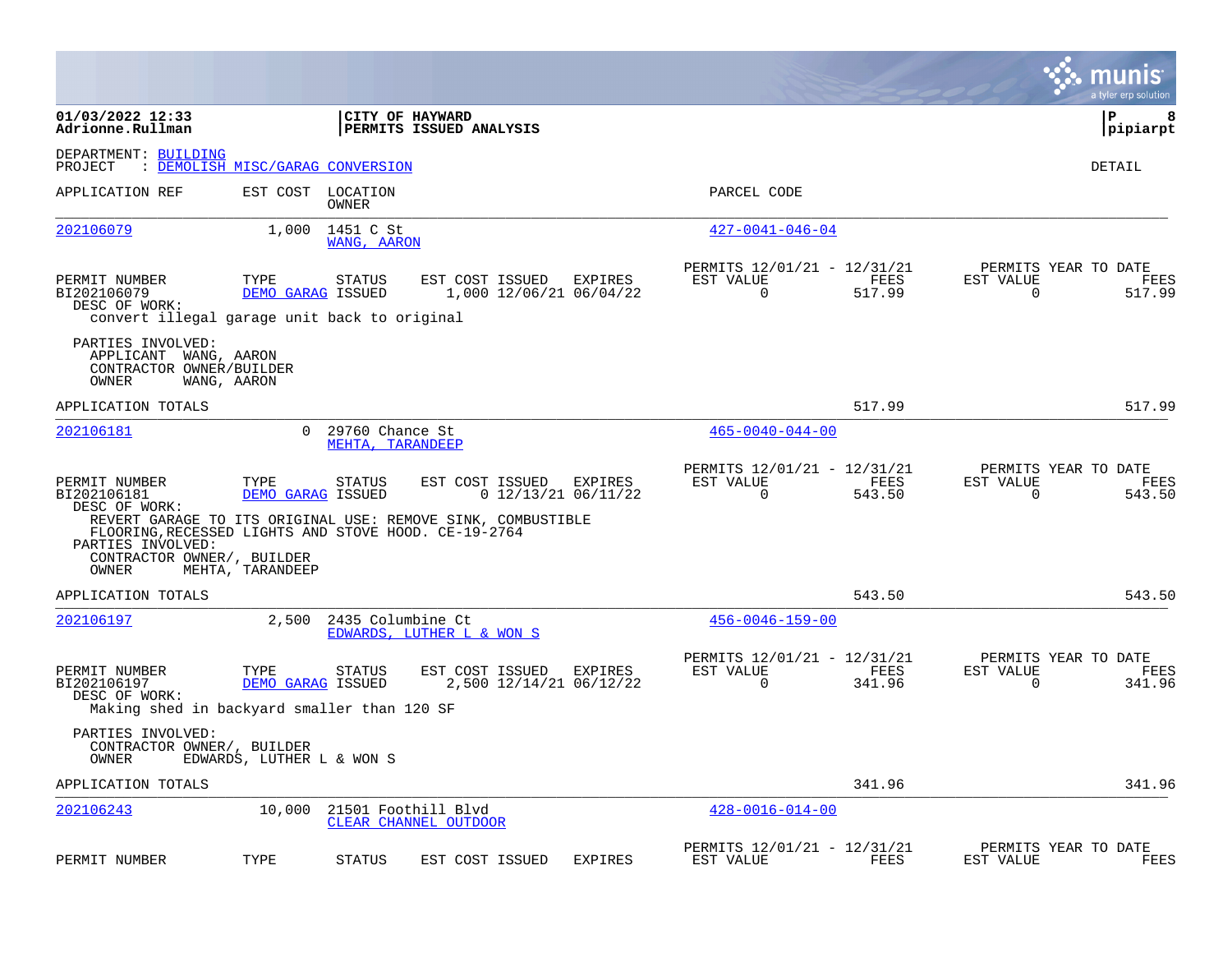|                                                       |                                                                         |                          |             |                    | munis<br>a tyler erp solution |
|-------------------------------------------------------|-------------------------------------------------------------------------|--------------------------|-------------|--------------------|-------------------------------|
| 01/03/2022 12:33<br>Adrionne.Rullman                  | CITY OF HAYWARD                                                         | PERMITS ISSUED ANALYSIS  |             |                    | P<br> pipiarpt                |
| DEPARTMENT: BUILDING<br>PROJECT                       | : DEMOLISH MISC/GARAG CONVERSION                                        |                          |             |                    | DETAIL                        |
| APPLICATION REF                                       | EST COST<br>LOCATION<br>OWNER                                           |                          | PARCEL CODE |                    |                               |
| BI202106243<br>DESC OF WORK:                          | DEMO GARAG ISSUED<br>remove above ground billboard sign structure       | 10,000 12/15/21 06/13/22 |             | 558.52             | 558.52                        |
| PARTIES INVOLVED:<br>APPLICANT<br>CONTRACTOR<br>OWNER | CLEAR CHANNEL OUTDOOR<br>CLEAR CHANNEL OUTDOOR<br>CLEAR CHANNEL OUTDOOR |                          |             |                    |                               |
| APPLICATION TOTALS<br>PROJECT TOTALS                  |                                                                         |                          | 0           | 558.52<br>1,961.97 | 558.52<br>1,961.97            |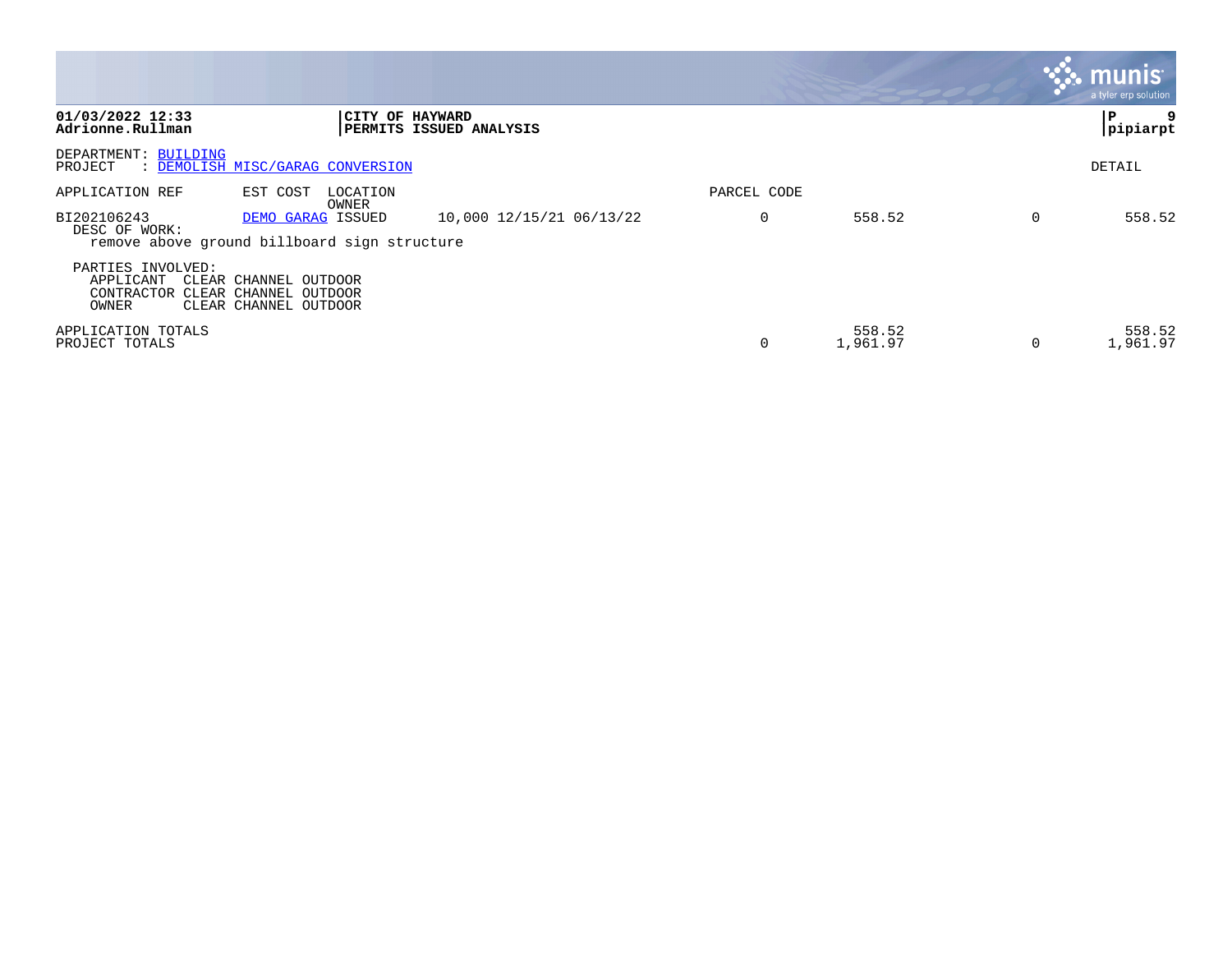|                                                                                                                                                                                       |                                        |                                |                                                                                                                                                                                              |                                                      |                    |                       | a tyler erp solution                   |
|---------------------------------------------------------------------------------------------------------------------------------------------------------------------------------------|----------------------------------------|--------------------------------|----------------------------------------------------------------------------------------------------------------------------------------------------------------------------------------------|------------------------------------------------------|--------------------|-----------------------|----------------------------------------|
| 01/03/2022 12:33<br>Adrionne.Rullman                                                                                                                                                  |                                        |                                | CITY OF HAYWARD<br>PERMITS ISSUED ANALYSIS                                                                                                                                                   |                                                      |                    |                       | 10<br>P<br> pipiarpt                   |
| DEPARTMENT: BUILDING<br>: DEMOLITION COMMERCIAL<br>PROJECT                                                                                                                            |                                        |                                |                                                                                                                                                                                              |                                                      |                    |                       | <b>DETAIL</b>                          |
| APPLICATION REF                                                                                                                                                                       | EST COST LOCATION                      | OWNER                          |                                                                                                                                                                                              | PARCEL CODE                                          |                    |                       |                                        |
| 202104550                                                                                                                                                                             |                                        | 0 603 A St<br>NIJJAR, PRABHJOT |                                                                                                                                                                                              | $431 - 0004 - 090 - 00$                              |                    |                       |                                        |
| PERMIT NUMBER<br>BI202104550<br>DESC OF WORK:<br>for new residential rental project<br>PARTIES INVOLVED:<br>APPLICANT CCH SENIOR HOUSING<br>CONTRACTOR MG REMEDIATION<br><b>OWNER</b> | TYPE<br>DEMO COMM<br>NIJJAR, PRABHJOT  | STATUS<br>ISSUED               | EST COST ISSUED<br>EXPIRES<br>$0$ 12/13/21 06/11/22<br>Demolition existing partial 4,000 sq ft store construction                                                                            | PERMITS 12/01/21 - 12/31/21<br>EST VALUE<br>$\Omega$ | FEES<br>570.70     | EST VALUE<br>$\Omega$ | PERMITS YEAR TO DATE<br>FEES<br>570.70 |
| APPLICATION TOTALS                                                                                                                                                                    |                                        |                                |                                                                                                                                                                                              |                                                      | 570.70             |                       | 570.70                                 |
| 202106190                                                                                                                                                                             | 10,000                                 | LEESON, ALAN M TR              | 30803 San Clemente St                                                                                                                                                                        | $475 - 0174 - 019 - 02$                              |                    |                       |                                        |
| PERMIT NUMBER<br>BI202106190<br>DESC OF WORK:<br>PARTIES INVOLVED:<br>CONTRACTOR AKD MANAGEMENT INC<br>OWNER                                                                          | TYPE<br>DEMO COMM<br>LEESON, ALAN M TR | STATUS<br>ISSUED               | EST COST ISSUED<br><b>EXPIRES</b><br>10,000 12/14/21 06/12/22<br>REMOVE NON-LOAD BEARING WALLS & SUSPENDED ACCOUSTIC CEILING<br>OF A PORTION OF AN (E) WAREHOUSE. APPROX 1,500 SQ.FT OF DEMO | PERMITS 12/01/21 - 12/31/21<br>EST VALUE<br>$\Omega$ | FEES<br>704.96     | EST VALUE<br>$\Omega$ | PERMITS YEAR TO DATE<br>FEES<br>704.96 |
| APPLICATION TOTALS<br>PROJECT TOTALS                                                                                                                                                  |                                        |                                |                                                                                                                                                                                              | $\Omega$                                             | 704.96<br>1,275.66 | $\mathbf 0$           | 704.96<br>1,275.66                     |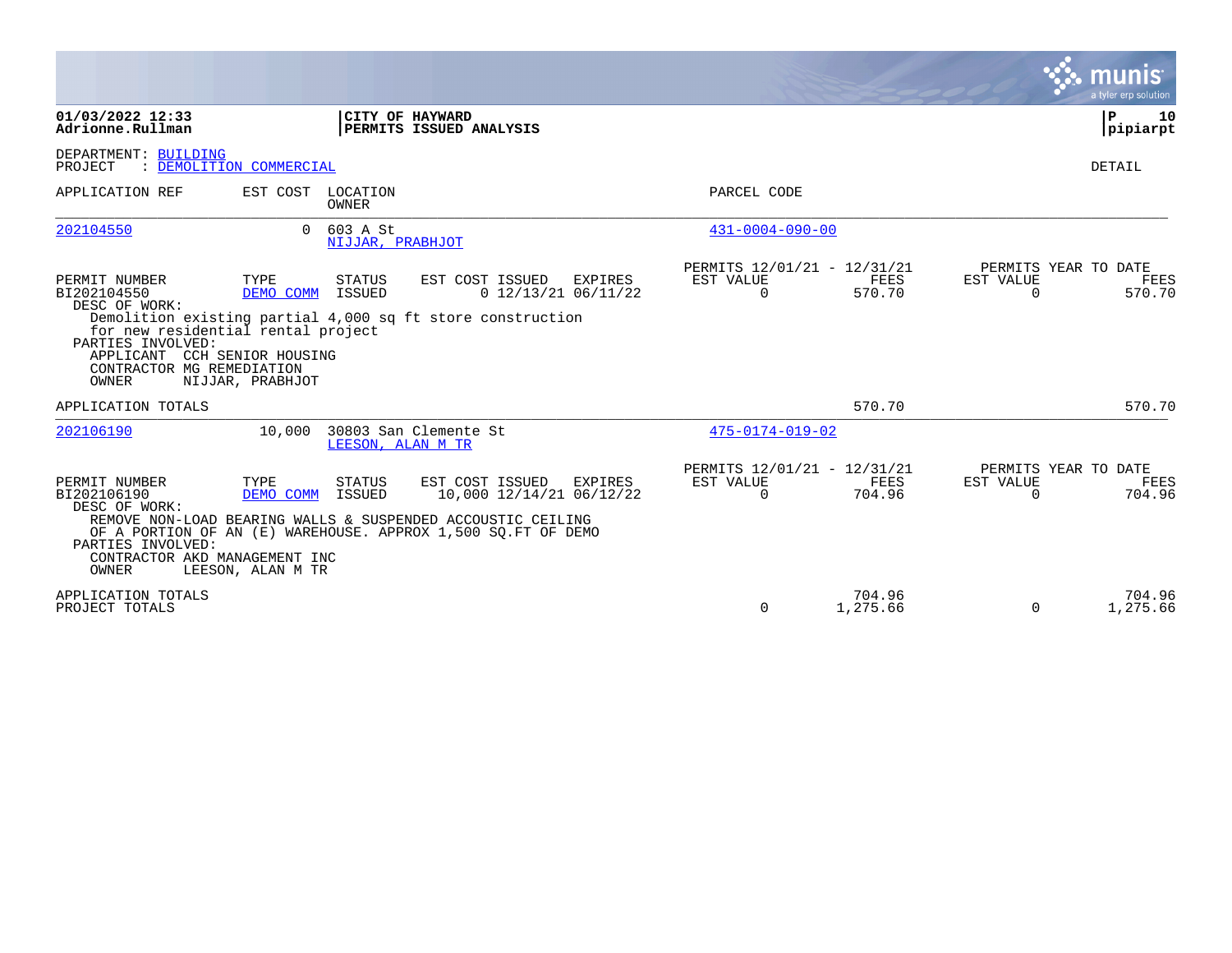|                                                                                                |                     |                                         |                                                                                                           |         |                                                            |                       |                       | munis<br>a tyler erp solution          |
|------------------------------------------------------------------------------------------------|---------------------|-----------------------------------------|-----------------------------------------------------------------------------------------------------------|---------|------------------------------------------------------------|-----------------------|-----------------------|----------------------------------------|
| 01/03/2022 12:33<br>Adrionne.Rullman                                                           |                     |                                         | CITY OF HAYWARD<br>PERMITS ISSUED ANALYSIS                                                                |         |                                                            |                       |                       | l P<br>11<br> pipiarpt                 |
| DEPARTMENT: BUILDING<br>: DEMOLITION RESIDENTIAL<br>PROJECT                                    |                     |                                         |                                                                                                           |         |                                                            |                       |                       | DETAIL                                 |
| APPLICATION REF                                                                                |                     | EST COST LOCATION<br>OWNER              |                                                                                                           |         | PARCEL CODE                                                |                       |                       |                                        |
| 202106044                                                                                      | $\Omega$            | 27502 Verona Ave<br>NG, JAMESON         |                                                                                                           |         | $456 - 0026 - 068 - 00$                                    |                       |                       |                                        |
| PERMIT NUMBER<br>BI202106044<br>DESC OF WORK:<br>Shack and Chicken Coup Demolition             | TYPE<br><b>BDMR</b> | <b>STATUS</b><br>COMPLT                 | EST COST ISSUED<br>$0$ 12/06/21 06/10/22                                                                  | EXPIRES | PERMITS 12/01/21 - 12/31/21<br>EST VALUE<br>$\overline{0}$ | <b>FEES</b><br>308.14 | EST VALUE<br>$\Omega$ | PERMITS YEAR TO DATE<br>FEES<br>308.14 |
| PARTIES INVOLVED:<br>CONTRACTOR<br>CONTRACTOR OWNER/, BUILDER<br>OWNER<br>NG, JAMESON          |                     |                                         |                                                                                                           |         |                                                            |                       |                       |                                        |
| APPLICATION TOTALS                                                                             |                     |                                         |                                                                                                           |         |                                                            | 308.14                |                       | 308.14                                 |
| 202106235                                                                                      | 1,800               | 2611 Hawthorne Ave                      | HUSSAIN, MOHAMMED K                                                                                       |         | $456 - 0008 - 011 - 00$                                    |                       |                       |                                        |
| PERMIT NUMBER<br>BI202106235<br>DESC OF WORK:                                                  | TYPE<br><b>BDMR</b> | <b>STATUS</b><br><b>ISSUED</b>          | EST COST ISSUED<br>1,800 12/15/21 06/13/22                                                                | EXPIRES | PERMITS 12/01/21 - 12/31/21<br>EST VALUE<br>$\Omega$       | FEES<br>398.33        | EST VALUE<br>$\Omega$ | PERMITS YEAR TO DATE<br>FEES<br>398.33 |
| $21 - 2234$<br>PARTIES INVOLVED:<br>CONTRACTOR SAUER, DAVID<br>OWNER                           | HUSSAIN, MOHAMMED K |                                         | Demolish an illegal room addition; Code Violation. Case #CE-                                              |         |                                                            |                       |                       |                                        |
| APPLICATION TOTALS                                                                             |                     |                                         |                                                                                                           |         |                                                            | 398.33                |                       | 398.33                                 |
| 202106254                                                                                      | 3,500               | 26661 Wauchula Way<br><b>ABRAHAM WU</b> |                                                                                                           |         | $455 - 0020 - 128 - 00$                                    |                       |                       |                                        |
| PERMIT NUMBER<br>BI202106254<br>DESC OF WORK:                                                  | TYPE<br><b>BDMR</b> | <b>STATUS</b><br>ISSUED                 | EST COST ISSUED<br>3,500 12/16/21 06/14/22<br>Demolition of an illegal building. Flagged by an inspector. | EXPIRES | PERMITS 12/01/21 - 12/31/21<br>EST VALUE<br>$\Omega$       | FEES<br>598.24        | EST VALUE<br>$\Omega$ | PERMITS YEAR TO DATE<br>FEES<br>598.24 |
| PARTIES INVOLVED:<br>APPLICANT ABRAHAM WU<br>CONTRACTOR OWNER/, BUILDER<br>OWNER<br>ABRAHAM WU |                     |                                         |                                                                                                           |         |                                                            |                       |                       |                                        |
| APPLICATION TOTALS<br>PROJECT TOTALS                                                           |                     |                                         |                                                                                                           |         | $\mathbf 0$                                                | 598.24<br>1,304.71    | $\mathbf 0$           | 598.24<br>1,304.71                     |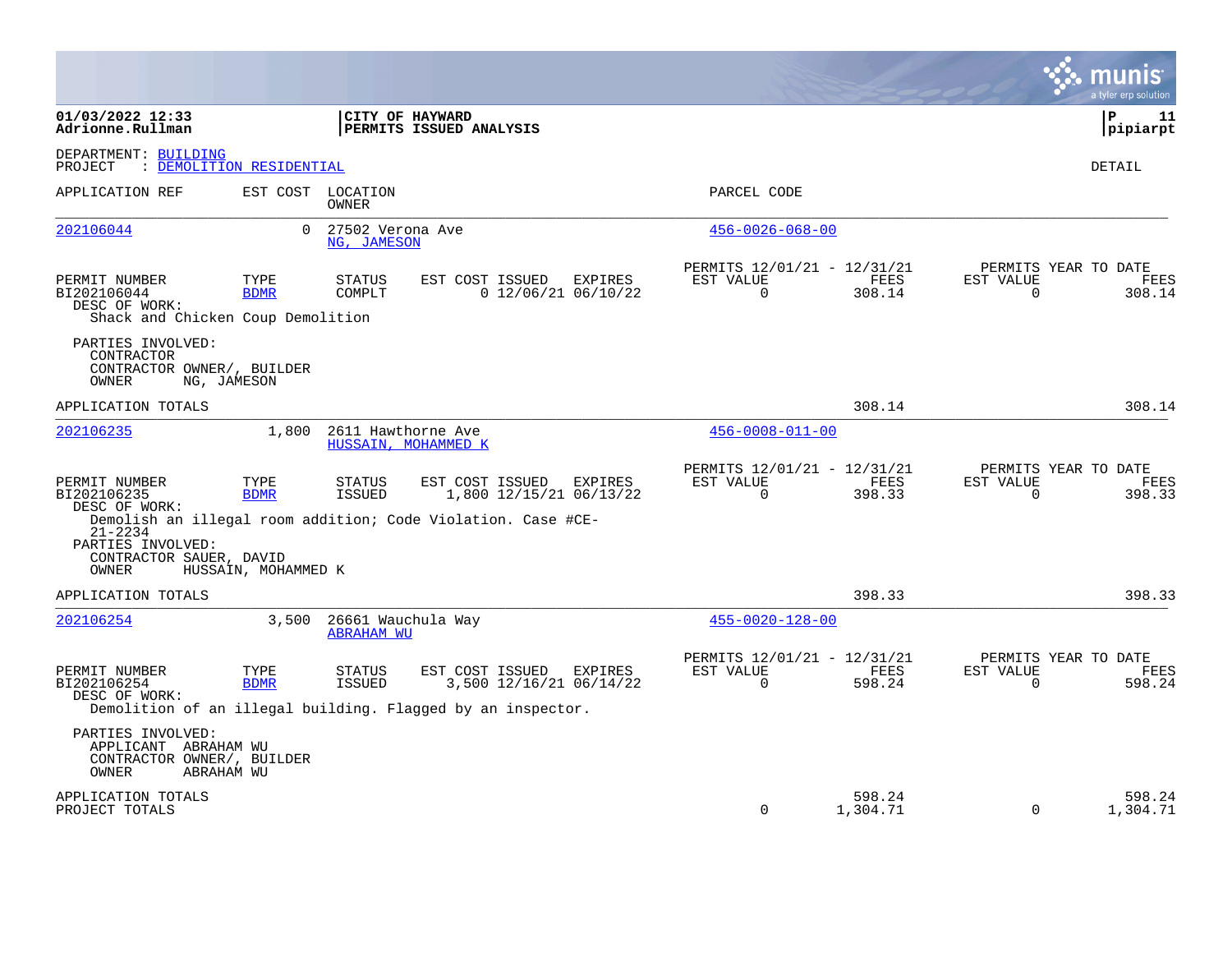|                                                                                                                                              |                                |                                              |                                                                                                                                 |                                                         |                | a tyler erp solution                                                      |
|----------------------------------------------------------------------------------------------------------------------------------------------|--------------------------------|----------------------------------------------|---------------------------------------------------------------------------------------------------------------------------------|---------------------------------------------------------|----------------|---------------------------------------------------------------------------|
| 01/03/2022 12:33<br>Adrionne.Rullman                                                                                                         |                                |                                              | CITY OF HAYWARD<br>PERMITS ISSUED ANALYSIS                                                                                      |                                                         |                | l P<br>12<br> pipiarpt                                                    |
| DEPARTMENT: BUILDING<br>: ELECTRICAL PERMIT<br>PROJECT                                                                                       |                                |                                              |                                                                                                                                 |                                                         |                | DETAIL                                                                    |
| APPLICATION REF                                                                                                                              | EST COST                       | LOCATION<br><b>OWNER</b>                     |                                                                                                                                 | PARCEL CODE                                             |                |                                                                           |
| 202104984                                                                                                                                    | 18,550                         | 25341 Cypress Ave                            | 25341 CYPRESS ROYALE APTS, LLC                                                                                                  | $443 - 0075 - 030 - 01$                                 |                |                                                                           |
| PERMIT NUMBER<br>BI202104984<br>DESC OF WORK:                                                                                                | TYPE<br>ELECTRICAL ISSUED      | <b>STATUS</b>                                | EST COST ISSUED<br><b>EXPIRES</b><br>18,550 12/16/21 06/14/22<br>$R/R$ (E) equipment with new equipment No Amp will be added to | PERMITS 12/01/21 - 12/31/21<br>EST VALUE<br>$\Omega$    | FEES<br>864.36 | PERMITS YEAR TO DATE<br>EST VALUE<br><b>FEES</b><br>$\Omega$<br>864.36    |
| electrical system main disconnect 400A single phase<br>PARTIES INVOLVED:<br>APPLICANT TESLA SOLUTIONS<br>CONTRACTOR TESLA SOLUTIONS<br>OWNER | 25341 CYPRESS ROYALE APTS, LLC |                                              |                                                                                                                                 |                                                         |                |                                                                           |
| APPLICATION TOTALS                                                                                                                           |                                |                                              |                                                                                                                                 |                                                         | 864.36         | 864.36                                                                    |
| 202105819                                                                                                                                    | 10,785                         | 2689 Spindrift Cir<br><b>WILLIAM DE GUIA</b> |                                                                                                                                 | $461 - 0101 - 163 - 00$                                 |                |                                                                           |
| PERMIT NUMBER<br>BI202105819<br>DESC OF WORK:<br>INSTALL (1) 60A EV OUTLET                                                                   | TYPE<br>ELECTRICAL COMPLT      | <b>STATUS</b>                                | EST COST ISSUED<br><b>EXPIRES</b><br>10,785 12/13/21 06/17/22                                                                   | PERMITS 12/01/21 - 12/31/21<br>EST VALUE<br>$\Omega$    | FEES<br>326.34 | PERMITS YEAR TO DATE<br>EST VALUE<br>FEES<br>$\Omega$<br>326.34           |
| PARTIES INVOLVED:<br>CONTRACTOR FREEDOM SOLAR<br>OWNER                                                                                       | WILLIAM DE GUIA                |                                              |                                                                                                                                 |                                                         |                |                                                                           |
| APPLICATION TOTALS                                                                                                                           |                                |                                              |                                                                                                                                 |                                                         | 326.34         | 326.34                                                                    |
| 202106011                                                                                                                                    | 1,388                          | 26663 Newport St                             | OMORI, SHIGEKAZU & MARIKO                                                                                                       | $456 - 0005 - 057 - 00$                                 |                |                                                                           |
| PERMIT NUMBER<br>BI202106011<br>DESC OF WORK:                                                                                                | TYPE<br>ELECTRICAL COMPLT      | <b>STATUS</b>                                | EST COST ISSUED<br>EXPIRES<br>1,388 12/03/21 06/07/22                                                                           | PERMITS 12/01/21 - 12/31/21<br>EST VALUE<br>$\mathbf 0$ | FEES<br>326.34 | PERMITS YEAR TO DATE<br>EST VALUE<br><b>FEES</b><br>$\mathbf 0$<br>326.34 |
| two new receptacle outlets.<br>PARTIES INVOLVED:<br>APPLICANT REYES, BORIN<br>CONTRACTOR BOYES ELECTRIC<br>OWNER                             | OMORI, SHIGEKAZU & MARIKO      |                                              | Installation of two new 120v, 20 amp circuits. Wiring for                                                                       |                                                         |                |                                                                           |
| APPLICATION TOTALS                                                                                                                           |                                |                                              |                                                                                                                                 |                                                         | 326.34         | 326.34                                                                    |
| 202106054                                                                                                                                    | 15,000                         | 1570 Stafford Ave                            | LOPEZ, JOSEPH E & TREGLOWN DONNA J                                                                                              | $427 - 0065 - 054 - 00$                                 |                |                                                                           |
|                                                                                                                                              |                                |                                              |                                                                                                                                 | PERMITS 12/01/21 - 12/31/21                             |                | PERMITS YEAR TO DATE                                                      |

**Contract**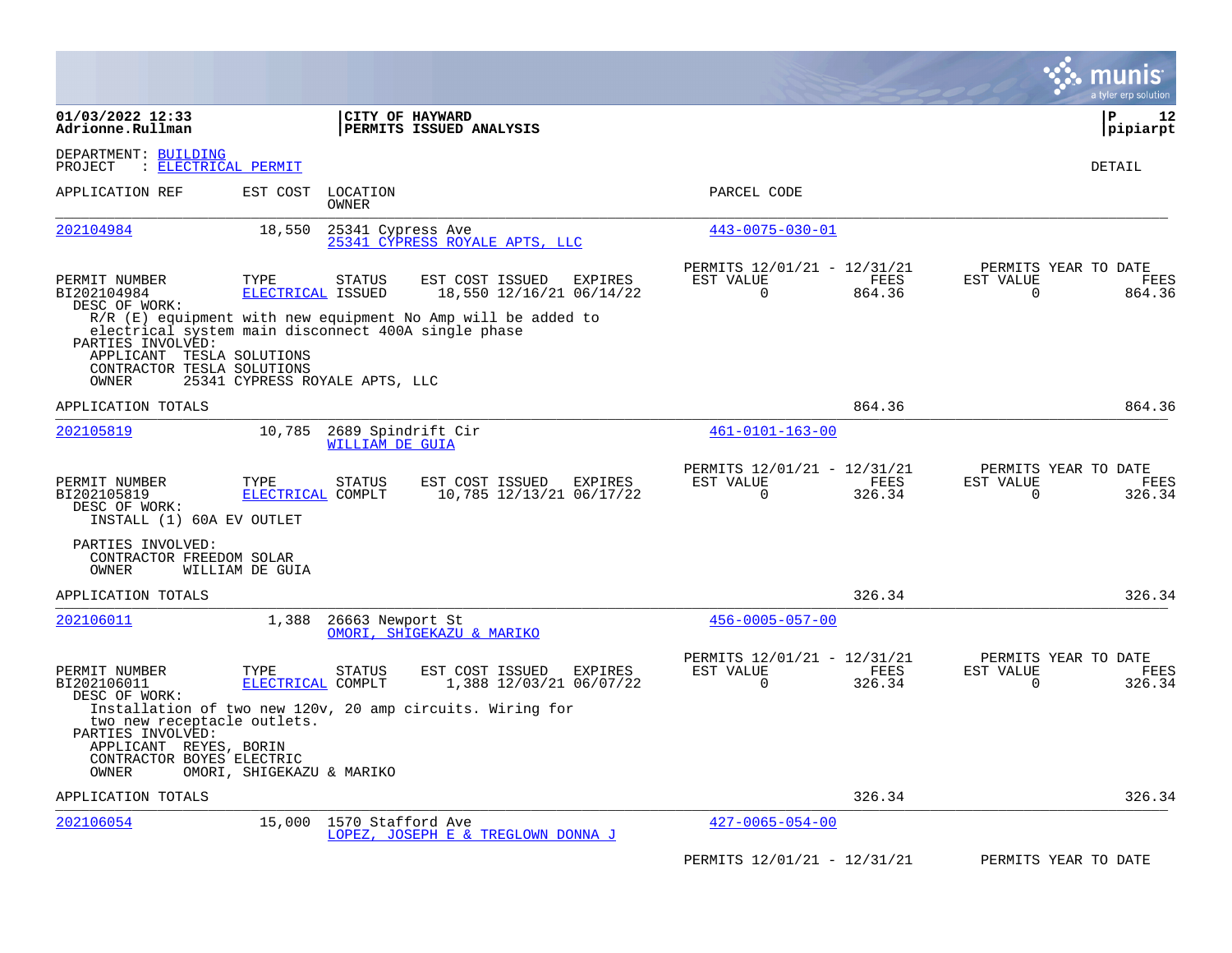|                                                                                                                                             |                                                         |                                            |                                                                                        |                                  |                                                      |                |                       | a tyler erp solution                   |
|---------------------------------------------------------------------------------------------------------------------------------------------|---------------------------------------------------------|--------------------------------------------|----------------------------------------------------------------------------------------|----------------------------------|------------------------------------------------------|----------------|-----------------------|----------------------------------------|
| 01/03/2022 12:33<br>Adrionne.Rullman<br>PERMIT NUMBER                                                                                       | TYPE                                                    | STATUS                                     | CITY OF HAYWARD<br>PERMITS ISSUED ANALYSIS<br>EST COST ISSUED                          | EXPIRES                          | EST VALUE                                            | FEES           | EST VALUE             | l P<br>13<br> pipiarpt<br>FEES         |
| DEPARTMENT: BUILDING<br>PROJECT : ELECTRICAL PERMIT                                                                                         |                                                         |                                            |                                                                                        |                                  |                                                      |                |                       | DETAIL                                 |
| APPLICATION REF                                                                                                                             | EST COST LOCATION                                       |                                            |                                                                                        |                                  | PARCEL CODE                                          |                |                       |                                        |
| BI202106054<br>DESC OF WORK:<br>transfer switch.<br>PARTIES INVOLVED:<br>APPLICANT DEGRYSE ELECTRIC<br>CONTRACTOR DEGRYSE ELECTRIC<br>OWNER | ELECTRICAL ISSUED<br>LOPEZ, JOSEPH E & TREGLOWN DONNA J | OWNER                                      | 15,000 12/15/21 06/13/22<br>Install an emergency back up 18kw generator with automatic |                                  | $\mathbf 0$                                          | 824.12         | $\mathbf 0$           | 824.12                                 |
| APPLICATION TOTALS                                                                                                                          |                                                         |                                            |                                                                                        |                                  |                                                      | 824.12         |                       | 824.12                                 |
| 202106075                                                                                                                                   |                                                         | 500 22743 Bayview Ave<br>RATTO, STEVIE     |                                                                                        |                                  | $417 - 0040 - 039 - 00$                              |                |                       |                                        |
| PERMIT NUMBER<br>BI202106075<br>DESC OF WORK:<br>install NEMA 14-50 outlet for EV charger                                                   | TYPE<br>ELECTRICAL ISSUED                               | <b>STATUS</b>                              | EST COST ISSUED                                                                        | EXPIRES<br>500 12/06/21 06/04/22 | PERMITS 12/01/21 - 12/31/21<br>EST VALUE<br>$\Omega$ | FEES<br>236.67 | EST VALUE<br>$\Omega$ | PERMITS YEAR TO DATE<br>FEES<br>236.67 |
| PARTIES INVOLVED:<br>APPLICANT TOM TECH ELECTRIC<br>CONTRACTOR TOM TECH ELECTRIC<br>OWNER                                                   | RATTO, STEVIE                                           |                                            |                                                                                        |                                  |                                                      |                |                       |                                        |
| APPLICATION TOTALS                                                                                                                          |                                                         |                                            |                                                                                        |                                  |                                                      | 236.67         |                       | 236.67                                 |
| 202106094                                                                                                                                   |                                                         | 18,400 27666 Dobbel Ave<br>SINGH. GURPREET |                                                                                        |                                  | $081D - 2086 - 031 - 00$                             |                |                       |                                        |
| PERMIT NUMBER<br>BI202106094<br>DESC OF WORK:<br>install energy storage system (3 batteries)                                                | TYPE<br>ELECTRICAL ISSUED                               | STATUS                                     | EST COST ISSUED EXPIRES<br>18,400 12/07/21 06/05/22                                    |                                  | PERMITS 12/01/21 - 12/31/21<br>EST VALUE<br>$\Omega$ | FEES<br>685.02 | EST VALUE<br>$\Omega$ | PERMITS YEAR TO DATE<br>FEES<br>685.02 |
| PARTIES INVOLVED:<br>APPLICANT TESLA ENERGY OPERATIONS INC<br>CONTRACTOR TESLA ENERGY OPERATIONS INC<br>OWNER                               | SINGH, GURPREET                                         |                                            |                                                                                        |                                  |                                                      |                |                       |                                        |
| APPLICATION TOTALS                                                                                                                          |                                                         |                                            |                                                                                        |                                  |                                                      | 685.02         |                       | 685.02                                 |
| 202106112                                                                                                                                   |                                                         | 0 1036 Spring Ct<br>NOTOWITZ, REBECCA      |                                                                                        |                                  | $445 - 0240 - 073 - 00$                              |                |                       |                                        |
| PERMIT NUMBER<br>BI202106112<br>DESC OF WORK:                                                                                               | TYPE<br>ELECTRICAL ISSUED                               | STATUS                                     | EST COST ISSUED EXPIRES<br>install enphase encharge 10 battery, back up load center    | 0 12/08/21 06/06/22              | PERMITS 12/01/21 - 12/31/21<br>EST VALUE<br>0        | FEES<br>326.34 | EST VALUE<br>0        | PERMITS YEAR TO DATE<br>FEES<br>326.34 |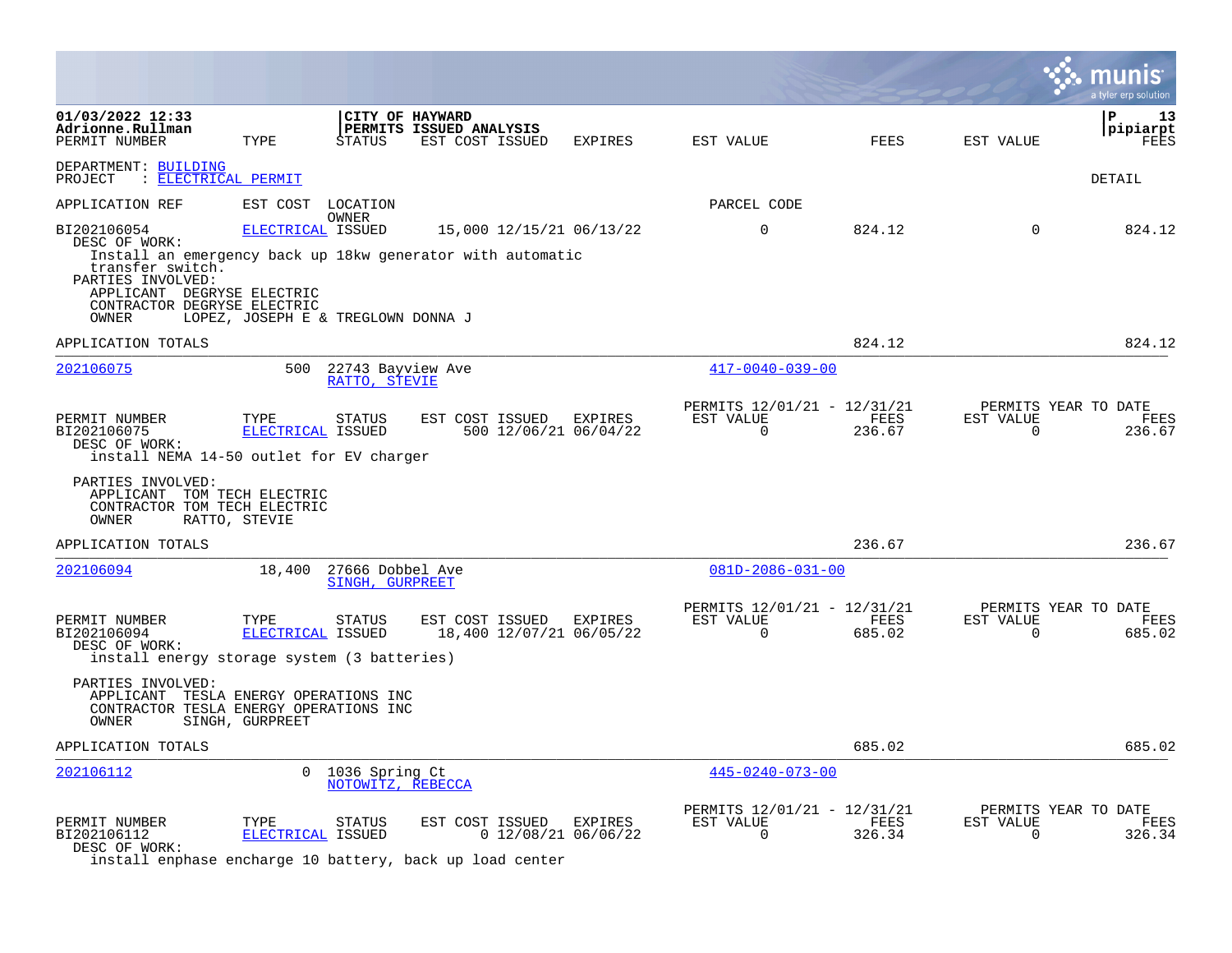|                                                                                                                                            |                                    |                                                                                                                        |                                                      |                |                                               | a tyler erp solution  |
|--------------------------------------------------------------------------------------------------------------------------------------------|------------------------------------|------------------------------------------------------------------------------------------------------------------------|------------------------------------------------------|----------------|-----------------------------------------------|-----------------------|
| 01/03/2022 12:33<br>Adrionne.Rullman<br>subpanel and smart switch                                                                          |                                    | CITY OF HAYWARD<br>PERMITS ISSUED ANALYSIS                                                                             |                                                      |                | l P                                           | 14<br> pipiarpt       |
| DEPARTMENT: BUILDING<br>: ELECTRICAL PERMIT<br>PROJECT                                                                                     |                                    |                                                                                                                        |                                                      |                | <b>DETAIL</b>                                 |                       |
| APPLICATION REF<br>EST COST                                                                                                                | LOCATION<br>OWNER                  |                                                                                                                        | PARCEL CODE                                          |                |                                               |                       |
| PARTIES INVOLVED:<br>APPLICANT SEMPER SOLARIS CONSTRUCTION INC<br>CONTRACTOR SEMPER SOLARIS CONSTRUCTION INC<br>OWNER<br>NOTOWITZ, REBECCA |                                    |                                                                                                                        |                                                      |                |                                               |                       |
| APPLICATION TOTALS                                                                                                                         |                                    |                                                                                                                        |                                                      | 326.34         |                                               | 326.34                |
| 202106158                                                                                                                                  | 15,800<br>URIARTE, CARLOS          | 178 Saint Andrews St                                                                                                   | $078G - 2711 - 004 - 00$                             |                |                                               |                       |
| PERMIT NUMBER<br>TYPE<br>BI202106158<br>DESC OF WORK:<br>dedicated circuits<br>PARTIES INVOLVED:                                           | STATUS<br>ELECTRICAL ISSUED        | EST COST ISSUED<br>EXPIRES<br>15,800 12/14/21 06/12/22<br>Install and relocate 1200 amp sub panel in garage. Install 5 | PERMITS 12/01/21 - 12/31/21<br>EST VALUE<br>$\Omega$ | FEES<br>416.01 | PERMITS YEAR TO DATE<br>EST VALUE<br>$\Omega$ | FEES<br>416.01        |
| APPLICANT ZAMANO, DANIEL<br>CONTRACTOR MAINE ELECTRIC INC<br>OWNER<br>URIARTE, CARLOS                                                      |                                    |                                                                                                                        |                                                      |                |                                               |                       |
| APPLICATION TOTALS                                                                                                                         |                                    |                                                                                                                        |                                                      | 416.01         |                                               | 416.01                |
| 202106172                                                                                                                                  | 3,200<br>2595 Depot Rd             | ALLIED 2595 DEPOT, L.P.                                                                                                | $441 - 0068 - 040 - 04$                              |                |                                               |                       |
| PERMIT NUMBER<br>TYPE<br>BI202106172<br>DESC OF WORK:                                                                                      | <b>STATUS</b><br>ELECTRICAL ISSUED | EST COST ISSUED<br>EXPIRES<br>3,200 12/13/21 06/11/22                                                                  | PERMITS 12/01/21 - 12/31/21<br>EST VALUE<br>$\Omega$ | FEES<br>326.34 | PERMITS YEAR TO DATE<br>EST VALUE<br>$\Omega$ | FEES<br>326.34        |
| power<br>PARTIES INVOLVED:<br>APPLICANT HARRISON, CHELSEA<br>CONTRACTOR POWER PLUS<br>OWNER                                                | ALLIED 2595 DEPOT, L.P.            | Installation of 200amp temporary power pole for construction                                                           |                                                      |                |                                               |                       |
| APPLICATION TOTALS                                                                                                                         |                                    |                                                                                                                        |                                                      | 326.34         |                                               | 326.34                |
| 202106234                                                                                                                                  | 200<br>22898 Myrtle St             | HOANG, ANH V & PHAM HANH D                                                                                             | $431 - 0056 - 024 - 00$                              |                |                                               |                       |
| PERMIT NUMBER<br>TYPE<br>BI202106234<br>DESC OF WORK:<br>Replace a 18" Electric Wire from meter to breaker box                             | STATUS<br>ELECTRICAL ISSUED        | EST COST ISSUED<br>EXPIRES<br>200 12/15/21 06/13/22                                                                    | PERMITS 12/01/21 - 12/31/21<br>EST VALUE<br>$\Omega$ | FEES<br>326.34 | PERMITS YEAR TO DATE<br>EST VALUE<br>$\Omega$ | <b>FEES</b><br>326.34 |
| PARTIES INVOLVED:<br>CONTRACTOR OWNER/, BUILDER<br>OWNER                                                                                   | HOANG, ANH V & PHAM HANH D         |                                                                                                                        |                                                      |                |                                               |                       |

 $\mathcal{L}^{\text{max}}$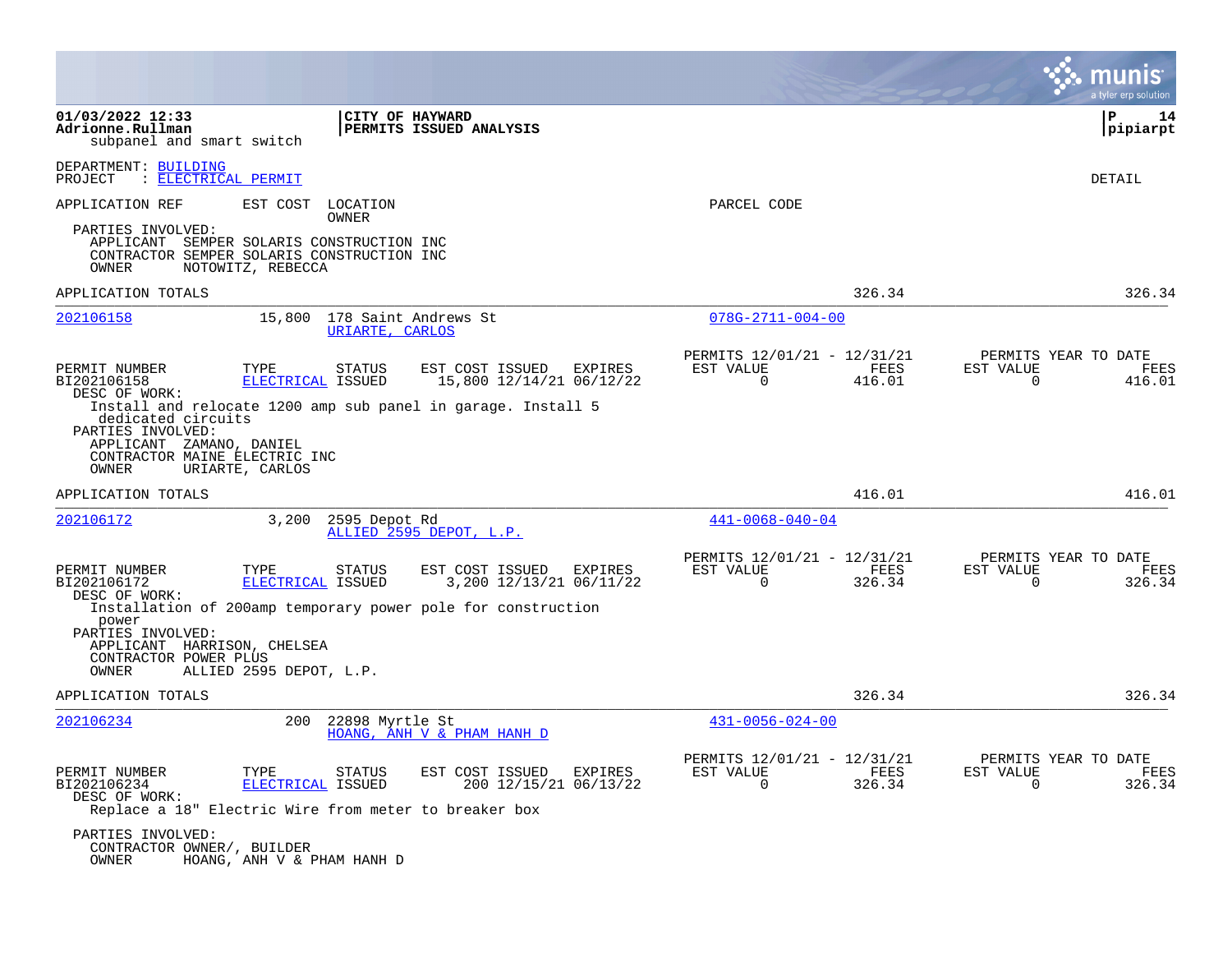|                                                                                                                                                            |                                           |                                |                                                                                                                       |                                               |                      |                          | munis<br>a tyler erp solution          |
|------------------------------------------------------------------------------------------------------------------------------------------------------------|-------------------------------------------|--------------------------------|-----------------------------------------------------------------------------------------------------------------------|-----------------------------------------------|----------------------|--------------------------|----------------------------------------|
| 01/03/2022 12:33<br>Adrionne.Rullman                                                                                                                       |                                           | CITY OF HAYWARD                | PERMITS ISSUED ANALYSIS                                                                                               |                                               |                      |                          | ΙP<br>15<br> pipiarpt                  |
| DEPARTMENT: BUILDING<br>: ELECTRICAL PERMIT<br>PROJECT                                                                                                     |                                           |                                |                                                                                                                       |                                               |                      |                          | <b>DETAIL</b>                          |
| APPLICATION REF                                                                                                                                            | EST COST                                  | LOCATION<br><b>OWNER</b>       |                                                                                                                       | PARCEL CODE                                   |                      |                          |                                        |
| APPLICATION TOTALS                                                                                                                                         |                                           |                                |                                                                                                                       |                                               | 326.34               |                          | 326.34                                 |
| 202106251                                                                                                                                                  | 5,000                                     | 379 Burke Dr<br>TAMAYO, LUIS   |                                                                                                                       | $452 - 0076 - 056 - 00$                       |                      |                          |                                        |
| PERMIT NUMBER<br>BI202106251<br>DESC OF WORK:<br>added load<br>PARTIES INVOLVED:<br>APPLICANT LIN, HSIU HSIEN<br>CONTRACTOR FORMOSA ELECTRIC CORP<br>OWNER | TYPE<br>ELECTRICAL ISSUED<br>TAMAYO, LUIS | STATUS                         | EST COST ISSUED<br>EXPIRES<br>5,000 12/16/21 06/14/22<br>Main panel upgrade from 100amp to 200amps, same location. no | PERMITS 12/01/21 - 12/31/21<br>EST VALUE<br>0 | FEES<br>236.67       | EST VALUE<br>$\mathbf 0$ | PERMITS YEAR TO DATE<br>FEES<br>236.67 |
| APPLICATION TOTALS                                                                                                                                         |                                           |                                |                                                                                                                       |                                               | 236.67               |                          | 236.67                                 |
| 202106323                                                                                                                                                  | 1,500                                     | 28058 Hesse Dr<br>CUSICK, CODY |                                                                                                                       | $463 - 0004 - 009 - 00$                       |                      |                          |                                        |
| PERMIT NUMBER<br>BI202106323<br>DESC OF WORK:<br>Electrical service upgrade from 100amp to 200amp                                                          | TYPE<br>ELECTRICAL ISSUED                 | <b>STATUS</b>                  | EST COST ISSUED<br>EXPIRES<br>1,500 12/28/21 06/26/22                                                                 | PERMITS 12/01/21 - 12/31/21<br>EST VALUE<br>0 | FEES<br>236.67       | EST VALUE<br>$\mathbf 0$ | PERMITS YEAR TO DATE<br>FEES<br>236.67 |
| PARTIES INVOLVED:<br>APPLICANT ARTISAN ELECTRICAL<br>CONTRACTOR ARTISAN ELECTRICAL<br>OWNER                                                                | CUSICK, CODY                              |                                |                                                                                                                       |                                               |                      |                          |                                        |
| APPLICATION TOTALS<br>PROJECT TOTALS                                                                                                                       |                                           |                                |                                                                                                                       | 0                                             | 236.67<br>5, 131. 22 | $\Omega$                 | 236.67<br>5, 131. 22                   |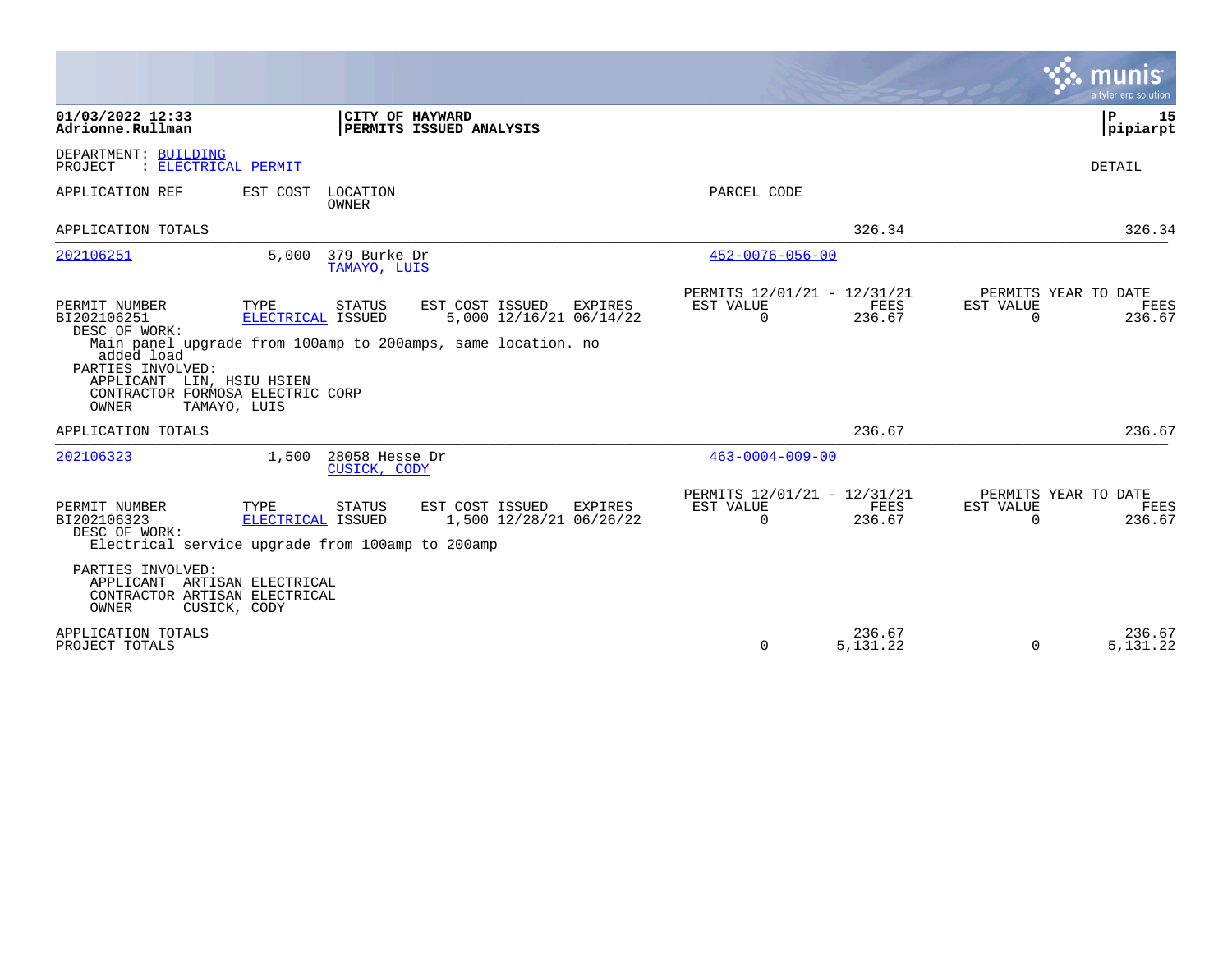|                                                                                                                                     |                                                                           |                                    |                                                                                                                                                                            |                |                                                      |                       |                       | <b>munis</b><br>a tyler erp solution   |
|-------------------------------------------------------------------------------------------------------------------------------------|---------------------------------------------------------------------------|------------------------------------|----------------------------------------------------------------------------------------------------------------------------------------------------------------------------|----------------|------------------------------------------------------|-----------------------|-----------------------|----------------------------------------|
| 01/03/2022 12:33<br>Adrionne.Rullman                                                                                                |                                                                           | CITY OF HAYWARD                    | PERMITS ISSUED ANALYSIS                                                                                                                                                    |                |                                                      |                       |                       | P<br>16<br>pipiarpt                    |
| DEPARTMENT: BUILDING<br>PROJECT                                                                                                     | : GAS PIPING RESIDENTIAL                                                  |                                    |                                                                                                                                                                            |                |                                                      |                       |                       | <b>DETAIL</b>                          |
| APPLICATION REF                                                                                                                     | EST COST                                                                  | LOCATION<br>OWNER                  |                                                                                                                                                                            |                | PARCEL CODE                                          |                       |                       |                                        |
| 202106176                                                                                                                           | 500                                                                       | 24462 2nd St<br>SMITH, ROGER       |                                                                                                                                                                            |                | $426 - 0190 - 008 - 02$                              |                       |                       |                                        |
| PERMIT NUMBER<br>BI202106176<br>DESC OF WORK:<br>Add 1 gas meter                                                                    | TYPE<br><b>GASE PIPE</b>                                                  | <b>STATUS</b><br>ISSUED            | EST COST ISSUED<br>500 12/13/21 06/17/22                                                                                                                                   | <b>EXPIRES</b> | PERMITS 12/01/21 - 12/31/21<br>EST VALUE<br>$\Omega$ | FEES<br>326.34        | EST VALUE<br>$\Omega$ | PERMITS YEAR TO DATE<br>FEES<br>326.34 |
| PARTIES INVOLVED:<br>CONTRACTOR OWNER/, BUILDER<br>OWNER                                                                            | SMITH, ROGER                                                              |                                    |                                                                                                                                                                            |                |                                                      |                       |                       |                                        |
| APPLICATION TOTALS                                                                                                                  |                                                                           |                                    |                                                                                                                                                                            |                |                                                      | 326.34                |                       | 326.34                                 |
| 202106245                                                                                                                           | 5,610                                                                     | 24803 Mulberry St<br>LOCHER, WENDY |                                                                                                                                                                            |                | $442 - 0036 - 006 - 00$                              |                       |                       |                                        |
| PERMIT NUMBER<br>BI202106245<br>DESC OF WORK:<br>PARTIES INVOLVED:<br>APPLICANT<br>CONTRACTOR ALBERT NAHMAN PLUMBING & HTG<br>OWNER | TYPE<br><b>GASE PIPE</b><br>ALBERT NAHMAN PLUMBING & HTG<br>LOCHER, WENDY | STATUS<br>ISSUED                   | EST COST ISSUED<br>5,610 12/16/21 06/14/22<br>NEW GASAS LINE FOR STOVE STARTING AT GAS METER. USING 3/4" G<br>ALVANIZED PIPING INTO THE GARAGE. TRANSITIONING TO CSST PIPE | EXPIRES        | PERMITS 12/01/21 - 12/31/21<br>EST VALUE<br>$\Omega$ | <b>FEES</b><br>326.34 | EST VALUE<br>$\Omega$ | PERMITS YEAR TO DATE<br>FEES<br>326.34 |
| APPLICATION TOTALS<br>PROJECT TOTALS                                                                                                |                                                                           |                                    |                                                                                                                                                                            |                | $\Omega$                                             | 326.34<br>652.68      | $\Omega$              | 326.34<br>652.68                       |

and the contract of the contract of the contract of the contract of the contract of the contract of the contract of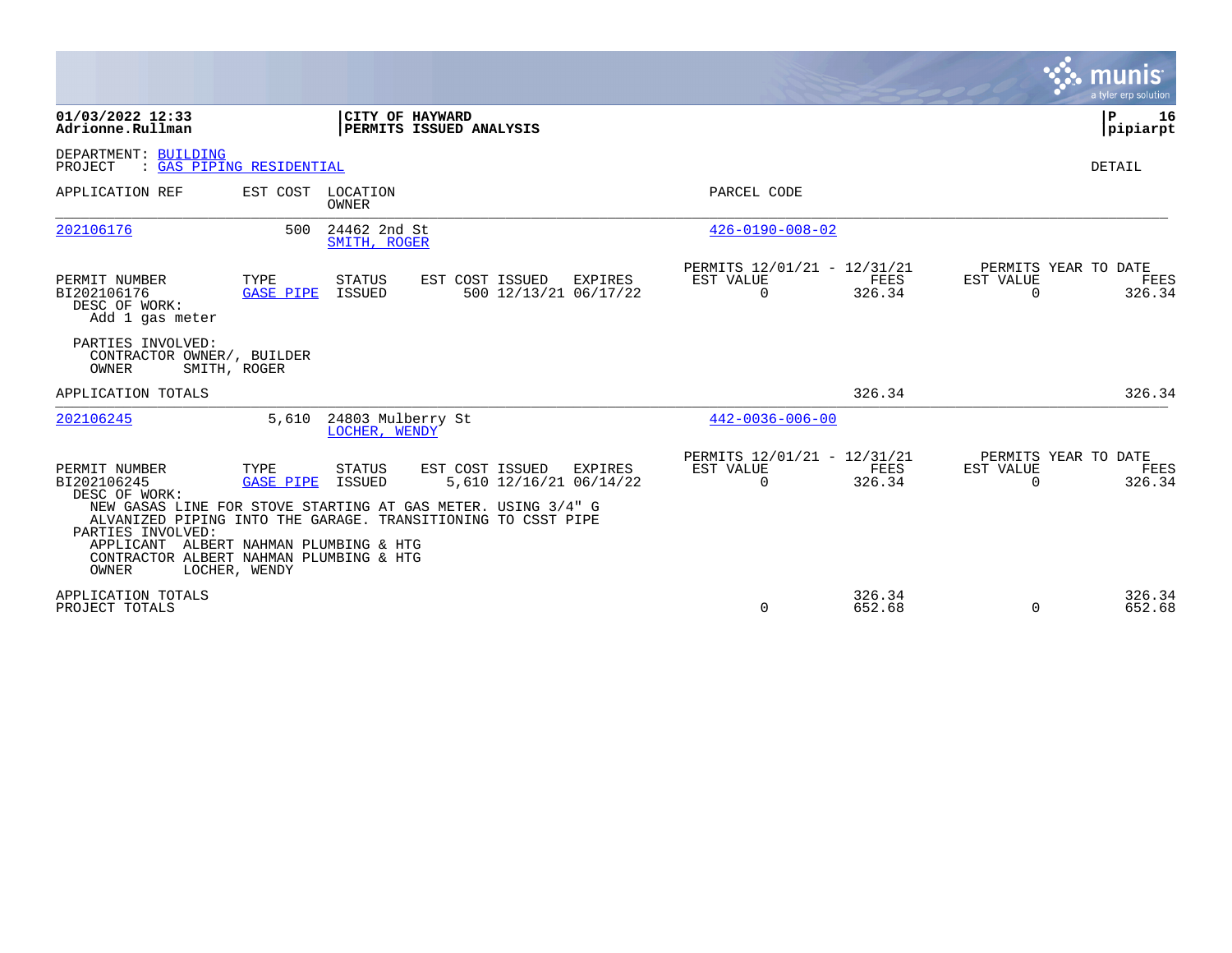|                                                                                                                    |                                  |                                  |                                                        |                |                                                      |                |                          | munis<br>a tyler erp solution          |
|--------------------------------------------------------------------------------------------------------------------|----------------------------------|----------------------------------|--------------------------------------------------------|----------------|------------------------------------------------------|----------------|--------------------------|----------------------------------------|
| 01/03/2022 12:33<br>Adrionne.Rullman                                                                               |                                  |                                  | CITY OF HAYWARD<br>PERMITS ISSUED ANALYSIS             |                |                                                      |                |                          | l P<br>17<br> pipiarpt                 |
| DEPARTMENT: BUILDING<br>: FURNACE/HEATER<br>PROJECT                                                                |                                  |                                  |                                                        |                |                                                      |                |                          | DETAIL                                 |
| APPLICATION REF                                                                                                    | EST COST                         | LOCATION<br><b>OWNER</b>         |                                                        |                | PARCEL CODE                                          |                |                          |                                        |
| 202105987                                                                                                          | 16,519                           | 1127 Garin Ave<br>ROSE, MICHAEL  |                                                        |                | $083 - 0215 - 002 - 21$                              |                |                          |                                        |
| PERMIT NUMBER<br>BI202105987<br>DESC OF WORK:                                                                      | TYPE                             | STATUS<br>FURNACE/HE ISSUED      | EST COST ISSUED<br>16,519 12/02/21 05/31/22            | <b>EXPIRES</b> | PERMITS 12/01/21 - 12/31/21<br>EST VALUE<br>$\Omega$ | FEES<br>326.34 | EST VALUE<br>$\Omega$    | PERMITS YEAR TO DATE<br>FEES<br>326.34 |
| REPLACING GAS FURNACE WITH ELECTRIC HEAT PUMP USING<br>(E) DUCTS/VENTS. SAME LOCATION (ATTIC)<br>PARTIES INVOLVED: |                                  |                                  |                                                        |                |                                                      |                |                          |                                        |
| CONTRACTOR SEMPER SOLARIS CONSTRUCTION INC<br>OWNER                                                                | ROSE, MICHAEL                    |                                  |                                                        |                |                                                      |                |                          |                                        |
| APPLICATION TOTALS                                                                                                 |                                  |                                  |                                                        |                |                                                      | 326.34         |                          | 326.34                                 |
| 202106025                                                                                                          | 1,500                            | 182 Dogwood Ct<br>ROBLES, MARY E |                                                        |                | $452 - 0061 - 061 - 00$                              |                |                          |                                        |
| PERMIT NUMBER<br>BI202106025<br>DESC OF WORK:                                                                      | TYPE<br>FURNACE/HE ISSUED        | STATUS                           | EST COST ISSUED<br>1,500 12/13/21 06/11/22             | <b>EXPIRES</b> | PERMITS 12/01/21 - 12/31/21<br>EST VALUE<br>0        | FEES<br>326.34 | EST VALUE<br>$\mathbf 0$ | PERMITS YEAR TO DATE<br>FEES<br>326.34 |
|                                                                                                                    |                                  |                                  | REMOVE & REPLACE 80% 3 TON FURNACE IN INTERIOR CLOSET. |                |                                                      |                |                          |                                        |
| PARTIES INVOLVED:<br>CONTRACTOR BARKER HEATING & COOLING<br>OWNER                                                  | ROBLES, MARY E                   |                                  |                                                        |                |                                                      |                |                          |                                        |
| APPLICATION TOTALS                                                                                                 |                                  |                                  |                                                        |                |                                                      | 326.34         |                          | 326.34                                 |
| 202106033                                                                                                          | 20,000                           | 425 Meek Ave                     | BERRIOS, JUAN J & MARIA T                              |                | $431 - 0056 - 035 - 00$                              |                |                          |                                        |
| PERMIT NUMBER<br>BI202106033<br>DESC OF WORK:<br>Replace AC, Furnace and Coil Seer 14 AFUE 80                      | TYPE<br><b>FURNACE/HE ISSUED</b> | <b>STATUS</b>                    | EST COST ISSUED<br>20,000 12/07/21 06/05/22            | EXPIRES        | PERMITS 12/01/21 - 12/31/21<br>EST VALUE<br>0        | FEES<br>505.68 | EST VALUE<br>0           | PERMITS YEAR TO DATE<br>FEES<br>505.68 |
| PARTIES INVOLVED:<br>APPLICANT BENNETT, ALEX<br>CONTRACTOR JJ HEATING AND AIR<br>OWNER                             | BERRIOS, JUAN J & MARIA T        |                                  |                                                        |                |                                                      |                |                          |                                        |
| APPLICATION TOTALS                                                                                                 |                                  |                                  |                                                        |                |                                                      | 505.68         |                          | 505.68                                 |
| 202106039                                                                                                          | 13,000                           | 31506 Medinah St                 | ADEDIJI, STEPHEN A & WASHINGTON LAEL E                 |                | $078G - 2739 - 009 - 00$                             |                |                          |                                        |
| PERMIT NUMBER                                                                                                      | TYPE                             | <b>STATUS</b>                    | EST COST ISSUED                                        | <b>EXPIRES</b> | PERMITS 12/01/21 - 12/31/21<br>EST VALUE             | FEES           | EST VALUE                | PERMITS YEAR TO DATE<br>FEES           |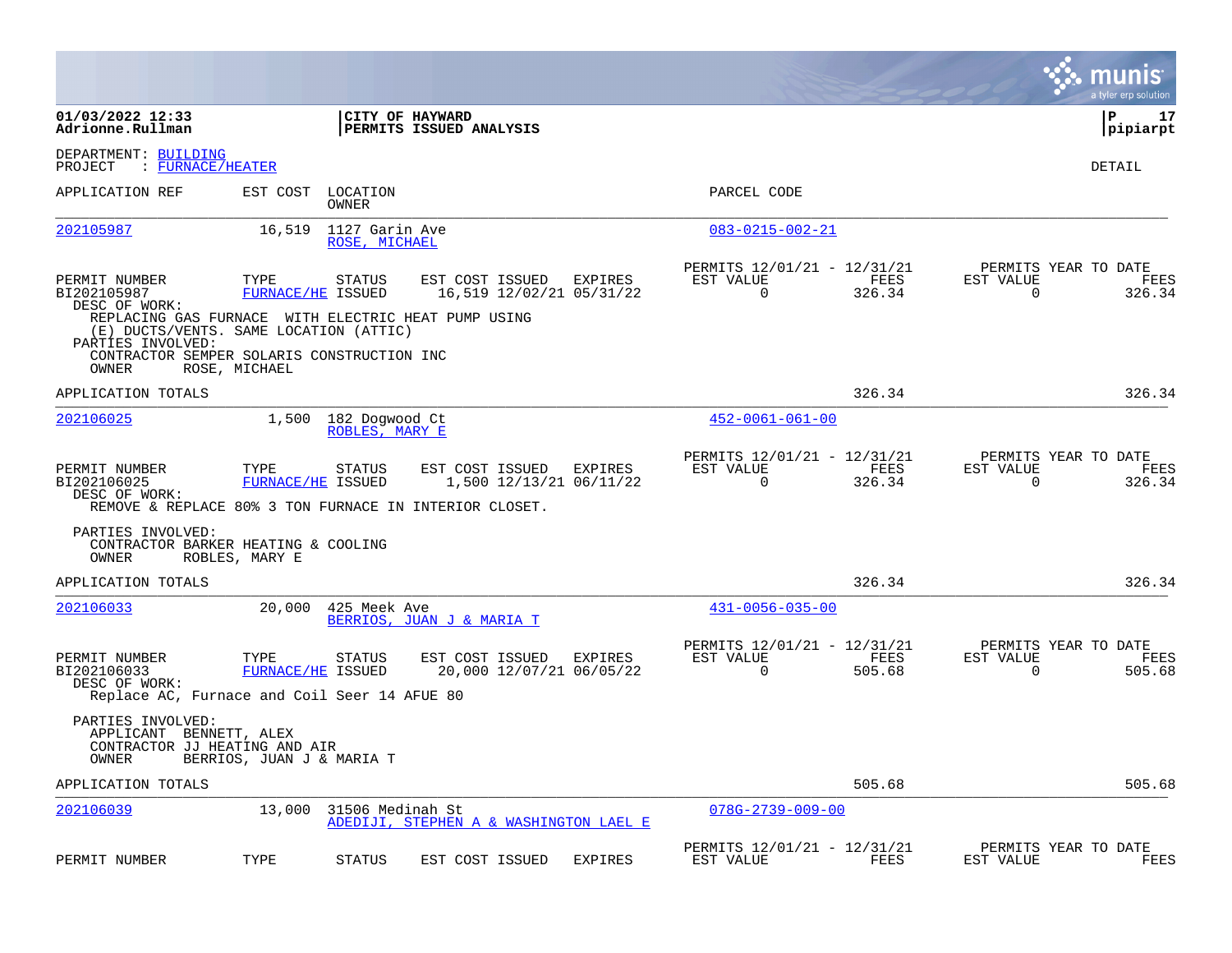|                                                                                 |                                                                                                             |                                                        |                                                      |                |                          | a tyler erp solution                   |
|---------------------------------------------------------------------------------|-------------------------------------------------------------------------------------------------------------|--------------------------------------------------------|------------------------------------------------------|----------------|--------------------------|----------------------------------------|
| 01/03/2022 12:33<br>Adrionne.Rullman                                            |                                                                                                             | CITY OF HAYWARD<br><b>PERMITS ISSUED ANALYSIS</b>      |                                                      |                |                          | l P<br>18<br> pipiarpt                 |
| DEPARTMENT: BUILDING<br>PROJECT : FURNACE/HEATER                                |                                                                                                             |                                                        |                                                      |                |                          | <b>DETAIL</b>                          |
| APPLICATION REF                                                                 | EST COST LOCATION                                                                                           |                                                        | PARCEL CODE                                          |                |                          |                                        |
| BI202106039<br>DESC OF WORK:<br>Gas Furnace C/O - AC Add on                     | OWNER<br>FURNACE/HE ISSUED                                                                                  | 13,000 12/06/21 06/04/22                               | $\mathbf 0$                                          | 505.68         | $\mathbf 0$              | 505.68                                 |
| PARTIES INVOLVED:<br>APPLICANT SOTOMEY, KEDAR<br>OWNER                          | CONTRACTOR HADDON HEATING & COOLING<br>ADEDIJI, STEPHEN A & WASHINGTON LAEL E                               |                                                        |                                                      |                |                          |                                        |
| APPLICATION TOTALS                                                              |                                                                                                             |                                                        |                                                      | 505.68         |                          | 505.68                                 |
| 202106040                                                                       | 15,131<br>28050 Dobbel Ave                                                                                  | DOERING, ROGER W & LINDA I                             | $081D - 2082 - 027 - 00$                             |                |                          |                                        |
| PERMIT NUMBER<br>BI202106040<br>DESC OF WORK:<br>$C/O$ Gas Furnace amd $C/O$ AC | TYPE<br><b>STATUS</b><br>FURNACE/HE ISSUED                                                                  | EST COST ISSUED<br>EXPIRES<br>15,131 12/06/21 06/04/22 | PERMITS 12/01/21 - 12/31/21<br>EST VALUE<br>$\Omega$ | FEES<br>505.68 | EST VALUE<br>$\Omega$    | PERMITS YEAR TO DATE<br>FEES<br>505.68 |
| PARTIES INVOLVED:<br>APPLICANT SOTOMEY, KEDAR<br>OWNER                          | CONTRACTOR HADDON HEATING & COOLING<br>DOERING, ROGER W & LINDA I                                           |                                                        |                                                      |                |                          |                                        |
| APPLICATION TOTALS                                                              |                                                                                                             |                                                        |                                                      | 505.68         |                          | 505.68                                 |
| 202106076                                                                       | 6,794<br>2745 Arf Ave                                                                                       | TORRADO, FERNANDO T & JHENEVIE C                       | $456 - 0038 - 013 - 00$                              |                |                          |                                        |
| PERMIT NUMBER<br>BI202106076<br>DESC OF WORK:<br>C/O 70K BTUS FAU IN CLOSET     | TYPE<br>STATUS<br>FURNACE/HE ISSUED                                                                         | EST COST ISSUED<br>EXPIRES<br>6,794 12/13/21 06/11/22  | PERMITS 12/01/21 - 12/31/21<br>EST VALUE<br>$\Omega$ | FEES<br>326.34 | EST VALUE<br>$\Omega$    | PERMITS YEAR TO DATE<br>FEES<br>326.34 |
| PARTIES INVOLVED:<br>OWNER                                                      | APPLICANT ABC COOLING AND HEATING<br>CONTRACTOR ABC COOLING AND HEATING<br>TORRADO, FERNANDO T & JHENEVIE C |                                                        |                                                      |                |                          |                                        |
| APPLICATION TOTALS                                                              |                                                                                                             |                                                        |                                                      | 326.34         |                          | 326.34                                 |
| 202106119                                                                       | 5,697                                                                                                       | 31573 Greenbrier Ln<br>MELLO, DONALD R & LARONDA       | $078G - 2750 - 013 - 00$                             |                |                          |                                        |
| PERMIT NUMBER<br>BI202106119<br>DESC OF WORK:                                   | TYPE<br>STATUS<br>FURNACE/HE ISSUED                                                                         | EST COST ISSUED<br>EXPIRES<br>5,697 12/09/21 06/07/22  | PERMITS 12/01/21 - 12/31/21<br>EST VALUE<br>0        | FEES<br>326.34 | EST VALUE<br>$\mathbf 0$ | PERMITS YEAR TO DATE<br>FEES<br>326.34 |

80% 70,000 BTUS FAU C/O in Garage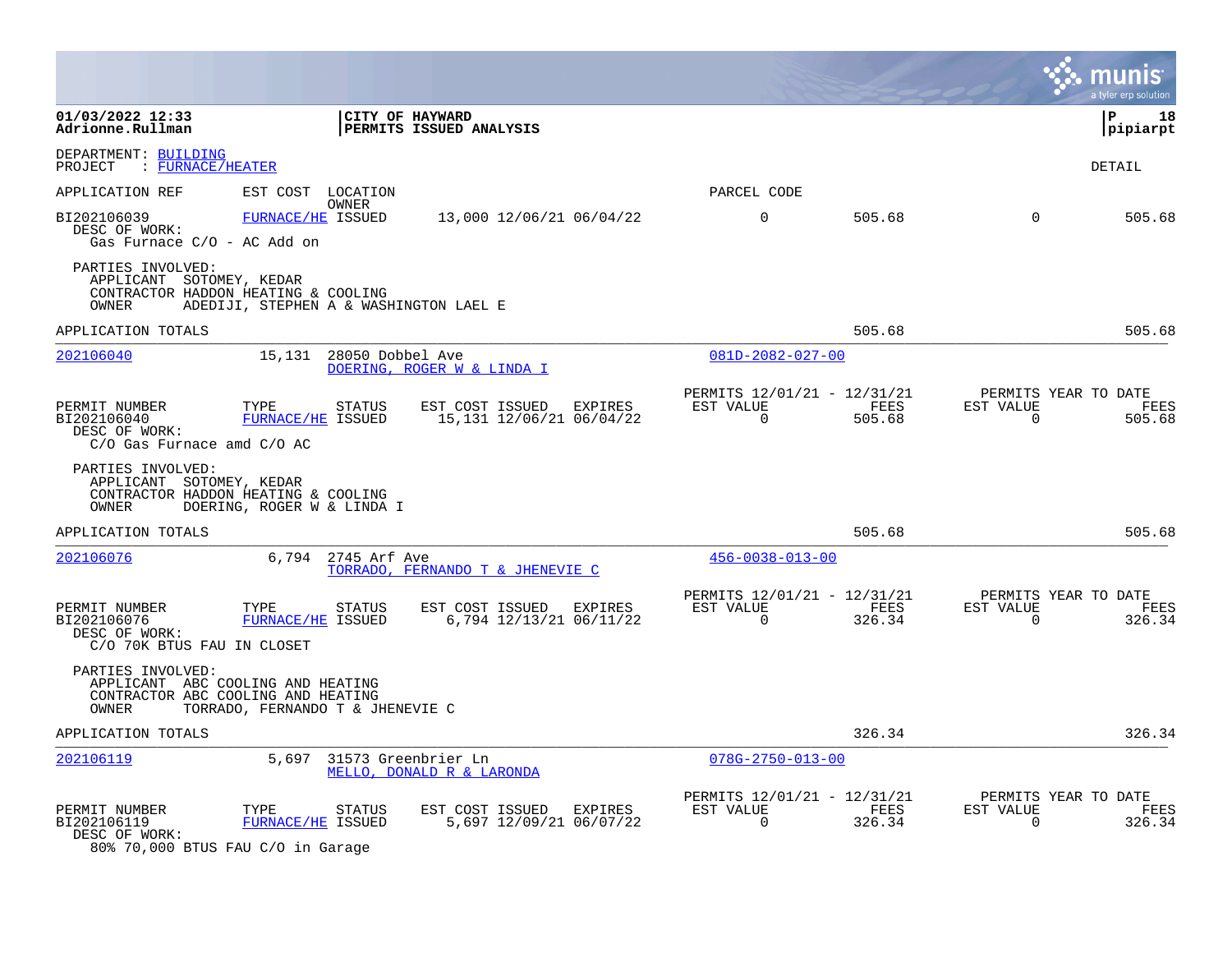|                                                                                                                              |                                  |                 |                                                         |             |                                                              |                          | munis<br>a tyler erp solution          |
|------------------------------------------------------------------------------------------------------------------------------|----------------------------------|-----------------|---------------------------------------------------------|-------------|--------------------------------------------------------------|--------------------------|----------------------------------------|
| $01/03/2022$ 12:33<br>Adrionne.Rullman                                                                                       |                                  | CITY OF HAYWARD | PERMITS ISSUED ANALYSIS                                 |             |                                                              |                          | P<br>19<br> pipiarpt                   |
| DEPARTMENT: BUILDING<br>: FURNACE/HEATER<br>PROJECT                                                                          |                                  |                 |                                                         |             |                                                              |                          | DETAIL                                 |
| APPLICATION REF                                                                                                              | EST COST LOCATION                | OWNER           |                                                         | PARCEL CODE |                                                              |                          |                                        |
| PARTIES INVOLVED:<br>APPLICANT MILLS, TAYLOR<br>CONTRACTOR CHAMPIONS, SERVICE<br>OWNER                                       | MELLO, DONALD R & LARONDA        |                 |                                                         |             |                                                              |                          |                                        |
| APPLICATION TOTALS                                                                                                           |                                  |                 |                                                         |             | 326.34                                                       |                          | 326.34                                 |
| 202106164                                                                                                                    | 13,206 3495 Skyline Dr           | STANFORD, PASHA |                                                         |             | $081D - 2088 - 063 - 00$                                     |                          |                                        |
| PERMIT NUMBER<br>BI202106164<br>DESC OF WORK:                                                                                | TYPE<br>FURNACE/HE ISSUED        | STATUS          | EST COST ISSUED<br>EXPIRES<br>13,206 12/13/21 06/11/22  | EST VALUE   | PERMITS 12/01/21 - 12/31/21<br>FEES<br>$\mathbf 0$<br>326.34 | EST VALUE<br>$\mathbf 0$ | PERMITS YEAR TO DATE<br>FEES<br>326.34 |
| second return duct run AFUE 80<br>PARTIES INVOLVED:<br>APPLICANT BENNETT, ALEX<br>CONTRACTOR EAGLE AIR CONDITIONING<br>OWNER | STANFORD, PASHA                  |                 | Replacing furnace Replacing 9 supply duct runs Adding a |             |                                                              |                          |                                        |
| APPLICATION TOTALS                                                                                                           |                                  |                 |                                                         |             | 326.34                                                       |                          | 326.34                                 |
| 202106166                                                                                                                    | 7,547 2768 Oliver Dr             |                 | GARCIA, LEVINO R SR TR                                  |             | $456 - 0039 - 024 - 00$                                      |                          |                                        |
| PERMIT NUMBER<br>BI202106166<br>DESC OF WORK:<br>80% 70,000 BTUS FAU C/O IN CLOSET                                           | TYPE<br><b>FURNACE/HE ISSUED</b> | STATUS          | EST COST ISSUED<br>EXPIRES<br>7,547 12/13/21 06/11/22   | EST VALUE   | PERMITS 12/01/21 - 12/31/21<br>FEES<br>326.34<br>$\Omega$    | EST VALUE<br>$\Omega$    | PERMITS YEAR TO DATE<br>FEES<br>326.34 |
| PARTIES INVOLVED:<br>APPLICANT MILLS, TAYLOR<br>CONTRACTOR CHAMPIONS, SERVICE<br>OWNER                                       | GARCIA, LEVINO R SR TR           |                 |                                                         |             |                                                              |                          |                                        |
| APPLICATION TOTALS                                                                                                           |                                  |                 |                                                         |             | 326.34                                                       |                          | 326.34                                 |
| 202106178                                                                                                                    | 2,000                            | 2747 Oliver Dr  | JOSEPHINE, LUM LODGE LP                                 |             | $456 - 0035 - 010 - 36$                                      |                          |                                        |
| PERMIT NUMBER<br>BI202106178<br>DESC OF WORK:<br>Replace Single sided wall furnace Unit #121                                 | TYPE<br><b>FURNACE/HE COMPLT</b> | STATUS          | EST COST ISSUED EXPIRES<br>2,000 12/13/21 06/14/22      | EST VALUE   | PERMITS 12/01/21 - 12/31/21<br>FEES<br>$\Omega$<br>326.34    | EST VALUE<br>$\Omega$    | PERMITS YEAR TO DATE<br>FEES<br>326.34 |
| PARTIES INVOLVED:<br>APPLICANT KLINGENBECK, TOM<br>CONTRACTOR KLINGENBECK, TOM<br>OWNER                                      | JOSEPHINE, LUM LODGE LP          |                 |                                                         |             |                                                              |                          |                                        |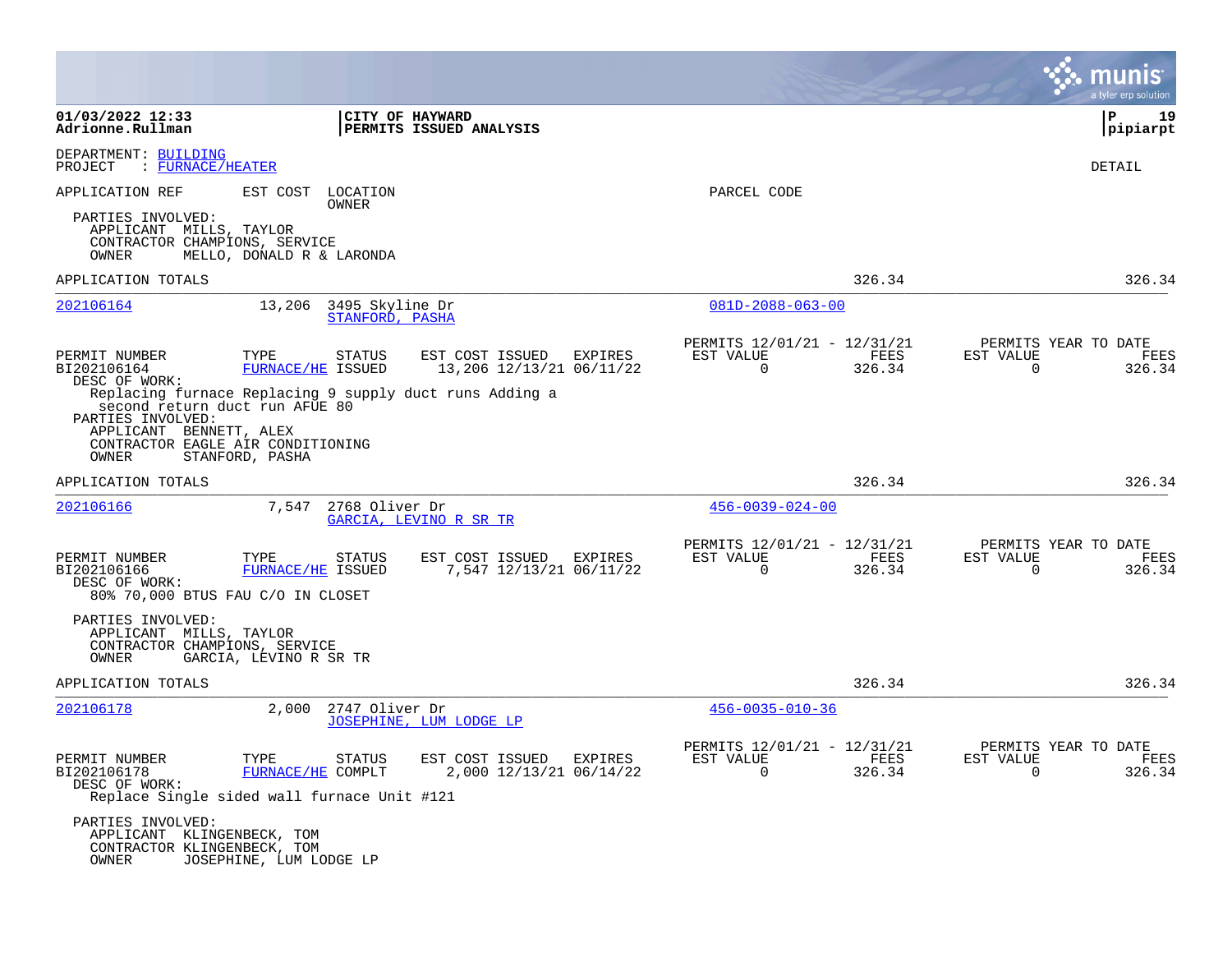|                                                                                                 |                                  |                            |                                                                                                                  |           |                                            |                |                          | munis<br>a tyler erp solution                 |
|-------------------------------------------------------------------------------------------------|----------------------------------|----------------------------|------------------------------------------------------------------------------------------------------------------|-----------|--------------------------------------------|----------------|--------------------------|-----------------------------------------------|
| 01/03/2022 12:33<br>Adrionne.Rullman                                                            |                                  |                            | CITY OF HAYWARD<br>PERMITS ISSUED ANALYSIS                                                                       |           |                                            |                |                          | l P<br>20<br> pipiarpt                        |
| DEPARTMENT: BUILDING<br>: FURNACE/HEATER<br>PROJECT                                             |                                  |                            |                                                                                                                  |           |                                            |                |                          | DETAIL                                        |
| APPLICATION REF                                                                                 | EST COST                         | LOCATION<br>OWNER          |                                                                                                                  |           | PARCEL CODE                                |                |                          |                                               |
| APPLICATION TOTALS                                                                              |                                  |                            |                                                                                                                  |           |                                            | 326.34         |                          | 326.34                                        |
| 202106188                                                                                       | 8,446                            | 1600 D St<br>OLSEN, HOWARD |                                                                                                                  |           | $427 - 0061 - 060 - 00$                    |                |                          |                                               |
| PERMIT NUMBER<br>BI202106188<br>DESC OF WORK:<br>C/O 70K BTU's FAU in Basement                  | TYPE<br>FURNACE/HE ISSUED        | STATUS                     | EST COST ISSUED<br>EXPIRES<br>8,446 12/14/21 06/12/22                                                            | EST VALUE | PERMITS 12/01/21 - 12/31/21<br>$\mathbf 0$ | FEES<br>326.34 | EST VALUE<br>$\mathbf 0$ | PERMITS YEAR TO DATE<br>FEES<br>326.34        |
| PARTIES INVOLVED:<br>APPLICANT BELL, JENNIFER<br>CONTRACTOR ABC COOLING AND HEATING<br>OWNER    | OLSEN, HOWARD                    |                            |                                                                                                                  |           |                                            |                |                          |                                               |
| APPLICATION TOTALS                                                                              |                                  |                            |                                                                                                                  |           |                                            | 326.34         |                          | 326.34                                        |
| <u>202106189</u>                                                                                | 14,187                           | RICHARD BEYELIA            | 30549 Prestwick Ave                                                                                              |           | $078G - 2717 - 006 - 00$                   |                |                          |                                               |
| PERMIT NUMBER<br>BI202106189<br>DESC OF WORK:                                                   | TYPE<br>FURNACE/HE ISSUED        | <b>STATUS</b>              | EST COST ISSUED<br>EXPIRES<br>14,187 12/21/21 06/19/22<br>96% 70,000 BTU's FAU C/O in closet. 1 - 3 ton coil C/O | EST VALUE | PERMITS 12/01/21 - 12/31/21<br>0           | FEES<br>326.34 | EST VALUE<br>0           | PERMITS YEAR TO DATE<br><b>FEES</b><br>326.34 |
| PARTIES INVOLVED:<br>APPLICANT MILLS, TAYLOR<br>CONTRACTOR CHAMPIONS, SERVICE<br>OWNER          | RICHARD BEYELIA                  |                            |                                                                                                                  |           |                                            |                |                          |                                               |
| APPLICATION TOTALS                                                                              |                                  |                            |                                                                                                                  |           |                                            | 326.34         |                          | 326.34                                        |
| 202106206                                                                                       | 2,000                            | 2747 Oliver Dr             | JOSEPHINE, LUM LODGE LP                                                                                          |           | $456 - 0035 - 010 - 36$                    |                |                          |                                               |
| PERMIT NUMBER<br>BI202106206<br>DESC OF WORK:<br>REPLACE SINGLE SIDED WALL FURNACE IN UNIT #130 | TYPE<br><b>FURNACE/HE ISSUED</b> | STATUS                     | EST COST ISSUED<br>EXPIRES<br>2,000 12/14/21 06/12/22                                                            | EST VALUE | PERMITS 12/01/21 - 12/31/21<br>0           | FEES<br>326.34 | EST VALUE<br>0           | PERMITS YEAR TO DATE<br>FEES<br>326.34        |
| PARTIES INVOLVED:<br>APPLICANT KLINGENBECK, TOM<br>CONTRACTOR KLINGENBECK, TOM<br>OWNER         | JOSEPHINE, LUM LODGE LP          |                            |                                                                                                                  |           |                                            |                |                          |                                               |
| APPLICATION TOTALS                                                                              |                                  |                            |                                                                                                                  |           |                                            | 326.34         |                          | 326.34                                        |
| 202106247                                                                                       |                                  | 5,504 30025 Vanderbilt St  |                                                                                                                  |           | $083 - 0220 - 102 - 00$                    |                |                          |                                               |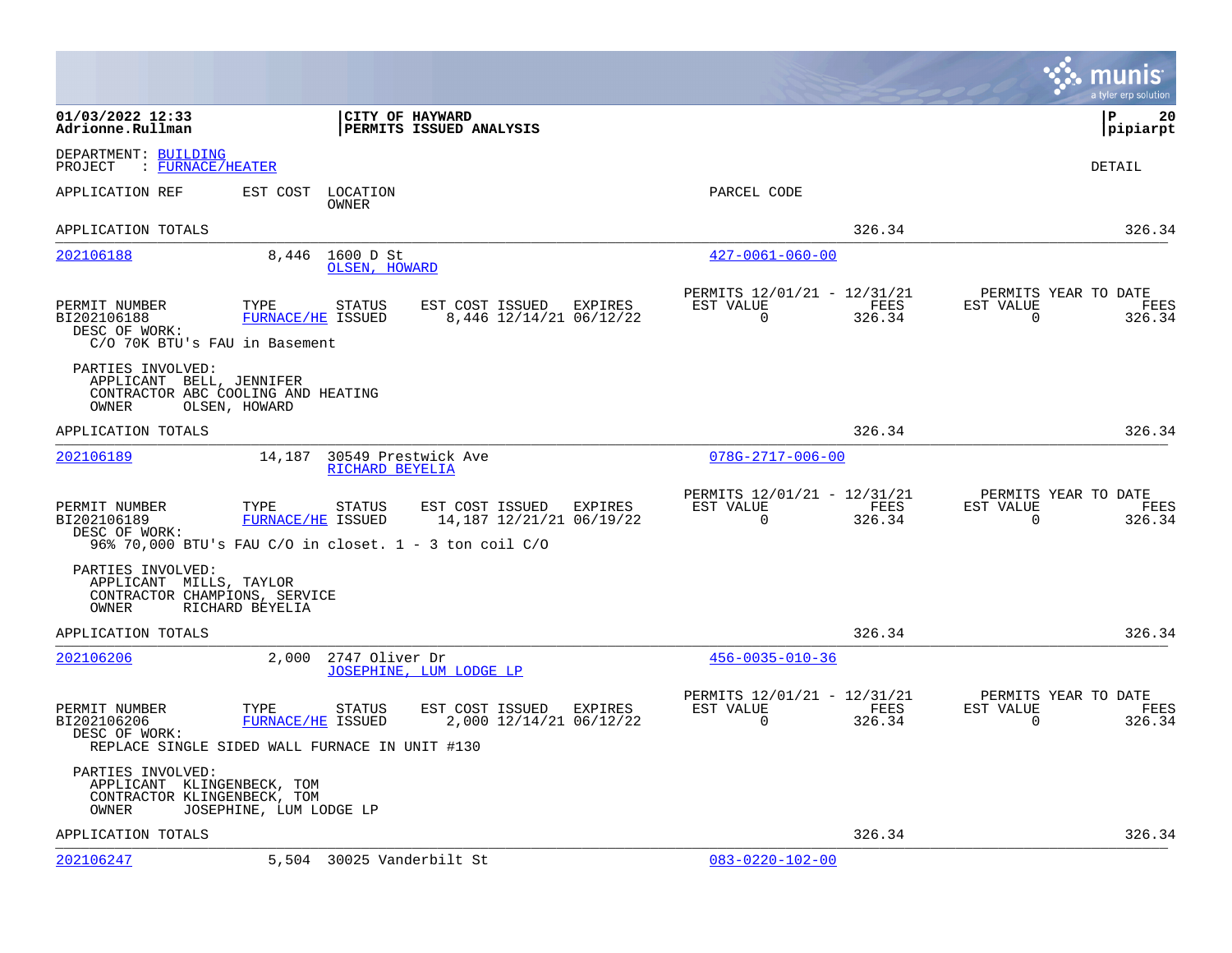|                                                                                                             |                           |                                      |                                                                                                            |         |                                                      |                | a tyler erp solution                                            |
|-------------------------------------------------------------------------------------------------------------|---------------------------|--------------------------------------|------------------------------------------------------------------------------------------------------------|---------|------------------------------------------------------|----------------|-----------------------------------------------------------------|
| 01/03/2022 12:33<br>Adrionne.Rullman                                                                        |                           | AUJILA, HARMAIL                      | CITY OF HAYWARD<br>PERMITS ISSUED ANALYSIS                                                                 |         |                                                      |                | ΙP<br>21<br> pipiarpt                                           |
| PERMIT NUMBER                                                                                               | TYPE                      | STATUS                               | EST COST ISSUED                                                                                            | EXPIRES | PERMITS 12/01/21 - 12/31/21<br>EST VALUE             | FEES           | PERMITS YEAR TO DATE<br>EST VALUE<br>FEES                       |
| DEPARTMENT: BUILDING<br>$:$ FURNACE/HEATER<br>PROJECT                                                       |                           |                                      |                                                                                                            |         |                                                      |                | DETAIL                                                          |
| APPLICATION REF                                                                                             |                           | EST COST LOCATION                    |                                                                                                            |         | PARCEL CODE                                          |                |                                                                 |
| BI202106247<br>DESC OF WORK:<br>$C/O$ 3 TON UPFLOW FURNACE IN LAUDRY ROOM W/                                | FURNACE/HE ISSUED         | OWNER                                | 5,504 12/21/21 06/19/22                                                                                    |         | $\mathbf 0$                                          | 326.34         | 0<br>326.34                                                     |
| PARTIES INVOLVED:<br>APPLICANT BENNETT, ALEX<br>CONTRACTOR ENVIRONMENTAL HEATING & AIR<br>OWNER             | AUJILA, HARMAIL           |                                      |                                                                                                            |         |                                                      |                |                                                                 |
| APPLICATION TOTALS                                                                                          |                           |                                      |                                                                                                            |         |                                                      | 326.34         | 326.34                                                          |
| 202106259                                                                                                   | 6,992                     | 26820 Freitas Dr<br>BARRIOS, SOLEDAD |                                                                                                            |         | $452 - 0052 - 005 - 00$                              |                |                                                                 |
| PERMIT NUMBER<br>BI202106259<br>DESC OF WORK:<br>Replacing furnace with 96% 60k BTU                         | TYPE<br>FURNACE/HE ISSUED | STATUS                               | EST COST ISSUED EXPIRES<br>6,992 12/20/21 06/18/22                                                         |         | PERMITS 12/01/21 - 12/31/21<br>EST VALUE<br>$\Omega$ | FEES<br>326.34 | PERMITS YEAR TO DATE<br>EST VALUE<br>FEES<br>$\Omega$<br>326.34 |
| PARTIES INVOLVED:<br>APPLICANT WILLIAMS, JERRY<br>CONTRACTOR SUPERIOR MECHANICAL SERVICES<br>OWNER          | BARRIOS, SOLEDAD          |                                      |                                                                                                            |         |                                                      |                |                                                                 |
| APPLICATION TOTALS                                                                                          |                           |                                      |                                                                                                            |         |                                                      | 326.34         | 326.34                                                          |
| 202106269                                                                                                   |                           |                                      | 6,582 414 Saint Andrews St<br>HORTON, ANGELIQUE B                                                          |         | $078G - 2696 - 007 - 00$                             |                |                                                                 |
| PERMIT NUMBER<br>BI202106269<br>DESC OF WORK:                                                               | TYPE<br>FURNACE/HE ISSUED | STATUS                               | EST COST ISSUED<br>6,582 12/28/21 06/26/22<br>REPLACING A 70,000 BTU 80% AFUE FURNACE IN THE SAME LOCATION | EXPIRES | PERMITS 12/01/21 - 12/31/21<br>EST VALUE<br>$\Omega$ | FEES<br>326.34 | PERMITS YEAR TO DATE<br>EST VALUE<br>FEES<br>326.34<br>$\Omega$ |
| PARTIES INVOLVED:<br>APPLICANT ACCURATE HERS RATINGS<br>CONTRACTOR JAZZ HEATING & AIR CONDITIONING<br>OWNER | HORTON, ANGELIQUE B       |                                      |                                                                                                            |         |                                                      |                |                                                                 |
| APPLICATION TOTALS                                                                                          |                           |                                      |                                                                                                            |         |                                                      | 326.34         | 326.34                                                          |
| 202106273                                                                                                   | 3,500                     | 22045 Rio Vista St                   | MACHADO, JOAO A ETAL                                                                                       |         | $428 - 0021 - 009 - 00$                              |                |                                                                 |
| PERMIT NUMBER                                                                                               | TYPE                      | STATUS                               | EST COST ISSUED                                                                                            | EXPIRES | PERMITS 12/01/21 - 12/31/21<br>EST VALUE             | FEES           | PERMITS YEAR TO DATE<br>EST VALUE<br>FEES                       |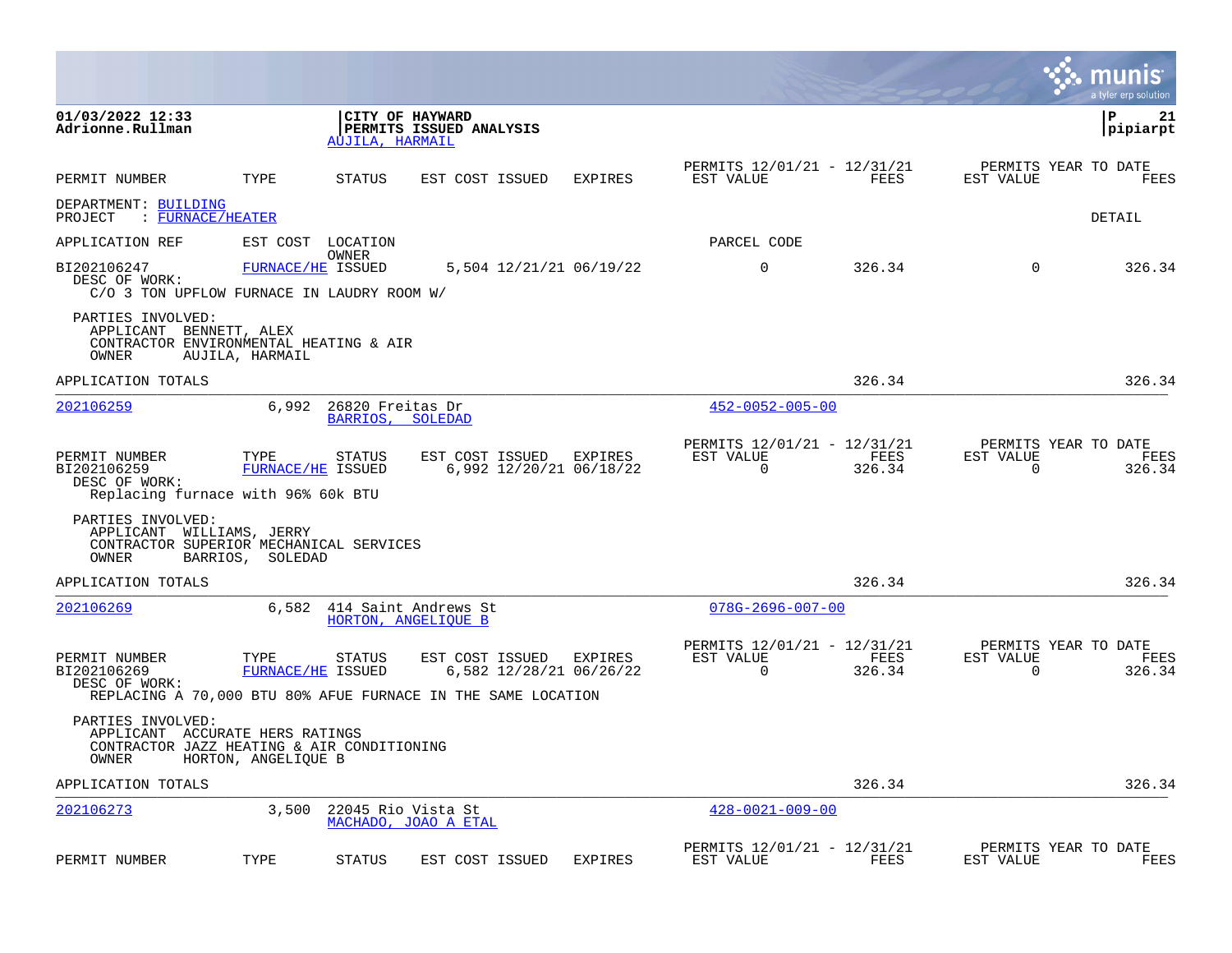|                                                                                                                                                                                                                   |                                                      |                    |                                               | a tyler erp solution  |
|-------------------------------------------------------------------------------------------------------------------------------------------------------------------------------------------------------------------|------------------------------------------------------|--------------------|-----------------------------------------------|-----------------------|
| 01/03/2022 12:33<br>CITY OF HAYWARD<br>PERMITS ISSUED ANALYSIS<br>Adrionne.Rullman                                                                                                                                |                                                      |                    |                                               | l P<br>22<br>pipiarpt |
| DEPARTMENT: BUILDING<br>: FURNACE/HEATER<br>PROJECT                                                                                                                                                               |                                                      |                    |                                               | DETAIL                |
| EST COST<br>APPLICATION REF<br>LOCATION<br>OWNER                                                                                                                                                                  | PARCEL CODE                                          |                    |                                               |                       |
| BI202106273<br>FURNACE/HE ISSUED<br>3,500 12/21/21 06/19/22<br>DESC OF WORK:<br>R&R double sided gas heater in living room/hallway                                                                                | $\Omega$                                             | 326.34             | $\Omega$                                      | 326.34                |
| PARTIES INVOLVED:<br>APPLICANT PADGETT, LISA<br>CONTRACTOR BARKER HEATING & COOLING<br>OWNER<br>MACHADO, JOAO A ETAL                                                                                              |                                                      |                    |                                               |                       |
| APPLICATION TOTALS                                                                                                                                                                                                |                                                      | 326.34             |                                               | 326.34                |
| 2,800<br>351 Westchester St<br>202106276<br>HANEY, NATALIE M & FREDERICK I                                                                                                                                        | $078G - 2754 - 015 - 00$                             |                    |                                               |                       |
| TYPE<br>PERMIT NUMBER<br><b>STATUS</b><br>EST COST ISSUED<br>EXPIRES<br>BI202106276<br>FURNACE/HE ISSUED<br>2,800 12/21/21 06/19/22<br>DESC OF WORK:<br>Replace existing heater in garage with new 3 ton 70 k btu | PERMITS 12/01/21 - 12/31/21<br>EST VALUE<br>$\Omega$ | FEES<br>326.34     | PERMITS YEAR TO DATE<br>EST VALUE<br>$\Omega$ | FEES<br>326.34        |
| 80% pq80esla36070 payne furnace.<br>PARTIES INVOLVED:<br>APPLICANT MUSIAL HEATING & AIR<br>CONTRACTOR MUSIAL HEATING & AIR<br>OWNER<br>HANEY, NATALIE M & FREDERICK I                                             |                                                      |                    |                                               |                       |
| APPLICATION TOTALS                                                                                                                                                                                                |                                                      | 326.34             |                                               | 326.34                |
| 4,827 18015 Castlewood Ct<br>202106277<br>WAID, MICKIE M & MOLGAARD JAMES                                                                                                                                         | $432 - 0135 - 012 - 00$                              |                    |                                               |                       |
| PERMIT NUMBER<br>TYPE<br>EST COST ISSUED<br>STATUS<br>EXPIRES<br>4,827 12/28/21 06/26/22<br>BI202106277<br>FURNACE/HE ISSUED<br>DESC OF WORK:<br>REPLACING A FURNACE IN THE SAME LOCATION WITH A 70,000 BTU       | PERMITS 12/01/21 - 12/31/21<br>EST VALUE<br>$\Omega$ | FEES<br>326.34     | PERMITS YEAR TO DATE<br>EST VALUE<br>$\Omega$ | FEES<br>326.34        |
| AND 80% AFUE<br>PARTIES INVOLVED:<br>APPLICANT ACCURATE HERS RATINGS<br>CONTRACTOR JAZZ HEATING & AIR CONDITIONING<br>OWNER<br>WAID, MICKIE M & MOLGAARD JAMES                                                    |                                                      |                    |                                               |                       |
| APPLICATION TOTALS<br>PROJECT TOTALS                                                                                                                                                                              | $\mathbf 0$                                          | 326.34<br>6,738.48 | $\Omega$                                      | 326.34<br>6,738.48    |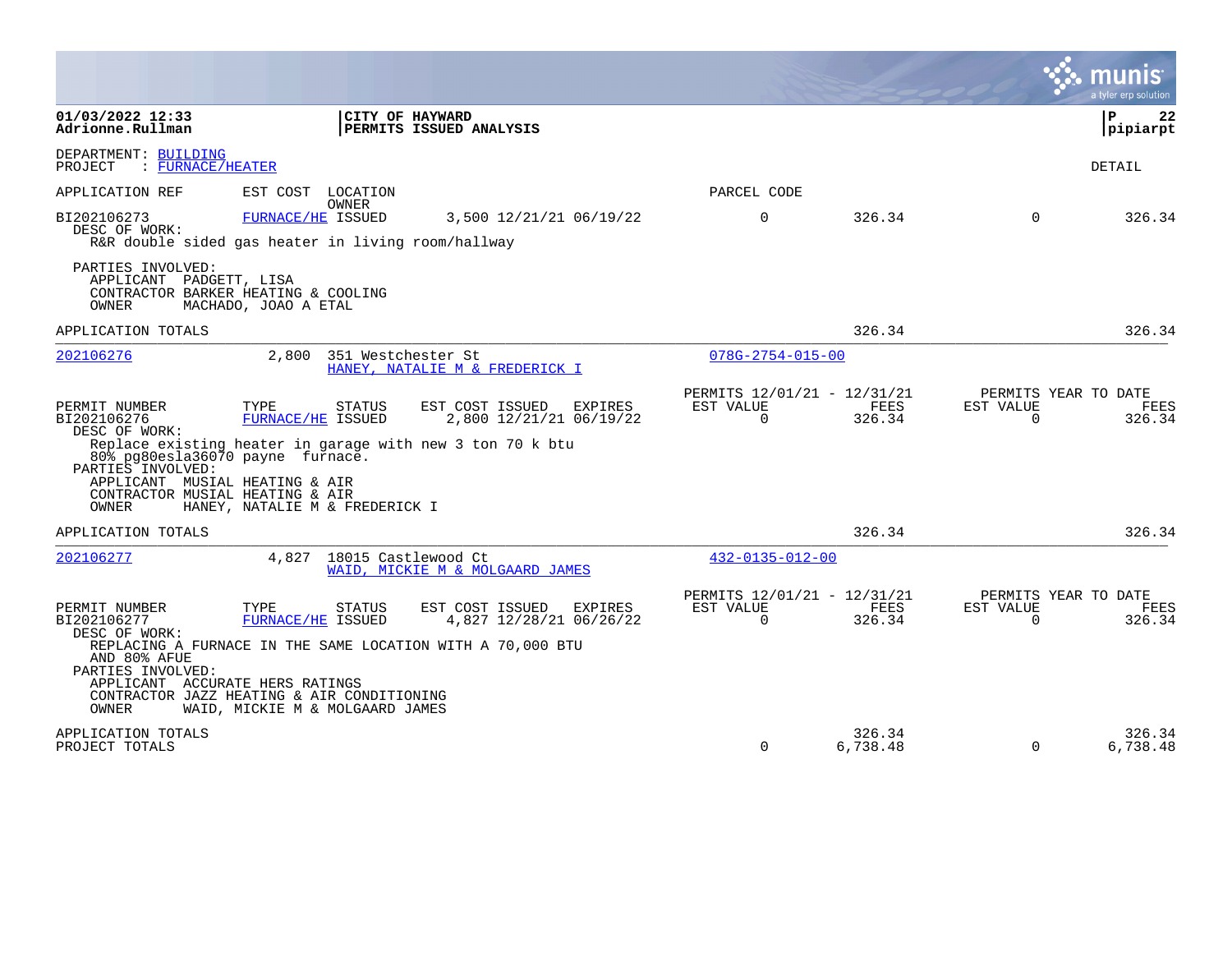|                                                                                                                             |                                  |                                         |                                                                                                                                |                |                                                      |                       |                       | a tyler erp solution                     |
|-----------------------------------------------------------------------------------------------------------------------------|----------------------------------|-----------------------------------------|--------------------------------------------------------------------------------------------------------------------------------|----------------|------------------------------------------------------|-----------------------|-----------------------|------------------------------------------|
| 01/03/2022 12:33<br>Adrionne.Rullman                                                                                        |                                  | CITY OF HAYWARD                         | PERMITS ISSUED ANALYSIS                                                                                                        |                |                                                      |                       |                       | ΙP<br>23<br> pipiarpt                    |
| DEPARTMENT: BUILDING<br>PROJECT                                                                                             | : RESIDENTIAL REPAIR/MAINTENANCE |                                         |                                                                                                                                |                |                                                      |                       |                       | <b>DETAIL</b>                            |
| APPLICATION REF                                                                                                             |                                  | EST COST LOCATION<br><b>OWNER</b>       |                                                                                                                                |                | PARCEL CODE                                          |                       |                       |                                          |
| 202104996                                                                                                                   | 198,000                          | 2244 Parnassus Ct<br>SINGH SHASHIJ TR   |                                                                                                                                |                | $425 - 0400 - 118 - 00$                              |                       |                       |                                          |
| PERMIT NUMBER<br>BI202104996<br>DESC OF WORK:                                                                               | TYPE<br><b>BMAN</b>              | <b>STATUS</b><br><b>ISSUED</b>          | EST COST ISSUED<br>198,000 12/22/21 06/20/22<br>like for like repair of structire damaged from fallen tree                     | <b>EXPIRES</b> | PERMITS 12/01/21 - 12/31/21<br>EST VALUE<br>$\Omega$ | FEES<br>4,518.56      | EST VALUE<br>$\Omega$ | PERMITS YEAR TO DATE<br>FEES<br>4,518.56 |
| PARTIES INVOLVED:<br>APPLICANT MILLER, KATHERINE<br>CONTRACTOR RESTORATION MANAGEMENT COMPANY<br>OWNER                      | SINGH SHASHIJ TR                 |                                         |                                                                                                                                |                |                                                      |                       |                       |                                          |
| APPLICATION TOTALS                                                                                                          |                                  |                                         |                                                                                                                                |                |                                                      | 4,518.56              |                       | 4,518.56                                 |
| 202106056                                                                                                                   | 4,837                            | 21314 Gary Dr 208E                      | MESA VERDE HOME OWNER ASSOC.                                                                                                   |                | $415 - 0252 - 419 - 00$                              |                       |                       |                                          |
| PERMIT NUMBER<br>BI202106056<br>DESC OF WORK:                                                                               | TYPE<br><b>BMAN</b>              | <b>STATUS</b><br><b>ISSUED</b>          | EST COST ISSUED<br>4,837 12/06/21 06/04/22                                                                                     | EXPIRES        | PERMITS 12/01/21 - 12/31/21<br>EST VALUE<br>$\Omega$ | <b>FEES</b><br>320.70 | EST VALUE<br>$\Omega$ | PERMITS YEAR TO DATE<br>FEES<br>320.70   |
| PARTIES INVOLVED:<br>APPLICANT COMMUNITY RECONSTRUCTION SOLUTIONS<br>CONTRACTOR COMMUNITY RECONSTRUCTION SOLUTIONS<br>OWNER | MESA VERDE HOME OWNER ASSOC.     |                                         | Remove/replace slider door, $r/r$ stucco at deck perimeter<br>deck to wall flashings, walkway concrete, flashing/membrane      |                |                                                      |                       |                       |                                          |
| APPLICATION TOTALS                                                                                                          |                                  |                                         |                                                                                                                                |                |                                                      | 320.70                |                       | 320.70                                   |
| 202106057                                                                                                                   | 2,511                            | 21239 Gary Dr 307A<br>ARCHIBALD, NEIL A |                                                                                                                                |                | $415 - 0252 - 481 - 00$                              |                       |                       |                                          |
| PERMIT NUMBER<br>BI202106057<br>DESC OF WORK:                                                                               | TYPE<br><b>BMAN</b>              | <b>STATUS</b><br><b>ISSUED</b>          | EST COST ISSUED<br>2,511 12/07/21 06/05/22                                                                                     | <b>EXPIRES</b> | PERMITS 12/01/21 - 12/31/21<br>EST VALUE<br>$\Omega$ | <b>FEES</b><br>277.28 | EST VALUE<br>$\Omega$ | PERMITS YEAR TO DATE<br>FEES<br>277.28   |
| PARTIES INVOLVED:                                                                                                           |                                  |                                         | Remove/replace unit 306&307, mid lvl stucco at deck perimeter<br>deck to wall flashings, $r/r$ landing conc, flashing/membrane |                |                                                      |                       |                       |                                          |
| APPLICANT COMMUNITY RECONSTRUCTION SOLUTIONS<br>CONTRACTOR COMMUNITY RECONSTRUCTION SOLUTIONS<br>OWNER                      | MESA VERDE HOME OWNER ASSOC.     |                                         |                                                                                                                                |                |                                                      |                       |                       |                                          |
| APPLICATION TOTALS                                                                                                          |                                  |                                         |                                                                                                                                |                |                                                      | 277.28                |                       | 277.28                                   |
| 202106058                                                                                                                   | 6,079                            | 21239 Gary Dr 308A                      | KHAN, NOORULLAH & KHOJAZADA SONIA                                                                                              |                | $415 - 0252 - 482 - 00$                              |                       |                       |                                          |

**College**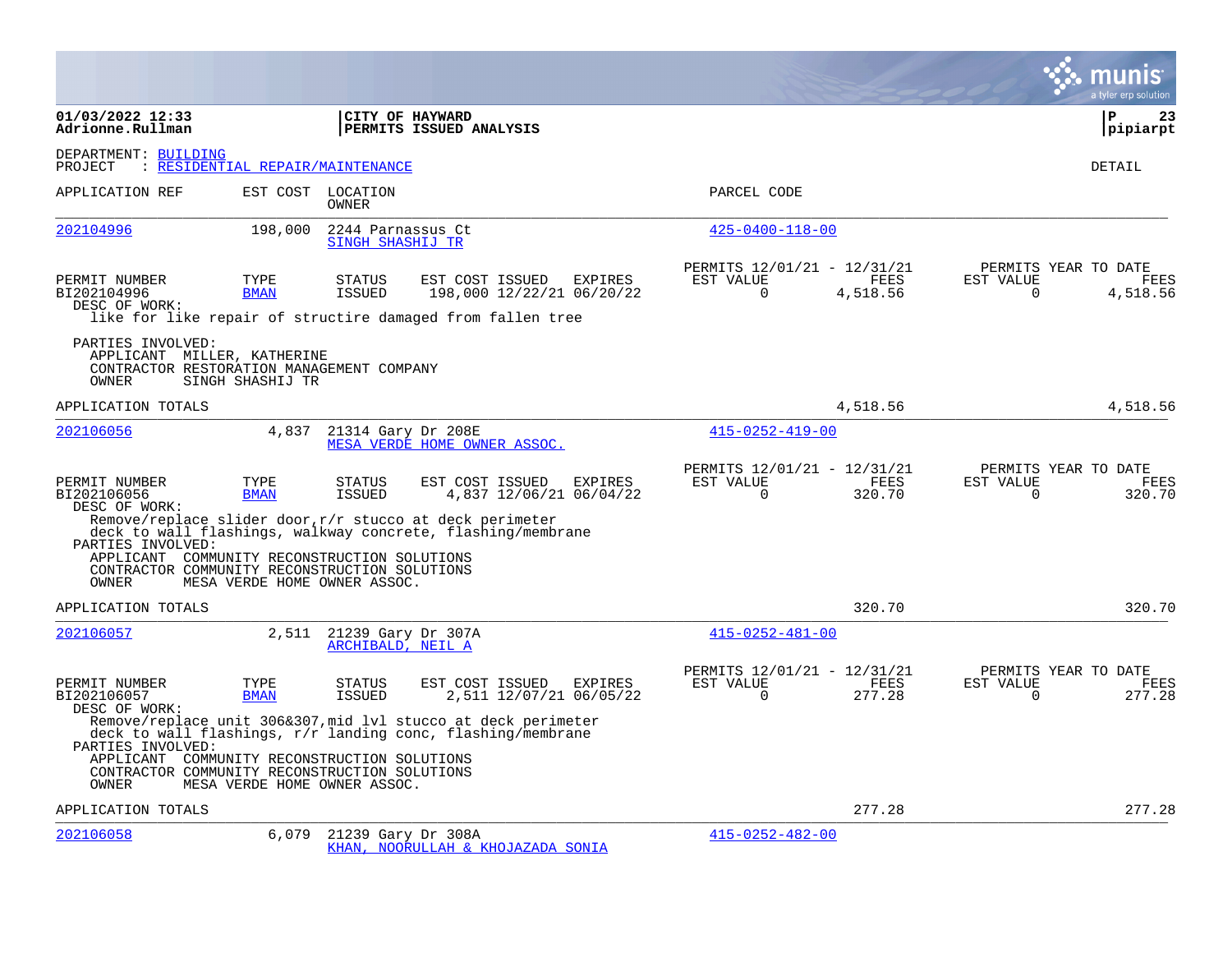|                                                                                          |                                                                                                                                                                                                                                                                                                            |                                |                                            |                                    |                          |                                                      |                       | munis<br>a tyler erp solution          |
|------------------------------------------------------------------------------------------|------------------------------------------------------------------------------------------------------------------------------------------------------------------------------------------------------------------------------------------------------------------------------------------------------------|--------------------------------|--------------------------------------------|------------------------------------|--------------------------|------------------------------------------------------|-----------------------|----------------------------------------|
| 01/03/2022 12:33<br>Adrionne.Rullman                                                     |                                                                                                                                                                                                                                                                                                            |                                | CITY OF HAYWARD<br>PERMITS ISSUED ANALYSIS |                                    |                          |                                                      |                       | P<br>24<br>pipiarpt                    |
| PERMIT NUMBER                                                                            | TYPE                                                                                                                                                                                                                                                                                                       | <b>STATUS</b>                  | EST COST ISSUED                            | EXPIRES                            | EST VALUE                | PERMITS 12/01/21 - 12/31/21<br><b>FEES</b>           | EST VALUE             | PERMITS YEAR TO DATE<br><b>FEES</b>    |
| DEPARTMENT: BUILDING<br>PROJECT                                                          | : RESIDENTIAL REPAIR/MAINTENANCE                                                                                                                                                                                                                                                                           |                                |                                            |                                    |                          |                                                      |                       | <b>DETAIL</b>                          |
| APPLICATION REF                                                                          |                                                                                                                                                                                                                                                                                                            | EST COST LOCATION<br>OWNER     |                                            |                                    | PARCEL CODE              |                                                      |                       |                                        |
| BI202106058<br>DESC OF WORK:                                                             | <b>BMAN</b>                                                                                                                                                                                                                                                                                                | ISSUED                         |                                            | 6,079 12/07/21 06/05/22            | $\mathbf 0$              | 364.14                                               | $\Omega$              | 364.14                                 |
| PARTIES INVOLVED:<br>OWNER<br>OWNER                                                      | R/R unit #308&309 mid level landing stucco wall at deck peri<br>install deck to wall flashings. R/R landing top concrete<br>APPLICANT COMMUNITY RECONSTRUCTION SOLUTIONS<br>CONTRACTOR COMMUNITY RECONSTRUCTION SOLUTIONS<br>KHAN, NOORULLAH & KHOJAZADA SONIA<br>MESA VERDE HOME OWNER ASSOC.             |                                |                                            |                                    |                          |                                                      |                       |                                        |
| APPLICATION TOTALS                                                                       |                                                                                                                                                                                                                                                                                                            |                                |                                            |                                    |                          | 364.14                                               |                       | 364.14                                 |
| 202106062                                                                                | 4,188                                                                                                                                                                                                                                                                                                      | 21228 Gary Dr                  | KHAN, NOORULLAH & KHOJAZADA SONIA          |                                    | $415 - 0251 - 035 - 00$  |                                                      |                       |                                        |
| PERMIT NUMBER<br>BI202106062<br>DESC OF WORK:<br>PARTIES INVOLVED:<br>OWNER<br>OWNER     | TYPE<br><b>BMAN</b><br>R/R unit #211 Slider door. R/R Stucco at deck perimeter<br>install flashing membranes, R/R top concrete slab.<br>APPLICANT COMMUNITY RECONSTRUCTION SOLUTIONS<br>CONTRACTOR COMMUNITY RECONSTRUCTION SOLUTIONS<br>KHAN, NOORULLAH & KHOJAZADA SONIA<br>MESA VERDE HOME OWNER ASSOC. | <b>STATUS</b><br><b>ISSUED</b> | EST COST ISSUED                            | EXPIRES<br>4,188 12/07/21 06/05/22 | EST VALUE<br>$\Omega$    | PERMITS 12/01/21 - 12/31/21<br><b>FEES</b><br>320.61 | EST VALUE<br>$\Omega$ | PERMITS YEAR TO DATE<br>FEES<br>320.61 |
| APPLICATION TOTALS                                                                       |                                                                                                                                                                                                                                                                                                            |                                |                                            |                                    |                          | 320.61                                               |                       | 320.61                                 |
| 202106238                                                                                | 5,387                                                                                                                                                                                                                                                                                                      | 21117 Gary Dr 205E             | CASTROMONTOYA, ALEJANDRO & ROBLES A        |                                    | $415 - 0252 - 313 - 00$  |                                                      |                       |                                        |
| PERMIT NUMBER<br>BI202106238<br>DESC OF WORK:<br>PARTIES INVOLVED:<br>APPLICANT<br>OWNER | TYPE<br><b>BMAN</b><br>R&R UNIT 205&206 ENTRY LEVEL LANDING STUCO WALL AT DECK PERI<br>METER. INSTALL DECK TO WALL FLASHINGS SADDLE WEATHERPROOFING<br>COMMUNITY RECONSTRUCTION SOLUTIONS<br>CONTRACTOR COMMUNITY RECONSTRUCTION SOLUTIONS<br>CASTROMONTOYA, ALEJANDRO & ROBLES A                          | <b>STATUS</b><br><b>ISSUED</b> | EST COST ISSUED                            | EXPIRES<br>5,387 12/15/21 06/13/22 | EST VALUE<br>$\mathbf 0$ | PERMITS 12/01/21 - 12/31/21<br>FEES<br>342.41        | EST VALUE<br>$\Omega$ | PERMITS YEAR TO DATE<br>FEES<br>342.41 |
| APPLICATION TOTALS<br>PROJECT TOTALS                                                     |                                                                                                                                                                                                                                                                                                            |                                |                                            |                                    | $\Omega$                 | 342.41<br>6,143.70                                   | $\Omega$              | 342.41<br>6,143.70                     |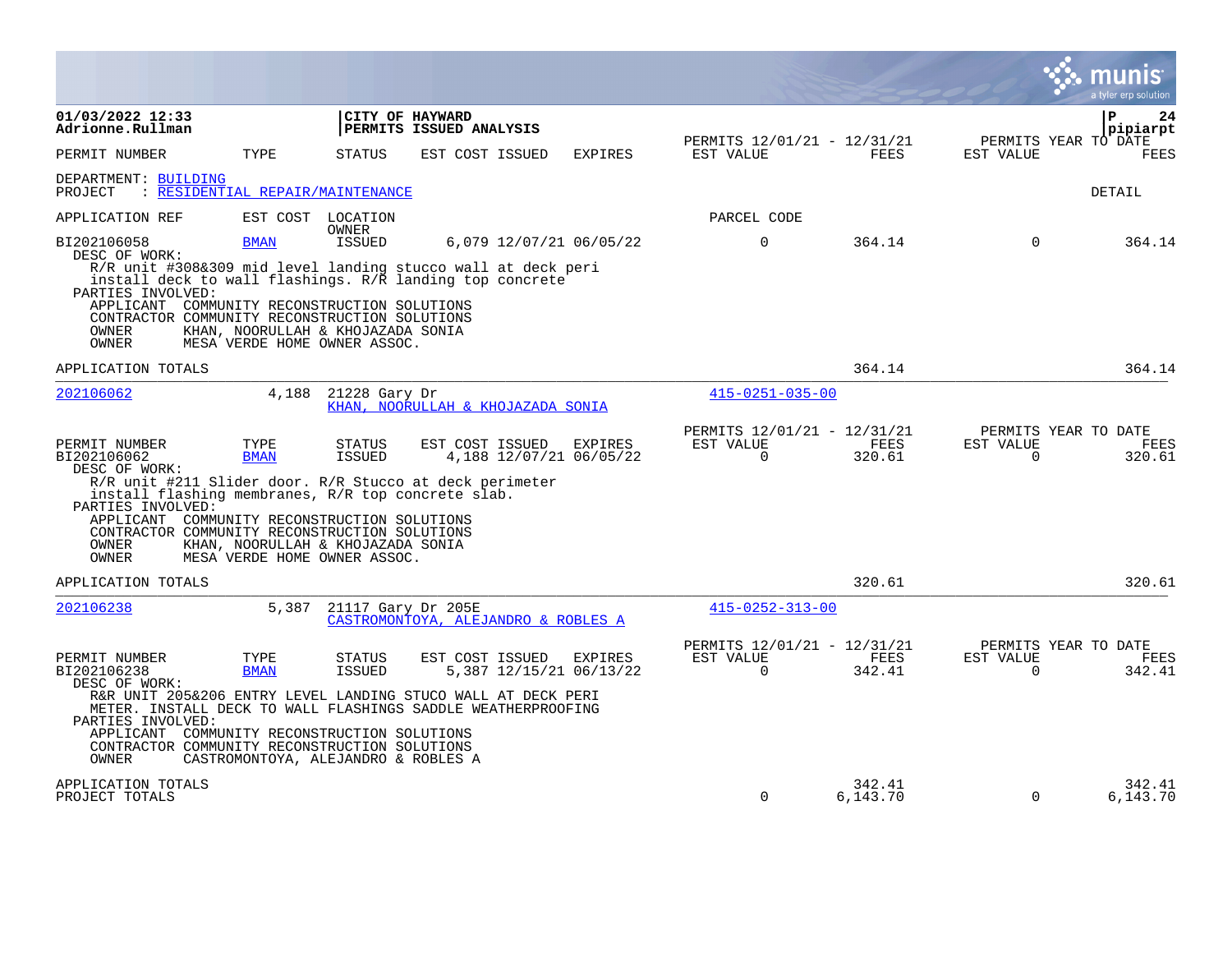|                                                                                                                                 |                     |                                       |                                                                                                                              |                |                                                         |                |                | munis<br>a tyler erp solution          |
|---------------------------------------------------------------------------------------------------------------------------------|---------------------|---------------------------------------|------------------------------------------------------------------------------------------------------------------------------|----------------|---------------------------------------------------------|----------------|----------------|----------------------------------------|
| 01/03/2022 12:33<br>Adrionne.Rullman                                                                                            |                     |                                       | <b>CITY OF HAYWARD</b><br><b>PERMITS ISSUED ANALYSIS</b>                                                                     |                |                                                         |                |                | l P<br>25<br> pipiarpt                 |
| DEPARTMENT: BUILDING<br>PROJECT                                                                                                 | : MECHANICAL PERMIT |                                       |                                                                                                                              |                |                                                         |                |                | DETAIL                                 |
| APPLICATION REF                                                                                                                 | EST COST            | LOCATION<br>OWNER                     |                                                                                                                              |                | PARCEL CODE                                             |                |                |                                        |
| 202105815                                                                                                                       | 5,104               | 556 Ellery Pl                         | MESGHINA, ELIZABETH                                                                                                          |                | $078G - 2956 - 004 - 00$                                |                |                |                                        |
| PERMIT NUMBER<br>BI202105815<br>DESC OF WORK:<br>NEW 3 TON A/C UNIT IN BACKYARD                                                 | TYPE<br><b>BMEC</b> | <b>STATUS</b><br><b>ISSUED</b>        | EST COST ISSUED<br>5,104 12/03/21 06/01/22                                                                                   | EXPIRES        | PERMITS 12/01/21 - 12/31/21<br>EST VALUE<br>$\mathbf 0$ | FEES<br>326.34 | EST VALUE<br>0 | PERMITS YEAR TO DATE<br>FEES<br>326.34 |
| PARTIES INVOLVED:<br>CONTRACTOR ABC COOLING AND HEATING<br>OWNER                                                                | MESGHINA, ELIZABETH |                                       |                                                                                                                              |                |                                                         |                |                |                                        |
| APPLICATION TOTALS                                                                                                              |                     |                                       |                                                                                                                              |                |                                                         | 326.34         |                | 326.34                                 |
| 202105820                                                                                                                       | 13,182              | PATY JIMENEZ                          | 687 Atherton Pl 706                                                                                                          |                | $428 - 0077 - 079 - 00$                                 |                |                |                                        |
| PERMIT NUMBER<br>BI202105820<br>DESC OF WORK:<br>furnace and AC change out                                                      | TYPE<br><b>BMEC</b> | STATUS<br>ISSUED                      | EST COST ISSUED<br>13,182 12/01/21 06/29/22                                                                                  | EXPIRES        | PERMITS 12/01/21 - 12/31/21<br>EST VALUE<br>0           | FEES<br>326.34 | EST VALUE<br>0 | PERMITS YEAR TO DATE<br>FEES<br>326.34 |
| PARTIES INVOLVED:<br>APPLICANT COMFY HEATING & AIR CONDITIONING INC<br>CONTRACTOR COMFY HEATING & AIR CONDITIONING INC<br>OWNER | PATY JIMENEZ        |                                       |                                                                                                                              |                |                                                         |                |                |                                        |
| APPLICATION TOTALS                                                                                                              |                     |                                       |                                                                                                                              |                |                                                         | 326.34         |                | 326.34                                 |
| 202105868                                                                                                                       | 20,400              | 26294 Dodge Ave<br>FERRIS, PAMELA D   |                                                                                                                              |                | $441 - 0029 - 084 - 00$                                 |                |                |                                        |
| PERMIT NUMBER<br>BI202105868<br>DESC OF WORK:                                                                                   | TYPE<br><b>BMEC</b> | <b>STATUS</b><br><b>ISSUED</b>        | EST COST ISSUED<br>20,400 12/13/21 06/11/22                                                                                  | EXPIRES        | PERMITS 12/01/21 - 12/31/21<br>EST VALUE<br>$\mathbf 0$ | FEES<br>505.68 | EST VALUE<br>0 | PERMITS YEAR TO DATE<br>FEES<br>505.68 |
| PARTIES INVOLVED:<br>CONTRACTOR BAY AREA CLIMATE CONTROL LLC                                                                    |                     |                                       | REMOVE WALL FURNACE, INSTALL (N) FURNACE IN ATTIC W/ CIRCUIT,<br>ADD COIL, (N) A/C TO BACKYARD W/CIRCUIT. 7 (N) SUPPLY DUCTS |                |                                                         |                |                |                                        |
| OWNER<br>APPLICATION TOTALS                                                                                                     | FERRIS, PAMELA D    |                                       |                                                                                                                              |                |                                                         | 505.68         |                | 505.68                                 |
| 202105870                                                                                                                       | 17,000              | 27639 La Porte Ave<br>SHARMA, NISHANT |                                                                                                                              |                | $455 - 0064 - 006 - 00$                                 |                |                |                                        |
| PERMIT NUMBER                                                                                                                   | TYPE                | <b>STATUS</b>                         | EST COST ISSUED                                                                                                              | <b>EXPIRES</b> | PERMITS 12/01/21 - 12/31/21<br>EST VALUE                | FEES           | EST VALUE      | PERMITS YEAR TO DATE<br>FEES           |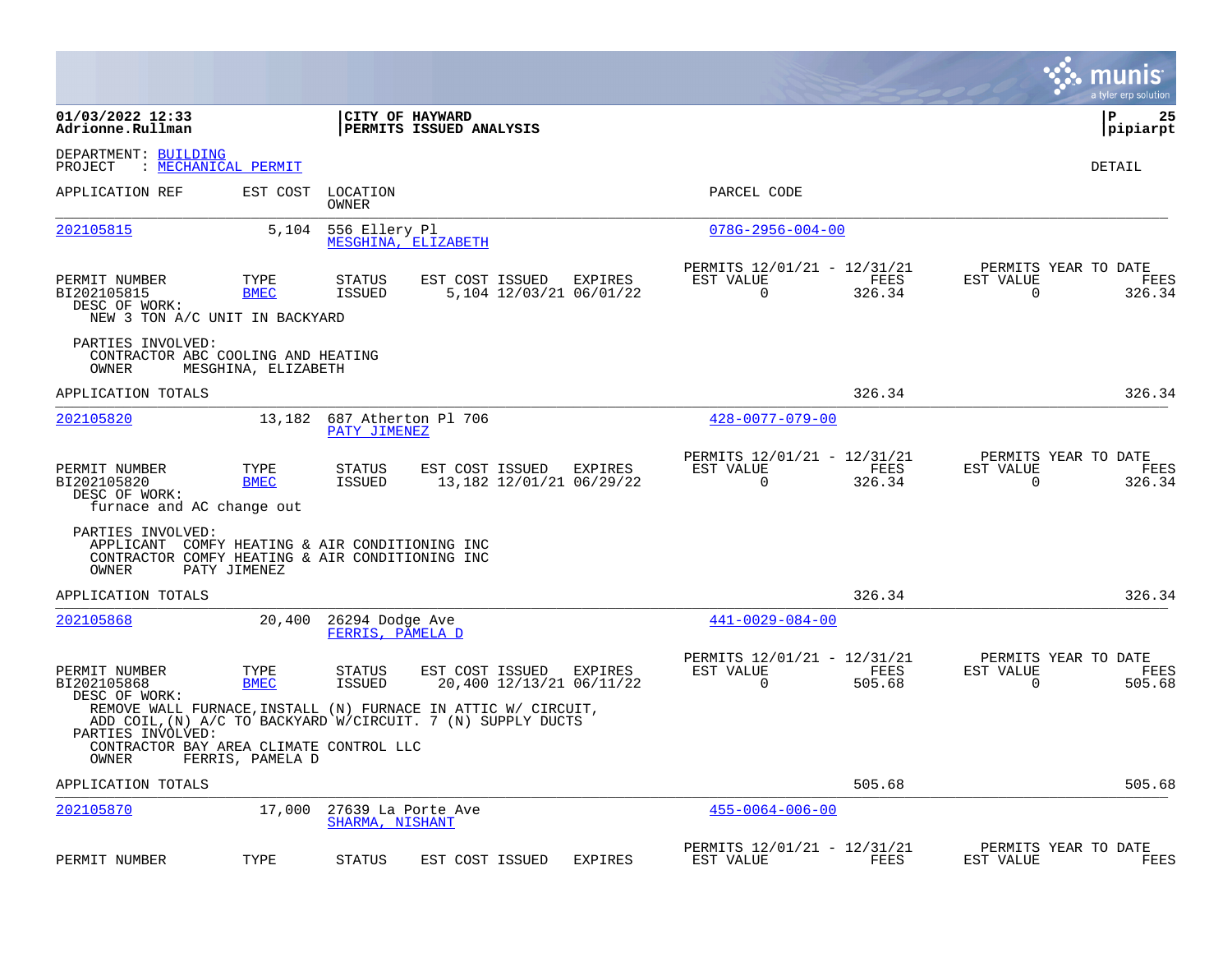|                                                                                                       |                          |                                    |                                                                                          |                                                         |                |                                                  | munis<br>a tyler erp solution |
|-------------------------------------------------------------------------------------------------------|--------------------------|------------------------------------|------------------------------------------------------------------------------------------|---------------------------------------------------------|----------------|--------------------------------------------------|-------------------------------|
| 01/03/2022 12:33<br>Adrionne.Rullman                                                                  |                          | CITY OF HAYWARD                    | PERMITS ISSUED ANALYSIS                                                                  |                                                         |                |                                                  | l P<br>26<br> pipiarpt        |
| DEPARTMENT: BUILDING<br>: MECHANICAL PERMIT<br>PROJECT                                                |                          |                                    |                                                                                          |                                                         |                |                                                  | DETAIL                        |
| APPLICATION REF                                                                                       | EST COST                 | LOCATION                           |                                                                                          | PARCEL CODE                                             |                |                                                  |                               |
| BI202105870<br>DESC OF WORK:                                                                          | BMEC                     | OWNER<br>COMPLT                    | 17,000 12/13/21 06/11/22<br>INSTALL (N) DUCTLESS HVAC; 5 FAN COIL UNITS IN (4) BEDROOMS, | $\mathbf 0$                                             | 505.68         | $\Omega$                                         | 505.68                        |
| PARTIES INVOLVED:<br>CONTRACTOR OWNER/, BUILDER<br>OWNER                                              | SHARMA, NISHANT          |                                    | LIVING RM/ KITCHEN.MAIN UNIT/DISCONNECT SWITCH LOC. OUTSIDE                              |                                                         |                |                                                  |                               |
| APPLICATION TOTALS                                                                                    |                          |                                    |                                                                                          |                                                         | 505.68         |                                                  | 505.68                        |
| 202105985                                                                                             |                          | 22,216 27499 Portsmouth Ave        | CLAUDIA ANDRADE-AVENDANO                                                                 | $456 - 0063 - 009 - 00$                                 |                |                                                  |                               |
| PERMIT NUMBER<br>BI202105985<br>DESC OF WORK:                                                         | TYPE<br><b>BMEC</b>      | STATUS<br>ISSUED                   | EST COST ISSUED<br>EXPIRES<br>22, 216 12/02/21 05/31/22                                  | PERMITS 12/01/21 - 12/31/21<br>EST VALUE<br>$\mathbf 0$ | FEES<br>864.36 | PERMITS YEAR TO DATE<br>EST VALUE<br>$\mathbf 0$ | FEES<br>864.36                |
| PARTIES INVOLVED:<br>CONTRACTOR SEMPER SOLARIS CONSTRUCTION INC<br>OWNER<br>APPLICATION TOTALS        | CLAUDIA ANDRADE-AVENDANO |                                    |                                                                                          |                                                         | 864.36         |                                                  | 864.36                        |
| 202106074                                                                                             |                          | 7,405 30223 Willowbrook Rd         | CASTANEDA, NESTOR T & DIANA H ETAL                                                       | $078G - 2654 - 068 - 00$                                |                |                                                  |                               |
| PERMIT NUMBER<br>BI202106074<br>DESC OF WORK:<br>Add on 1 ton mini split system                       | TYPE<br><b>BMEC</b>      | STATUS<br>ISSUED                   | EST COST ISSUED<br>EXPIRES<br>7,405 12/13/21 06/11/22                                    | PERMITS 12/01/21 - 12/31/21<br>EST VALUE<br>0           | FEES<br>326.34 | PERMITS YEAR TO DATE<br>EST VALUE<br>0           | FEES<br>326.34                |
| PARTIES INVOLVED:<br>APPLICANT ABC COOLING AND HEATING<br>CONTRACTOR ABC COOLING AND HEATING<br>OWNER |                          | CASTANEDA, NESTOR T & DIANA H ETAL |                                                                                          |                                                         |                |                                                  |                               |
| APPLICATION TOTALS                                                                                    |                          |                                    |                                                                                          |                                                         | 326.34         |                                                  | 326.34                        |
| 202106078                                                                                             | 7,850                    | 29886 Vanderbilt St                | PEREZ, ISHMAEL M SR & EUNICE TRS                                                         | $083 - 0251 - 048 - 00$                                 |                |                                                  |                               |
| PERMIT NUMBER<br>BI202106078<br>DESC OF WORK:<br>9 R6 duct system supplies in crawl space             | TYPE<br><b>BMEC</b>      | STATUS<br><b>ISSUED</b>            | EST COST ISSUED<br>EXPIRES<br>7,850 12/08/21 06/06/22                                    | PERMITS 12/01/21 - 12/31/21<br>EST VALUE<br>0           | FEES<br>326.34 | PERMITS YEAR TO DATE<br>EST VALUE<br>$\Omega$    | FEES<br>326.34                |
| PARTIES INVOLVED:<br>APPLICANT ON TIME AC & HEATING DBA SERVICE CHAMPIO                               |                          |                                    |                                                                                          |                                                         |                |                                                  |                               |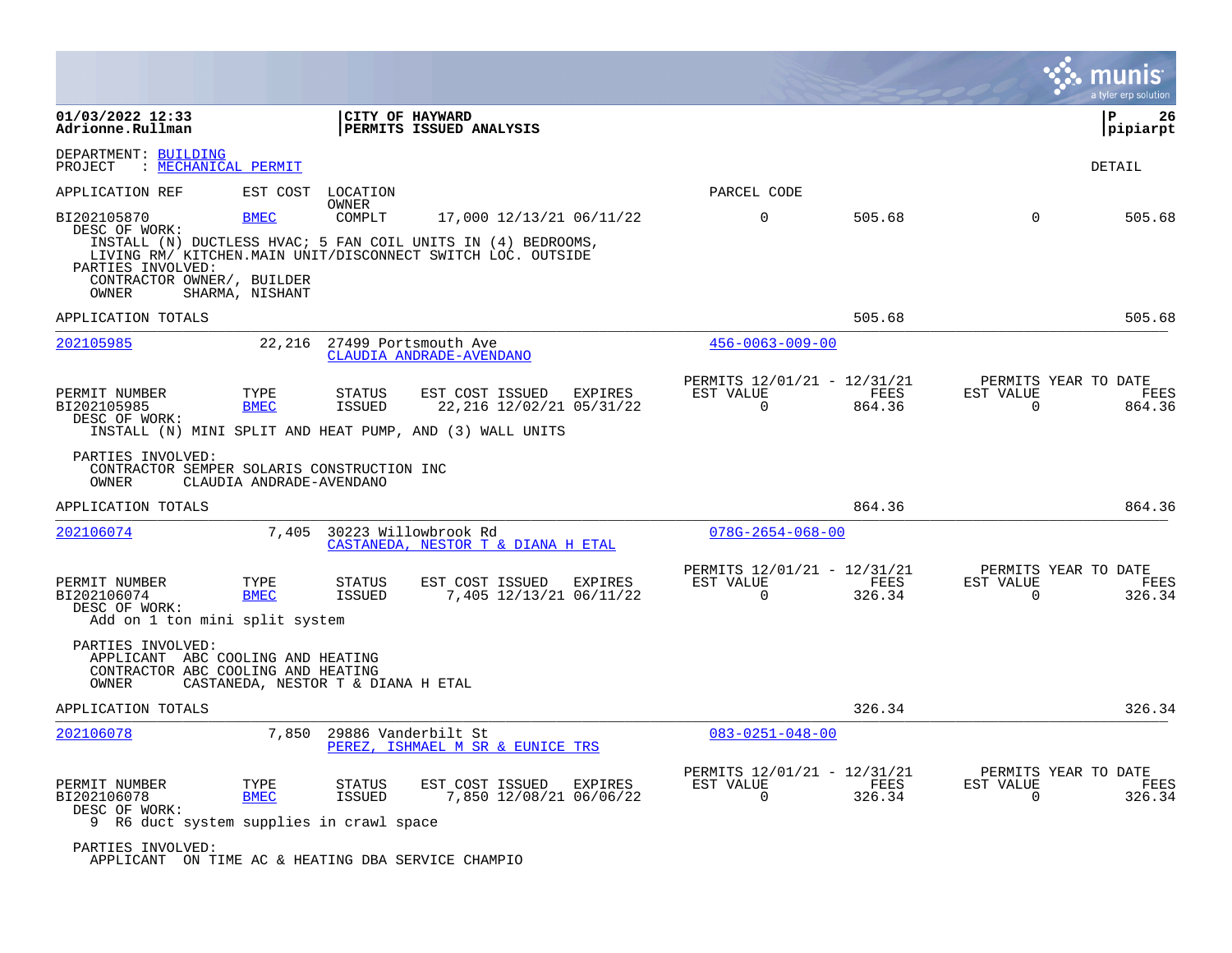|                                                                                                         |                                        |                                                          |                                             |         |                                                            |                |                          | munis<br>a tyler erp solution          |
|---------------------------------------------------------------------------------------------------------|----------------------------------------|----------------------------------------------------------|---------------------------------------------|---------|------------------------------------------------------------|----------------|--------------------------|----------------------------------------|
| 01/03/2022 12:33<br>Adrionne.Rullman                                                                    |                                        | <b>CITY OF HAYWARD</b><br><b>PERMITS ISSUED ANALYSIS</b> |                                             |         |                                                            |                |                          | l P<br>27<br> pipiarpt                 |
| DEPARTMENT: BUILDING<br>: MECHANICAL PERMIT<br>PROJECT                                                  |                                        |                                                          |                                             |         |                                                            |                |                          | DETAIL                                 |
| APPLICATION REF                                                                                         | EST COST                               | LOCATION<br>OWNER                                        |                                             |         | PARCEL CODE                                                |                |                          |                                        |
| CONTRACTOR ON TIME AC & HEATING DBA SERVICE CHAMPIO<br>OWNER                                            | PEREZ, ISHMAEL M SR & EUNICE TRS       |                                                          |                                             |         |                                                            |                |                          |                                        |
| APPLICATION TOTALS                                                                                      |                                        |                                                          |                                             |         |                                                            | 326.34         |                          | 326.34                                 |
| 202106140                                                                                               | 900                                    | 2341 Gibbons St<br>NAKKA, SWATHI                         |                                             |         | 431-0118-123-00                                            |                |                          |                                        |
| PERMIT NUMBER<br>BI202106140<br>DESC OF WORK:<br>split system change out AFUE 81 SEER 14                | TYPE<br><b>BMEC</b>                    | <b>STATUS</b><br>ISSUED                                  | EST COST ISSUED<br>900 12/09/21 06/07/22    | EXPIRES | PERMITS 12/01/21 - 12/31/21<br>EST VALUE<br>$\mathbf 0$    | FEES<br>326.34 | EST VALUE<br>$\mathbf 0$ | PERMITS YEAR TO DATE<br>FEES<br>326.34 |
| PARTIES INVOLVED:<br>APPLICANT HOLDERMAN, QUINN<br>CONTRACTOR J M HEATING & AIR CONDITIONING<br>OWNER   | NAKKA, SWATHI                          |                                                          |                                             |         |                                                            |                |                          |                                        |
| APPLICATION TOTALS                                                                                      |                                        |                                                          |                                             |         |                                                            | 326.34         |                          | 326.34                                 |
| 202106142                                                                                               | 14,268                                 | 425 Balmoral Way                                         | WINDOM, CHARLES A & HILLARYWINDOM LANA      |         | $078G - 2740 - 020 - 00$                                   |                |                          |                                        |
| PERMIT NUMBER<br>BI202106142<br>DESC OF WORK:                                                           | TYPE<br><b>BMEC</b>                    | STATUS<br>ISSUED                                         | EST COST ISSUED<br>14,268 12/07/21 06/05/22 | EXPIRES | PERMITS 12/01/21 - 12/31/21<br>EST VALUE<br>$\overline{0}$ | FEES<br>505.68 | EST VALUE<br>$\mathbf 0$ | PERMITS YEAR TO DATE<br>FEES<br>505.68 |
| replace existing gas furnace with adding centeral AC AFUE<br>96% 14 SEER                                |                                        |                                                          |                                             |         |                                                            |                |                          |                                        |
| PARTIES INVOLVED:<br>APPLICANT HADDON HEATING & COOLING<br>CONTRACTOR HADDON HEATING & COOLING<br>OWNER | WINDOM, CHARLES A & HILLARYWINDOM LANA |                                                          |                                             |         |                                                            |                |                          |                                        |
| APPLICATION TOTALS                                                                                      |                                        |                                                          |                                             |         |                                                            | 505.68         |                          | 505.68                                 |
| 202106143                                                                                               | 17,650                                 | 2550 Oakes Dr<br>KATHLEEN, WELKER                        |                                             |         | $425 - 0370 - 023 - 00$                                    |                |                          |                                        |
| PERMIT NUMBER<br>BI202106143<br>DESC OF WORK:<br>Remove and Replace Existing Furnace and AC             | TYPE<br><b>BMEC</b>                    | STATUS<br>ISSUED                                         | EST COST ISSUED<br>17,650 12/09/21 06/07/22 | EXPIRES | PERMITS 12/01/21 - 12/31/21<br>EST VALUE<br>$\mathbf 0$    | FEES<br>505.68 | EST VALUE<br>$\Omega$    | PERMITS YEAR TO DATE<br>FEES<br>505.68 |
| PARTIES INVOLVED:<br>APPLICANT BARGAS, LASSIE<br>CONTRACTOR 4 SEASONS HEATING & AIR<br>OWNER            | KATHLEEN, WELKER                       |                                                          |                                             |         |                                                            |                |                          |                                        |
| APPLICATION TOTALS                                                                                      |                                        |                                                          |                                             |         |                                                            | 505.68         |                          | 505.68                                 |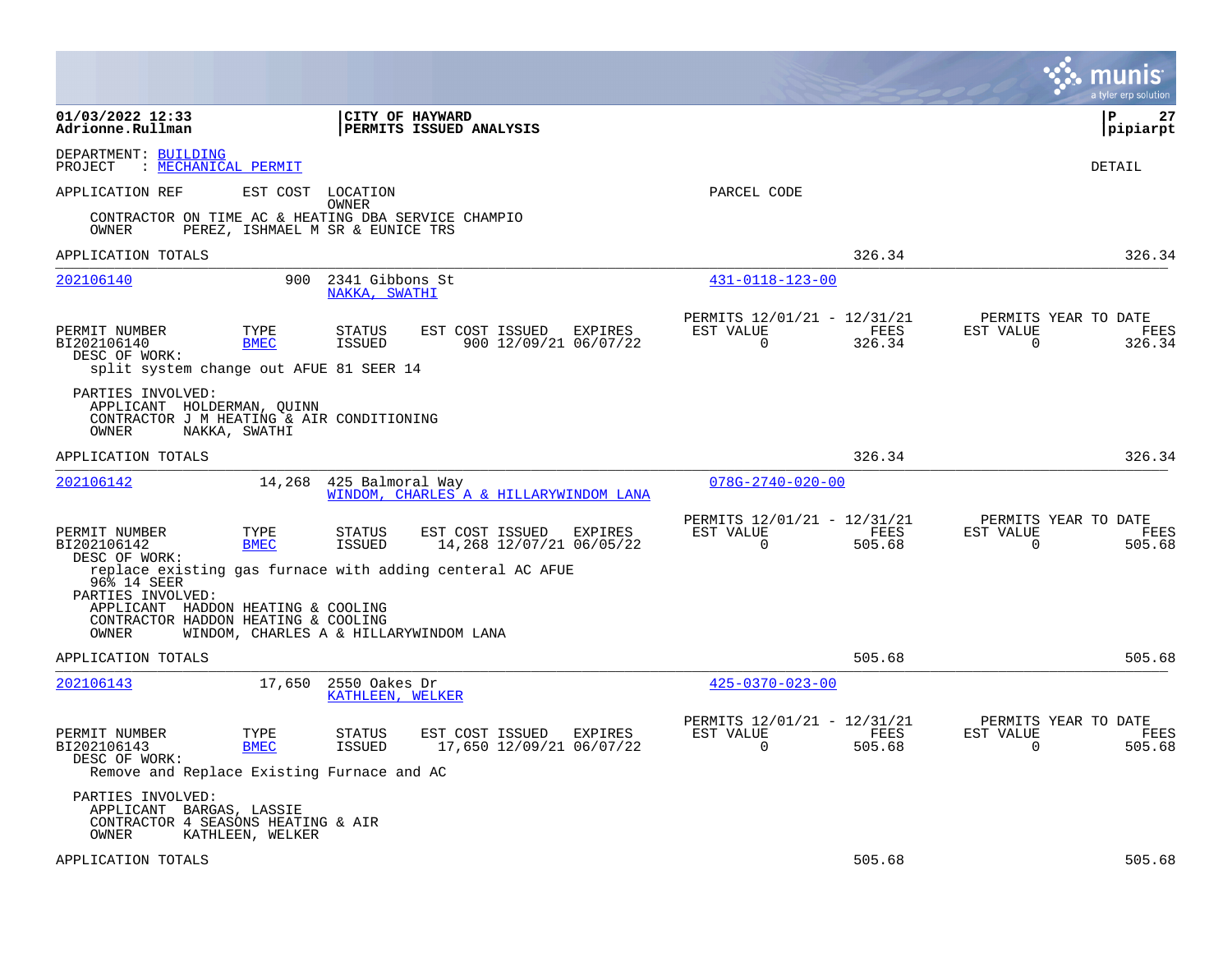|                                                                                                                                               |                                                  |                         |                                                                                                                                                                          |                |                                                      |                       |                       | munis<br>a tyler erp solution                 |
|-----------------------------------------------------------------------------------------------------------------------------------------------|--------------------------------------------------|-------------------------|--------------------------------------------------------------------------------------------------------------------------------------------------------------------------|----------------|------------------------------------------------------|-----------------------|-----------------------|-----------------------------------------------|
| 01/03/2022 12:33<br>Adrionne.Rullman                                                                                                          |                                                  |                         | CITY OF HAYWARD<br>PERMITS ISSUED ANALYSIS                                                                                                                               |                |                                                      |                       |                       | ΙP<br>28<br>pipiarpt                          |
| DEPARTMENT: BUILDING<br>PROJECT                                                                                                               | MECHANICAL PERMIT                                |                         |                                                                                                                                                                          |                |                                                      |                       |                       | DETAIL                                        |
| APPLICATION REF                                                                                                                               | EST COST                                         | LOCATION<br>OWNER       |                                                                                                                                                                          |                | PARCEL CODE                                          |                       |                       |                                               |
| 202106168                                                                                                                                     | 14,000                                           |                         | 26779 Greenhaven Rd<br>SAWHNEY, VINOD K & RUPA                                                                                                                           |                | $425 - 0280 - 039 - 00$                              |                       |                       |                                               |
| PERMIT NUMBER<br>BI202106168<br>DESC OF WORK:                                                                                                 | TYPE<br><b>BMEC</b>                              | STATUS<br><b>ISSUED</b> | EST COST ISSUED<br>14,000 12/13/21 06/11/22<br>Replace AC, Furnace and Coil like for like same location                                                                  | <b>EXPIRES</b> | PERMITS 12/01/21 - 12/31/21<br>EST VALUE<br>$\Omega$ | <b>FEES</b><br>505.68 | EST VALUE<br>$\Omega$ | PERMITS YEAR TO DATE<br>FEES<br>505.68        |
| PARTIES INVOLVED:<br>APPLICANT LEE, ANTHONY<br>CONTRACTOR JAZZ HEATING & AIR CONDITIONING<br>OWNER                                            | SAWHNEY, VINOD K & RUPA                          |                         |                                                                                                                                                                          |                |                                                      |                       |                       |                                               |
| APPLICATION TOTALS                                                                                                                            |                                                  |                         |                                                                                                                                                                          |                |                                                      | 505.68                |                       | 505.68                                        |
| 202106327                                                                                                                                     | 30,000                                           | 25064 Tarman Ave        | ANNETTE MONTEIRO - PARKER                                                                                                                                                |                | $443 - 0070 - 026 - 00$                              |                       |                       |                                               |
| PERMIT NUMBER<br>BI202106327<br>DESC OF WORK:<br>PARTIES INVOLVED:<br>APPLICANT PADGETT, LISA<br>CONTRACTOR BARKER HEATING & COOLING<br>OWNER | TYPE<br><b>BMEC</b><br>ANNETTE MONTEIRO - PARKER | STATUS<br><b>ISSUED</b> | EST COST ISSUED<br>30,000 12/29/21 06/27/22<br>REPLACE & RELOCATE 96% 2-STAGE 3 TON FURNACE FROM GARAGE,<br>STRAIGHT TO ATTIC, ADD CONDESOR. REPLACE DUCTS, NO ELECTRICA | EXPIRES        | PERMITS 12/01/21 - 12/31/21<br>EST VALUE<br>$\Omega$ | FEES<br>505.68        | EST VALUE<br>$\Omega$ | PERMITS YEAR TO DATE<br><b>FEES</b><br>505.68 |
| APPLICATION TOTALS<br>PROJECT TOTALS                                                                                                          |                                                  |                         |                                                                                                                                                                          |                | $\Omega$                                             | 505.68<br>5,530.14    | $\Omega$              | 505.68<br>5,530.14                            |

 $\mathcal{L}^{\text{max}}$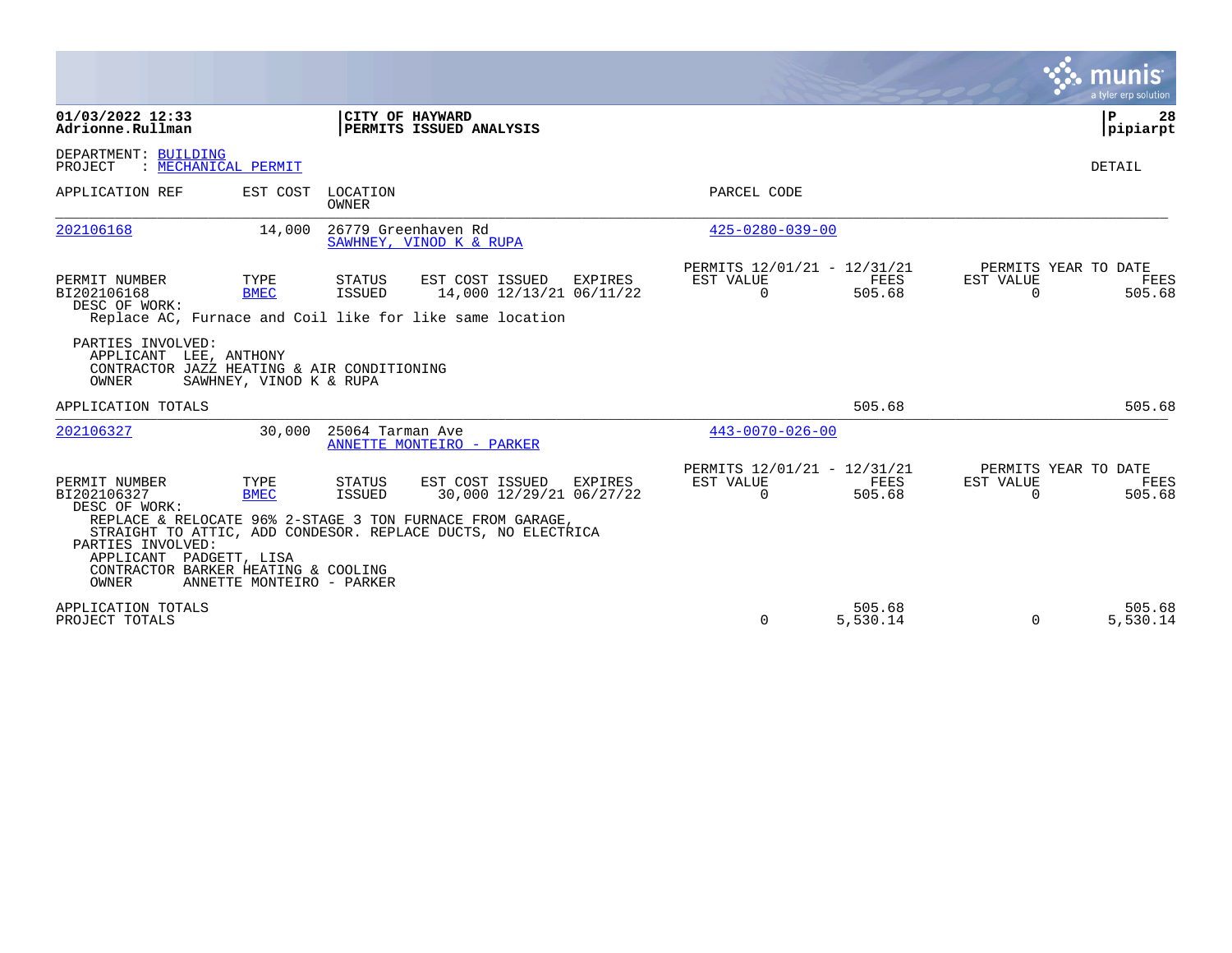|                                                                                                                  |                      |                                        |                                                              |                                                      |                                                 |                       | munis<br>a tyler erp solution            |
|------------------------------------------------------------------------------------------------------------------|----------------------|----------------------------------------|--------------------------------------------------------------|------------------------------------------------------|-------------------------------------------------|-----------------------|------------------------------------------|
| 01/03/2022 12:33<br>Adrionne.Rullman                                                                             |                      | CITY OF HAYWARD                        | PERMITS ISSUED ANALYSIS                                      |                                                      |                                                 |                       | l P<br>29<br>pipiarpt                    |
| DEPARTMENT: BUILDING<br>: MISCELLANEOUS WORK<br>PROJECT                                                          |                      |                                        |                                                              |                                                      |                                                 |                       | <b>DETAIL</b>                            |
| APPLICATION REF                                                                                                  |                      | EST COST LOCATION<br>OWNER             |                                                              | PARCEL CODE                                          |                                                 |                       |                                          |
| 202104116                                                                                                        | 22,744               | 651 Sandoval Way                       | PATTERSON, RANCH INC                                         | $475 - 0021 - 003 - 02$                              |                                                 |                       |                                          |
| PERMIT NUMBER<br>BI202104116<br>DESC OF WORK:                                                                    | TYPE<br><b>MISC</b>  | <b>STATUS</b><br><b>ISSUED</b>         | EST COST ISSUED<br>EXPIRES<br>22,744 12/20/21 06/18/22       | EST VALUE<br>$\Omega$                                | PERMITS 12/01/21 - 12/31/21<br>FEES<br>1,638.50 | EST VALUE<br>$\Omega$ | PERMITS YEAR TO DATE<br>FEES<br>1,638.50 |
| 10' suspended wire perimeter secrurity system inside<br>fence, battery operated low voltage<br>PARTIES INVOLVED: |                      |                                        |                                                              |                                                      |                                                 |                       |                                          |
| APPLICANT AMAROK LLC<br>CONTRACTOR CHAVEZ FENCING/ANGEL<br>OWNER                                                 | PATTERSON, RANCH INC |                                        |                                                              |                                                      |                                                 |                       |                                          |
| APPLICATION TOTALS                                                                                               |                      |                                        |                                                              |                                                      | 1,638.50                                        |                       | 1,638.50                                 |
| 202105165                                                                                                        | 10,000               | 29212 Mission Blvd<br>TTLC MIRZA LLC   |                                                              | $078C - 0455 - 001 - 04$                             |                                                 |                       |                                          |
| PERMIT NUMBER<br>BI202105165<br>DESC OF WORK:<br>Temporary sales trailer for Tract 8502                          | TYPE<br><b>MISC</b>  | STATUS<br>ISSUED                       | EST COST ISSUED<br>EXPIRES<br>10,000 12/13/21 06/11/22       | PERMITS 12/01/21 - 12/31/21<br>EST VALUE<br>$\Omega$ | <b>FEES</b><br>1,492.64                         | EST VALUE<br>$\Omega$ | PERMITS YEAR TO DATE<br>FEES<br>1,492.64 |
| PARTIES INVOLVED:<br>APPLICANT GIBSON, NICK<br>CONTRACTOR BRIGHTON COULSON<br>OWNER                              | TTLC MIRZA LLC       |                                        |                                                              |                                                      |                                                 |                       |                                          |
| APPLICATION TOTALS                                                                                               |                      |                                        |                                                              |                                                      | 1,492.64                                        |                       | 1,492.64                                 |
| 202105216                                                                                                        | $\Omega$             | 22301 Foothill Blvd<br>DP VENTURES LLC |                                                              | $428 - 0026 - 004 - 00$                              |                                                 |                       |                                          |
| PERMIT NUMBER<br>BI202105216<br>DESC OF WORK:                                                                    | TYPE<br><b>MISC</b>  | STATUS<br>ISSUED                       | EST COST ISSUED<br>EXPIRES<br>$0$ 12/13/21 06/11/22          | PERMITS 12/01/21 - 12/31/21<br>EST VALUE<br>$\Omega$ | FEES<br>1,104.29                                | EST VALUE<br>$\Omega$ | PERMITS YEAR TO DATE<br>FEES<br>1,104.29 |
| at creek walk<br>PARTIES INVOLVED:<br>APPLICANT LARSON, DERRICK<br>CONTRACTOR DEACON<br>OWNER                    | DP VENTURES LLC      |                                        | Refer to 201804160-Piles and grade beam to support ADA ramps |                                                      |                                                 |                       |                                          |
| APPLICATION TOTALS<br>PROJECT TOTALS                                                                             |                      |                                        |                                                              | $\Omega$                                             | 1,104.29<br>4,235.43                            | $\Omega$              | 1,104.29<br>4,235.43                     |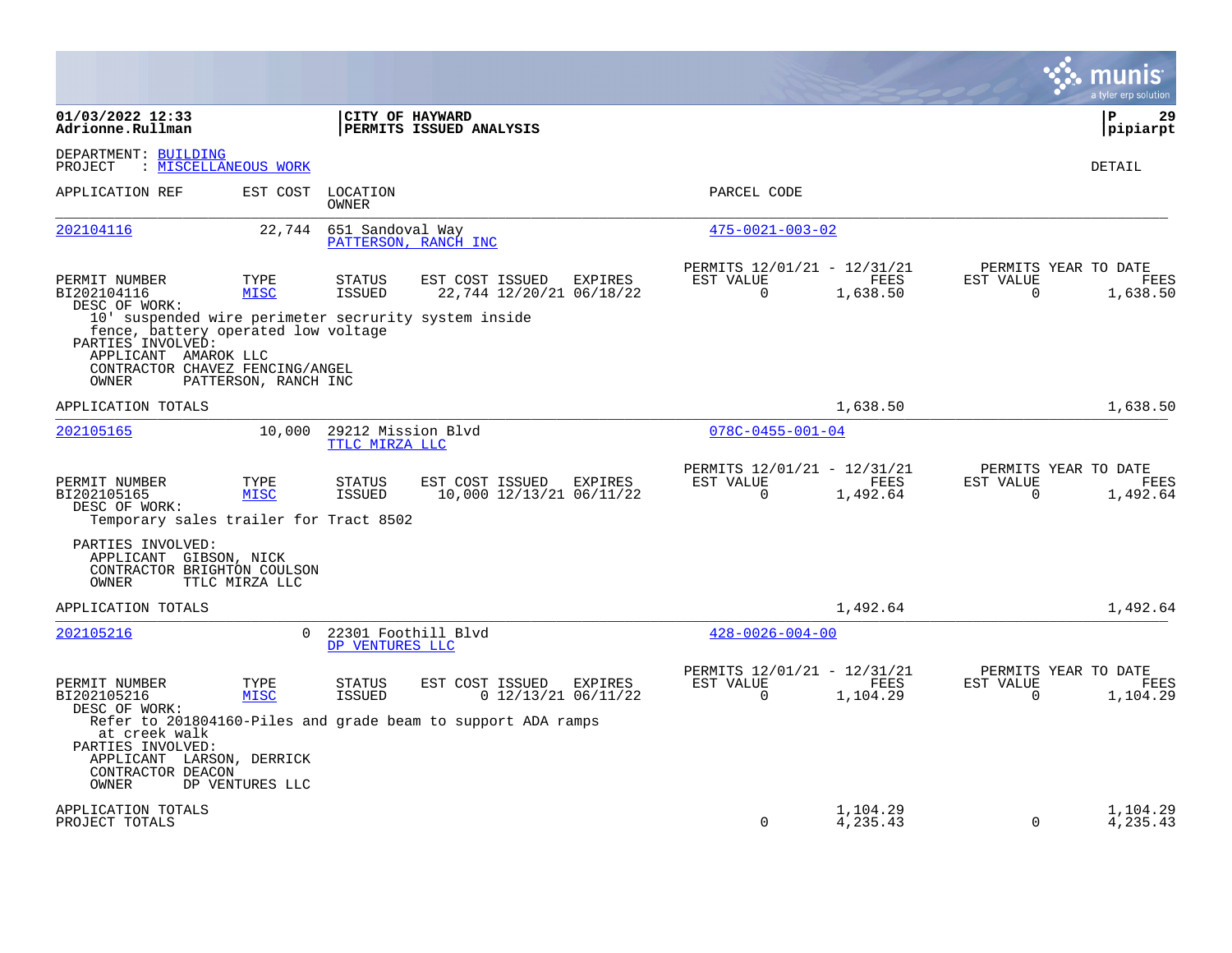|                                                                                         |                            |                                              |                                    |                                                      |                  |                       | <u>munis l</u><br>a tyler erp solution |
|-----------------------------------------------------------------------------------------|----------------------------|----------------------------------------------|------------------------------------|------------------------------------------------------|------------------|-----------------------|----------------------------------------|
| 01/03/2022 12:33<br>Adrionne.Rullman                                                    |                            | CITY OF HAYWARD<br>PERMITS ISSUED ANALYSIS   |                                    |                                                      |                  |                       | 30<br>P<br> pipiarpt                   |
| DEPARTMENT: BUILDING<br>PROJECT<br>: PLUMBING PERMIT                                    |                            |                                              |                                    |                                                      |                  |                       | <b>DETAIL</b>                          |
| APPLICATION REF                                                                         | EST COST                   | LOCATION<br>OWNER                            |                                    | PARCEL CODE                                          |                  |                       |                                        |
| 202106330                                                                               | 7,760                      | 227 Goodwin St<br>MILANI EUGENE JR & JANET M |                                    | $452 - 0028 - 099 - 00$                              |                  |                       |                                        |
| PERMIT NUMBER<br>BI202106330<br>DESC OF WORK:<br>Re-pipe whole house with pex material  | TYPE<br>PLUM PERMI ISSUED  | STATUS<br>EST COST ISSUED                    | EXPIRES<br>7,760 12/28/21 06/26/22 | PERMITS 12/01/21 - 12/31/21<br>EST VALUE<br>$\Omega$ | FEES<br>326.34   | EST VALUE<br>$\Omega$ | PERMITS YEAR TO DATE<br>FEES<br>326.34 |
| PARTIES INVOLVED:<br>APPLICANT GALLEGOS, JAVIER<br>CONTRACTOR GALLEGOS, JAVIER<br>OWNER | MILANI EUGENE JR & JANET M |                                              |                                    |                                                      |                  |                       |                                        |
| APPLICATION TOTALS<br>PROJECT TOTALS                                                    |                            |                                              |                                    | O                                                    | 326.34<br>326.34 | $\Omega$              | 326.34<br>326.34                       |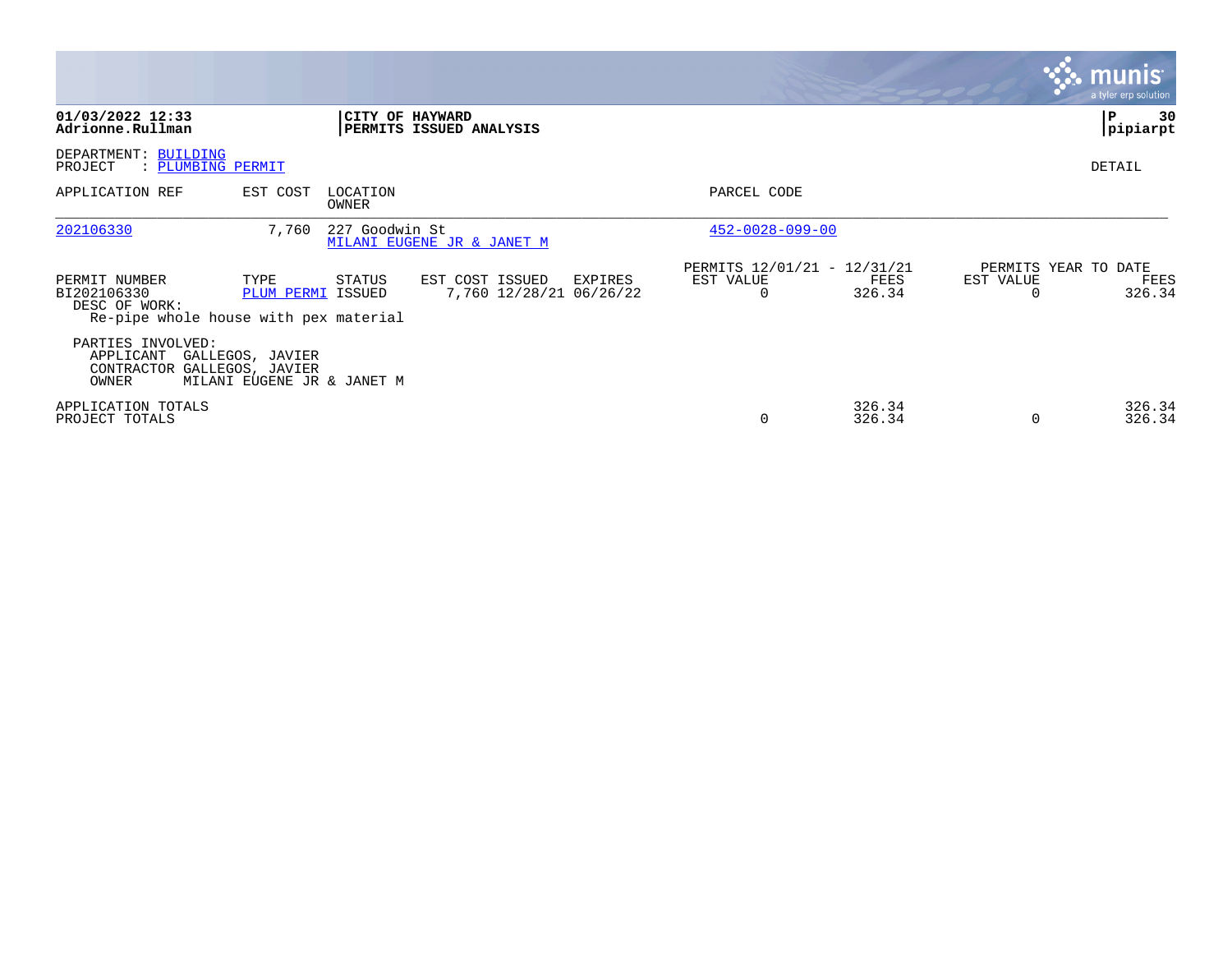|                                                                                                                                                                    |                      |                                     |                                                                                                                    |                                                      |                |                       | munis<br>a tyler erp solution          |
|--------------------------------------------------------------------------------------------------------------------------------------------------------------------|----------------------|-------------------------------------|--------------------------------------------------------------------------------------------------------------------|------------------------------------------------------|----------------|-----------------------|----------------------------------------|
| 01/03/2022 12:33<br>Adrionne.Rullman                                                                                                                               |                      | CITY OF HAYWARD                     | PERMITS ISSUED ANALYSIS                                                                                            |                                                      |                |                       | l P<br>31<br> pipiarpt                 |
| DEPARTMENT: BUILDING<br>: PHOTO-VOLTAIC<br>PROJECT                                                                                                                 |                      |                                     |                                                                                                                    |                                                      |                |                       | DETAIL                                 |
| APPLICATION REF                                                                                                                                                    | EST COST             | LOCATION<br>OWNER                   |                                                                                                                    | PARCEL CODE                                          |                |                       |                                        |
| 202103501                                                                                                                                                          | 6,400                | 22743 Yolo St<br>DIAZ, JOSE ROLANDO |                                                                                                                    | 431-0092-110-01                                      |                |                       |                                        |
| PERMIT NUMBER<br>BI202103501<br>DESC OF WORK:                                                                                                                      | TYPE<br>PHOTO        | <b>STATUS</b><br>ISSUED             | EST COST ISSUED<br>EXPIRES<br>6,400 12/07/21 06/05/22<br>SOLAR ROOFTOP INSTALLATION, 10 MODULES, 3.2 KW'S, 200 AMP | PERMITS 12/01/21 - 12/31/21<br>EST VALUE<br>$\Omega$ | FEES<br>814.50 | EST VALUE<br>$\Omega$ | PERMITS YEAR TO DATE<br>FEES<br>814.50 |
| MPU. TILTED PV MODULES<br>PARTIES INVOLVED:<br>CONTRACTOR BRIGHT PLANET SOLAR INC<br>OWNER                                                                         | DIAZ, JOSE ROLANDO   |                                     |                                                                                                                    |                                                      |                |                       |                                        |
| APPLICATION TOTALS                                                                                                                                                 |                      |                                     |                                                                                                                    |                                                      | 814.50         |                       | 814.50                                 |
| 202105028                                                                                                                                                          | 7,600                | 27934 Mandarin Ave                  | CISNEROS, JESUS G & TORRES ESTELLA M ETA                                                                           | $464 - 0010 - 082 - 00$                              |                |                       |                                        |
| PERMIT NUMBER<br>BI202105028<br>DESC OF WORK:                                                                                                                      | TYPE<br>PHOTO        | STATUS<br>ISSUED                    | EST COST ISSUED<br>EXPIRES<br>7,600 12/15/21 06/13/22                                                              | PERMITS 12/01/21 - 12/31/21<br>EST VALUE<br>$\Omega$ | FEES<br>888.00 | EST VALUE<br>$\Omega$ | PERMITS YEAR TO DATE<br>FEES<br>888.00 |
| SOLAR ROOFTOP INSTALLATION, 11 MODULES, 3.52 KW<br>TILTED PANELS<br>PARTIES INVOLVED:<br>APPLICANT HERNANDEZ, SINAI<br>CONTRACTOR BRIGHT PLANET SOLAR INC<br>OWNER |                      |                                     | CISNEROS, JESUS G & TORRES ESTELLA M ETA                                                                           |                                                      |                |                       |                                        |
| APPLICATION TOTALS                                                                                                                                                 |                      |                                     |                                                                                                                    |                                                      | 888.00         |                       | 888.00                                 |
| 202105210                                                                                                                                                          | 19,000               | 22613 Wildwood St<br>CHUNG, JAMES   |                                                                                                                    | $417 - 0040 - 004 - 00$                              |                |                       |                                        |
| PERMIT NUMBER<br>BI202105210<br>DESC OF WORK:                                                                                                                      | TYPE<br><b>PHOTO</b> | <b>STATUS</b><br>ISSUED             | EST COST ISSUED<br>EXPIRES<br>19,000 12/07/21 06/05/22                                                             | PERMITS 12/01/21 - 12/31/21<br>EST VALUE<br>0        | FEES<br>300.00 | EST VALUE<br>0        | PERMITS YEAR TO DATE<br>FEES<br>300.00 |
| PARTIES INVOLVED:<br>APPLICANT NORCAL HOME SYSTEMS                                                                                                                 |                      |                                     | install roof mounted solar Pv system 3.74 kw 11 modules                                                            |                                                      |                |                       |                                        |
| CONTRACTOR NORCAL HOME SYSTEMS<br>OWNER                                                                                                                            | CHUNG, JAMES         |                                     |                                                                                                                    |                                                      |                |                       |                                        |
| APPLICATION TOTALS                                                                                                                                                 |                      |                                     |                                                                                                                    |                                                      | 300.00         |                       | 300.00                                 |
| 202105499                                                                                                                                                          | 14,000               | 22886 Fuller Ave                    | LUIS G & MARIA GARCIA                                                                                              | $431 - 0076 - 060 - 00$                              |                |                       |                                        |
|                                                                                                                                                                    |                      |                                     |                                                                                                                    | PERMITS 12/01/21 - 12/31/21                          |                |                       | PERMITS YEAR TO DATE                   |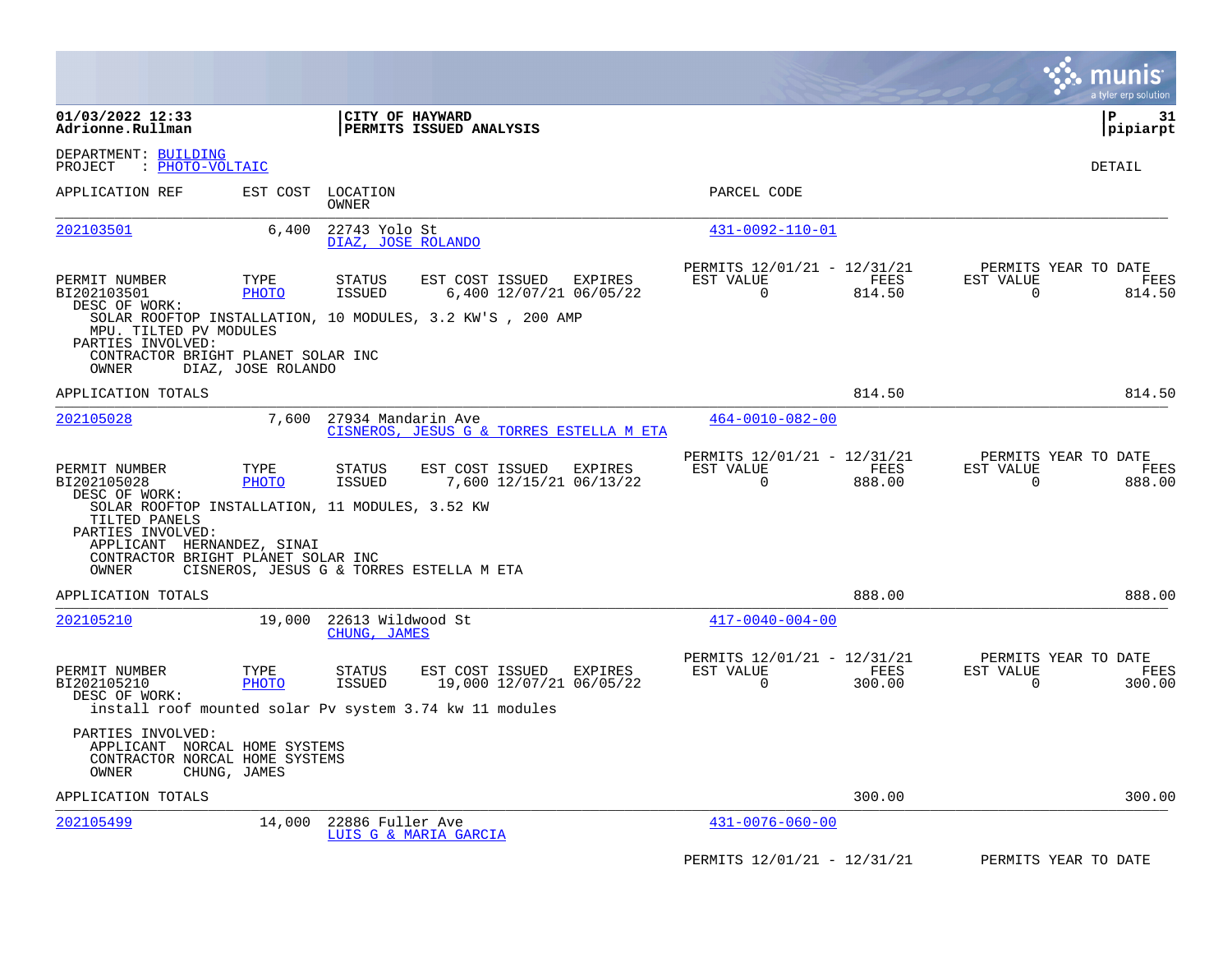|                                                                                                                                                    |                                |                                            |                                                                                                         |         |                                                         |                |                          | a tyler erp solution                   |
|----------------------------------------------------------------------------------------------------------------------------------------------------|--------------------------------|--------------------------------------------|---------------------------------------------------------------------------------------------------------|---------|---------------------------------------------------------|----------------|--------------------------|----------------------------------------|
| 01/03/2022 12:33<br>Adrionne.Rullman<br>PERMIT NUMBER                                                                                              | TYPE                           | CITY OF HAYWARD<br>STATUS                  | PERMITS ISSUED ANALYSIS<br>EST COST ISSUED                                                              | EXPIRES | EST VALUE                                               | FEES           | EST VALUE                | l P<br>32<br> pipiarpt<br>FEES         |
| DEPARTMENT: BUILDING<br>PROJECT : PHOTO-VOLTAIC                                                                                                    |                                |                                            |                                                                                                         |         |                                                         |                |                          | DETAIL                                 |
| APPLICATION REF                                                                                                                                    | EST COST LOCATION              | OWNER                                      |                                                                                                         |         | PARCEL CODE                                             |                |                          |                                        |
| BI202105499<br>DESC OF WORK:<br>PV ROOF MOUNT, 14 PANELS, 4.34 KW<br>TILTED PANELS<br>PARTIES INVOLVED:<br>CONTRACTOR INFINITY ENERGY INC<br>OWNER | PHOTO<br>LUIS G & MARIA GARCIA | ISSUED                                     | 14,000 12/15/21 06/13/22                                                                                |         | $\mathbf 0$                                             | 741.00         | $\overline{0}$           | 741.00                                 |
| APPLICATION TOTALS                                                                                                                                 |                                |                                            |                                                                                                         |         |                                                         | 741.00         |                          | 741.00                                 |
| 202105909                                                                                                                                          | 13,490                         | 67 Arundel Dr                              | KANHAI, SHIMON & TERESA D                                                                               |         | $085A - 6431 - 040 - 00$                                |                |                          |                                        |
| PERMIT NUMBER<br>BI202105909<br>DESC OF WORK:<br>and energy storage system                                                                         | TYPE<br>PHOTO                  | <b>STATUS</b><br><b>ISSUED</b>             | EST COST ISSUED<br>13,490 12/01/21 05/30/22<br>install roof mounted solar Pv system 4.25 kw 10 modules  | EXPIRES | PERMITS 12/01/21 - 12/31/21<br>EST VALUE<br>$\mathbf 0$ | FEES<br>447.00 | EST VALUE<br>$\mathbf 0$ | PERMITS YEAR TO DATE<br>FEES<br>447.00 |
| PARTIES INVOLVED:<br>APPLICANT TESLA ENERGY OPERATIONS INC<br>CONTRACTOR TESLA ENERGY OPERATIONS INC<br>OWNER                                      | KANHAI, SHIMON & TERESA D      |                                            |                                                                                                         |         |                                                         |                |                          |                                        |
| APPLICATION TOTALS                                                                                                                                 |                                |                                            |                                                                                                         |         |                                                         | 447.00         |                          | 447.00                                 |
| 202105914                                                                                                                                          | 17,893                         | 2763 Seadrift Ln                           | BALANZA, NIDA B & MUNOZ MARELLA B ETAL                                                                  |         | $461 - 0101 - 015 - 00$                                 |                |                          |                                        |
| PERMIT NUMBER<br>BI202105914<br>DESC OF WORK:                                                                                                      | TYPE<br>PHOTO                  | <b>STATUS</b><br>ISSUED                    | EST COST ISSUED EXPIRES<br>17,893 12/01/21 05/30/22                                                     |         | PERMITS 12/01/21 - 12/31/21<br>EST VALUE<br>$\mathbf 0$ | FEES<br>447.00 | EST VALUE<br>$\mathbf 0$ | PERMITS YEAR TO DATE<br>FEES<br>447.00 |
| and new load center/backup gateway<br>PARTIES INVOLVED:                                                                                            |                                |                                            | install roof mounted solar Pv system 7.225 kw 17 modules                                                |         |                                                         |                |                          |                                        |
| APPLICANT TESLA ENERGY OPERATIONS INC<br>CONTRACTOR TESLA ENERGY OPERATIONS INC<br>OWNER                                                           |                                |                                            | BALANZA, NIDA B & MUNOZ MARELLA B ETAL                                                                  |         |                                                         |                |                          |                                        |
| APPLICATION TOTALS                                                                                                                                 |                                |                                            |                                                                                                         |         |                                                         | 447.00         |                          | 447.00                                 |
| 202105915                                                                                                                                          |                                | 100,212 26967 Parkside Dr<br>LI, CRYSTAL J |                                                                                                         |         | $081D-1665-032-00$                                      |                |                          |                                        |
| PERMIT NUMBER<br>BI202105915<br>DESC OF WORK:<br>storage system                                                                                    | TYPE<br>PHOTO                  | STATUS<br><b>ISSUED</b>                    | EST COST ISSUED<br>100,212 12/01/21 05/30/22<br>install tesla solar roof 257 energized tiles and energy | EXPIRES | PERMITS 12/01/21 - 12/31/21<br>EST VALUE<br>$\mathbf 0$ | FEES<br>594.00 | EST VALUE<br>$\Omega$    | PERMITS YEAR TO DATE<br>FEES<br>594.00 |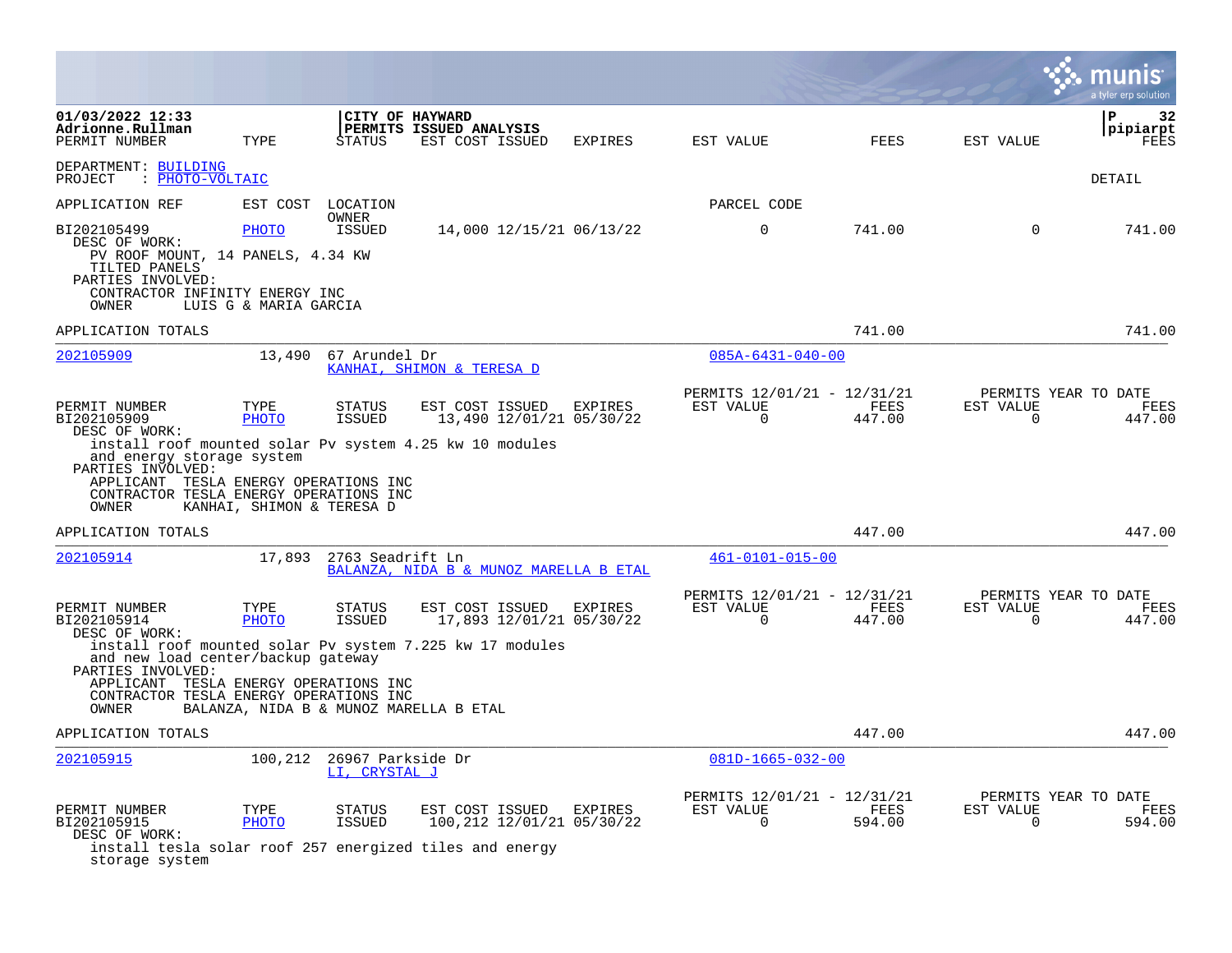|                                                                                                          |                      |                                |                                                         |         |                                                            |                |                          | a tyler erp solution                   |
|----------------------------------------------------------------------------------------------------------|----------------------|--------------------------------|---------------------------------------------------------|---------|------------------------------------------------------------|----------------|--------------------------|----------------------------------------|
| 01/03/2022 12:33<br>Adrionne.Rullman                                                                     |                      | CITY OF HAYWARD                | PERMITS ISSUED ANALYSIS                                 |         |                                                            |                |                          | l P<br>33<br> pipiarpt                 |
| DEPARTMENT: BUILDING<br>: PHOTO-VOLTAIC<br>PROJECT                                                       |                      |                                |                                                         |         |                                                            |                |                          | DETAIL                                 |
| APPLICATION REF                                                                                          | EST COST             | LOCATION<br>OWNER              |                                                         |         | PARCEL CODE                                                |                |                          |                                        |
| PARTIES INVOLVED:<br>APPLICANT<br>CONTRACTOR TESLA ENERGY OPERATIONS INC<br>OWNER                        | LI, CRYSTAL J        | TESLA ENERGY OPERATIONS INC    |                                                         |         |                                                            |                |                          |                                        |
| APPLICATION TOTALS                                                                                       |                      |                                |                                                         |         |                                                            | 594.00         |                          | 594.00                                 |
| 202105916                                                                                                | 13,490               | 29879 Cantera Dr<br>PAN, IVAN  |                                                         |         | $083 - 0100 - 991 - 45$                                    |                |                          |                                        |
| PERMIT NUMBER<br>BI202105916                                                                             | TYPE<br><b>PHOTO</b> | STATUS<br><b>ISSUED</b>        | EST COST ISSUED<br>13,490 12/01/21 05/30/22             | EXPIRES | PERMITS 12/01/21 - 12/31/21<br>EST VALUE<br>$\overline{0}$ | FEES<br>447.00 | EST VALUE<br>0           | PERMITS YEAR TO DATE<br>FEES<br>447.00 |
| DESC OF WORK:<br>and energy storage system<br>PARTIES INVOLVED:                                          |                      |                                | install roof mounted solar PV system 4.25 kw 11 modules |         |                                                            |                |                          |                                        |
| APPLICANT TESLA ENERGY OPERATIONS INC<br>CONTRACTOR TESLA ENERGY OPERATIONS INC<br>OWNER<br>PAN, IVAN    |                      |                                |                                                         |         |                                                            |                |                          |                                        |
| APPLICATION TOTALS                                                                                       |                      |                                |                                                         |         |                                                            | 447.00         |                          | 447.00                                 |
| 202105917                                                                                                |                      | 71,460 1436 Clay St            | KATZ, ELIZABETH ROSE                                    |         | $427 - 0046 - 012 - 00$                                    |                |                          |                                        |
| PERMIT NUMBER<br>BI202105917<br>DESC OF WORK:                                                            | TYPE<br>PHOTO        | <b>STATUS</b><br>ISSUED        | EST COST ISSUED<br>71,460 12/01/21 06/27/22             | EXPIRES | PERMITS 12/01/21 - 12/31/21<br>EST VALUE<br>$\Omega$       | FEES<br>447.00 | EST VALUE<br>$\mathbf 0$ | PERMITS YEAR TO DATE<br>FEES<br>447.00 |
| install tesla solar roof 7.23867 kw 101 modules<br>and energy storage system<br>PARTIES INVOLVED:        |                      |                                |                                                         |         |                                                            |                |                          |                                        |
| APPLICANT TESLA ENERGY OPERATIONS INC<br>CONTRACTOR TESLA ENERGY OPERATIONS INC<br>OWNER                 | KATZ, ELIZABETH ROSE |                                |                                                         |         |                                                            |                |                          |                                        |
| APPLICATION TOTALS                                                                                       |                      |                                |                                                         |         |                                                            | 447.00         |                          | 447.00                                 |
| 202105918                                                                                                | 19,780               | IOBAL, TAZEEN                  | 30013 Mountain View Dr                                  |         | $083 - 0100 - 990 - 91$                                    |                |                          |                                        |
| PERMIT NUMBER<br>BI202105918<br>DESC OF WORK:                                                            | TYPE<br>PHOTO        | <b>STATUS</b><br><b>ISSUED</b> | EST COST ISSUED EXPIRES<br>19,780 12/01/21 05/30/22     |         | PERMITS 12/01/21 - 12/31/21<br>EST VALUE<br>$\Omega$       | FEES<br>447.00 | EST VALUE<br>$\Omega$    | PERMITS YEAR TO DATE<br>FEES<br>447.00 |
| install roof mounted solar PV system 8.5 kw 20 modules<br>and energy storage system<br>PARTIES INVOLVED: |                      |                                |                                                         |         |                                                            |                |                          |                                        |
| APPLICANT TESLA ENERGY OPERATIONS INC<br>CONTRACTOR TESLA ENERGY OPERATIONS INC<br>OWNER                 | IQBAL, TAZEEN        |                                |                                                         |         |                                                            |                |                          |                                        |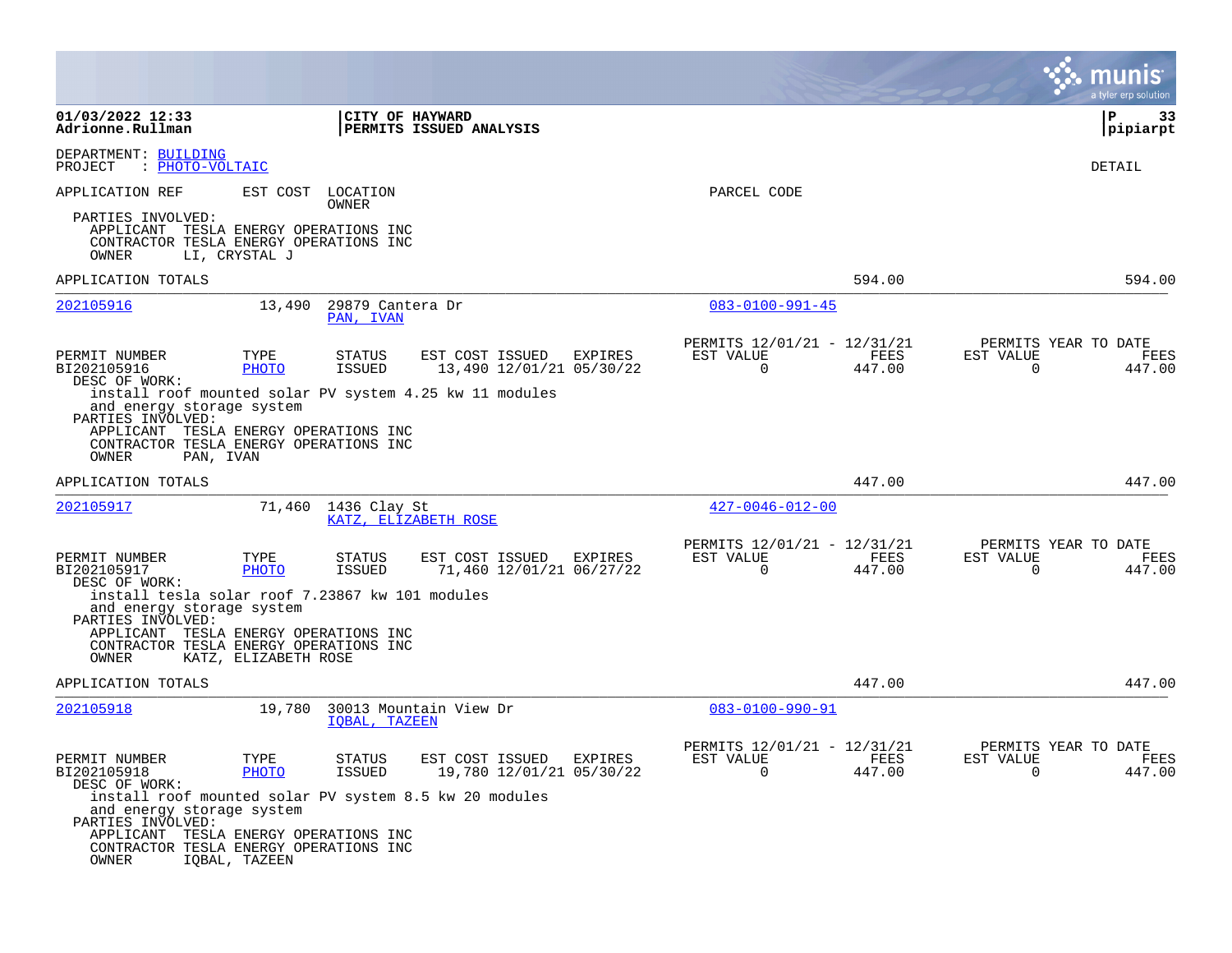|                                                                                                               |                      |                                         |                                                                                                       |         |                                                         |                |                       | munis<br>a tyler erp solution          |
|---------------------------------------------------------------------------------------------------------------|----------------------|-----------------------------------------|-------------------------------------------------------------------------------------------------------|---------|---------------------------------------------------------|----------------|-----------------------|----------------------------------------|
| 01/03/2022 12:33<br>Adrionne.Rullman                                                                          |                      | CITY OF HAYWARD                         | PERMITS ISSUED ANALYSIS                                                                               |         |                                                         |                |                       | l P<br>34<br> pipiarpt                 |
| DEPARTMENT: BUILDING<br>: PHOTO-VOLTAIC<br>PROJECT                                                            |                      |                                         |                                                                                                       |         |                                                         |                |                       | DETAIL                                 |
| APPLICATION REF                                                                                               | EST COST             | LOCATION<br>OWNER                       |                                                                                                       |         | PARCEL CODE                                             |                |                       |                                        |
| APPLICATION TOTALS                                                                                            |                      |                                         |                                                                                                       |         |                                                         | 447.00         |                       | 447.00                                 |
| 202105919                                                                                                     | 6,390                | 30250 Oakbrook Rd<br>MEHRNOUSH, MORTEZA |                                                                                                       |         | $078G - 2654 - 020 - 00$                                |                |                       |                                        |
| PERMIT NUMBER<br>BI202105919<br>DESC OF WORK:                                                                 | TYPE<br><b>PHOTO</b> | STATUS<br>ISSUED                        | EST COST ISSUED<br>6,390 12/01/21 05/30/22<br>install roof mounted solar PV system 4.25 kw 10 modules | EXPIRES | PERMITS 12/01/21 - 12/31/21<br>EST VALUE<br>$\Omega$    | FEES<br>300.00 | EST VALUE<br>$\Omega$ | PERMITS YEAR TO DATE<br>FEES<br>300.00 |
| PARTIES INVOLVED:<br>APPLICANT TESLA ENERGY OPERATIONS INC<br>CONTRACTOR TESLA ENERGY OPERATIONS INC<br>OWNER | MEHRNOUSH, MORTEZA   |                                         |                                                                                                       |         |                                                         |                |                       |                                        |
| APPLICATION TOTALS                                                                                            |                      |                                         |                                                                                                       |         |                                                         | 300.00         |                       | 300.00                                 |
| <u>202105935</u>                                                                                              |                      | 19,100 1364 Sheridan Ln                 | PANGILINAN, BENJAMIN J & CORNELIA ETAL                                                                |         | $454 - 0065 - 046 - 00$                                 |                |                       |                                        |
| PERMIT NUMBER<br>BI202105935<br>DESC OF WORK:<br>install roof mounted solar PV system 6 kw 25 modules         | TYPE<br>PHOTO        | STATUS<br>ISSUED                        | EST COST ISSUED<br>19,100 12/01/21 05/30/22                                                           | EXPIRES | PERMITS 12/01/21 - 12/31/21<br>EST VALUE<br>0           | FEES<br>300.00 | EST VALUE<br>0        | PERMITS YEAR TO DATE<br>FEES<br>300.00 |
| PARTIES INVOLVED:<br>APPLICANT SUNRUN<br>CONTRACTOR SUNRUN<br>OWNER                                           |                      |                                         | PANGILINAN, BENJAMIN J & CORNELIA ETAL                                                                |         |                                                         |                |                       |                                        |
| APPLICATION TOTALS                                                                                            |                      |                                         |                                                                                                       |         |                                                         | 300.00         |                       | 300.00                                 |
| 202105936                                                                                                     | 11,628               | 29161 Hillview St<br>YOUNG KIM          |                                                                                                       |         | $465 - 0030 - 092 - 00$                                 |                |                       |                                        |
| PERMIT NUMBER<br>BI202105936<br>DESC OF WORK:<br>install roof mounted solar PV system 6 kw 17 modules         | TYPE<br>PHOTO        | STATUS<br>ISSUED                        | EST COST ISSUED<br>11,628 12/01/21 05/30/22                                                           | EXPIRES | PERMITS 12/01/21 - 12/31/21<br>EST VALUE<br>$\mathbf 0$ | FEES<br>300.00 | EST VALUE<br>$\Omega$ | PERMITS YEAR TO DATE<br>FEES<br>300.00 |
| PARTIES INVOLVED:<br>APPLICANT<br>SUNRUN<br>CONTRACTOR SUNRUN<br>OWNER<br>YOUNG KIM                           |                      |                                         |                                                                                                       |         |                                                         |                |                       |                                        |
| APPLICATION TOTALS                                                                                            |                      |                                         |                                                                                                       |         |                                                         | 300.00         |                       | 300.00                                 |
| 202105937                                                                                                     | 21,204               |                                         | 28810 Bay Heights Rd                                                                                  |         | $085A - 6423 - 009 - 00$                                |                |                       |                                        |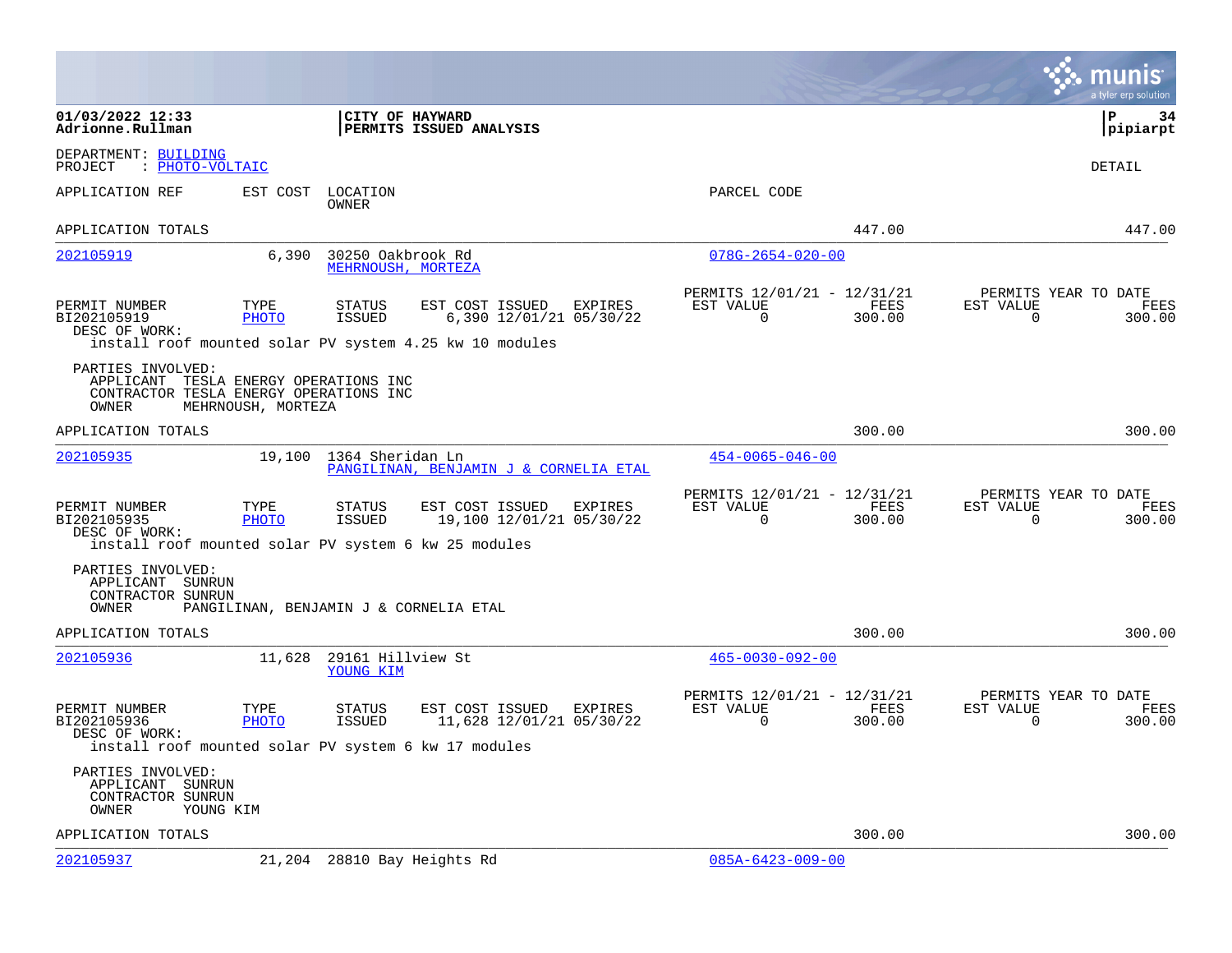|                                                                                                                                              |                                |                          |                                                                                                      |         |                                                      |                |                       | a tyler erp solution                   |
|----------------------------------------------------------------------------------------------------------------------------------------------|--------------------------------|--------------------------|------------------------------------------------------------------------------------------------------|---------|------------------------------------------------------|----------------|-----------------------|----------------------------------------|
| 01/03/2022 12:33<br>Adrionne.Rullman                                                                                                         |                                | <b>SWARAN SINGH</b>      | CITY OF HAYWARD<br>PERMITS ISSUED ANALYSIS                                                           |         |                                                      |                |                       | P<br>35<br> pipiarpt                   |
| PERMIT NUMBER                                                                                                                                | TYPE                           | STATUS                   | EST COST ISSUED                                                                                      | EXPIRES | PERMITS 12/01/21 - 12/31/21<br>EST VALUE             | FEES           | EST VALUE             | PERMITS YEAR TO DATE<br>FEES           |
| DEPARTMENT: BUILDING<br>PROJECT                                                                                                              | : PHOTO-VOLTAIC                |                          |                                                                                                      |         |                                                      |                |                       | DETAIL                                 |
| APPLICATION REF                                                                                                                              |                                | EST COST LOCATION        |                                                                                                      |         | PARCEL CODE                                          |                |                       |                                        |
| BI202105937<br>DESC OF WORK:                                                                                                                 | PHOTO                          | OWNER<br>ISSUED          | 21,204 12/01/21 05/30/22<br>install roof mounted solar PV system 31 modules 11.16 kw                 |         | $\mathbf 0$                                          | 300.00         | 0                     | 300.00                                 |
| PARTIES INVOLVED:<br>APPLICANT<br>SUNRUN<br>CONTRACTOR SUNRUN<br>OWNER                                                                       | SWARAN SINGH                   |                          |                                                                                                      |         |                                                      |                |                       |                                        |
| APPLICATION TOTALS                                                                                                                           |                                |                          |                                                                                                      |         |                                                      | 300.00         |                       | 300.00                                 |
| 202105938                                                                                                                                    | 12,312                         |                          | 29125 Marshbrook Dr<br>ATWAL, DALJIT S & PARVIN K TRS                                                |         | $461 - 0100 - 060 - 00$                              |                |                       |                                        |
| PERMIT NUMBER<br>BI202105938<br>DESC OF WORK:                                                                                                | TYPE<br>PHOTO                  | STATUS<br>COMPLT         | EST COST ISSUED<br>12,312 12/01/21 06/16/22<br>install roof mounted solar PV system 6 kw 18 modules  | EXPIRES | PERMITS 12/01/21 - 12/31/21<br>EST VALUE<br>$\Omega$ | FEES<br>300.00 | EST VALUE<br>$\Omega$ | PERMITS YEAR TO DATE<br>FEES<br>300.00 |
| PARTIES INVOLVED:<br>APPLICANT SUNRUN<br>CONTRACTOR SUNRUN<br>OWNER                                                                          | ATWAL, DALJIT S & PARVIN K TRS |                          |                                                                                                      |         |                                                      |                |                       |                                        |
| APPLICATION TOTALS                                                                                                                           |                                |                          |                                                                                                      |         |                                                      | 300.00         |                       | 300.00                                 |
| 202105942                                                                                                                                    |                                | 16,500 2519 Lancaster Rd | MANIWA, ROBERT & JOYCE                                                                               |         | $425 - 0370 - 010 - 00$                              |                |                       |                                        |
| PERMIT NUMBER<br>BI202105942<br>DESC OF WORK:                                                                                                | TYPE<br>PHOTO                  | STATUS<br>COMPLT         | EST COST ISSUED<br>16,500 12/01/21 06/27/22<br>instal lroof mounted solar PV system 11 panels 4.4 kw | EXPIRES | PERMITS 12/01/21 - 12/31/21<br>EST VALUE<br>$\Omega$ | FEES<br>447.00 | EST VALUE<br>$\Omega$ | PERMITS YEAR TO DATE<br>FEES<br>447.00 |
| and energy storage system<br>PARTIES INVOLVED:<br>APPLICANT SUNPOWER CORPORATION SYSTEMS<br>CONTRACTOR SUNPOWER CORPORATION SYSTEMS<br>OWNER | MANIWA, ROBERT & JOYCE         |                          |                                                                                                      |         |                                                      |                |                       |                                        |
| APPLICATION TOTALS                                                                                                                           |                                |                          |                                                                                                      |         |                                                      | 447.00         |                       | 447.00                                 |
| 202105951                                                                                                                                    | 15,822                         |                          | 449 Silverdell Way<br>ROMERO, DOLORES & JOSE G                                                       |         | $465 - 0020 - 098 - 00$                              |                |                       |                                        |
| PERMIT NUMBER                                                                                                                                | TYPE                           | STATUS                   | EST COST ISSUED                                                                                      | EXPIRES | PERMITS 12/01/21 - 12/31/21<br>EST VALUE             | FEES           | EST VALUE             | PERMITS YEAR TO DATE<br>FEES           |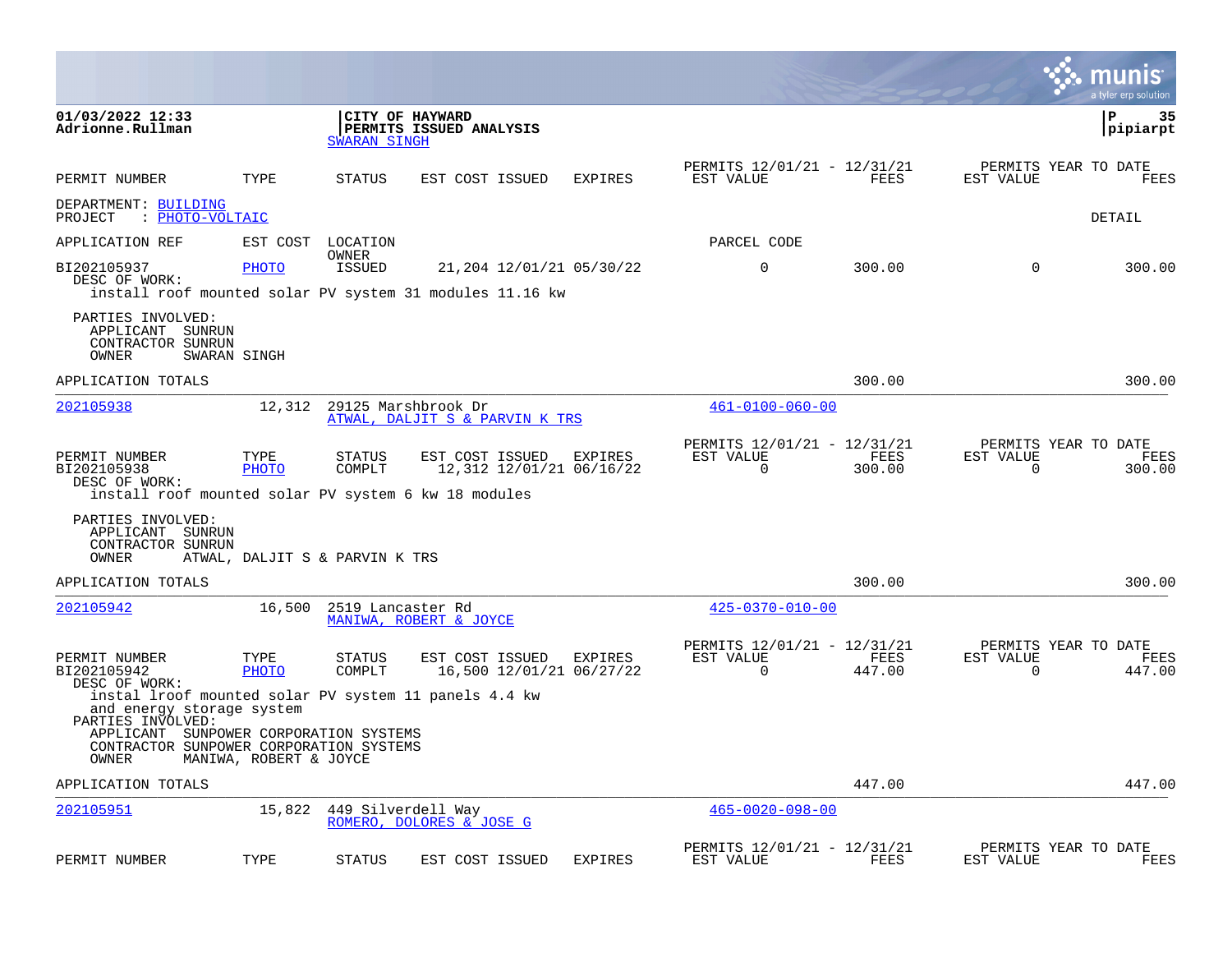|                                                                                                                                                                                                                |                          |                                    |                                                     |                                    |                                                         |                |                          | a tyler erp solution                   |
|----------------------------------------------------------------------------------------------------------------------------------------------------------------------------------------------------------------|--------------------------|------------------------------------|-----------------------------------------------------|------------------------------------|---------------------------------------------------------|----------------|--------------------------|----------------------------------------|
| 01/03/2022 12:33<br>Adrionne.Rullman                                                                                                                                                                           |                          |                                    | CITY OF HAYWARD<br>PERMITS ISSUED ANALYSIS          |                                    |                                                         |                |                          | ΙP<br>36<br> pipiarpt                  |
| DEPARTMENT: BUILDING<br>: PHOTO-VOLTAIC<br>PROJECT                                                                                                                                                             |                          |                                    |                                                     |                                    |                                                         |                |                          | DETAIL                                 |
| APPLICATION REF                                                                                                                                                                                                |                          | EST COST LOCATION                  |                                                     |                                    | PARCEL CODE                                             |                |                          |                                        |
| BI202105951<br>DESC OF WORK:<br>install roof mounted solar PV system 3.2 kw 10 modules                                                                                                                         | PHOTO                    | OWNER<br><b>ISSUED</b>             |                                                     | 15,822 12/01/21 05/30/22           | $\Omega$                                                | 300.00         | $\Omega$                 | 300.00                                 |
| PARTIES INVOLVED:<br>APPLICANT BETTER EARTH ELECTRIC<br>CONTRACTOR BETTER EARTH ELECTRIC<br>OWNER                                                                                                              | ROMERO, DOLORES & JOSE G |                                    |                                                     |                                    |                                                         |                |                          |                                        |
| APPLICATION TOTALS                                                                                                                                                                                             |                          |                                    |                                                     |                                    |                                                         | 300.00         |                          | 300.00                                 |
| 202105966                                                                                                                                                                                                      | 15,340                   | 2728 Gamble Ct<br>WILLIAMS, SHEILA |                                                     |                                    | $081D - 2084 - 015 - 00$                                |                |                          |                                        |
| PERMIT NUMBER<br>BI202105966<br>DESC OF WORK:                                                                                                                                                                  | TYPE<br><b>PHOTO</b>     | <b>STATUS</b><br><b>ISSUED</b>     | EST COST ISSUED EXPIRES<br>15,340 12/02/21 05/31/22 |                                    | PERMITS 12/01/21 - 12/31/21<br>EST VALUE<br>$\mathbf 0$ | FEES<br>447.00 | EST VALUE<br>$\mathbf 0$ | PERMITS YEAR TO DATE<br>FEES<br>447.00 |
| install roof mounted solar PV system 10 modules 3.8 kw<br>and energy storage system<br>PARTIES INVOLVED:<br>APPLICANT SUNRUN INSTALLATION SERVICES INC<br>CONTRACTOR SUNRUN INSTALLATION SERVICES INC<br>OWNER | WILLIAMS, SHEILA         |                                    |                                                     |                                    |                                                         |                |                          |                                        |
| APPLICATION TOTALS                                                                                                                                                                                             |                          |                                    |                                                     |                                    |                                                         | 447.00         |                          | 447.00                                 |
| 202105967                                                                                                                                                                                                      | 8,208                    | BHAKTA, BHUMIKA                    | 2671 Spindrift Cir                                  |                                    | $461 - 0101 - 166 - 00$                                 |                |                          |                                        |
| PERMIT NUMBER<br>BI202105967<br>DESC OF WORK:                                                                                                                                                                  | TYPE<br><b>PHOTO</b>     | STATUS<br>ISSUED                   | EST COST ISSUED                                     | EXPIRES<br>8,208 12/02/21 05/31/22 | PERMITS 12/01/21 - 12/31/21<br>EST VALUE<br>$\Omega$    | FEES<br>300.00 | EST VALUE<br>$\Omega$    | PERMITS YEAR TO DATE<br>FEES<br>300.00 |
| install roof mounted solar PV system 12 modules 3.8 kw                                                                                                                                                         |                          |                                    |                                                     |                                    |                                                         |                |                          |                                        |
| PARTIES INVOLVED:<br>APPLICANT SUNRUN INSTALLATION SERVICES INC<br>CONTRACTOR SUNRUN INSTALLATION SERVICES INC<br>OWNER                                                                                        | BHAKTA, BHUMIKA          |                                    |                                                     |                                    |                                                         |                |                          |                                        |
| APPLICATION TOTALS                                                                                                                                                                                             |                          |                                    |                                                     |                                    |                                                         | 300.00         |                          | 300.00                                 |
| 202105969                                                                                                                                                                                                      | 10,576                   | 245 Bridgehead Ln                  | HAW, LEN Y JR & ROSALINDA K                         |                                    | $078G - 2652 - 128 - 00$                                |                |                          |                                        |
| PERMIT NUMBER<br>BI202105969<br>DESC OF WORK:<br>install roof mounted solar PV system 14 modules 3.8 kw                                                                                                        | TYPE<br>PHOTO            | <b>STATUS</b><br><b>ISSUED</b>     | EST COST ISSUED<br>10,576 12/02/21 05/31/22         | EXPIRES                            | PERMITS 12/01/21 - 12/31/21<br>EST VALUE<br>$\Omega$    | FEES<br>300.00 | EST VALUE<br>$\Omega$    | PERMITS YEAR TO DATE<br>FEES<br>300.00 |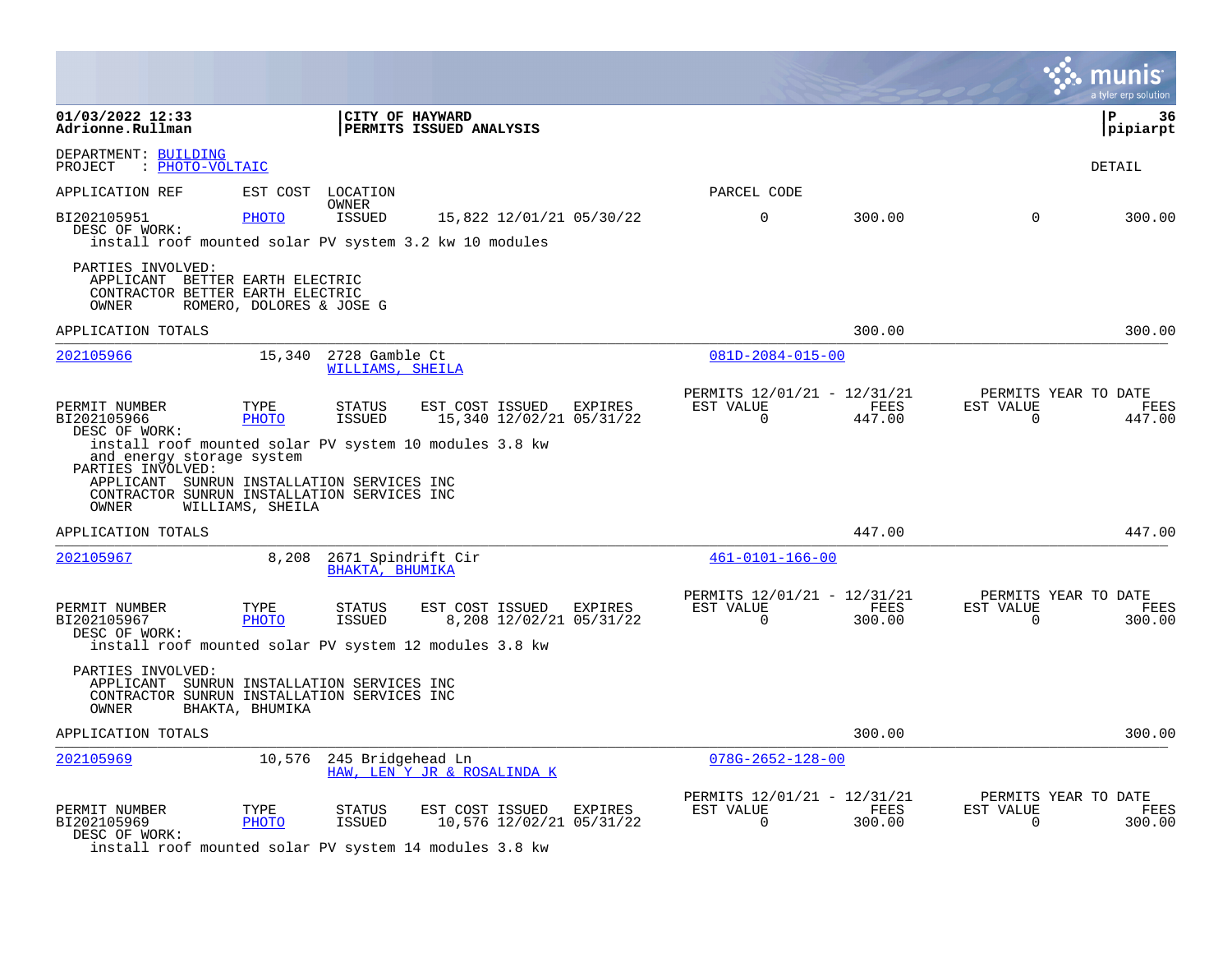|                                                                                                           |                      |                                                                                      |                                                     |                |                                                            |                |                          | a tyler erp solution                          |
|-----------------------------------------------------------------------------------------------------------|----------------------|--------------------------------------------------------------------------------------|-----------------------------------------------------|----------------|------------------------------------------------------------|----------------|--------------------------|-----------------------------------------------|
| 01/03/2022 12:33<br>Adrionne.Rullman                                                                      |                      | CITY OF HAYWARD                                                                      | PERMITS ISSUED ANALYSIS                             |                |                                                            |                |                          | l P<br>37<br> pipiarpt                        |
| DEPARTMENT: BUILDING<br>PROJECT<br>: PHOTO-VOLTAIC                                                        |                      |                                                                                      |                                                     |                |                                                            |                |                          | DETAIL                                        |
| APPLICATION REF<br>PARTIES INVOLVED:<br>APPLICANT<br>CONTRACTOR SUNRUN INSTALLATION SERVICES INC<br>OWNER | EST COST             | LOCATION<br>OWNER<br>SUNRUN INSTALLATION SERVICES INC<br>HAW, LEN Y JR & ROSALINDA K |                                                     |                | PARCEL CODE                                                |                |                          |                                               |
| APPLICATION TOTALS                                                                                        |                      |                                                                                      |                                                     |                |                                                            | 300.00         |                          | 300.00                                        |
| 202106000                                                                                                 | 5,680                | 2532 Cryer St<br>DELFINA KLEIN                                                       |                                                     |                | 441-0031-077-00                                            |                |                          |                                               |
| PERMIT NUMBER<br>BI202106000<br>DESC OF WORK:<br>install roof mountd solar PV system 8 modules 2.84 kw    | TYPE<br>PHOTO        | STATUS<br>ISSUED                                                                     | EST COST ISSUED<br>5,680 12/02/21 05/31/22          | EXPIRES        | PERMITS 12/01/21 - 12/31/21<br>EST VALUE<br>$\overline{0}$ | FEES<br>300.00 | EST VALUE<br>$\mathbf 0$ | PERMITS YEAR TO DATE<br>FEES<br>300.00        |
| PARTIES INVOLVED:<br>APPLICANT BRIGHT PLANET SOLAR INC<br>CONTRACTOR BRIGHT PLANET SOLAR INC<br>OWNER     | DELFINA KLEIN        |                                                                                      |                                                     |                |                                                            |                |                          |                                               |
| APPLICATION TOTALS                                                                                        |                      |                                                                                      |                                                     |                |                                                            | 300.00         |                          | 300.00                                        |
| 202106028                                                                                                 |                      | 13,200 134 Newhall St                                                                | PEREZ, JUAN H & PALENCIA JU                         |                | $453 - 0020 - 050 - 00$                                    |                |                          |                                               |
| PERMIT NUMBER<br>BI202106028<br>DESC OF WORK:<br>install roof mounted solar PV system 6 modules 4.2 kw    | TYPE<br>PHOTO        | STATUS<br>ISSUED                                                                     | EST COST ISSUED<br>13,200 12/06/21 06/04/22         | <b>EXPIRES</b> | PERMITS 12/01/21 - 12/31/21<br>EST VALUE<br>$\Omega$       | FEES<br>300.00 | EST VALUE<br>0           | PERMITS YEAR TO DATE<br><b>FEES</b><br>300.00 |
| PARTIES INVOLVED:<br>APPLICANT KUUBIX ENERGY INC<br>CONTRACTOR KUUBIX ENERGY INC<br>OWNER                 |                      | PEREZ, JUAN H & PALENCIA JU                                                          |                                                     |                |                                                            |                |                          |                                               |
| APPLICATION TOTALS                                                                                        |                      |                                                                                      |                                                     |                |                                                            | 300.00         |                          | 300.00                                        |
| 202106031                                                                                                 | 32,930               | 31280 Chicoine Ave                                                                   | MARTINEZ, ROBERT D & ROSEMARY TRS                   |                | $078G - 2949 - 006 - 00$                                   |                |                          |                                               |
| PERMIT NUMBER<br>BI202106031<br>DESC OF WORK:<br>install roof mounted solar PV system 15 panerl 5.18 kw   | TYPE<br><b>PHOTO</b> | STATUS<br><b>ISSUED</b>                                                              | EST COST ISSUED EXPIRES<br>32,930 12/14/21 06/12/22 |                | PERMITS 12/01/21 - 12/31/21<br>EST VALUE<br>$\Omega$       | FEES<br>300.00 | EST VALUE<br>0           | PERMITS YEAR TO DATE<br>FEES<br>300.00        |
| PARTIES INVOLVED:<br>APPLICANT HIGH DEFINITION SOLAR<br>CONTRACTOR HIGH DEFINITION SOLAR<br>OWNER         |                      | MARTINEZ, ROBERT D & ROSEMARY TRS                                                    |                                                     |                |                                                            |                |                          |                                               |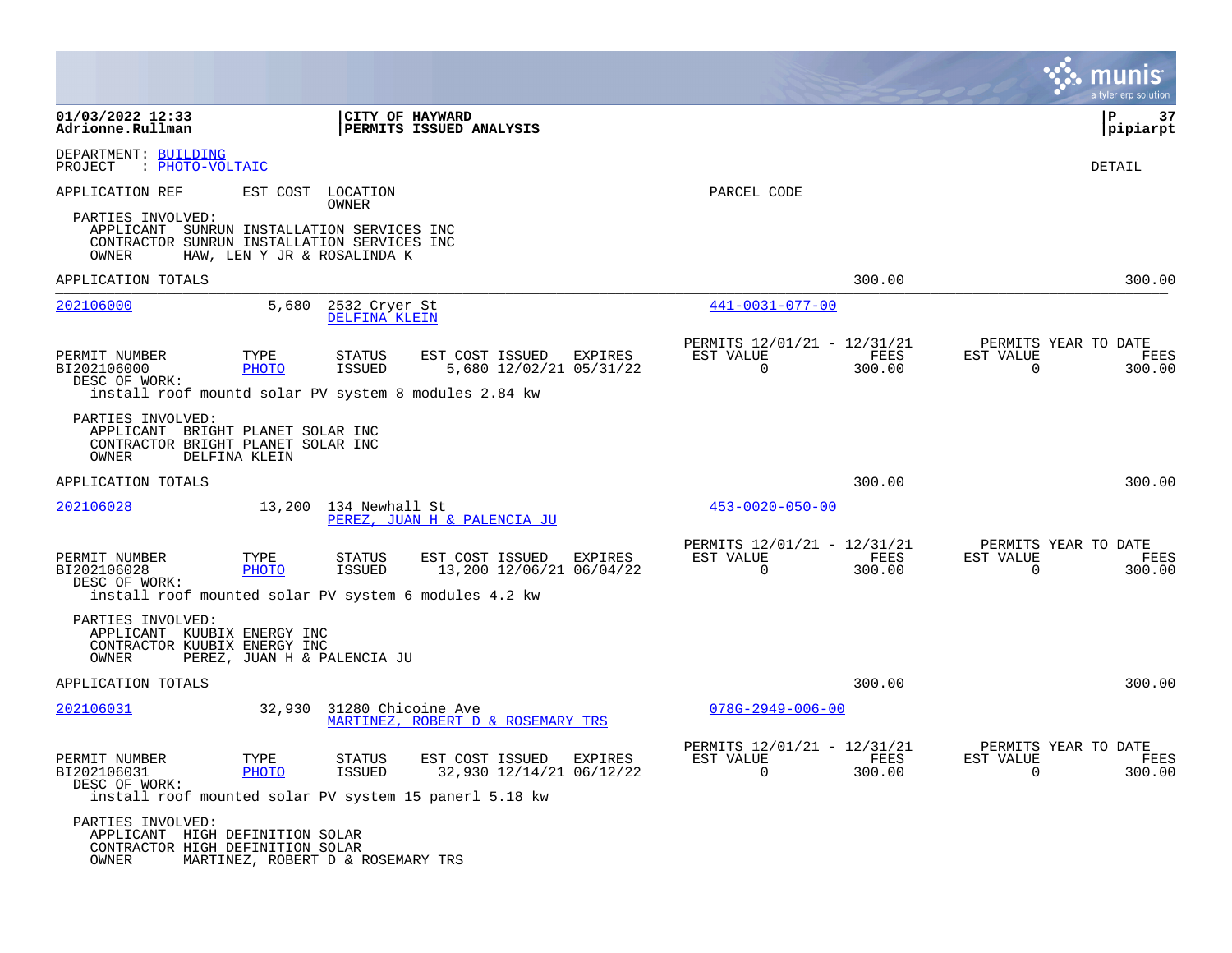|                                                                                                                                                          |                      |                                      |                                                                                                                  |                                                            |                |                          | munis<br>a tyler erp solution          |
|----------------------------------------------------------------------------------------------------------------------------------------------------------|----------------------|--------------------------------------|------------------------------------------------------------------------------------------------------------------|------------------------------------------------------------|----------------|--------------------------|----------------------------------------|
| 01/03/2022 12:33<br>Adrionne.Rullman                                                                                                                     |                      | CITY OF HAYWARD                      | PERMITS ISSUED ANALYSIS                                                                                          |                                                            |                |                          | l P<br>38<br> pipiarpt                 |
| DEPARTMENT: BUILDING<br>PROJECT<br>: PHOTO-VOLTAIC                                                                                                       |                      |                                      |                                                                                                                  |                                                            |                |                          | DETAIL                                 |
| APPLICATION REF                                                                                                                                          | EST COST             | LOCATION<br>OWNER                    |                                                                                                                  | PARCEL CODE                                                |                |                          |                                        |
| APPLICATION TOTALS                                                                                                                                       |                      |                                      |                                                                                                                  |                                                            | 300.00         |                          | 300.00                                 |
| 202106032                                                                                                                                                | 27,718               | 30010 Woodthrush Pl<br>NG, CHUI      |                                                                                                                  | $083 - 0216 - 026 - 00$                                    |                |                          |                                        |
| PERMIT NUMBER<br>BI202106032<br>DESC OF WORK:                                                                                                            | TYPE<br><b>PHOTO</b> | <b>STATUS</b><br><b>ISSUED</b>       | EST COST ISSUED<br>EXPIRES<br>27,718 12/06/21 06/04/22<br>install roof mounted solar PV system 19 panels 6.46 kw | PERMITS 12/01/21 - 12/31/21<br>EST VALUE<br>$\overline{0}$ | FEES<br>300.00 | EST VALUE<br>$\mathbf 0$ | PERMITS YEAR TO DATE<br>FEES<br>300.00 |
| PARTIES INVOLVED:<br>APPLICANT YOUR ENERGY SOLUTIONS<br>CONTRACTOR YOUR ENERGY SOLUTIONS<br>OWNER<br>NG, CHUI                                            |                      |                                      |                                                                                                                  |                                                            |                |                          |                                        |
| APPLICATION TOTALS                                                                                                                                       |                      |                                      |                                                                                                                  |                                                            | 300.00         |                          | 300.00                                 |
| 202106099                                                                                                                                                | 12,580               | 26331 Regal Ave<br>PATRICIA MARTINEZ |                                                                                                                  | $454 - 0045 - 006 - 00$                                    |                |                          |                                        |
| PERMIT NUMBER<br>BI202106099<br>DESC OF WORK:<br>install roof mounted solar system 8.5 kw 20 modules                                                     | TYPE<br>PHOTO        | <b>STATUS</b><br>ISSUED              | EST COST ISSUED<br>EXPIRES<br>12,580 12/08/21 06/06/22                                                           | PERMITS 12/01/21 - 12/31/21<br>EST VALUE<br>$\Omega$       | FEES<br>300.00 | EST VALUE<br>$\Omega$    | PERMITS YEAR TO DATE<br>FEES<br>300.00 |
| PARTIES INVOLVED:<br>APPLICANT TESLA ENERGY OPERATIONS INC<br>CONTRACTOR TESLA ENERGY OPERATIONS INC<br>OWNER                                            | PATRICIA MARTINEZ    |                                      |                                                                                                                  |                                                            |                |                          |                                        |
| APPLICATION TOTALS                                                                                                                                       |                      |                                      |                                                                                                                  |                                                            | 300.00         |                          | 300.00                                 |
| 202106100                                                                                                                                                | 31,041               | 235 Bridgewater Rd                   | VU, TRUONG N & TRUONG THAO T                                                                                     | $078G - 2652 - 150 - 00$                                   |                |                          |                                        |
| PERMIT NUMBER<br>BI202106100<br>DESC OF WORK:                                                                                                            | TYPE<br>PHOTO        | STATUS<br><b>ISSUED</b>              | EST COST ISSUED<br>EXPIRES<br>31,041 12/08/21 06/06/22                                                           | PERMITS 12/01/21 - 12/31/21<br>EST VALUE<br>$\overline{0}$ | FEES<br>594.00 | EST VALUE<br>$\mathbf 0$ | PERMITS YEAR TO DATE<br>FEES<br>594.00 |
| and energy storage system (2 batteries)<br>PARTIES INVOLVED:<br>APPLICANT TESLA ENERGY OPERATIONS INC<br>CONTRACTOR TESLA ENERGY OPERATIONS INC<br>OWNER |                      | VU, TRUONG N & TRUONG THAO T         | install roof mounted solar PV system 12.325 kw 29 modules                                                        |                                                            |                |                          |                                        |
| APPLICATION TOTALS                                                                                                                                       |                      |                                      |                                                                                                                  |                                                            | 594.00         |                          | 594.00                                 |
| 202106101                                                                                                                                                |                      | 13,490 28582 Etta Ave                |                                                                                                                  | $465 - 0010 - 095 - 00$                                    |                |                          |                                        |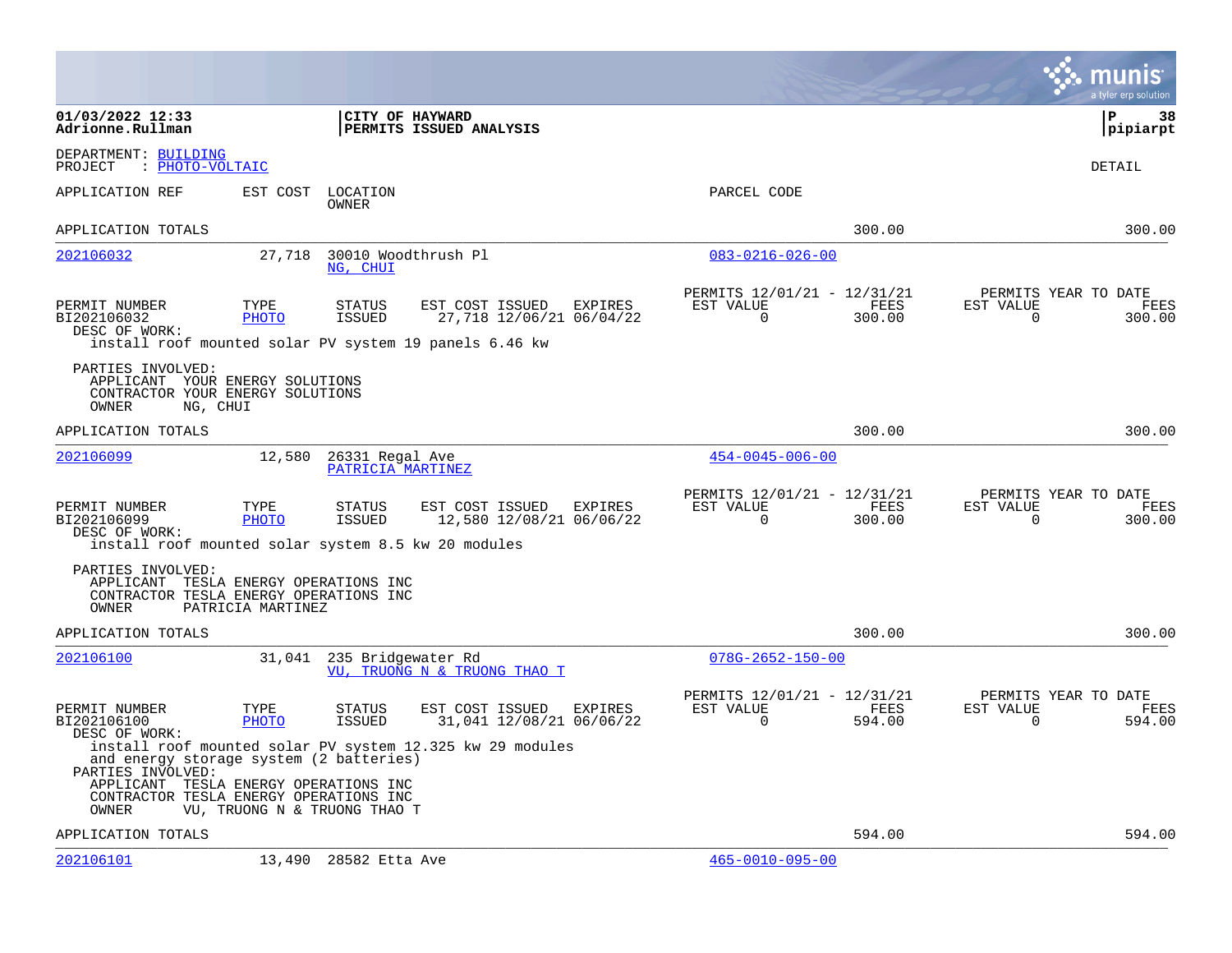|                                                                                                                                                                                                              |                                      |                                   |                                                                  |                                    |                                                      |                |                       | a tyler erp solution                   |
|--------------------------------------------------------------------------------------------------------------------------------------------------------------------------------------------------------------|--------------------------------------|-----------------------------------|------------------------------------------------------------------|------------------------------------|------------------------------------------------------|----------------|-----------------------|----------------------------------------|
| 01/03/2022 12:33<br>Adrionne.Rullman                                                                                                                                                                         |                                      |                                   | CITY OF HAYWARD<br>PERMITS ISSUED ANALYSIS<br>HOANG, PETER PHONG |                                    |                                                      |                |                       | P<br>39<br>pipiarpt                    |
| PERMIT NUMBER                                                                                                                                                                                                | TYPE                                 | STATUS                            | EST COST ISSUED                                                  | <b>EXPIRES</b>                     | PERMITS 12/01/21 - 12/31/21<br>EST VALUE             | FEES           | EST VALUE             | PERMITS YEAR TO DATE<br>FEES           |
| DEPARTMENT: BUILDING<br>: PHOTO-VOLTAIC<br>PROJECT                                                                                                                                                           |                                      |                                   |                                                                  |                                    |                                                      |                |                       | DETAIL                                 |
| APPLICATION REF                                                                                                                                                                                              | EST COST                             | LOCATION                          |                                                                  |                                    | PARCEL CODE                                          |                |                       |                                        |
| BI202106101<br>DESC OF WORK:<br>install roof mounted solar PV system 4.25 kw 10 modules<br>and energy storage system (1 battery)<br>PARTIES INVOLVED:<br>APPLICANT<br>CONTRACTOR TESLA ENERGY OPERATIONS INC | PHOTO<br>TESLA ENERGY OPERATIONS INC | OWNER<br><b>ISSUED</b>            |                                                                  | 13,490 12/08/21 06/06/22           | 0                                                    | 447.00         | $\mathbf 0$           | 447.00                                 |
| <b>OWNER</b>                                                                                                                                                                                                 | HOANG, PETER PHONG                   |                                   |                                                                  |                                    |                                                      |                |                       |                                        |
| APPLICATION TOTALS                                                                                                                                                                                           |                                      |                                   |                                                                  |                                    |                                                      | 447.00         |                       | 447.00                                 |
| 202106103                                                                                                                                                                                                    |                                      | WU, XIUMEI                        | 6,290 369 Bridgecreek Way                                        |                                    | $078G - 2652 - 075 - 00$                             |                |                       |                                        |
| PERMIT NUMBER<br>BI202106103<br>DESC OF WORK:<br>install roof mounted solar PV system 4.25 kw 10 modules                                                                                                     | TYPE<br>PHOTO                        | STATUS<br>ISSUED                  | EST COST ISSUED                                                  | EXPIRES<br>6,290 12/08/21 06/06/22 | PERMITS 12/01/21 - 12/31/21<br>EST VALUE<br>$\Omega$ | FEES<br>300.00 | EST VALUE<br>$\Omega$ | PERMITS YEAR TO DATE<br>FEES<br>300.00 |
| PARTIES INVOLVED:<br>APPLICANT TESLA ENERGY OPERATIONS INC<br>CONTRACTOR TESLA ENERGY OPERATIONS INC<br>OWNER                                                                                                | WU, XIUMEI                           |                                   |                                                                  |                                    |                                                      |                |                       |                                        |
| APPLICATION TOTALS                                                                                                                                                                                           |                                      |                                   |                                                                  |                                    |                                                      | 300.00         |                       | 300.00                                 |
| 202106104                                                                                                                                                                                                    | 6,290                                | 2815 Dune Cir<br>TALWAR, AMOL     |                                                                  |                                    | $461 - 0037 - 018 - 00$                              |                |                       |                                        |
| PERMIT NUMBER<br>BI202106104<br>DESC OF WORK:<br>install roof mounted solar Pv system 4.25 kw 10 modules                                                                                                     | TYPE<br><b>PHOTO</b>                 | STATUS<br>ISSUED                  | EST COST ISSUED                                                  | EXPIRES<br>6,290 12/08/21 06/06/22 | PERMITS 12/01/21 - 12/31/21<br>EST VALUE<br>$\Omega$ | FEES<br>300.00 | EST VALUE<br>$\Omega$ | PERMITS YEAR TO DATE<br>FEES<br>300.00 |
| PARTIES INVOLVED:<br>APPLICANT TESLA ENERGY OPERATIONS INC<br>CONTRACTOR TESLA ENERGY OPERATIONS INC<br>OWNER                                                                                                | TALWAR, AMOL                         |                                   |                                                                  |                                    |                                                      |                |                       |                                        |
| APPLICATION TOTALS                                                                                                                                                                                           |                                      |                                   |                                                                  |                                    |                                                      | 300.00         |                       | 300.00                                 |
| 202106105                                                                                                                                                                                                    | 12,580                               | 291 Bridgehead Ln<br>CHAO, THOMAS |                                                                  |                                    | $078G - 2652 - 137 - 00$                             |                |                       |                                        |
| PERMIT NUMBER                                                                                                                                                                                                | TYPE                                 | STATUS                            | EST COST ISSUED                                                  | <b>EXPIRES</b>                     | PERMITS 12/01/21 - 12/31/21<br>EST VALUE             | FEES           | EST VALUE             | PERMITS YEAR TO DATE<br>FEES           |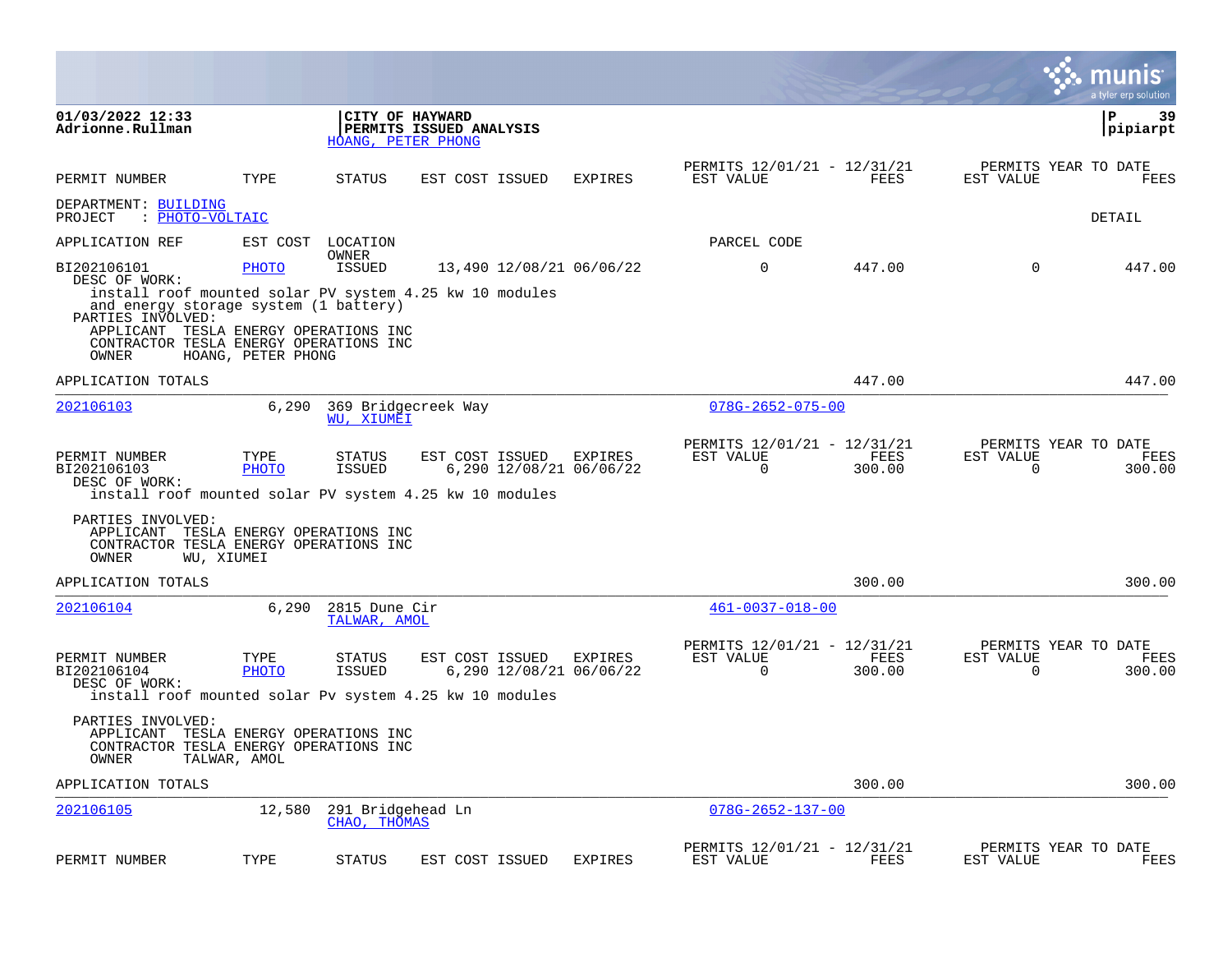|                                                                                                                                                                                                                  |                      |                                      |                                                                                                           |         |                                                      |                       |                       | a tyler erp solution                          |
|------------------------------------------------------------------------------------------------------------------------------------------------------------------------------------------------------------------|----------------------|--------------------------------------|-----------------------------------------------------------------------------------------------------------|---------|------------------------------------------------------|-----------------------|-----------------------|-----------------------------------------------|
| 01/03/2022 12:33<br>Adrionne.Rullman                                                                                                                                                                             |                      |                                      | CITY OF HAYWARD<br><b>PERMITS ISSUED ANALYSIS</b>                                                         |         |                                                      |                       |                       | l P<br>40<br> pipiarpt                        |
| DEPARTMENT: BUILDING<br>PROJECT<br>: PHOTO-VOLTAIC                                                                                                                                                               |                      |                                      |                                                                                                           |         |                                                      |                       |                       | <b>DETAIL</b>                                 |
| APPLICATION REF                                                                                                                                                                                                  |                      | EST COST LOCATION<br>OWNER           |                                                                                                           |         | PARCEL CODE                                          |                       |                       |                                               |
| BI202106105<br>DESC OF WORK:                                                                                                                                                                                     | <b>PHOTO</b>         | ISSUED                               | 12,580 12/08/21 06/06/22<br>install roof mounted solar PV system 8.5 kw 20 modules                        |         | $\mathbf 0$                                          | 300.00                | $\Omega$              | 300.00                                        |
| PARTIES INVOLVED:<br>APPLICANT TESLA ENERGY OPERATIONS INC<br>CONTRACTOR TESLA ENERGY OPERATIONS INC<br>OWNER                                                                                                    | CHAO, THOMAS         |                                      |                                                                                                           |         |                                                      |                       |                       |                                               |
| APPLICATION TOTALS                                                                                                                                                                                               |                      |                                      |                                                                                                           |         |                                                      | 300.00                |                       | 300.00                                        |
| 202106107                                                                                                                                                                                                        | 19,780               | 261 Arrowhead Way<br>CHANDRA, DHAWAL |                                                                                                           |         | $078G - 2652 - 016 - 00$                             |                       |                       |                                               |
| PERMIT NUMBER<br>BI202106107<br>DESC OF WORK:                                                                                                                                                                    | TYPE<br>PHOTO        | <b>STATUS</b><br><b>ISSUED</b>       | EST COST ISSUED<br>19,780 12/08/21 06/06/22                                                               | EXPIRES | PERMITS 12/01/21 - 12/31/21<br>EST VALUE<br>$\Omega$ | FEES<br>300.00        | EST VALUE<br>$\Omega$ | PERMITS YEAR TO DATE<br><b>FEES</b><br>300.00 |
| install roof mounted solar PV system 8.5 kw 20 modules<br>and energy storage system (1 battery)<br>PARTIES INVOLVED:<br>APPLICANT TESLA ENERGY OPERATIONS INC<br>CONTRACTOR TESLA ENERGY OPERATIONS INC<br>OWNER | CHANDRA, DHAWAL      |                                      |                                                                                                           |         |                                                      |                       |                       |                                               |
| APPLICATION TOTALS                                                                                                                                                                                               |                      |                                      |                                                                                                           |         |                                                      | 300.00                |                       | 300.00                                        |
| 202106113                                                                                                                                                                                                        | 36,674               | 28049 Petrina Ct                     | LEUNG, TAMMY K TR & LEUNG ADA K TR                                                                        |         | $463 - 0003 - 017 - 00$                              |                       |                       |                                               |
| PERMIT NUMBER<br>BI202106113<br>DESC OF WORK:                                                                                                                                                                    | TYPE<br><b>PHOTO</b> | STATUS<br><b>ISSUED</b>              | EST COST ISSUED EXPIRES<br>36,674 12/08/21 06/06/22                                                       |         | PERMITS 12/01/21 - 12/31/21<br>EST VALUE<br>$\Omega$ | <b>FEES</b><br>447.00 | EST VALUE<br>$\Omega$ | PERMITS YEAR TO DATE<br>FEES<br>447.00        |
| and install battrey backup<br>PARTIES INVOLVED:                                                                                                                                                                  |                      |                                      | install roof mounted solar PV system 6.48 kw 18 panels                                                    |         |                                                      |                       |                       |                                               |
| APPLICANT SEMPER SOLARIS CONSTRUCTION INC<br>CONTRACTOR SEMPER SOLARIS CONSTRUCTION INC<br>OWNER                                                                                                                 |                      | LEUNG, TAMMY K TR & LEUNG ADA K TR   |                                                                                                           |         |                                                      |                       |                       |                                               |
| APPLICATION TOTALS                                                                                                                                                                                               |                      |                                      |                                                                                                           |         |                                                      | 447.00                |                       | 447.00                                        |
| 202106114                                                                                                                                                                                                        | 35,600               | 24452 Plummer Ct                     | BHAKTA, INDRAVADAN & BHARATI                                                                              |         | $441 - 0098 - 019 - 00$                              |                       |                       |                                               |
| PERMIT NUMBER<br>BI202106114<br>DESC OF WORK:<br>install battrey backup (2 batteries)                                                                                                                            | TYPE<br>PHOTO        | <b>STATUS</b><br>ISSUED              | EST COST ISSUED<br>35,600 12/08/21 06/06/22<br>install roof mounted solar PV system 4.81 kw 14 panels and | EXPIRES | PERMITS 12/01/21 - 12/31/21<br>EST VALUE<br>$\Omega$ | FEES<br>594.00        | EST VALUE<br>$\Omega$ | PERMITS YEAR TO DATE<br>FEES<br>594.00        |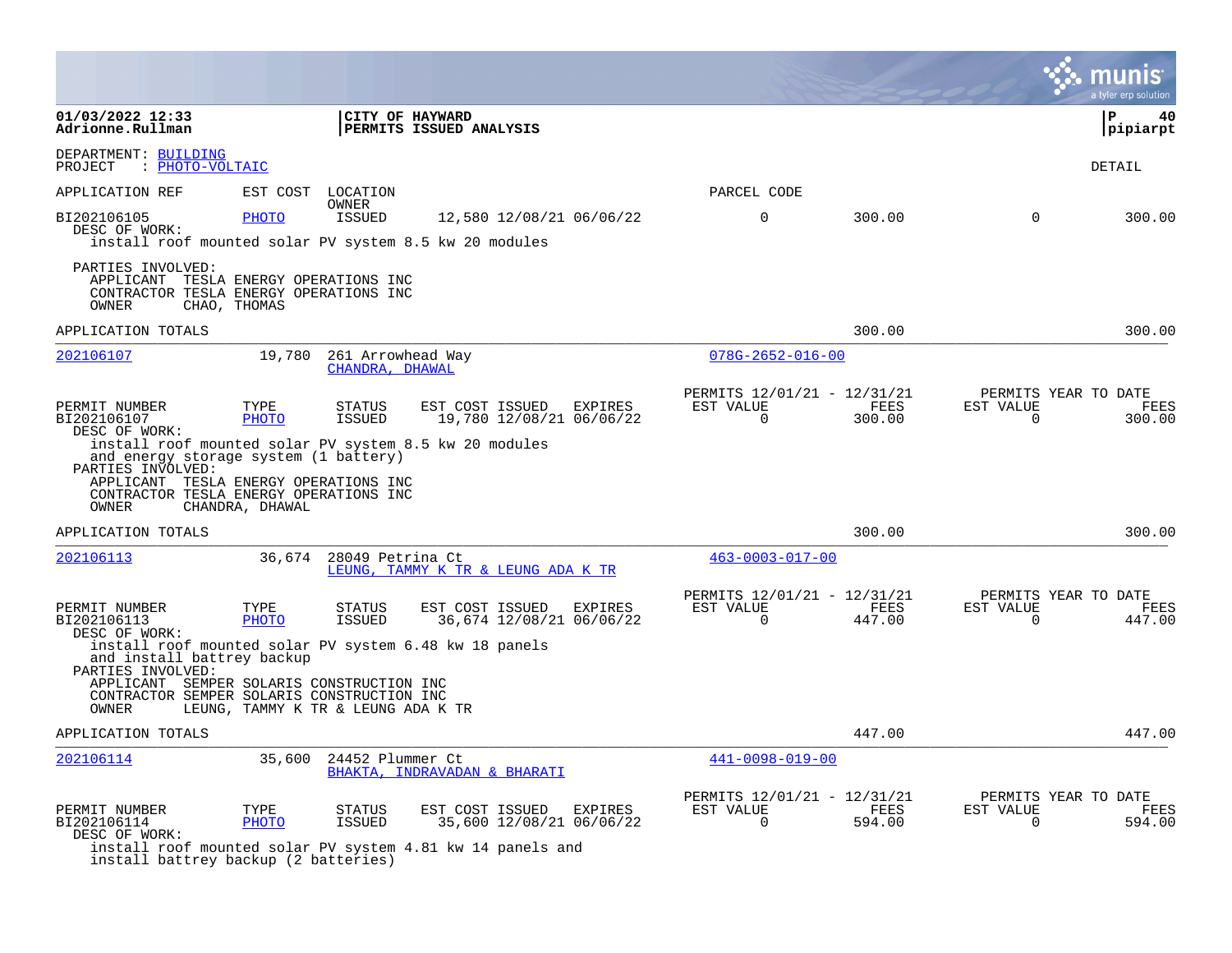|                                                                                                                                                                                 |                           |                                                                 |                                |                         |                                     |                                                        |                |                       | munis<br>a tyler erp solution          |
|---------------------------------------------------------------------------------------------------------------------------------------------------------------------------------|---------------------------|-----------------------------------------------------------------|--------------------------------|-------------------------|-------------------------------------|--------------------------------------------------------|----------------|-----------------------|----------------------------------------|
| 01/03/2022 12:33<br>Adrionne.Rullman                                                                                                                                            |                           | <b>CITY OF HAYWARD</b>                                          | <b>PERMITS ISSUED ANALYSIS</b> |                         |                                     |                                                        |                |                       | l P<br>41<br> pipiarpt                 |
| DEPARTMENT: BUILDING<br>PROJECT<br>: PHOTO-VOLTAIC                                                                                                                              |                           |                                                                 |                                |                         |                                     |                                                        |                |                       | DETAIL                                 |
| APPLICATION REF                                                                                                                                                                 |                           | EST COST LOCATION<br>OWNER                                      |                                |                         |                                     | PARCEL CODE                                            |                |                       |                                        |
| PARTIES INVOLVED:<br>APPLICANT SEMPER SOLARIS CONSTRUCTION INC<br>CONTRACTOR SEMPER SOLARIS CONSTRUCTION INC<br>OWNER                                                           |                           | BHAKTA, INDRAVADAN & BHARATI                                    |                                |                         |                                     |                                                        |                |                       |                                        |
| APPLICATION TOTALS                                                                                                                                                              |                           |                                                                 |                                |                         |                                     |                                                        | 594.00         |                       | 594.00                                 |
| 202106127                                                                                                                                                                       | 12,628                    | 260 Bridgehead Ln                                               | LOOBY, DONALD E JR & ALIX      |                         |                                     | $078G - 2652 - 117 - 00$                               |                |                       |                                        |
| PERMIT NUMBER<br>BI202106127<br>DESC OF WORK:                                                                                                                                   | TYPE<br>PHOTO             | STATUS<br>ISSUED                                                |                                | EST COST ISSUED EXPIRES | 12,628 12/08/21 06/06/22            | PERMITS 12/01/21 - 12/31/21<br>EST VALUE<br>$\Omega$   | FEES<br>300.00 | EST VALUE<br>$\Omega$ | PERMITS YEAR TO DATE<br>FEES<br>300.00 |
| install roof mounted solar PV system 17 modules 6 kw<br>PARTIES INVOLVED:<br>APPLICANT SUNRUN INSTALLATION SERVICES INC<br>CONTRACTOR SUNRUN INSTALLATION SERVICES INC<br>OWNER | LOOBY, DONALD E JR & ALIX |                                                                 |                                |                         |                                     |                                                        |                |                       |                                        |
| APPLICATION TOTALS                                                                                                                                                              |                           |                                                                 |                                |                         |                                     |                                                        | 300.00         |                       | 300.00                                 |
| 202106128                                                                                                                                                                       |                           | 10,260 29270 Bowhill Rd                                         | PENAFIEL, MARIA T & ROMEO A    |                         |                                     | $464 - 0122 - 078 - 00$                                |                |                       |                                        |
| PERMIT NUMBER<br>BI202106128<br>DESC OF WORK:                                                                                                                                   | TYPE<br>PHOTO             | STATUS<br>ISSUED                                                | EST COST ISSUED                |                         | EXPIRES<br>10,260 12/08/21 06/06/22 | PERMITS 12/01/21 - 12/31/21<br>EST VALUE<br>$\Omega$   | FEES<br>300.00 | EST VALUE<br>$\Omega$ | PERMITS YEAR TO DATE<br>FEES<br>300.00 |
| install roof mounted solar PV system 15 modules 3.8 kw                                                                                                                          |                           |                                                                 |                                |                         |                                     |                                                        |                |                       |                                        |
| PARTIES INVOLVED:<br>APPLICANT<br>CONTRACTOR SUNRUN INSTALLATION SERVICES INC<br>OWNER                                                                                          |                           | SUNRUN INSTALLATION SERVICES INC<br>PENAFIEL, MARIA T & ROMEO A |                                |                         |                                     |                                                        |                |                       |                                        |
| APPLICATION TOTALS                                                                                                                                                              |                           |                                                                 |                                |                         |                                     |                                                        | 300.00         |                       | 300.00                                 |
| 202106131                                                                                                                                                                       | 20,000                    | 26866 Underwood Ave<br><b>MARIA ROSINSKI</b>                    |                                |                         |                                     | $454 - 0060 - 070 - 00$                                |                |                       |                                        |
| PERMIT NUMBER<br>BI202106131<br>DESC OF WORK:                                                                                                                                   | TYPE<br><u>PHOTO</u>      | STATUS<br>ISSUED                                                | EST COST ISSUED EXPIRES        |                         | 20,000 12/08/21 06/06/22            | PERMITS 12/01/21 - 12/31/21<br>ES.I. AUTOE<br>$\Omega$ | FEES<br>300.00 | EST VALUE<br>$\Omega$ | PERMITS YEAR TO DATE<br>FEES<br>300.00 |
| install roof mounted solar PV system 7.4 kw 17 modules<br>PARTIES INVOLVED:<br>APPLICANT SUNPOWER CORPORATION SYSTEMS<br>CONTRACTOR SUNPOWER CORPORATION SYSTEMS<br>OWNER       | MARIA ROSINSKI            |                                                                 |                                |                         |                                     |                                                        |                |                       |                                        |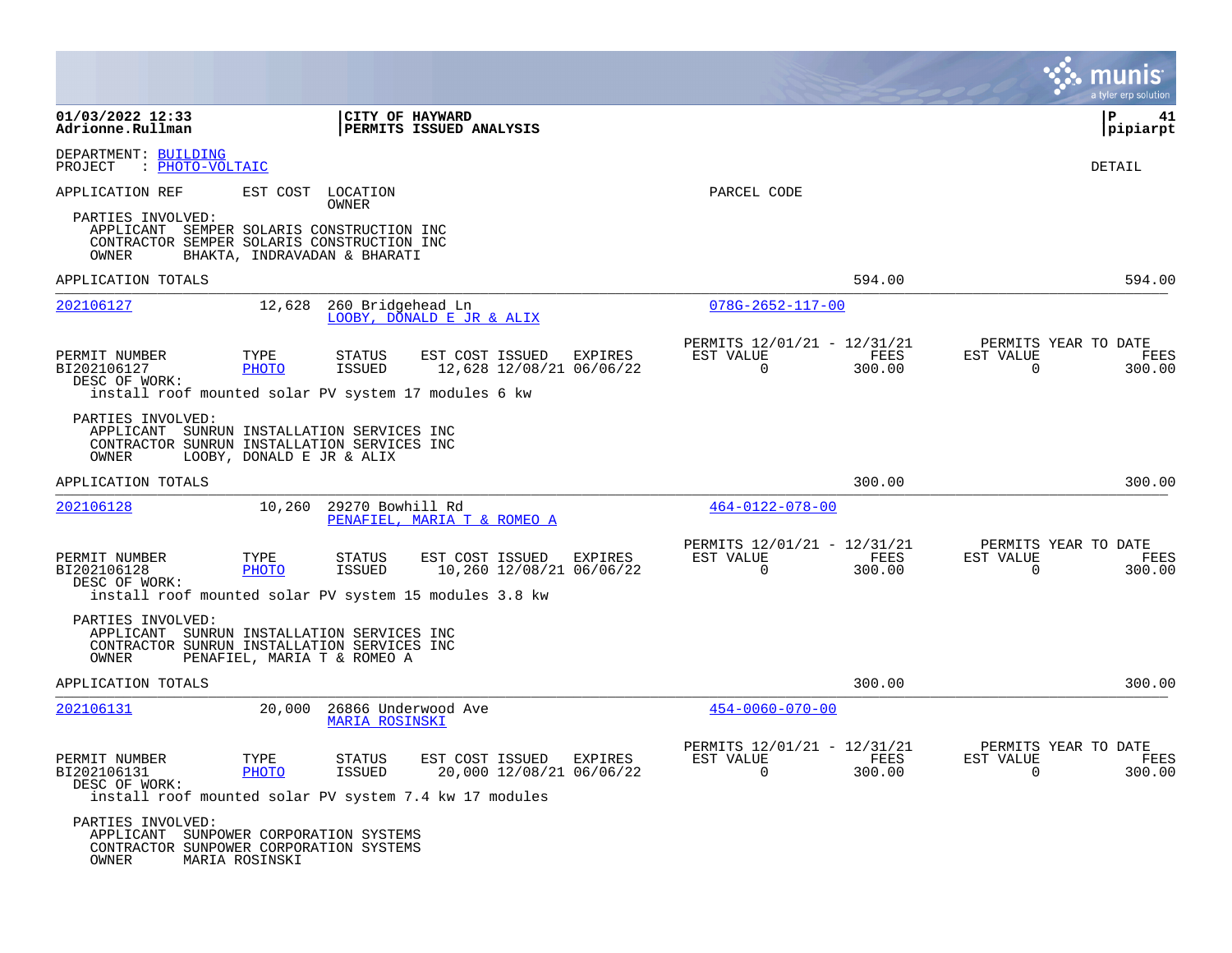|                                                                                                         |                      |                                       |                                                                                                                   |                                                         |                |                          | munis<br>a tyler erp solution          |
|---------------------------------------------------------------------------------------------------------|----------------------|---------------------------------------|-------------------------------------------------------------------------------------------------------------------|---------------------------------------------------------|----------------|--------------------------|----------------------------------------|
| 01/03/2022 12:33<br>Adrionne.Rullman                                                                    |                      | CITY OF HAYWARD                       | <b>PERMITS ISSUED ANALYSIS</b>                                                                                    |                                                         |                |                          | l P<br>42<br> pipiarpt                 |
| DEPARTMENT: BUILDING<br>: PHOTO-VOLTAIC<br>PROJECT                                                      |                      |                                       |                                                                                                                   |                                                         |                |                          | DETAIL                                 |
| APPLICATION REF                                                                                         | EST COST             | LOCATION<br>OWNER                     |                                                                                                                   | PARCEL CODE                                             |                |                          |                                        |
| APPLICATION TOTALS                                                                                      |                      |                                       |                                                                                                                   |                                                         | 300.00         |                          | 300.00                                 |
| 202106133                                                                                               | 8,000                | 22842 High St<br>WETZEL. TOM          |                                                                                                                   | $427 - 0026 - 056 - 00$                                 |                |                          |                                        |
| PERMIT NUMBER<br>BI202106133<br>DESC OF WORK:<br>install roof mounted solar PV system 8 panels 2.8 kw   | TYPE<br>PHOTO        | STATUS<br>ISSUED                      | EST COST ISSUED<br>EXPIRES<br>8,000 12/07/21 06/05/22                                                             | PERMITS 12/01/21 - 12/31/21<br>EST VALUE<br>$\mathbf 0$ | FEES<br>300.00 | EST VALUE<br>$\mathbf 0$ | PERMITS YEAR TO DATE<br>FEES<br>300.00 |
| PARTIES INVOLVED:<br>APPLICANT INFINITY ENERGY INC<br>CONTRACTOR INFINITY ENERGY INC<br>OWNER           | WETZEL, TOM          |                                       |                                                                                                                   |                                                         |                |                          |                                        |
| APPLICATION TOTALS                                                                                      |                      |                                       |                                                                                                                   |                                                         | 300.00         |                          | 300.00                                 |
| 202106134                                                                                               | 20,750               | 24898 Mohr Dr<br><b>MAXWELL HALIM</b> |                                                                                                                   | $441 - 0074 - 062 - 00$                                 |                |                          |                                        |
| PERMIT NUMBER<br>BI202106134<br>DESC OF WORK:                                                           | TYPE<br><b>PHOTO</b> | STATUS<br>COMPLT                      | EST COST ISSUED<br>EXPIRES<br>20,750 12/09/21 06/17/22<br>install roof mounted solar PV system 6.08 kw 16 modules | PERMITS 12/01/21 - 12/31/21<br>EST VALUE<br>0           | FEES<br>300.00 | EST VALUE<br>0           | PERMITS YEAR TO DATE<br>FEES<br>300.00 |
| PARTIES INVOLVED:<br>APPLICANT KINGDOM SOLAR<br>CONTRACTOR KINGDOM SOLAR<br>OWNER                       | MAXWELL HALIM        |                                       |                                                                                                                   |                                                         |                |                          |                                        |
| APPLICATION TOTALS                                                                                      |                      |                                       |                                                                                                                   |                                                         | 300.00         |                          | 300.00                                 |
| 202106200                                                                                               | 15,500               | 31342 Wheelon Ave                     | HERNANDEZ, FELIPE E & ANGELICA L                                                                                  | $078G - 2742 - 011 - 00$                                |                |                          |                                        |
| PERMIT NUMBER<br>BI202106200<br>DESC OF WORK:<br>install roof mounted solar PV systen 14 panels 5.11 kw | TYPE<br>PHOTO        | STATUS<br><b>ISSUED</b>               | EST COST ISSUED<br>EXPIRES<br>15,500 12/14/21 06/12/22                                                            | PERMITS 12/01/21 - 12/31/21<br>EST VALUE<br>$\Omega$    | FEES<br>300.00 | EST VALUE<br>0           | PERMITS YEAR TO DATE<br>FEES<br>300.00 |
| PARTIES INVOLVED:<br>APPLICANT<br>CONTRACTOR SOLAR OPTIMUM<br>OWNER                                     | SOLAR OPTIMUM        | HERNANDEZ, FELIPE E & ANGELICA L      |                                                                                                                   |                                                         |                |                          |                                        |
| APPLICATION TOTALS                                                                                      |                      |                                       |                                                                                                                   |                                                         | 300.00         |                          | 300.00                                 |
| <u> 202106201</u>                                                                                       | 16,000               | 26737 Chiplay Ave                     |                                                                                                                   | $455 - 0020 - 062 - 00$                                 |                |                          |                                        |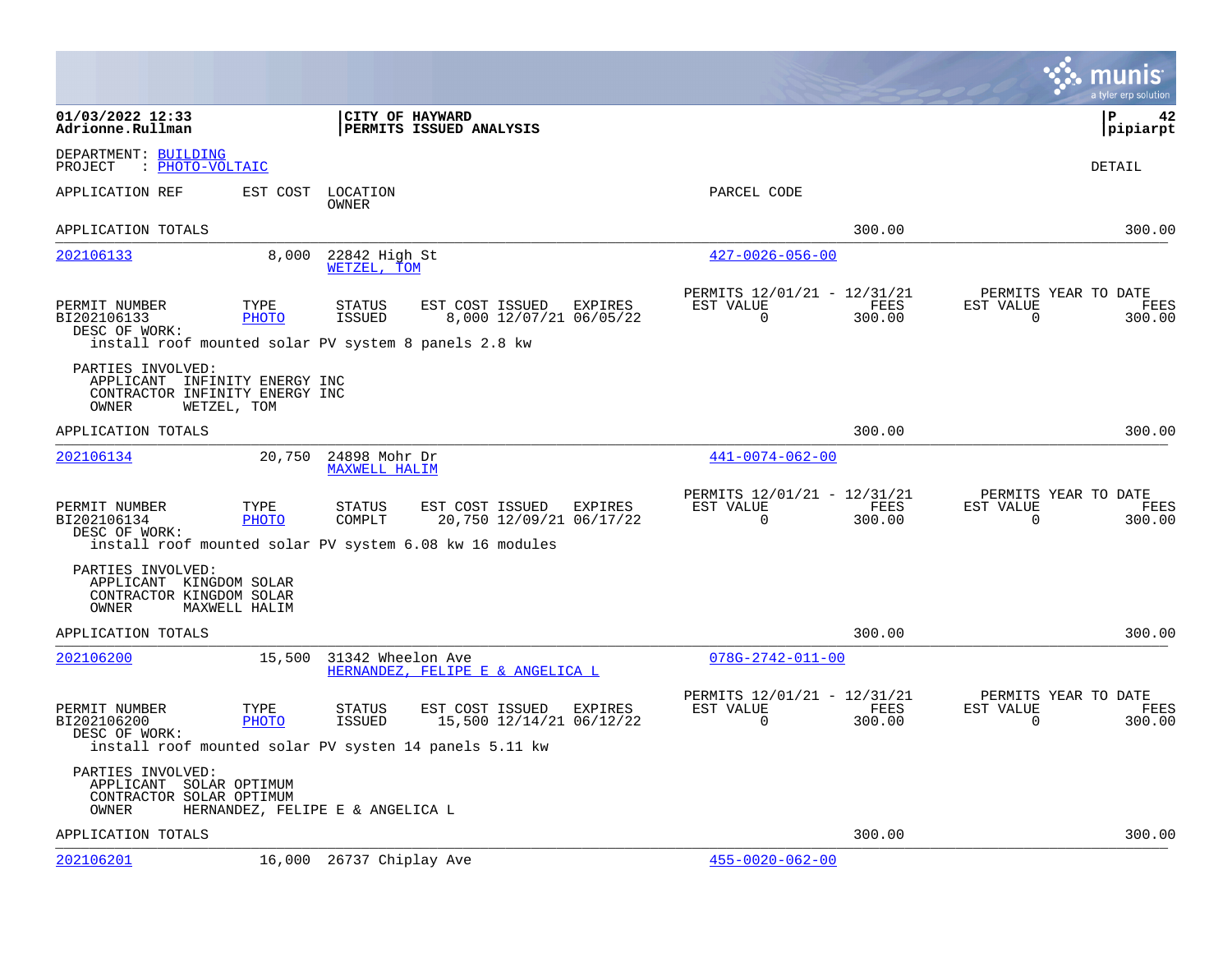|                                                                                   |                      |                              |                                                                                                       |                |                                                      |                |                       | munis<br>a tyler erp solutior          |
|-----------------------------------------------------------------------------------|----------------------|------------------------------|-------------------------------------------------------------------------------------------------------|----------------|------------------------------------------------------|----------------|-----------------------|----------------------------------------|
| 01/03/2022 12:33<br>Adrionne.Rullman                                              |                      | FRASER, NICHOLAS             | CITY OF HAYWARD<br>PERMITS ISSUED ANALYSIS                                                            |                |                                                      |                |                       | 43<br>lΡ<br> pipiarpt                  |
| PERMIT NUMBER                                                                     | TYPE                 | STATUS                       | EST COST ISSUED                                                                                       | <b>EXPIRES</b> | PERMITS 12/01/21 - 12/31/21<br>EST VALUE             | FEES           | EST VALUE             | PERMITS YEAR TO DATE<br>FEES           |
| DEPARTMENT: BUILDING<br>: PHOTO-VOLTAIC<br>PROJECT                                |                      |                              |                                                                                                       |                |                                                      |                |                       | DETAIL                                 |
| APPLICATION REF                                                                   | EST COST             | LOCATION                     |                                                                                                       |                | PARCEL CODE                                          |                |                       |                                        |
| BI202106201<br>DESC OF WORK:                                                      | PHOTO                | OWNER<br><b>ISSUED</b>       | 16,000 12/14/21 06/12/22<br>install roof mounted solar PV system 16 panels 5.84 kw                    |                | $\mathbf 0$                                          | 300.00         | $\mathbf 0$           | 300.00                                 |
| PARTIES INVOLVED:<br>APPLICANT SOLAR OPTIMUM<br>CONTRACTOR SOLAR OPTIMUM<br>OWNER | FRASER, NICHOLAS     |                              |                                                                                                       |                |                                                      |                |                       |                                        |
| APPLICATION TOTALS                                                                |                      |                              |                                                                                                       |                |                                                      | 300.00         |                       | 300.00                                 |
| 202106203                                                                         | 17,000               | 691 Mardie St<br>HUNG, BRYAN |                                                                                                       |                | $444 - 0039 - 104 - 00$                              |                |                       |                                        |
| PERMIT NUMBER<br>BI202106203<br>DESC OF WORK:                                     | TYPE<br>PHOTO        | STATUS<br><b>ISSUED</b>      | EST COST ISSUED<br>17,000 12/14/21 06/12/22<br>install roof mounted solar PV systen 17 panels 6.38 kw | EXPIRES        | PERMITS 12/01/21 - 12/31/21<br>EST VALUE<br>$\Omega$ | FEES<br>300.00 | EST VALUE<br>0        | PERMITS YEAR TO DATE<br>FEES<br>300.00 |
| PARTIES INVOLVED:<br>APPLICANT SOLAR OPTIMUM<br>CONTRACTOR SOLAR OPTIMUM<br>OWNER | HUNG, BRYAN          |                              |                                                                                                       |                |                                                      |                |                       |                                        |
| APPLICATION TOTALS                                                                |                      |                              |                                                                                                       |                |                                                      | 300.00         |                       | 300.00                                 |
| 202106205                                                                         | 25,000               |                              | 30235 Willowbrook Rd<br>TORRADO, JOCELYN ANN                                                          |                | $078G - 2654 - 070 - 00$                             |                |                       |                                        |
| PERMIT NUMBER<br>BI202106205<br>DESC OF WORK:                                     | TYPE<br><b>PHOTO</b> | STATUS<br><b>ISSUED</b>      | EST COST ISSUED<br>25,000 12/14/21 06/12/22<br>install roof mounted solar PV system 20 modules 7.6 kw | EXPIRES        | PERMITS 12/01/21 - 12/31/21<br>EST VALUE<br>$\Omega$ | FEES<br>300.00 | EST VALUE<br>$\Omega$ | PERMITS YEAR TO DATE<br>FEES<br>300.00 |
| PARTIES INVOLVED:<br>APPLICANT BUI, DANIEL<br>CONTRACTOR OWNER/BUILDER<br>OWNER   | TORRADO, JOCELYN ANN |                              |                                                                                                       |                |                                                      |                |                       |                                        |
| APPLICATION TOTALS                                                                |                      |                              |                                                                                                       |                |                                                      | 300.00         |                       | 300.00                                 |
| 202106210                                                                         | 9,230                | 419 Downen Pl                | SCARBOROUGH, DORIS M                                                                                  |                | $443 - 0040 - 018 - 00$                              |                |                       |                                        |
| PERMIT NUMBER                                                                     | TYPE                 | <b>STATUS</b>                | EST COST ISSUED                                                                                       | <b>EXPIRES</b> | PERMITS 12/01/21 - 12/31/21<br>EST VALUE             | FEES           | EST VALUE             | PERMITS YEAR TO DATE<br>FEES           |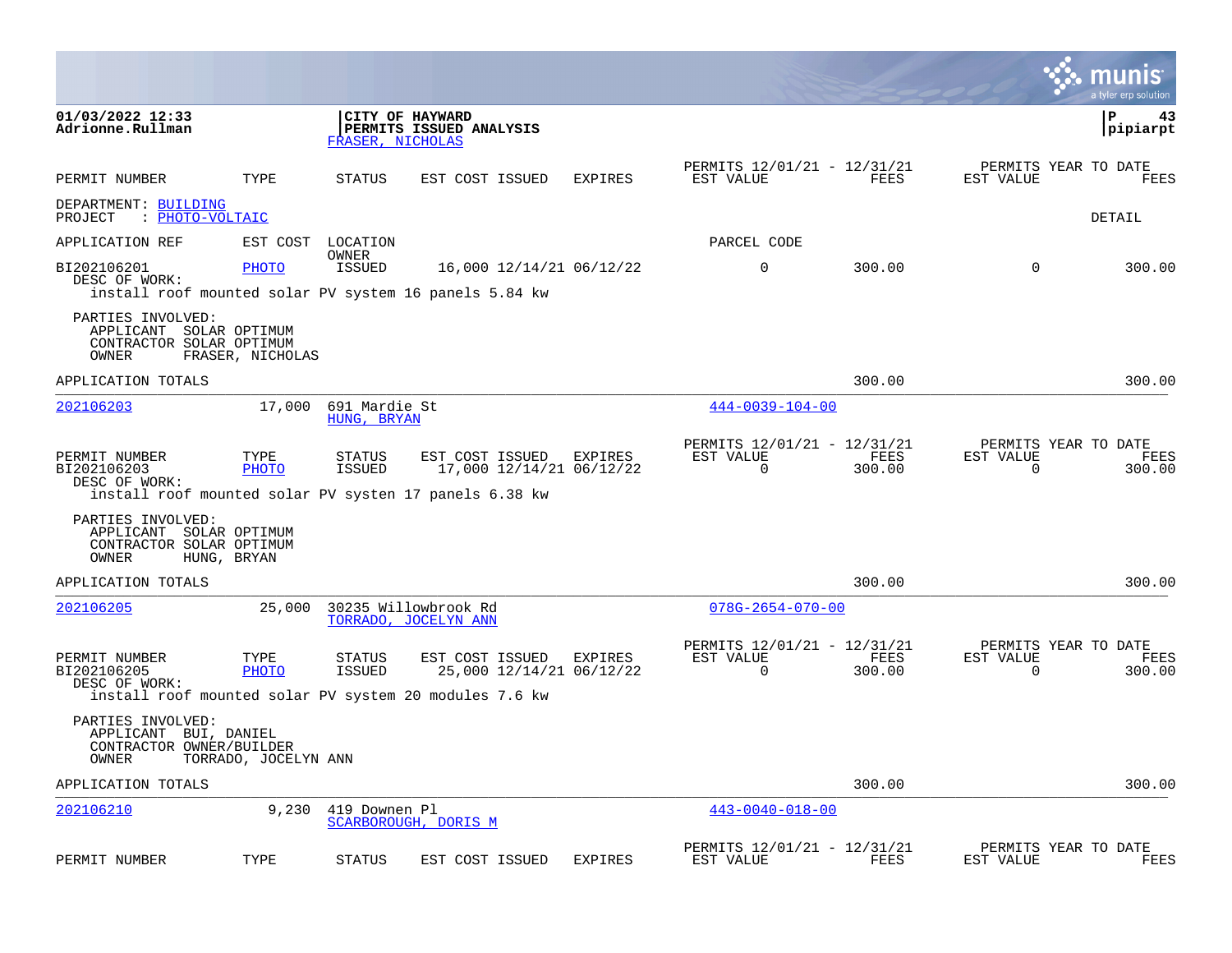|                                                                                                       |                      |                                 |                                                                                                         |         |                                                      |                |                       | a tyler erp solution                   |
|-------------------------------------------------------------------------------------------------------|----------------------|---------------------------------|---------------------------------------------------------------------------------------------------------|---------|------------------------------------------------------|----------------|-----------------------|----------------------------------------|
| 01/03/2022 12:33<br>Adrionne.Rullman                                                                  |                      | CITY OF HAYWARD                 | <b>PERMITS ISSUED ANALYSIS</b>                                                                          |         |                                                      |                |                       | l P<br>44<br> pipiarpt                 |
| DEPARTMENT: BUILDING<br>: PHOTO-VOLTAIC<br>PROJECT                                                    |                      |                                 |                                                                                                         |         |                                                      |                |                       | DETAIL                                 |
| APPLICATION REF                                                                                       |                      | EST COST LOCATION               |                                                                                                         |         | PARCEL CODE                                          |                |                       |                                        |
| BI202106210<br>DESC OF WORK:                                                                          | PHOTO                | OWNER<br><b>ISSUED</b>          | 9,230 12/14/21 06/12/22<br>install roof mounted solar PV system 13 modules 4.615 kw                     |         | $\Omega$                                             | 300.00         | $\Omega$              | 300.00                                 |
| PARTIES INVOLVED:<br>APPLICANT FLORES, LARISA<br>CONTRACTOR BRIGHT PLANET SOLAR INC<br>OWNER          | SCARBOROUGH, DORIS M |                                 |                                                                                                         |         |                                                      |                |                       |                                        |
| APPLICATION TOTALS                                                                                    |                      |                                 |                                                                                                         |         |                                                      | 300.00         |                       | 300.00                                 |
| 202106212                                                                                             | 8,190                | 27746 Tampa Ave<br>JHA, PUSHKAR |                                                                                                         |         | $464 - 0025 - 048 - 00$                              |                |                       |                                        |
| PERMIT NUMBER<br>BI202106212<br>DESC OF WORK:                                                         | TYPE<br>PHOTO        | <b>STATUS</b><br>ISSUED         | EST COST ISSUED<br>8,190 12/14/21 06/12/22<br>install roof mounted solar PV system 13 modules 4.095 kw  | EXPIRES | PERMITS 12/01/21 - 12/31/21<br>EST VALUE<br>$\Omega$ | FEES<br>300.00 | EST VALUE<br>$\Omega$ | PERMITS YEAR TO DATE<br>FEES<br>300.00 |
| PARTIES INVOLVED:<br>APPLICANT BRIGHT PLANET SOLAR INC<br>CONTRACTOR BRIGHT PLANET SOLAR INC<br>OWNER | JHA, PUSHKAR         |                                 |                                                                                                         |         |                                                      |                |                       |                                        |
| APPLICATION TOTALS                                                                                    |                      |                                 |                                                                                                         |         |                                                      | 300.00         |                       | 300.00                                 |
| 202106216                                                                                             | 27,875               | 232 Bridgehead Ln               | NGUYEN, OUAN H ETAL                                                                                     |         | $078G - 2652 - 124 - 00$                             |                |                       |                                        |
| PERMIT NUMBER<br>BI202106216<br>DESC OF WORK:                                                         | TYPE<br>PHOTO        | <b>STATUS</b><br><b>ISSUED</b>  | EST COST ISSUED EXPIRES<br>27,875 12/14/21 06/12/22                                                     |         | PERMITS 12/01/21 - 12/31/21<br>EST VALUE<br>$\Omega$ | FEES<br>300.00 | EST VALUE<br>$\Omega$ | PERMITS YEAR TO DATE<br>FEES<br>300.00 |
| install backup batteries<br>PARTIES INVOLVED:<br>APPLICANT VIVINT SOLAR OPERATIONS INC                |                      |                                 | install roof mounted solar PV system25 modules 8.125 kw                                                 |         |                                                      |                |                       |                                        |
| CONTRACTOR VIVINT SOLAR OPERATIONS INC<br>OWNER                                                       | NGUYEN, QUAN H ETAL  |                                 |                                                                                                         |         |                                                      |                |                       |                                        |
| APPLICATION TOTALS                                                                                    |                      |                                 |                                                                                                         |         |                                                      | 300.00         |                       | 300.00                                 |
| 202106222                                                                                             | 24,680               | 811 Barker Ave<br>HOANG, PHUC   |                                                                                                         |         | $432 - 0028 - 074 - 00$                              |                |                       |                                        |
| PERMIT NUMBER<br>BI202106222<br>DESC OF WORK:<br>backup battrey system                                | TYPE<br>PHOTO        | STATUS<br>ISSUED                | EST COST ISSUED<br>24,680 12/15/21 06/13/22<br>install roof mounted solar PV system 6 kw 20 modules and | EXPIRES | PERMITS 12/01/21 - 12/31/21<br>EST VALUE<br>$\Omega$ | FEES<br>447.00 | EST VALUE<br>$\Omega$ | PERMITS YEAR TO DATE<br>FEES<br>447.00 |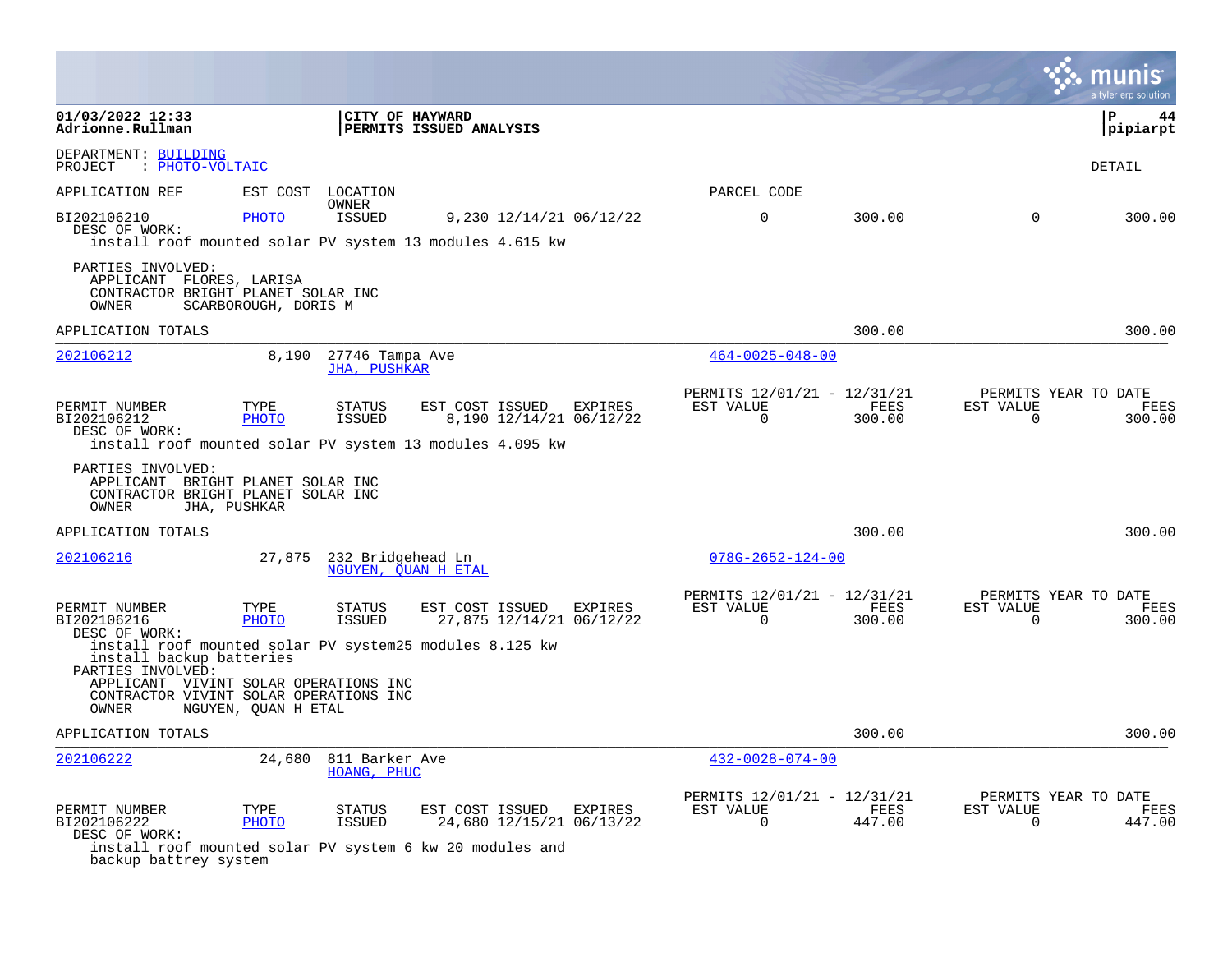|                                                                                                                                                                                                                                                                                                                                                    | <b>munis</b><br>a tyler erp solution                                                                                                   |
|----------------------------------------------------------------------------------------------------------------------------------------------------------------------------------------------------------------------------------------------------------------------------------------------------------------------------------------------------|----------------------------------------------------------------------------------------------------------------------------------------|
| CITY OF HAYWARD<br>01/03/2022 12:33<br>PERMITS ISSUED ANALYSIS<br>Adrionne.Rullman                                                                                                                                                                                                                                                                 | 45<br>P<br> pipiarpt                                                                                                                   |
| DEPARTMENT: BUILDING<br>: PHOTO-VOLTAIC<br>PROJECT                                                                                                                                                                                                                                                                                                 | DETAIL                                                                                                                                 |
| APPLICATION REF<br>EST COST<br>LOCATION                                                                                                                                                                                                                                                                                                            | PARCEL CODE                                                                                                                            |
| OWNER<br>PARTIES INVOLVED:<br>APPLICANT<br>SUNRUN INSTALLATION SERVICES INC<br>CONTRACTOR SUNRUN INSTALLATION SERVICES INC<br>OWNER<br>HOANG, PHUC                                                                                                                                                                                                 |                                                                                                                                        |
| APPLICATION TOTALS                                                                                                                                                                                                                                                                                                                                 | 447.00<br>447.00                                                                                                                       |
| 25204 Calaroga Ave<br>202106225<br>9,850<br>BOBBALA, ASHWINI                                                                                                                                                                                                                                                                                       | $442 - 0060 - 185 - 00$                                                                                                                |
| TYPE<br>STATUS<br>EST COST ISSUED<br>PERMIT NUMBER<br>EXPIRES<br>BI202106225<br><b>ISSUED</b><br>9,850 12/15/21 06/13/22<br>PHOTO<br>DESC OF WORK:<br>install roof mounted solar PV system 3.25 kw 10 panels<br>new 100A sub panel<br>PARTIES INVOLVED:<br>APPLICANT<br>GREEN DAY POWER<br>CONTRACTOR GREEN DAY POWER<br>OWNER<br>BOBBALA, ASHWINI | PERMITS 12/01/21 - 12/31/21<br>PERMITS YEAR TO DATE<br>EST VALUE<br>EST VALUE<br>FEES<br>FEES<br>300.00<br>300.00<br>0<br><sup>0</sup> |
| APPLICATION TOTALS<br>PROJECT TOTALS                                                                                                                                                                                                                                                                                                               | 300.00<br>300.00<br>17,995.50<br>17,995.50<br>0<br>0                                                                                   |

**Contract**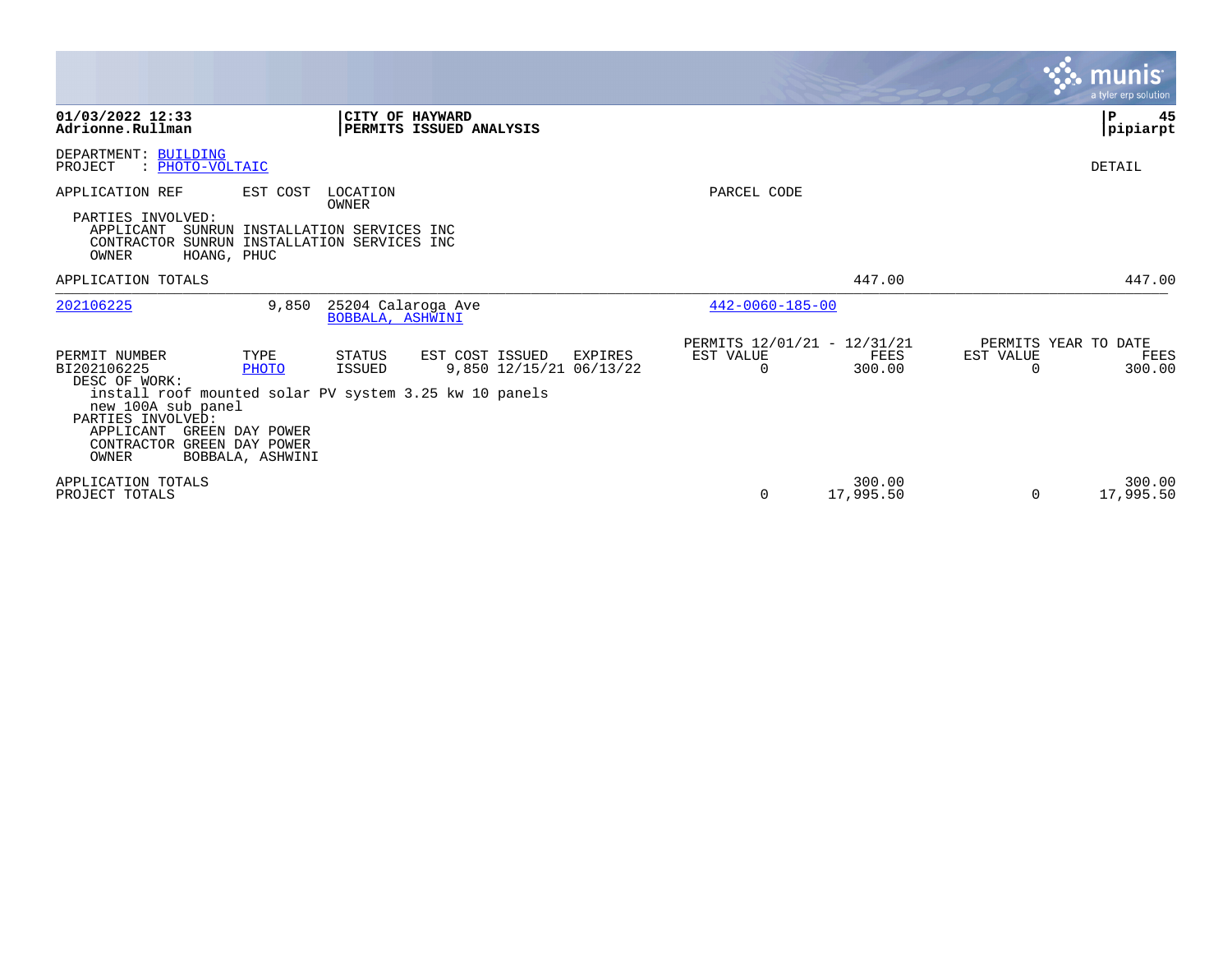|                                                                                             |                     |                   |                                                         |                                                      |                      |                       | munis'<br>a tyler erp solution           |
|---------------------------------------------------------------------------------------------|---------------------|-------------------|---------------------------------------------------------|------------------------------------------------------|----------------------|-----------------------|------------------------------------------|
| 01/03/2022 12:33<br>Adrionne.Rullman                                                        |                     |                   | CITY OF HAYWARD<br>PERMITS ISSUED ANALYSIS              |                                                      |                      |                       | 46<br>P<br> pipiarpt                     |
| DEPARTMENT: BUILDING<br>PROJECT<br>: PHOTO VOLTAIC - COMMERCIAL                             |                     |                   |                                                         |                                                      |                      |                       | DETAIL                                   |
| APPLICATION REF                                                                             | EST COST            | LOCATION<br>OWNER |                                                         | PARCEL CODE                                          |                      |                       |                                          |
| 202004542                                                                                   | 252,290             | VIROVEK, INC      | 22429 Hesperian Blvd                                    | $432 - 0108 - 006 - 00$                              |                      |                       |                                          |
| PERMIT NUMBER<br>BI202004542<br>DESC OF WORK:<br>Install roof mounted 14.25 kW DC PV system | TYPE<br><b>BPVC</b> | STATUS<br>ISSUED  | EST COST ISSUED<br>EXPIRES<br>252,290 12/20/21 06/20/22 | PERMITS 12/01/21 - 12/31/21<br>EST VALUE<br>$\Omega$ | FEES<br>2,322.35     | EST VALUE<br>$\Omega$ | PERMITS YEAR TO DATE<br>FEES<br>2,322.35 |
| PARTIES INVOLVED:<br>APPLICANT LEE, ANTHONY<br>CONTRACTOR GREEN AIR HEATING & AIR<br>OWNER  | VIROVEK, INC        |                   |                                                         |                                                      |                      |                       |                                          |
| APPLICATION TOTALS<br>PROJECT TOTALS                                                        |                     |                   |                                                         | $\Omega$                                             | 2,322.35<br>2,322.35 | 0                     | 2,322.35<br>2,322.35                     |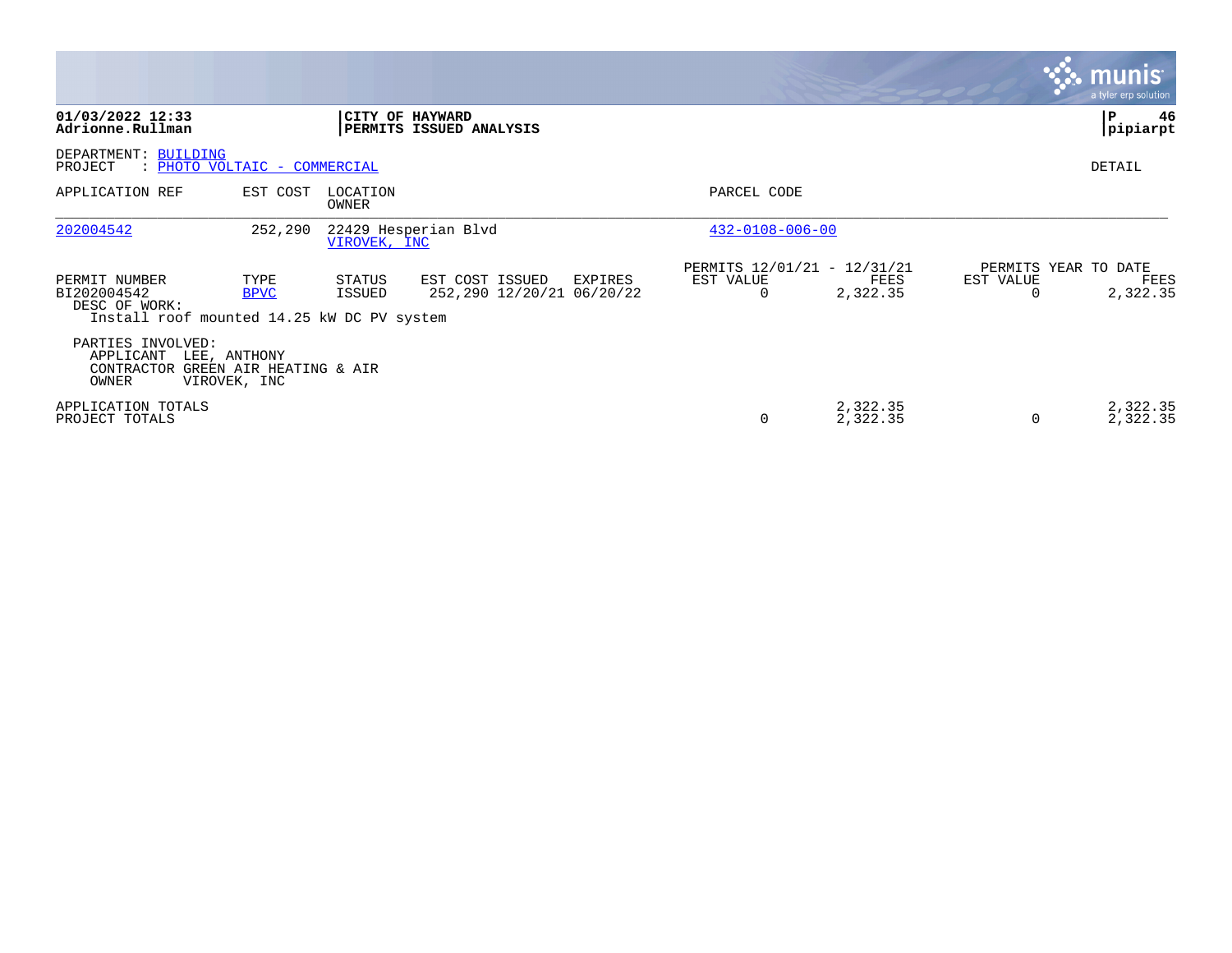|                                                                                                                                                                                                                                       |                                          |                          |                                                                                                                                                                                              |                                                      |                       |                       | munis<br>a tyler erp solution          |
|---------------------------------------------------------------------------------------------------------------------------------------------------------------------------------------------------------------------------------------|------------------------------------------|--------------------------|----------------------------------------------------------------------------------------------------------------------------------------------------------------------------------------------|------------------------------------------------------|-----------------------|-----------------------|----------------------------------------|
| 01/03/2022 12:33<br>Adrionne.Rullman                                                                                                                                                                                                  |                                          |                          | CITY OF HAYWARD<br>PERMITS ISSUED ANALYSIS                                                                                                                                                   |                                                      |                       |                       | 47<br>P<br>pipiarpt                    |
| DEPARTMENT: BUILDING<br>PROJECT                                                                                                                                                                                                       | : REMODEL - COMPLETE BATHROOM            |                          |                                                                                                                                                                                              |                                                      |                       |                       | DETAIL                                 |
| APPLICATION REF                                                                                                                                                                                                                       | EST COST                                 | LOCATION<br>OWNER        |                                                                                                                                                                                              | PARCEL CODE                                          |                       |                       |                                        |
| 202105986                                                                                                                                                                                                                             | 16,000                                   | <b>WIJKSTROM, PATRIK</b> | 1280 Stanhope Ln 141                                                                                                                                                                         | 442-0071-145-00                                      |                       |                       |                                        |
| PERMIT NUMBER<br>BI202105986<br>DESC OF WORK:<br>PARTIES INVOLVED:<br>APPLICANT WIJKSTROM, PATRIK<br>CONTRACTOR OWNER/BUILDER<br>OWNER                                                                                                | TYPE<br><b>BRCB</b><br>WIJKSTROM, PATRIK | STATUS<br><b>ISSUED</b>  | EST COST ISSUED<br><b>EXPIRES</b><br>16,000 12/02/21 05/31/22<br>remodel quest bath repalce tub and tile with like materials<br>remodel master bath replace tub with walk in shower, replace | PERMITS 12/01/21 - 12/31/21<br>EST VALUE<br>$\Omega$ | <b>FEES</b><br>598.43 | EST VALUE<br>$\Omega$ | PERMITS YEAR TO DATE<br>FEES<br>598.43 |
| APPLICATION TOTALS                                                                                                                                                                                                                    |                                          |                          |                                                                                                                                                                                              |                                                      | 598.43                |                       | 598.43                                 |
| 202106116                                                                                                                                                                                                                             | 22,000                                   | YUCHEN YEH               | 1256 Stanhope Ln 258                                                                                                                                                                         | $442 - 0071 - 291 - 00$                              |                       |                       |                                        |
| PERMIT NUMBER<br>BI202106116<br>DESC OF WORK:<br>bathroom remodel, new shower, vanity and toilet<br>replace kitchen cabitets and counter tops<br>PARTIES INVOLVED:<br>APPLICANT DU, RONGJIN<br>CONTRACTOR DU, RONGJIN<br><b>OWNER</b> | TYPE<br><b>BRCB</b><br>YUCHEN YEH        | STATUS<br>ISSUED         | EST COST ISSUED<br>EXPIRES<br>22,000 12/08/21 06/16/22                                                                                                                                       | PERMITS 12/01/21 - 12/31/21<br>EST VALUE<br>$\Omega$ | FEES<br>419.87        | EST VALUE<br>$\Omega$ | PERMITS YEAR TO DATE<br>FEES<br>419.87 |
| APPLICATION TOTALS<br>PROJECT TOTALS                                                                                                                                                                                                  |                                          |                          |                                                                                                                                                                                              | $\Omega$                                             | 419.87<br>1,018.30    | $\mathbf 0$           | 419.87<br>1,018.30                     |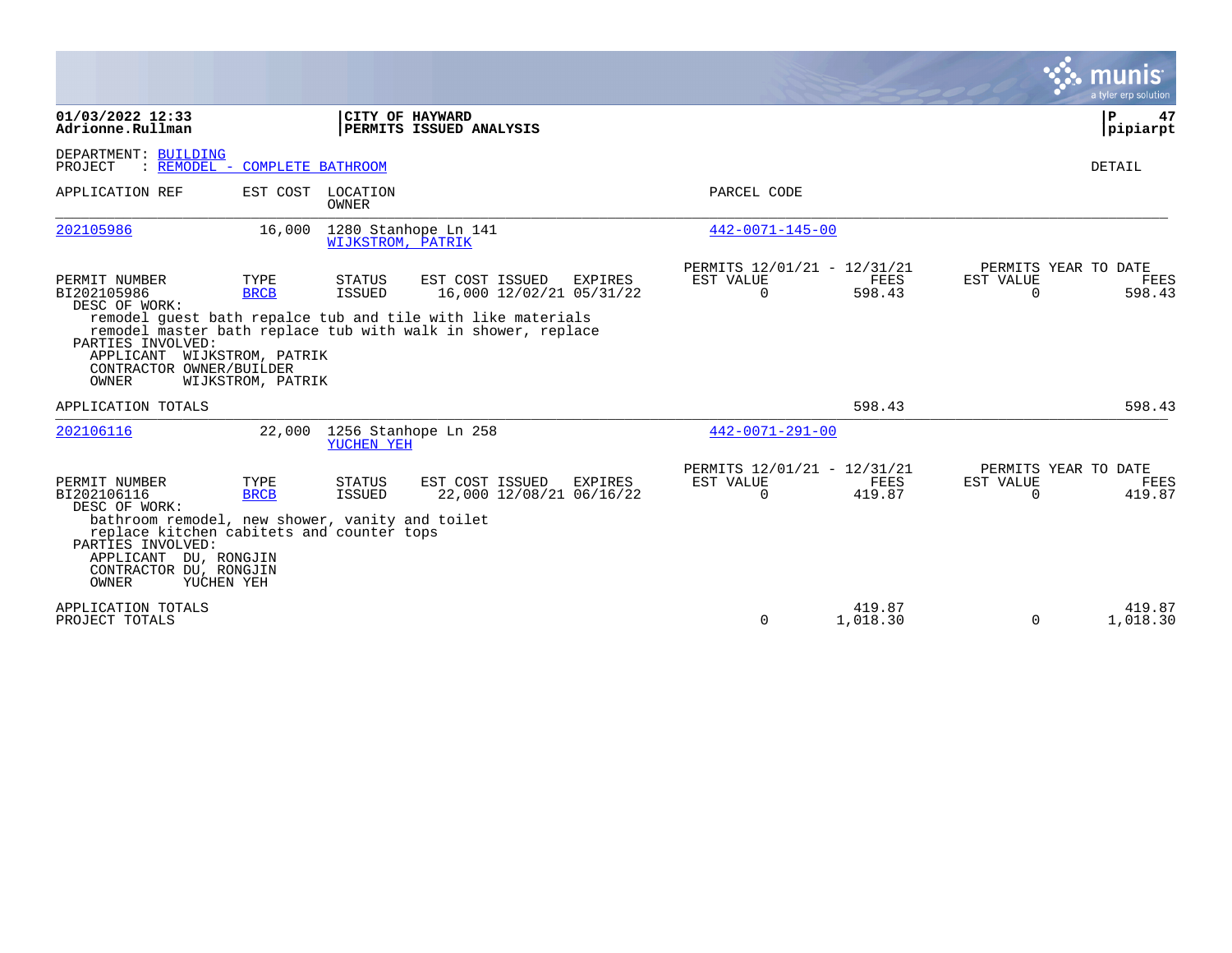|                                                                                                                                               |                             |                                             |                                                                                                                             |                |                                                      |                  | munis<br>a tyler erp solution                                     |
|-----------------------------------------------------------------------------------------------------------------------------------------------|-----------------------------|---------------------------------------------|-----------------------------------------------------------------------------------------------------------------------------|----------------|------------------------------------------------------|------------------|-------------------------------------------------------------------|
| 01/03/2022 12:33<br>Adrionne.Rullman                                                                                                          |                             |                                             | CITY OF HAYWARD<br><b>PERMITS ISSUED ANALYSIS</b>                                                                           |                |                                                      |                  | $\mathbf{P}$<br>48<br> pipiarpt                                   |
| DEPARTMENT: BUILDING<br>PROJECT                                                                                                               | : RESIDENTIAL REMODEL       |                                             |                                                                                                                             |                |                                                      |                  | DETAIL                                                            |
| APPLICATION REF                                                                                                                               | EST COST                    | LOCATION<br>OWNER                           |                                                                                                                             |                | PARCEL CODE                                          |                  |                                                                   |
| 202103601                                                                                                                                     | 40,000                      | 24439 2nd St                                | GONSALVES, JAMES G & DINA L                                                                                                 |                | $445 - 0050 - 011 - 00$                              |                  |                                                                   |
| PERMIT NUMBER<br>BI202103601<br>DESC OF WORK:                                                                                                 | TYPE<br><b>BRES</b>         | STATUS<br><b>ISSUED</b>                     | EST COST ISSUED<br>40,000 12/03/21 06/01/22                                                                                 | <b>EXPIRES</b> | PERMITS 12/01/21 - 12/31/21<br>EST VALUE<br>$\Omega$ | FEES<br>1,683.07 | PERMITS YEAR TO DATE<br>EST VALUE<br>FEES<br>$\Omega$<br>1,683.07 |
| WALLS TO RECONFIGURE CLOSET AND BATHROOM LAYOUT.<br>PARTIES INVOLVED:<br>APPLICANT UM, TAEHO<br>CONTRACTOR DONE RIGHT HOME REMODLING<br>OWNER | GONSALVES, JAMES G & DINA L |                                             | MASTER BATH REMODEL: DEMOLISH (E) WALK-IN CLOSET & BATHROOM                                                                 |                |                                                      |                  |                                                                   |
| APPLICATION TOTALS                                                                                                                            |                             |                                             |                                                                                                                             |                |                                                      | 1,683.07         | 1,683.07                                                          |
| 202103898                                                                                                                                     | 10,000                      | 3091 Cromwell Pl<br>ALBERS, THERA           |                                                                                                                             |                | $425 - 0340 - 039 - 00$                              |                  |                                                                   |
| PERMIT NUMBER<br>BI202103898<br>DESC OF WORK:                                                                                                 | TYPE<br><b>BRES</b>         | STATUS<br>ISSUED                            | EST COST ISSUED<br>10,000 12/21/21 06/19/22<br>Remove load bearing wall between dining room and kitchen                     | EXPIRES        | PERMITS 12/01/21 - 12/31/21<br>EST VALUE<br>$\Omega$ | FEES<br>659.32   | PERMITS YEAR TO DATE<br>EST VALUE<br>FEES<br>659.32<br>0          |
| PARTIES INVOLVED:<br>CONTRACTOR OWNER/BUILDER<br>OWNER                                                                                        | ALBERS, THERA               |                                             |                                                                                                                             |                |                                                      |                  |                                                                   |
| APPLICATION TOTALS                                                                                                                            |                             |                                             |                                                                                                                             |                |                                                      | 659.32           | 659.32                                                            |
| 202105425                                                                                                                                     | 3,000                       | 541 Branaugh Ct<br><b>JIAN LIU</b>          |                                                                                                                             |                | $465 - 0071 - 058 - 00$                              |                  |                                                                   |
| PERMIT NUMBER<br>BI202105425<br>DESC OF WORK:                                                                                                 | TYPE<br><b>BRES</b>         | STATUS<br><b>ISSUED</b>                     | EST COST ISSUED<br>3,000 12/07/21 06/05/22                                                                                  | EXPIRES        | PERMITS 12/01/21 - 12/31/21<br>EST VALUE<br>$\Omega$ | FEES<br>1,292.66 | PERMITS YEAR TO DATE<br>EST VALUE<br>FEES<br>$\Omega$<br>1,292.66 |
| PARTIES INVOLVED:<br>CONTRACTOR OWNER/BUILDER<br>OWNER                                                                                        | JIAN LIU                    |                                             | Divide ADU kitchen/dining area into a kitchen, a dining room<br>& pantry/storage.R/R water heater. water/pressure. CE fines |                |                                                      |                  |                                                                   |
| APPLICATION TOTALS                                                                                                                            |                             |                                             |                                                                                                                             |                |                                                      | 1,292.66         | 1,292.66                                                          |
| 202106070                                                                                                                                     | 25,000                      | 27747 Dickens Ave<br><b>JACOUES, LORENA</b> |                                                                                                                             |                | $464 - 0050 - 002 - 00$                              |                  |                                                                   |
| PERMIT NUMBER                                                                                                                                 | TYPE                        | <b>STATUS</b>                               | EST COST ISSUED                                                                                                             | <b>EXPIRES</b> | PERMITS 12/01/21 - 12/31/21<br>EST VALUE             | FEES             | PERMITS YEAR TO DATE<br>EST VALUE<br>FEES                         |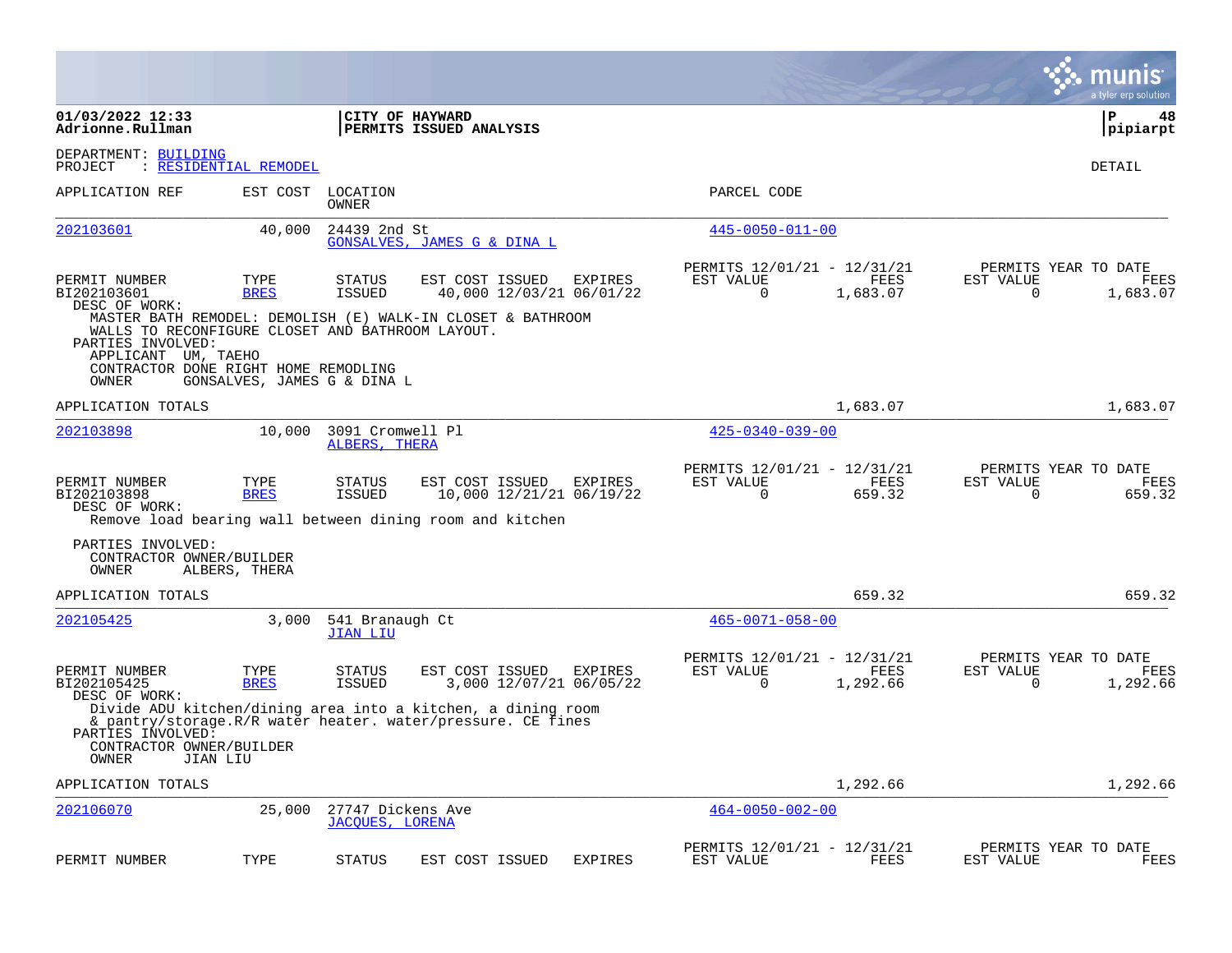|                                                                                                                                                              |                                             |                    |                                                                                                                                                                                   |                                               |                      |                                        | munis<br>a tyler erp solution |
|--------------------------------------------------------------------------------------------------------------------------------------------------------------|---------------------------------------------|--------------------|-----------------------------------------------------------------------------------------------------------------------------------------------------------------------------------|-----------------------------------------------|----------------------|----------------------------------------|-------------------------------|
| 01/03/2022 12:33<br>Adrionne.Rullman                                                                                                                         |                                             |                    | CITY OF HAYWARD<br>PERMITS ISSUED ANALYSIS                                                                                                                                        |                                               |                      |                                        | $\mathbf P$<br>49<br>pipiarpt |
| DEPARTMENT: BUILDING<br>: RESIDENTIAL REMODEL<br>PROJECT                                                                                                     |                                             |                    |                                                                                                                                                                                   |                                               |                      |                                        | DETAIL                        |
| APPLICATION REF                                                                                                                                              | EST COST                                    | LOCATION<br>OWNER  |                                                                                                                                                                                   | PARCEL CODE                                   |                      |                                        |                               |
| BI202106070<br>DESC OF WORK:<br>cabinets & flooring, replace lighting<br>PARTIES INVOLVED:<br>APPLICANT JACQUES, LORENA<br>CONTRACTOR OWNER/BUILDER<br>OWNER | <b>BRES</b><br>JACOUES, LORENA              | ISSUED             | 25,000 12/09/21 06/07/22<br>bathroom remodel, replace 9 windows, replace kitchen cabinte                                                                                          | 0                                             | 756.17               | 0                                      | 756.17                        |
| APPLICATION TOTALS                                                                                                                                           |                                             |                    |                                                                                                                                                                                   |                                               | 756.17               |                                        | 756.17                        |
| 202106073                                                                                                                                                    | 35,000                                      | 26318 Peterman Ave | JWI SECURED FUND LLC                                                                                                                                                              | $455 - 0008 - 062 - 00$                       |                      |                                        |                               |
| PERMIT NUMBER<br>BI202106073<br>DESC OF WORK:<br>PARTIES INVOLVED:<br>APPLICANT<br>CHAU, CUONG<br>CONTRACTOR OWNER/BUILDER<br>OWNER                          | TYPE<br><b>BRES</b><br>JWI SECURED FUND LLC | STATUS<br>ISSUED   | EST COST ISSUED<br>EXPIRES<br>35,000 12/06/21 06/04/22<br>kitchen and 2 bath remodel like for like, install retrofit<br>windows, repalce existing fuse box & heaters, remove wall | PERMITS 12/01/21 - 12/31/21<br>EST VALUE<br>0 | FEES<br>1,540.34     | PERMITS YEAR TO DATE<br>EST VALUE<br>0 | FEES<br>1,540.34              |
| APPLICATION TOTALS<br>PROJECT TOTALS                                                                                                                         |                                             |                    |                                                                                                                                                                                   | $\Omega$                                      | 1,540.34<br>5,931.56 | $\Omega$                               | 1,540.34<br>5,931.56          |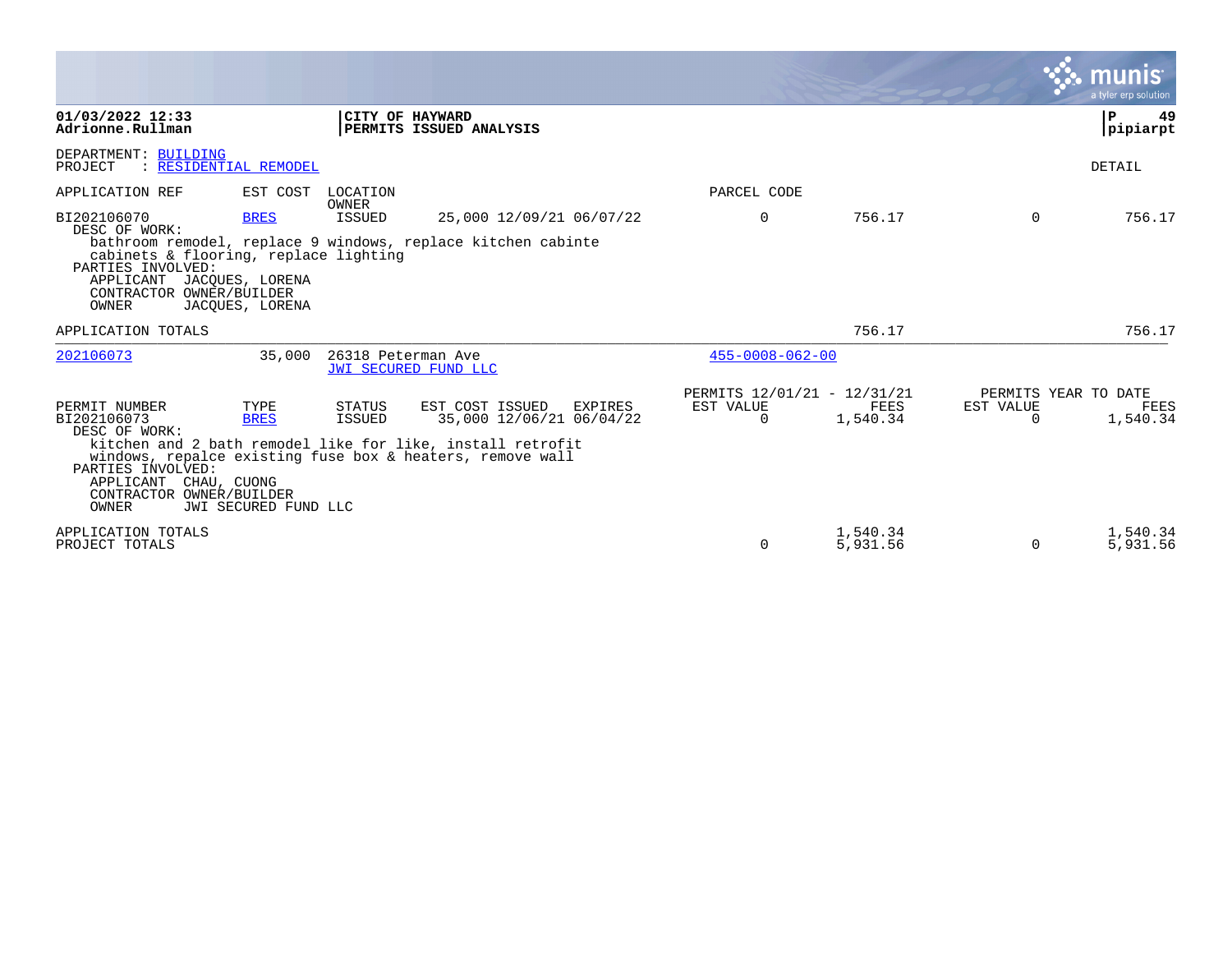|                                                                                                                                 |                     |                                                                                                                                                                |                                  |                |             |                         |                                                        |                       | a tyler erp solution                            |
|---------------------------------------------------------------------------------------------------------------------------------|---------------------|----------------------------------------------------------------------------------------------------------------------------------------------------------------|----------------------------------|----------------|-------------|-------------------------|--------------------------------------------------------|-----------------------|-------------------------------------------------|
| 01/03/2022 12:33<br>Adrionne.Rullman                                                                                            |                     | CITY OF HAYWARD<br>PERMITS ISSUED ANALYSIS                                                                                                                     |                                  |                |             |                         |                                                        |                       | l P<br>50<br> pipiarpt                          |
| DEPARTMENT: BUILDING<br>: REVISION PERMIT<br>PROJECT                                                                            |                     |                                                                                                                                                                |                                  |                |             |                         |                                                        |                       | DETAIL                                          |
| APPLICATION REF                                                                                                                 |                     | EST COST LOCATION<br>OWNER                                                                                                                                     |                                  |                | PARCEL CODE |                         |                                                        |                       |                                                 |
| 201906665                                                                                                                       | $\Omega$            | 22327 Foothill Blvd<br>22301, FOOTHILL HAYWARD LLC                                                                                                             |                                  |                |             | $428 - 0026 - 068 - 01$ |                                                        |                       |                                                 |
| PERMIT NUMBER<br>BI201906665<br>DESC OF WORK:<br>for pool in City Sports<br>PARTIES INVOLVED:                                   | TYPE<br><b>BREV</b> | <b>STATUS</b><br>COMPLT<br>Deferred submittal for 201906415: Pool installation details                                                                         | EST COST ISSUED<br>0 12/21/21    | <b>EXPIRES</b> | EST VALUE   | $\Omega$                | PERMITS 12/01/21 - 12/31/21<br>FEES<br>2,908.34        | EST VALUE<br>$\Omega$ | PERMITS YEAR TO DATE<br>FEES<br>2,908.34        |
| APPLICANT CROWLEY, RORY<br>CONTRACTOR TILTON PACIFIC CONSTRUCTION INC.<br>OWNER                                                 |                     | 22301, FOOTHILL HAYWARD LLC                                                                                                                                    |                                  |                |             |                         |                                                        |                       |                                                 |
| APPLICATION TOTALS                                                                                                              |                     |                                                                                                                                                                |                                  |                |             |                         | 2,908.34                                               |                       | 2,908.34                                        |
| 202100120                                                                                                                       | $\Omega$            | 22325 N 3rd St<br>CITY OF HAYWARD                                                                                                                              |                                  |                |             | $415 - 0250 - 001 - 04$ |                                                        |                       |                                                 |
| PERMIT NUMBER<br>BI202100120<br>DESC OF WORK:<br>design<br>PARTIES INVOLVED:<br>APPLICANT LACZKO, BRIAN<br>CONTRACTOR J U V INC | TYPE<br><b>BREV</b> | <b>STATUS</b><br>COMPLT<br>Revision to permit #201908287: Change to pier and grade beam                                                                        | EST COST ISSUED<br>$0\;12/13/21$ | <b>EXPIRES</b> | EST VALUE   | $\Omega$                | PERMITS 12/01/21 - 12/31/21<br><b>FEES</b><br>1,061.34 | EST VALUE<br>$\Omega$ | PERMITS YEAR TO DATE<br><b>FEES</b><br>1,061.34 |
| <b>OWNER</b>                                                                                                                    | CITY OF HAYWARD     |                                                                                                                                                                |                                  |                |             |                         |                                                        |                       |                                                 |
| APPLICATION TOTALS<br>202104915                                                                                                 | $\cap$              | 23270 Eichler St<br>HAYWARD, INDUSTRIAL PARK ASSOCIATES                                                                                                        |                                  |                |             | $439 - 0035 - 042 - 02$ | 1,061.34                                               |                       | 1,061.34                                        |
| PERMIT NUMBER<br>BI202104915<br>DESC OF WORK:                                                                                   | TYPE<br><b>BREV</b> | <b>STATUS</b><br>COMPLT                                                                                                                                        | EST COST ISSUED<br>0 12/27/21    | <b>EXPIRES</b> | EST VALUE   | $\Omega$                | PERMITS 12/01/21 - 12/31/21<br>FEES<br>1,105.69        | EST VALUE<br>$\Omega$ | PERMITS YEAR TO DATE<br>FEES<br>1,105.69        |
| PARTIES INVOLVED:<br>APPLICANT SMITH, JENNIFER<br>CONTRACTOR J & J AIR CONDITIONING<br>OWNER                                    |                     | (BLDG 9) MASTER: 202101689- CHANGES TO DOWN BALANCE AIR FLOW<br>OF AC904 & CHANGE TO SMOKE DETECTOR REO. ON SHEET M0.2.<br>HAYWARD, INDUSTRIAL PARK ASSOCIATES |                                  |                |             |                         |                                                        |                       |                                                 |
| APPLICATION TOTALS                                                                                                              |                     |                                                                                                                                                                |                                  |                |             |                         | 1,105.69                                               |                       | 1,105.69                                        |
| 202105302                                                                                                                       | $\Omega$            | 20466 Corsair Blvd<br>SCI LIMITED PARTNERSHIP I                                                                                                                |                                  |                |             | $432 - 0101 - 030 - 00$ |                                                        |                       |                                                 |

**College**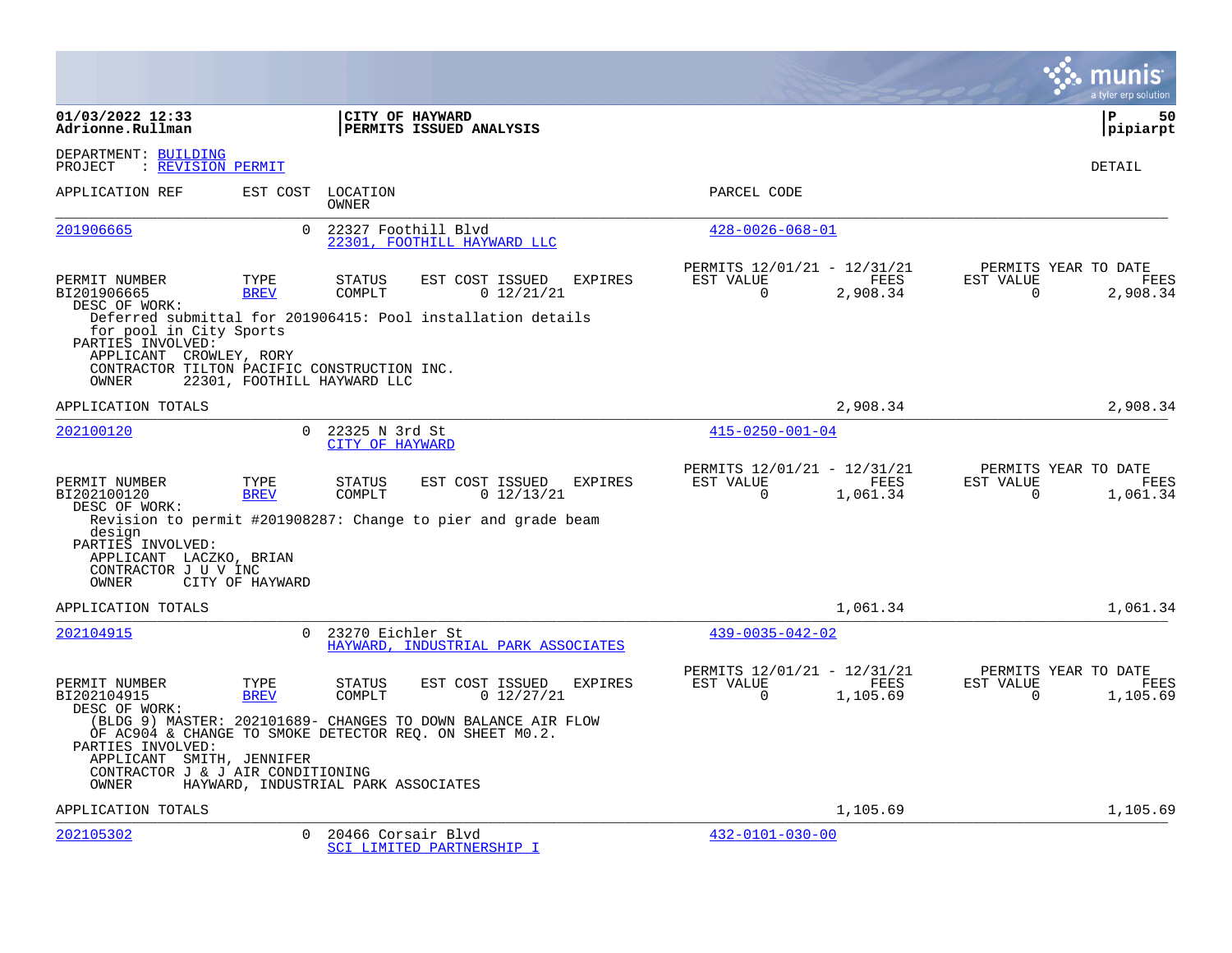|                                                                                                   |                           |                                    |                                                                      |                |                                                         |                |                          | a tyler erp solution                   |
|---------------------------------------------------------------------------------------------------|---------------------------|------------------------------------|----------------------------------------------------------------------|----------------|---------------------------------------------------------|----------------|--------------------------|----------------------------------------|
| 01/03/2022 12:33<br>Adrionne.Rullman                                                              |                           |                                    | CITY OF HAYWARD<br>PERMITS ISSUED ANALYSIS                           |                |                                                         |                |                          | $\mathbf{P}$<br>51<br> pipiarpt        |
| PERMIT NUMBER                                                                                     | TYPE                      | <b>STATUS</b>                      | EST COST ISSUED                                                      | EXPIRES        | PERMITS 12/01/21 - 12/31/21<br>EST VALUE                | FEES           | EST VALUE                | PERMITS YEAR TO DATE<br><b>FEES</b>    |
| DEPARTMENT: BUILDING<br>: <u>REVISION PERMIT</u><br>PROJECT                                       |                           |                                    |                                                                      |                |                                                         |                |                          | DETAIL                                 |
| APPLICATION REF                                                                                   |                           | EST COST LOCATION                  |                                                                      |                | PARCEL CODE                                             |                |                          |                                        |
| BI202105302<br>DESC OF WORK:<br>and connection details 15/A1.1 and 19/A1.1.                       | <b>BREV</b>               | <b>OWNER</b><br>COMPLT             | 0 12/06/21<br>Revision to 202102958 - Revised demising wall location |                | $\mathbf 0$                                             | 657.34         | $\Omega$                 | 657.34                                 |
| PARTIES INVOLVED:<br>CONTRACTOR OWNER/BUILDER<br>OWNER                                            | SCI LIMITED PARTNERSHIP I |                                    |                                                                      |                |                                                         |                |                          |                                        |
| APPLICATION TOTALS                                                                                |                           |                                    |                                                                      |                |                                                         | 657.34         |                          | 657.34                                 |
| 202105944                                                                                         | $\Omega$                  | 31021 Birkdale Way                 | CARLOS, RUBEN & ADELA                                                |                | $078G - 2726 - 004 - 00$                                |                |                          |                                        |
| PERMIT NUMBER<br>BI202105944<br>DESC OF WORK:<br>revision to 202103771 to reflect correct kw size | TYPE<br><b>BREV</b>       | STATUS<br>COMPLT                   | EST COST ISSUED<br>0 12/01/21                                        | EXPIRES        | PERMITS 12/01/21 - 12/31/21<br>EST VALUE<br>$\mathbf 0$ | FEES<br>179.34 | EST VALUE<br>$\mathbf 0$ | PERMITS YEAR TO DATE<br>FEES<br>179.34 |
| PARTIES INVOLVED:<br>APPLICANT FREEDOM FOREVER<br>CONTRACTOR FREEDOM FOREVER<br>OWNER             | CARLOS, RUBEN & ADELA     |                                    |                                                                      |                |                                                         |                |                          |                                        |
| APPLICATION TOTALS                                                                                |                           |                                    |                                                                      |                |                                                         | 179.34         |                          | 179.34                                 |
| 202105945                                                                                         |                           | 0 315 Victoria Pl                  | RAMAMURTHY, JAGADISH                                                 |                | $444 - 0015 - 019 - 09$                                 |                |                          |                                        |
| PERMIT NUMBER<br>BI202105945<br>DESC OF WORK:<br>revision to 202104372 for correct kw size        | TYPE<br><b>BREV</b>       | STATUS<br><b>ISSUED</b>            | EST COST ISSUED<br>0 12/01/21                                        | <b>EXPIRES</b> | PERMITS 12/01/21 - 12/31/21<br>EST VALUE<br>$\Omega$    | FEES<br>179.34 | EST VALUE<br>$\Omega$    | PERMITS YEAR TO DATE<br>FEES<br>179.34 |
| PARTIES INVOLVED:<br>APPLICANT FREEDOM FOREVER<br>CONTRACTOR FREEDOM FOREVER<br>OWNER             | RAMAMURTHY, JAGADISH      |                                    |                                                                      |                |                                                         |                |                          |                                        |
| APPLICATION TOTALS                                                                                |                           |                                    |                                                                      |                |                                                         | 179.34         |                          | 179.34                                 |
| 202105946                                                                                         |                           | $0$ 22070 Lucia St<br>CARLOS, ANNA |                                                                      |                | $432 - 0068 - 076 - 00$                                 |                |                          |                                        |
| PERMIT NUMBER<br>BI202105946<br>DESC OF WORK:<br>revision to 202104198 fpr kw size increase       | TYPE<br><b>BREV</b>       | STATUS<br>COMPLT                   | EST COST ISSUED<br>0 12/01/21                                        | EXPIRES        | PERMITS 12/01/21 - 12/31/21<br>EST VALUE<br>$\Omega$    | FEES<br>179.34 | EST VALUE<br>$\Omega$    | PERMITS YEAR TO DATE<br>FEES<br>179.34 |

**COL**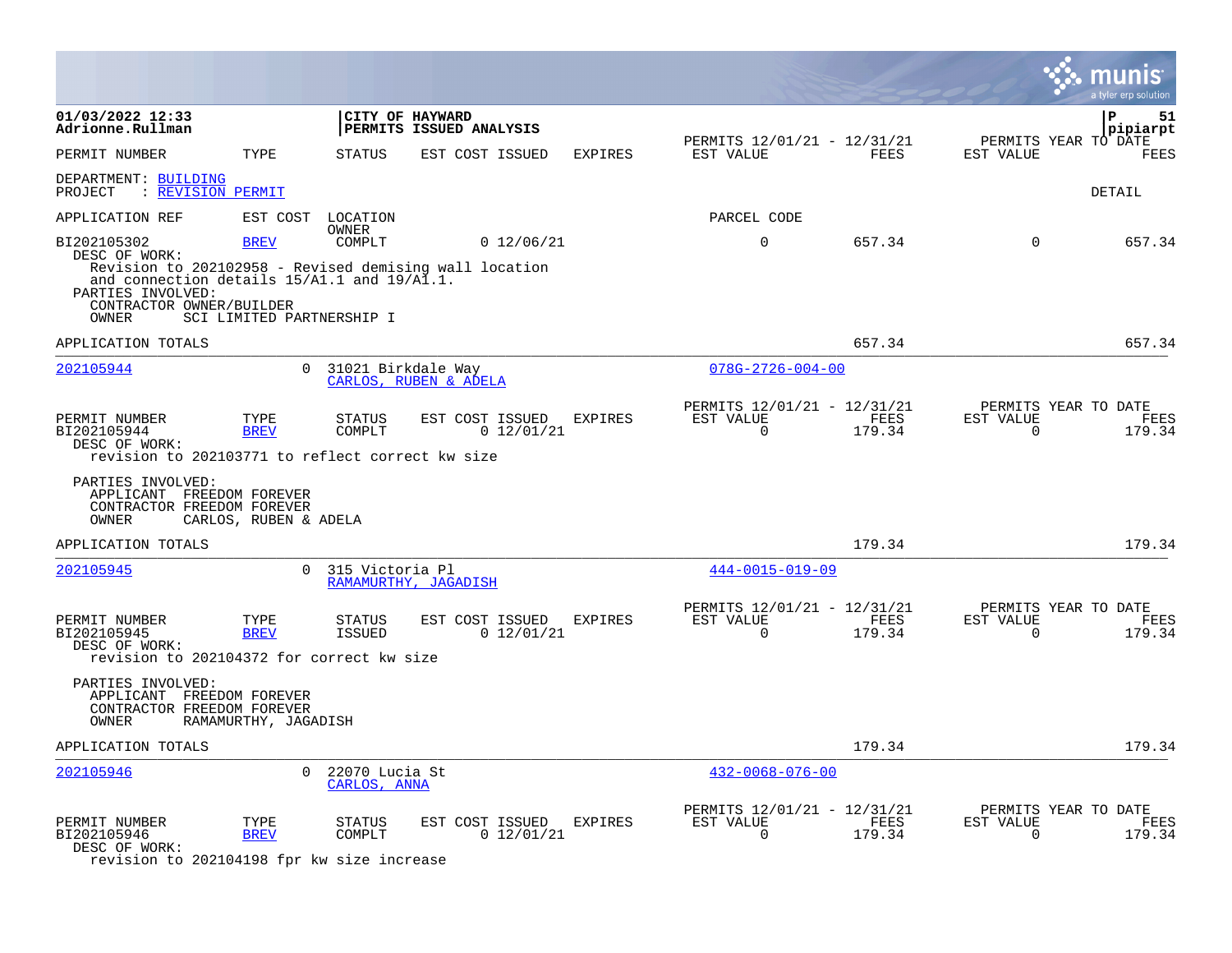|                                                                                                                  |                                                                                                                                                      | a tyler erp solution                                               |
|------------------------------------------------------------------------------------------------------------------|------------------------------------------------------------------------------------------------------------------------------------------------------|--------------------------------------------------------------------|
| CITY OF HAYWARD<br><b>PERMITS ISSUED ANALYSIS</b>                                                                |                                                                                                                                                      | P<br>52<br> pipiarpt                                               |
|                                                                                                                  |                                                                                                                                                      | DETAIL                                                             |
| LOCATION                                                                                                         | PARCEL CODE                                                                                                                                          |                                                                    |
|                                                                                                                  |                                                                                                                                                      |                                                                    |
|                                                                                                                  | 179.34                                                                                                                                               | 179.34                                                             |
| $\Omega$<br>27909 Havana Ave<br>ROMERO, JAVIER & RAMIREZ ANAMARIA                                                | $464 - 0010 - 074 - 00$                                                                                                                              |                                                                    |
| EST COST ISSUED<br>STATUS<br>EXPIRES<br>0 12/01/21<br>COMPLT<br>revision to 202102762 to relocate MSP to outside | PERMITS 12/01/21 - 12/31/21<br>EST VALUE<br>FEES<br>$\Omega$<br>179.34                                                                               | PERMITS YEAR TO DATE<br>EST VALUE<br>FEES<br>$\Omega$<br>179.34    |
| ROMERO, JAVIER & RAMIREZ ANAMARIA                                                                                |                                                                                                                                                      |                                                                    |
|                                                                                                                  | 179.34                                                                                                                                               | 179.34                                                             |
| $\Omega$<br>26241 Stanwood Ave<br>VASUT, VICTOR F JR                                                             | $454 - 0030 - 004 - 00$                                                                                                                              |                                                                    |
| EST COST ISSUED<br>STATUS<br>EXPIRES<br>COMPLT<br>0 12/01/21                                                     | PERMITS 12/01/21 - 12/31/21<br>FEES<br>EST VALUE<br>$\Omega$<br>179.34                                                                               | PERMITS YEAR TO DATE<br>EST VALUE<br>FEES<br>$\Omega$<br>179.34    |
| APPLICANT BETTER EARTH ELECTRIC<br>CONTRACTOR BETTER EARTH ELECTRIC                                              |                                                                                                                                                      |                                                                    |
|                                                                                                                  |                                                                                                                                                      | 179.34                                                             |
|                                                                                                                  |                                                                                                                                                      |                                                                    |
| NGUYEN, HENRY O & BUI VICTORIA                                                                                   |                                                                                                                                                      |                                                                    |
| EST COST ISSUED<br>EXPIRES<br>STATUS<br>0 12/02/21<br>COMPLT                                                     | PERMITS 12/01/21 - 12/31/21<br>FEES<br>EST VALUE<br>0<br>179.34                                                                                      | PERMITS YEAR TO DATE<br>FEES<br>EST VALUE<br>$\mathbf 0$<br>179.34 |
| revision to 202104800 to change frim 225A to 200A main<br>APPLICANT BRIGHT PLANET SOLAR INC                      |                                                                                                                                                      |                                                                    |
|                                                                                                                  | OWNER<br>revision to 202105338 for changed PV interconnection to<br>VASUT, VICTOR F JR<br>0 24249 Willimet Way<br>CONTRACTOR BRIGHT PLANET SOLAR INC | 179.34<br>$443 - 0005 - 016 - 00$                                  |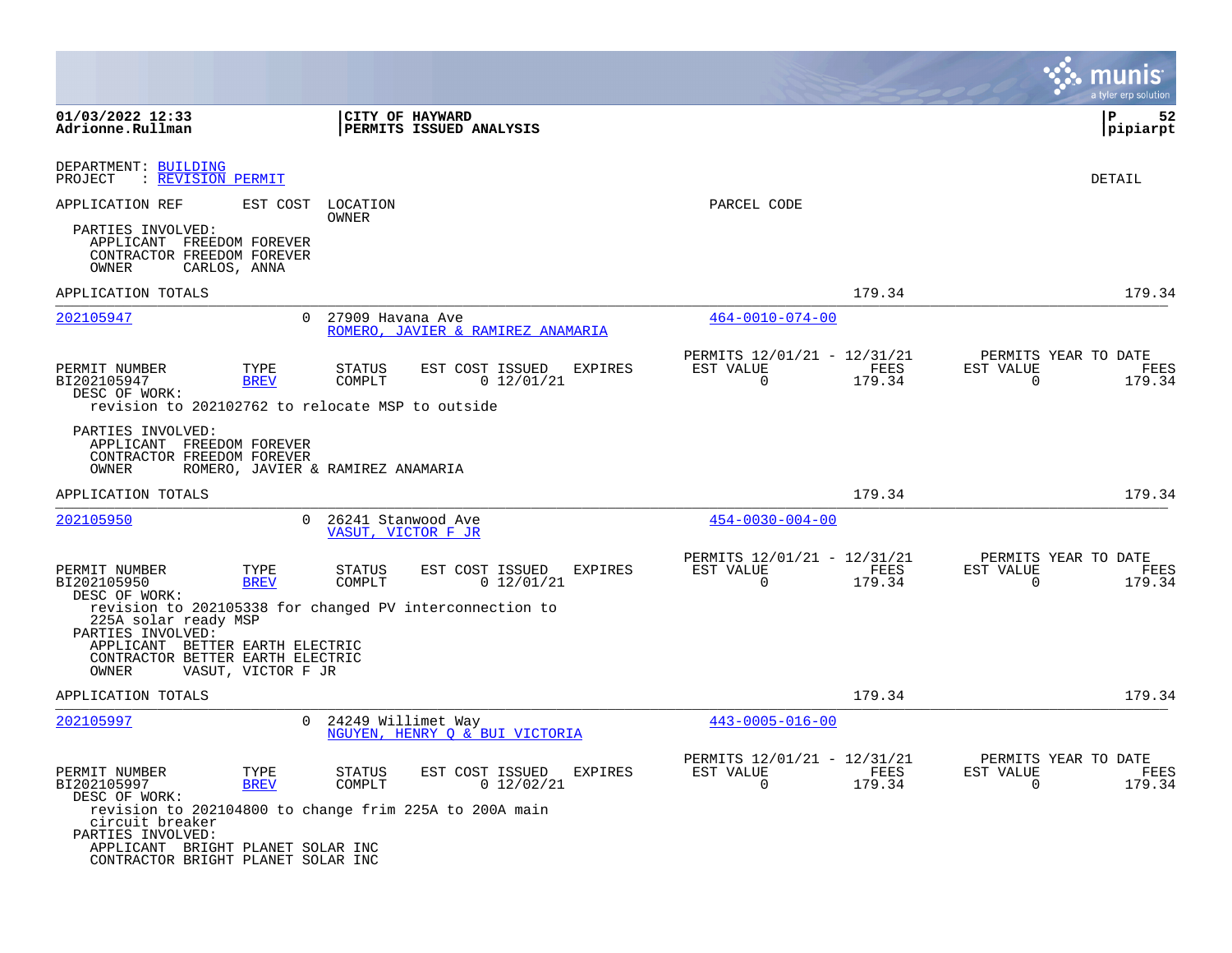|                                                                                                                                                                                                                                              |                                                                   | a tyler erp solution                                                                  |
|----------------------------------------------------------------------------------------------------------------------------------------------------------------------------------------------------------------------------------------------|-------------------------------------------------------------------|---------------------------------------------------------------------------------------|
| 01/03/2022 12:33<br>CITY OF HAYWARD<br>Adrionne.Rullman<br>PERMITS ISSUED ANALYSIS                                                                                                                                                           |                                                                   | l P<br>53<br> pipiarpt                                                                |
| DEPARTMENT: BUILDING<br>PROJECT<br><b>REVISION PERMIT</b>                                                                                                                                                                                    |                                                                   | DETAIL                                                                                |
| APPLICATION REF<br>EST COST LOCATION<br><b>OWNER</b>                                                                                                                                                                                         | PARCEL CODE                                                       |                                                                                       |
| NGUYEN, HENRY O & BUI VICTORIA<br>OWNER                                                                                                                                                                                                      |                                                                   |                                                                                       |
| APPLICATION TOTALS                                                                                                                                                                                                                           | 179.34                                                            | 179.34                                                                                |
| 202105999<br>$\Omega$<br>26571 Colette St<br>EVANGELISTA, GERALD R                                                                                                                                                                           | $452 - 0036 - 055 - 00$                                           |                                                                                       |
| PERMIT NUMBER<br>TYPE<br><b>STATUS</b><br>EST COST ISSUED<br>EXPIRES<br>BI202105999<br><b>ISSUED</b><br>0 12/02/21<br><b>BREV</b><br>DESC OF WORK:<br>revision to 202104314 for new main panel 225A buss and 20A<br>breaker                  | PERMITS 12/01/21 - 12/31/21<br>EST VALUE<br>$\mathbf 0$<br>179.34 | PERMITS YEAR TO DATE<br>FEES<br>EST VALUE<br><b>FEES</b><br>$\mathbf 0$<br>179.34     |
| PARTIES INVOLVED:<br>APPLICANT BRIGHT PLANET SOLAR INC<br>CONTRACTOR BRIGHT PLANET SOLAR INC<br>OWNER<br>EVANGELISTA, GERALD R                                                                                                               |                                                                   |                                                                                       |
| APPLICATION TOTALS                                                                                                                                                                                                                           | 179.34                                                            | 179.34                                                                                |
| $\Omega$<br>202106111<br>2718 Markham Ct<br>KWOK, STEPHEN & JENNIFER                                                                                                                                                                         | $081D - 2084 - 048 - 00$                                          |                                                                                       |
| PERMIT NUMBER<br>EST COST ISSUED<br>TYPE<br>STATUS<br>EXPIRES<br>BI202106111<br><b>BREV</b><br>COMPLT<br>0 12/07/21<br>DESC OF WORK:<br>revision to 202105591 to change location of equipnebt and                                            | PERMITS 12/01/21 - 12/31/21<br>EST VALUE<br>$\Omega$<br>179.34    | PERMITS YEAR TO DATE<br><b>FEES</b><br>EST VALUE<br><b>FEES</b><br>$\Omega$<br>179.34 |
| add non backup loads in tesla gateway<br>PARTIES INVOLVED:<br>APPLICANT SEMPER SOLARIS CONSTRUCTION INC<br>CONTRACTOR SEMPER SOLARIS CONSTRUCTION INC<br>KWOK, STEPHEN & JENNIFER<br>OWNER                                                   |                                                                   |                                                                                       |
| APPLICATION TOTALS                                                                                                                                                                                                                           | 179.34                                                            | 179.34                                                                                |
| 531 Jefferson St<br>202106126<br>11,840<br>DE LA CRUZ, EDGAR                                                                                                                                                                                 | $452 - 0068 - 094 - 02$                                           |                                                                                       |
| PERMIT NUMBER<br>TYPE<br><b>STATUS</b><br>EST COST ISSUED<br>EXPIRES<br>BI202106126<br><b>BREV</b><br>ISSUED<br>11,840 12/07/21<br>DESC OF WORK:                                                                                             | PERMITS 12/01/21 - 12/31/21<br>EST VALUE<br>179.34<br>$\Omega$    | PERMITS YEAR TO DATE<br>FEES<br>EST VALUE<br>FEES<br>179.34<br>$\Omega$               |
| revision to 202105033 to relocate the inverter, battrey,<br>backup panel and interface panel<br>PARTIES INVOLVED:<br>APPLICANT SUNRUN INSTALLATION SERVICES INC<br>CONTRACTOR SUNRUN INSTALLATION SERVICES INC<br>DE LA CRUZ, EDGAR<br>OWNER |                                                                   |                                                                                       |
| APPLICATION TOTALS                                                                                                                                                                                                                           | 179.34                                                            | 179.34                                                                                |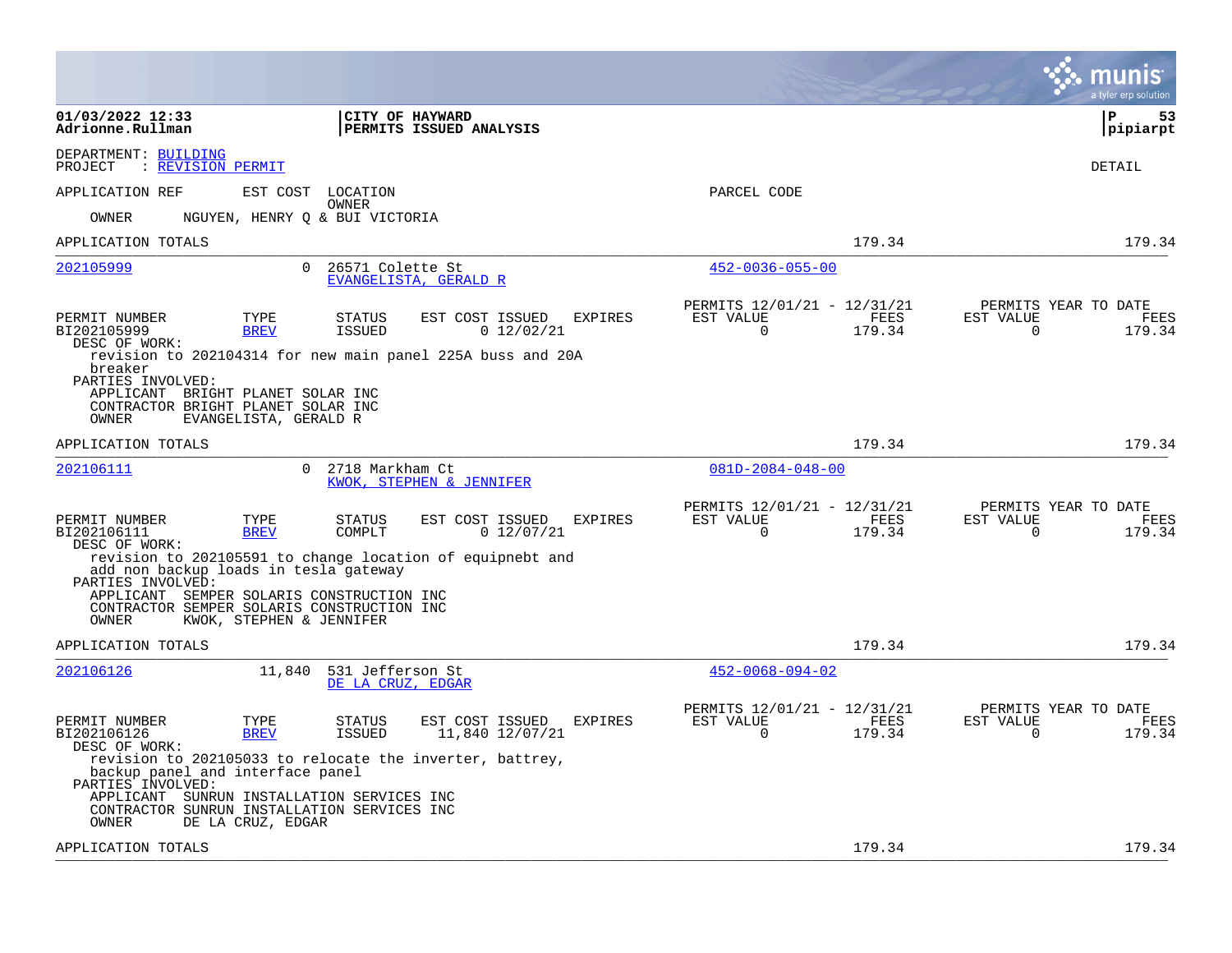|                                                                                              |                     |                                                                                       |                |                                                      |                    |                       | a tyler erp solution                       |
|----------------------------------------------------------------------------------------------|---------------------|---------------------------------------------------------------------------------------|----------------|------------------------------------------------------|--------------------|-----------------------|--------------------------------------------|
| 01/03/2022 12:33<br>Adrionne.Rullman<br>202106132                                            | $\Omega$            | CITY OF HAYWARD<br>PERMITS ISSUED ANALYSIS<br>2664 Spencer Ln<br>HOWARD CHARLES A     |                | $081D - 2086 - 003 - 00$                             |                    |                       | l P<br>54<br> pipiarpt                     |
| PERMIT NUMBER                                                                                | TYPE                | STATUS<br>EST COST ISSUED                                                             | <b>EXPIRES</b> | PERMITS 12/01/21 - 12/31/21<br>EST VALUE             | FEES               | EST VALUE             | PERMITS YEAR TO DATE<br>FEES               |
| DEPARTMENT: BUILDING<br>: REVISION PERMIT<br>PROJECT                                         |                     |                                                                                       |                |                                                      |                    |                       | DETAIL                                     |
| APPLICATION REF                                                                              | EST COST            | LOCATION                                                                              |                | PARCEL CODE                                          |                    |                       |                                            |
| BI202106132<br>DESC OF WORK:                                                                 | <b>BREV</b>         | OWNER<br><b>ISSUED</b><br>0 12/07/21<br>revision to 202105564 fore new 125A sub panel |                | $\mathbf 0$                                          | 179.34             | $\Omega$              | 179.34                                     |
| PARTIES INVOLVED:<br>APPLICANT SUNRUN INSTALLATION SERVICES INC<br>OWNER                     | HOWARD CHARLES A    | CONTRACTOR SUNRUN INSTALLATION SERVICES INC                                           |                |                                                      |                    |                       |                                            |
| APPLICATION TOTALS                                                                           |                     |                                                                                       |                |                                                      | 179.34             |                       | 179.34                                     |
| 202106152                                                                                    | $\Omega$            | 31090 San Clemente St<br>GALLEGOS, VICTORIA J & JOE L                                 |                | $475 - 0031 - 051 - 00$                              |                    |                       |                                            |
| PERMIT NUMBER<br>BI202106152<br>DESC OF WORK:<br>Revision to 20205301- 62.10 kW DC PV system | TYPE<br><b>BREV</b> | <b>STATUS</b><br>EST COST ISSUED<br>0 12/13/21<br><b>ISSUED</b>                       | <b>EXPIRES</b> | PERMITS 12/01/21 - 12/31/21<br>EST VALUE<br>$\Omega$ | FEES<br>636.51     | EST VALUE<br>$\Omega$ | PERMITS YEAR TO DATE<br>FEES<br>636.51     |
| PARTIES INVOLVED:<br>APPLICANT HANSEN, CASEY<br>CONTRACTOR STARK ELECTRIC<br>OWNER           |                     | GALLEGOS, VICTORIA J & JOE L                                                          |                |                                                      |                    |                       |                                            |
| APPLICATION TOTALS                                                                           |                     |                                                                                       |                |                                                      | 636.51             |                       | 636.51                                     |
| 202106153                                                                                    | $\Omega$            | 31112 San Clemente St<br>SANDER, MOUNT LLC                                            |                | $475 - 0031 - 050 - 00$                              |                    |                       |                                            |
| PERMIT NUMBER<br>BI202106153<br>DESC OF WORK:<br>Revision to 20205302- 62.10 kW DC PV system | TYPE<br><b>BREV</b> | EST COST ISSUED<br><b>STATUS</b><br><b>ISSUED</b><br>0 12/13/21                       | <b>EXPIRES</b> | PERMITS 12/01/21 - 12/31/21<br>EST VALUE<br>0        | <b>FEES</b><br>.00 | EST VALUE<br>0        | PERMITS YEAR TO DATE<br><b>FEES</b><br>.00 |
| PARTIES INVOLVED:<br>APPLICANT HANSEN, CASEY<br>CONTRACTOR STARK ELECTRIC<br>OWNER           | SANDER, MOUNT LLC   |                                                                                       |                |                                                      |                    |                       |                                            |
| APPLICATION TOTALS                                                                           |                     |                                                                                       |                |                                                      | .00                |                       | .00                                        |
| 202106195                                                                                    | $\Omega$            | 24632 Waterson Ct<br>ARREOLA YADIRA/HUERTA ELIDIO A                                   |                | $444 - 0018 - 038 - 00$                              |                    |                       |                                            |
|                                                                                              |                     |                                                                                       |                | PERMITS 12/01/21 - 12/31/21                          |                    |                       | PERMITS YEAR TO DATE                       |

**The Co**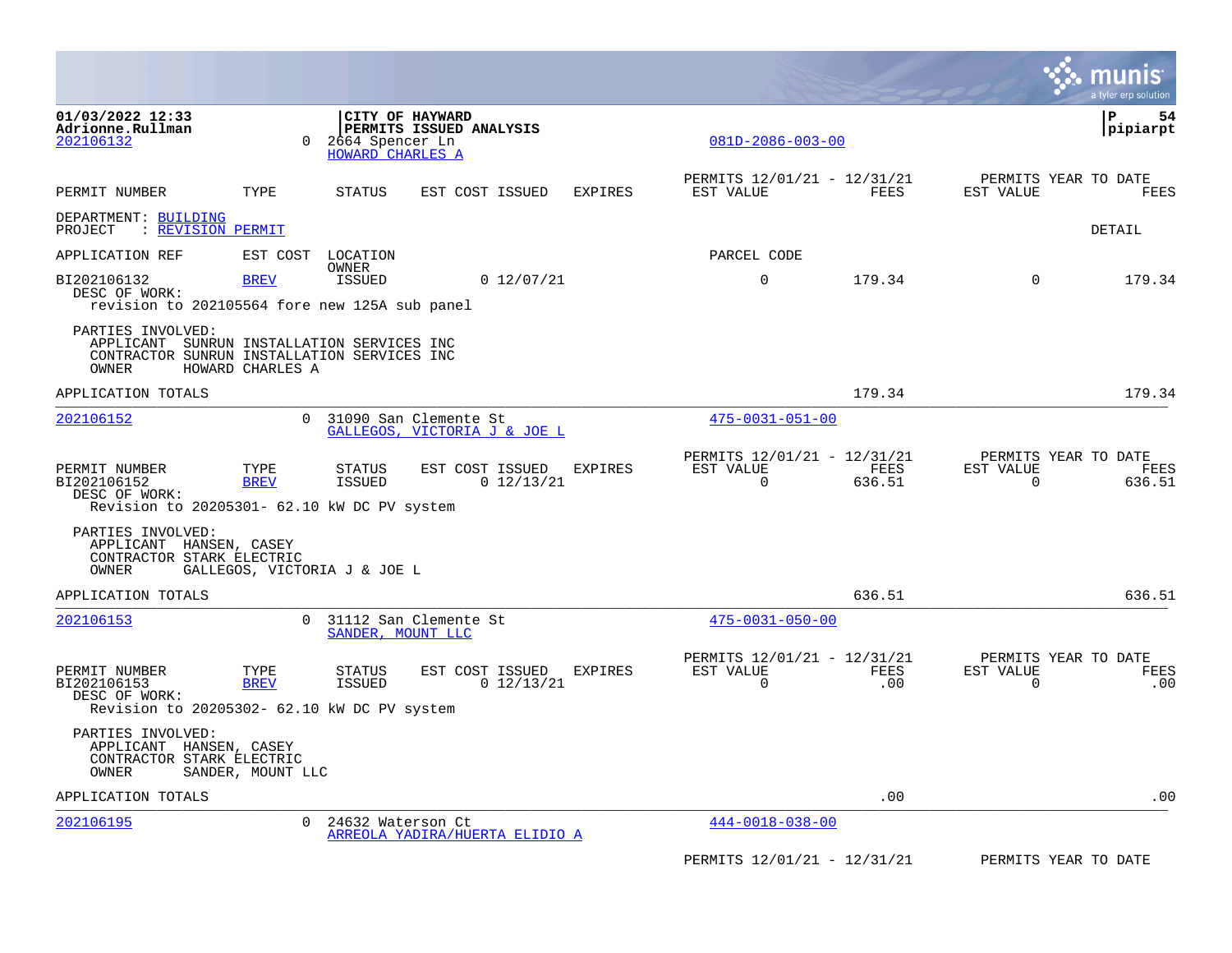|                                                                                                                                                                                  |                     |                                      |                                                               |                |                                                         |                |                          | a tyler erp solution                   |
|----------------------------------------------------------------------------------------------------------------------------------------------------------------------------------|---------------------|--------------------------------------|---------------------------------------------------------------|----------------|---------------------------------------------------------|----------------|--------------------------|----------------------------------------|
| 01/03/2022 12:33<br>Adrionne.Rullman<br>PERMIT NUMBER                                                                                                                            | TYPE                | STATUS                               | CITY OF HAYWARD<br>PERMITS ISSUED ANALYSIS<br>EST COST ISSUED | EXPIRES        | EST VALUE                                               | <b>FEES</b>    | EST VALUE                | $\mathbf{P}$<br>55<br>pipiarpt<br>FEES |
| DEPARTMENT: BUILDING<br>PROJECT : REVISION PERMIT                                                                                                                                |                     |                                      |                                                               |                |                                                         |                |                          | DETAIL                                 |
| APPLICATION REF                                                                                                                                                                  |                     | EST COST LOCATION                    |                                                               |                | PARCEL CODE                                             |                |                          |                                        |
| BI202106195<br>DESC OF WORK:<br>revision to 202101622 for new point of interconnection to<br>MSP<br>PARTIES INVOLVED:<br>APPLICANT TITAN SOLAR POWER CA                          | <b>BREV</b>         | <b>OWNER</b><br>COMPLT               | 0 12/14/21                                                    |                | $\Omega$                                                | 179.34         | $\Omega$                 | 179.34                                 |
| CONTRACTOR TITAN SOLAR POWER CA<br><b>OWNER</b>                                                                                                                                  |                     | ARREOLA YADIRA/HUERTA ELIDIO A       |                                                               |                |                                                         |                |                          |                                        |
| APPLICATION TOTALS                                                                                                                                                               |                     |                                      |                                                               |                |                                                         | 179.34         |                          | 179.34                                 |
| 202106211                                                                                                                                                                        | $\Omega$            | 26722 Calaroga Ave<br>RAMIREZ, JORGE |                                                               |                | $455 - 0016 - 067 - 00$                                 |                |                          |                                        |
| PERMIT NUMBER<br>BI202106211<br>DESC OF WORK:<br>revision to 202104299 to add additional modules & kw to 3.8                                                                     | TYPE<br><b>BREV</b> | STATUS<br>COMPLT                     | EST COST ISSUED<br>$0$ 12/14/21                               | EXPIRES        | PERMITS 12/01/21 - 12/31/21<br>EST VALUE<br>$\Omega$    | FEES<br>179.34 | EST VALUE<br>$\Omega$    | PERMITS YEAR TO DATE<br>FEES<br>179.34 |
| PARTIES INVOLVED:<br>APPLICANT BRIGHT PLANET SOLAR INC<br>CONTRACTOR BRIGHT PLANET SOLAR INC<br>OWNER                                                                            | RAMIREZ, JORGE      |                                      |                                                               |                |                                                         |                |                          |                                        |
| APPLICATION TOTALS                                                                                                                                                               |                     |                                      |                                                               |                |                                                         | 179.34         |                          | 179.34                                 |
| 202106214                                                                                                                                                                        | $\Omega$            | 849 Blaine Way                       | GOMEZ, FIDEL R & ROJO MARIA F                                 |                | $454 - 0040 - 057 - 00$                                 |                |                          |                                        |
| PERMIT NUMBER<br>BI202106214<br>DESC OF WORK:                                                                                                                                    | TYPE<br><b>BREV</b> | STATUS<br>ISSUED                     | EST COST ISSUED<br>0 12/14/21                                 | <b>EXPIRES</b> | PERMITS 12/01/21 - 12/31/21<br>EST VALUE<br>$\mathbf 0$ | FEES<br>179.34 | EST VALUE<br>$\mathbf 0$ | PERMITS YEAR TO DATE<br>FEES<br>179.34 |
| revision to 202004902 to relocate AC disconnect and<br>inverter<br>PARTIES INVOLVED:<br>APPLICANT VIVINT SOLAR OPERATIONS INC<br>CONTRACTOR VIVINT SOLAR OPERATIONS INC<br>OWNER |                     | GOMEZ, FIDEL R & ROJO MARIA F        |                                                               |                |                                                         |                |                          |                                        |
| APPLICATION TOTALS                                                                                                                                                               |                     |                                      |                                                               |                |                                                         | 179.34         |                          | 179.34                                 |
| 202106215                                                                                                                                                                        | $\Omega$            | 24330 Groom St<br>ROMERO, DEBORAH    |                                                               |                | $444 - 0033 - 075 - 00$                                 |                |                          |                                        |
| PERMIT NUMBER<br>BI202106215<br>DESC OF WORK:                                                                                                                                    | TYPE<br><b>BREV</b> | <b>STATUS</b><br><b>ISSUED</b>       | EST COST ISSUED<br>0 12/14/21                                 | <b>EXPIRES</b> | PERMITS 12/01/21 - 12/31/21<br>EST VALUE<br>$\mathbf 0$ | FEES<br>179.34 | EST VALUE<br>$\Omega$    | PERMITS YEAR TO DATE<br>FEES<br>179.34 |

revision to 202104196 to change breaker to 200A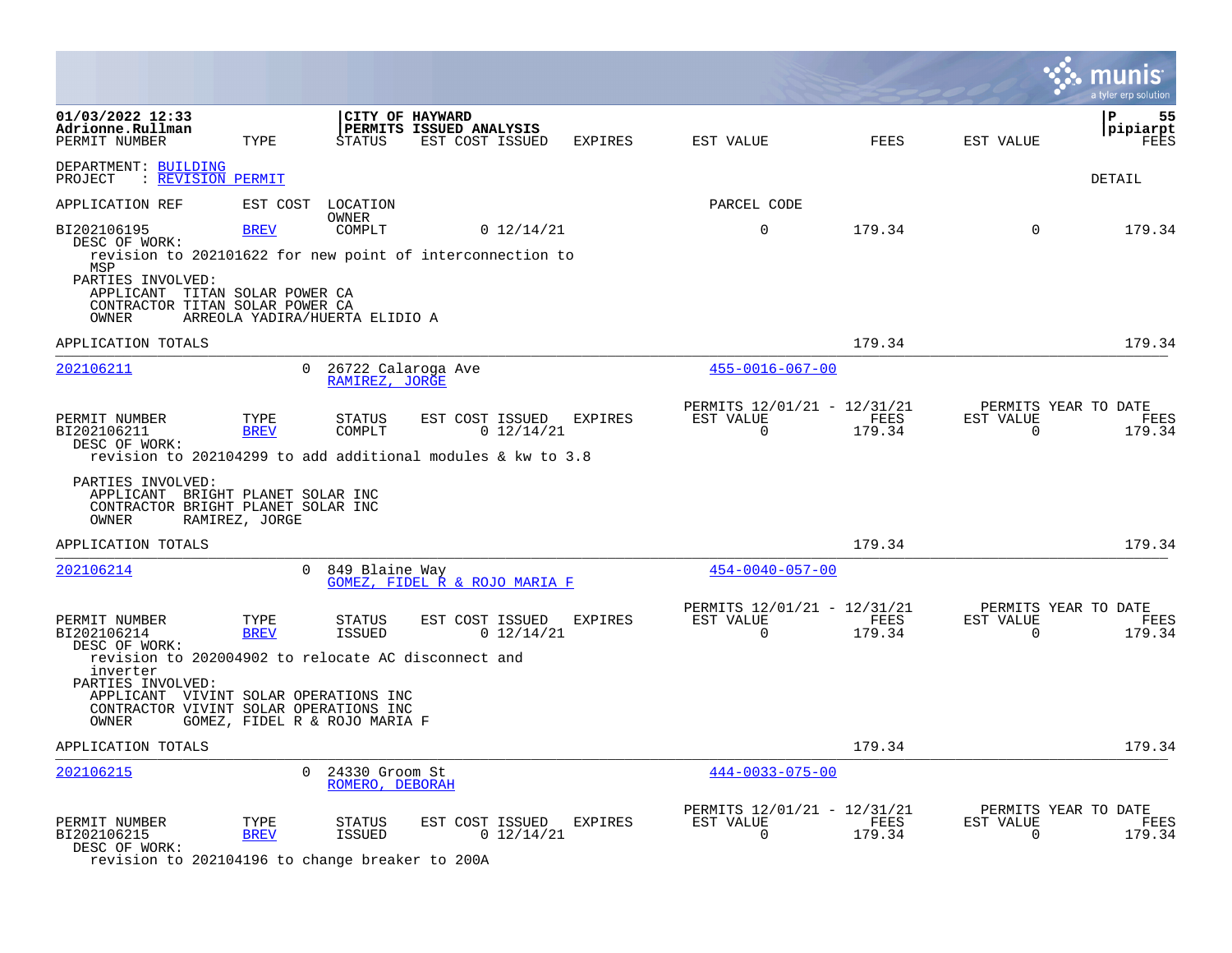|                                                                                                                                                                      |                     |                                |                                                                                                              |                                                         |                  |                       | a tyler erp solution                     |
|----------------------------------------------------------------------------------------------------------------------------------------------------------------------|---------------------|--------------------------------|--------------------------------------------------------------------------------------------------------------|---------------------------------------------------------|------------------|-----------------------|------------------------------------------|
| 01/03/2022 12:33<br>Adrionne.Rullman                                                                                                                                 |                     | CITY OF HAYWARD                | <b>PERMITS ISSUED ANALYSIS</b>                                                                               |                                                         |                  |                       | ΙP<br>56<br> pipiarpt                    |
| DEPARTMENT: BUILDING<br>: REVISION PERMIT<br>PROJECT                                                                                                                 |                     |                                |                                                                                                              |                                                         |                  |                       | DETAIL                                   |
| APPLICATION REF                                                                                                                                                      | EST COST            | LOCATION<br>OWNER              |                                                                                                              | PARCEL CODE                                             |                  |                       |                                          |
| PARTIES INVOLVED:<br>APPLICANT VIVINT SOLAR OPERATIONS INC<br>CONTRACTOR VIVINT SOLAR OPERATIONS INC<br>ROMERO, DEBORAH<br><b>OWNER</b>                              |                     |                                |                                                                                                              |                                                         |                  |                       |                                          |
| APPLICATION TOTALS                                                                                                                                                   |                     |                                |                                                                                                              |                                                         | 179.34           |                       | 179.34                                   |
| 202106217                                                                                                                                                            | $\Omega$            | 22070 Lucia St<br>CARLOS, ANNA |                                                                                                              | $432 - 0068 - 076 - 00$                                 |                  |                       |                                          |
| PERMIT NUMBER<br>BI202106217<br>DESC OF WORK:<br>revisiion to 202104198 for PV module layout change                                                                  | TYPE<br><b>BREV</b> | STATUS<br><b>ISSUED</b>        | EST COST ISSUED<br><b>EXPIRES</b><br>0 12/14/21                                                              | PERMITS 12/01/21 - 12/31/21<br>EST VALUE<br>$\Omega$    | FEES<br>179.34   | EST VALUE<br>$\Omega$ | PERMITS YEAR TO DATE<br>FEES<br>179.34   |
| PARTIES INVOLVED:<br>APPLICANT FREEDOM FOREVER<br>CONTRACTOR FREEDOM FOREVER<br>OWNER<br>CARLOS, ANNA                                                                |                     |                                |                                                                                                              |                                                         |                  |                       |                                          |
| APPLICATION TOTALS                                                                                                                                                   |                     |                                |                                                                                                              |                                                         | 179.34           |                       | 179.34                                   |
| 202106218                                                                                                                                                            | $\Omega$            | 2856 Chronicle Ave             | PASUPULETI, VENKATESHWARA R & PADMAJA R                                                                      | 081D-1645-012-00                                        |                  |                       |                                          |
| PERMIT NUMBER<br>BI202106218<br>DESC OF WORK:                                                                                                                        | TYPE<br><b>BREV</b> | STATUS<br>COMPLT               | EST COST ISSUED<br><b>EXPIRES</b><br>0 12/14/21<br>revision to 202104868 for main circuit breaker derated to | PERMITS 12/01/21 - 12/31/21<br>EST VALUE<br>$\mathbf 0$ | FEES<br>179.34   | EST VALUE<br>0        | PERMITS YEAR TO DATE<br>FEES<br>179.34   |
| 150 A<br>PARTIES INVOLVED:<br>APPLICANT SOLAR OPTIMUM<br>CONTRACTOR SOLAR OPTIMUM<br><b>OWNER</b>                                                                    |                     |                                | PASUPULETI, VENKATESHWARA R & PADMAJA R                                                                      |                                                         |                  |                       |                                          |
| APPLICATION TOTALS                                                                                                                                                   |                     |                                |                                                                                                              |                                                         | 179.34           |                       | 179.34                                   |
| 202106223                                                                                                                                                            | $\Omega$            | 30100 Mission Blvd             | FREMONT JOURNEY OF FAITH CHURCH OF THE N                                                                     | $083 - 0220 - 005 - 11$                                 |                  |                       |                                          |
| PERMIT NUMBER<br>BI202106223<br>DESC OF WORK:                                                                                                                        | TYPE<br><b>BREV</b> | STATUS<br>COMPLT               | EST COST ISSUED<br><b>EXPIRES</b><br>$0$ 12/15/21                                                            | PERMITS 12/01/21 - 12/31/21<br>EST VALUE<br>0           | FEES<br>2,767.76 | EST VALUE<br>$\Omega$ | PERMITS YEAR TO DATE<br>FEES<br>2,767.76 |
| REVISION TO 202002602: NEW STRUCTURAL ENGINEER LETTER<br>& ARCH LAYOUT CHANGES.<br>PARTIES INVOLVED:<br>APPLICANT BROWN, DAVE<br>CONTRACTOR FLORY CONSTRUCTION, INC. |                     |                                |                                                                                                              |                                                         |                  |                       |                                          |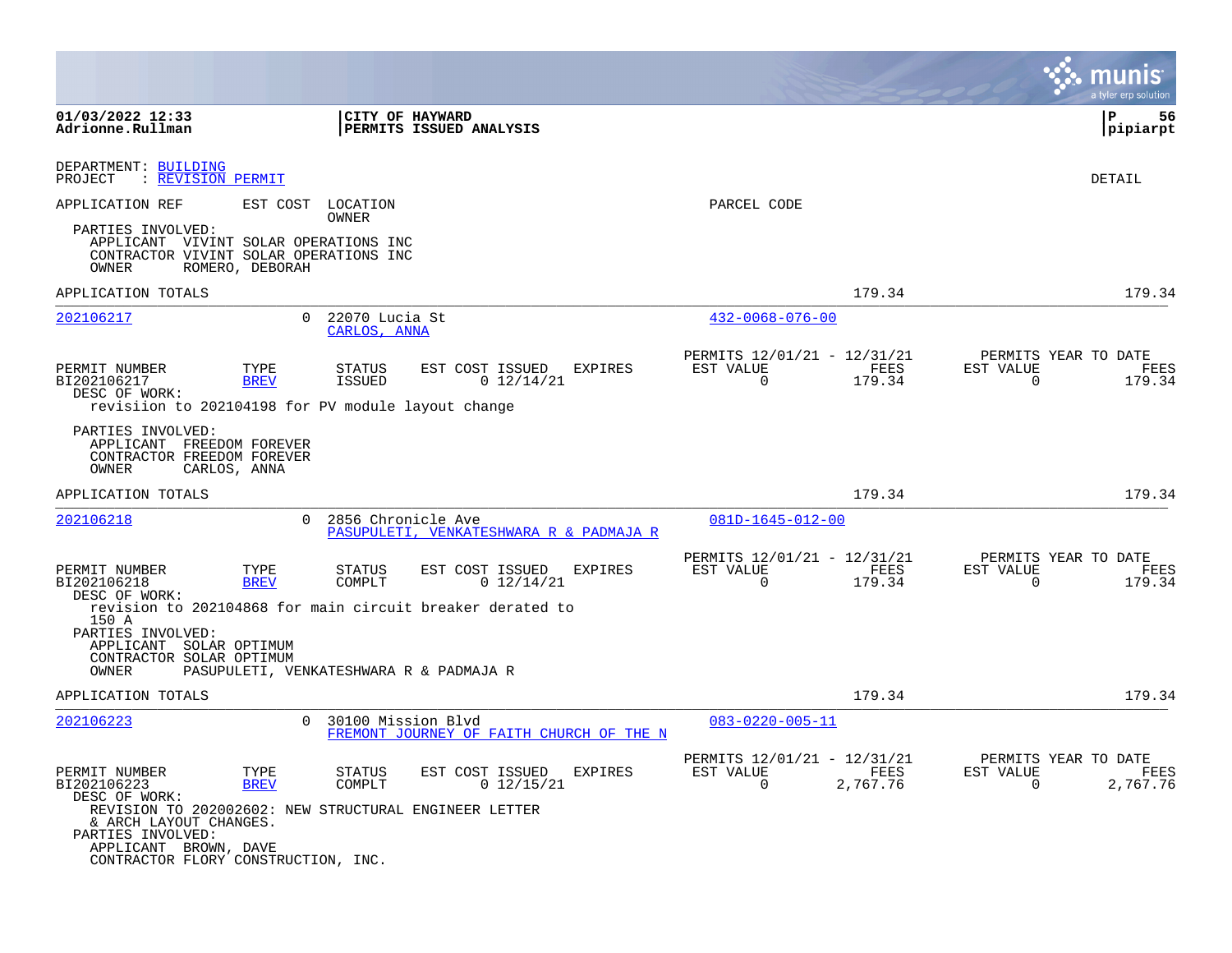|                                                                                                                                                                                                                                                |                                                                                                                                     |                                                                        | munis<br>a tyler erp solution                                      |
|------------------------------------------------------------------------------------------------------------------------------------------------------------------------------------------------------------------------------------------------|-------------------------------------------------------------------------------------------------------------------------------------|------------------------------------------------------------------------|--------------------------------------------------------------------|
| 01/03/2022 12:33<br>Adrionne.Rullman                                                                                                                                                                                                           | CITY OF HAYWARD<br>PERMITS ISSUED ANALYSIS                                                                                          |                                                                        | ΙP<br>57<br> pipiarpt                                              |
| DEPARTMENT: BUILDING<br>PROJECT<br>: REVISION PERMIT                                                                                                                                                                                           |                                                                                                                                     |                                                                        | DETAIL                                                             |
| APPLICATION REF<br>EST COST                                                                                                                                                                                                                    | LOCATION<br><b>OWNER</b>                                                                                                            | PARCEL CODE                                                            |                                                                    |
| OWNER                                                                                                                                                                                                                                          | FREMONT JOURNEY OF FAITH CHURCH OF THE N                                                                                            |                                                                        |                                                                    |
| APPLICATION TOTALS                                                                                                                                                                                                                             |                                                                                                                                     | 2,767.76                                                               | 2,767.76                                                           |
| 202106224<br>$\Omega$                                                                                                                                                                                                                          | 2791 Sea Horse Ct<br>SHU, DONALD & BARBARA                                                                                          | $461 - 0101 - 005 - 00$                                                |                                                                    |
| PERMIT NUMBER<br>TYPE<br>BI202106224<br><b>BREV</b><br>DESC OF WORK:<br>add battrey backup<br>PARTIES INVOLVED:<br>APPLICANT<br>TESLA ENERGY OPERATIONS INC<br>CONTRACTOR TESLA ENERGY OPERATIONS INC<br><b>OWNER</b><br>SHU, DONALD & BARBARA | EST COST ISSUED<br>STATUS<br>EXPIRES<br><b>ISSUED</b><br>0 12/15/21<br>revision to 202104822 to change job size to 8.5 kw 20 module | PERMITS 12/01/21 - 12/31/21<br>EST VALUE<br>FEES<br>$\Omega$<br>326.34 | PERMITS YEAR TO DATE<br>EST VALUE<br>FEES<br>$\Omega$<br>326.34    |
| APPLICATION TOTALS                                                                                                                                                                                                                             |                                                                                                                                     | 326.34                                                                 | 326.34                                                             |
| 202106227                                                                                                                                                                                                                                      | 0 32282 Bernice Way<br>MCBRIDE, WESLEY G                                                                                            | $078G - 2922 - 006 - 00$                                               |                                                                    |
| PERMIT NUMBER<br>TYPE<br>BI202106227<br><b>BREV</b><br>DESC OF WORK:<br>revision to 202104736 to change foot anchors<br>PARTIES INVOLVED:                                                                                                      | STATUS<br>EST COST ISSUED<br>EXPIRES<br>0 12/15/21<br>ISSUED                                                                        | PERMITS 12/01/21 - 12/31/21<br>EST VALUE<br>FEES<br>$\Omega$<br>179.34 | PERMITS YEAR TO DATE<br>EST VALUE<br>FEES<br>$\mathbf 0$<br>179.34 |
| APPLICANT SUNGRADE SOLAR INC<br>CONTRACTOR SUNGRADE SOLAR INC<br>OWNER<br>MCBRIDE, WESLEY G                                                                                                                                                    |                                                                                                                                     |                                                                        |                                                                    |
| APPLICATION TOTALS<br>PROJECT TOTALS                                                                                                                                                                                                           |                                                                                                                                     | 179.34<br>12,512.10<br>$\Omega$                                        | 179.34<br>12,512.10<br>$\Omega$                                    |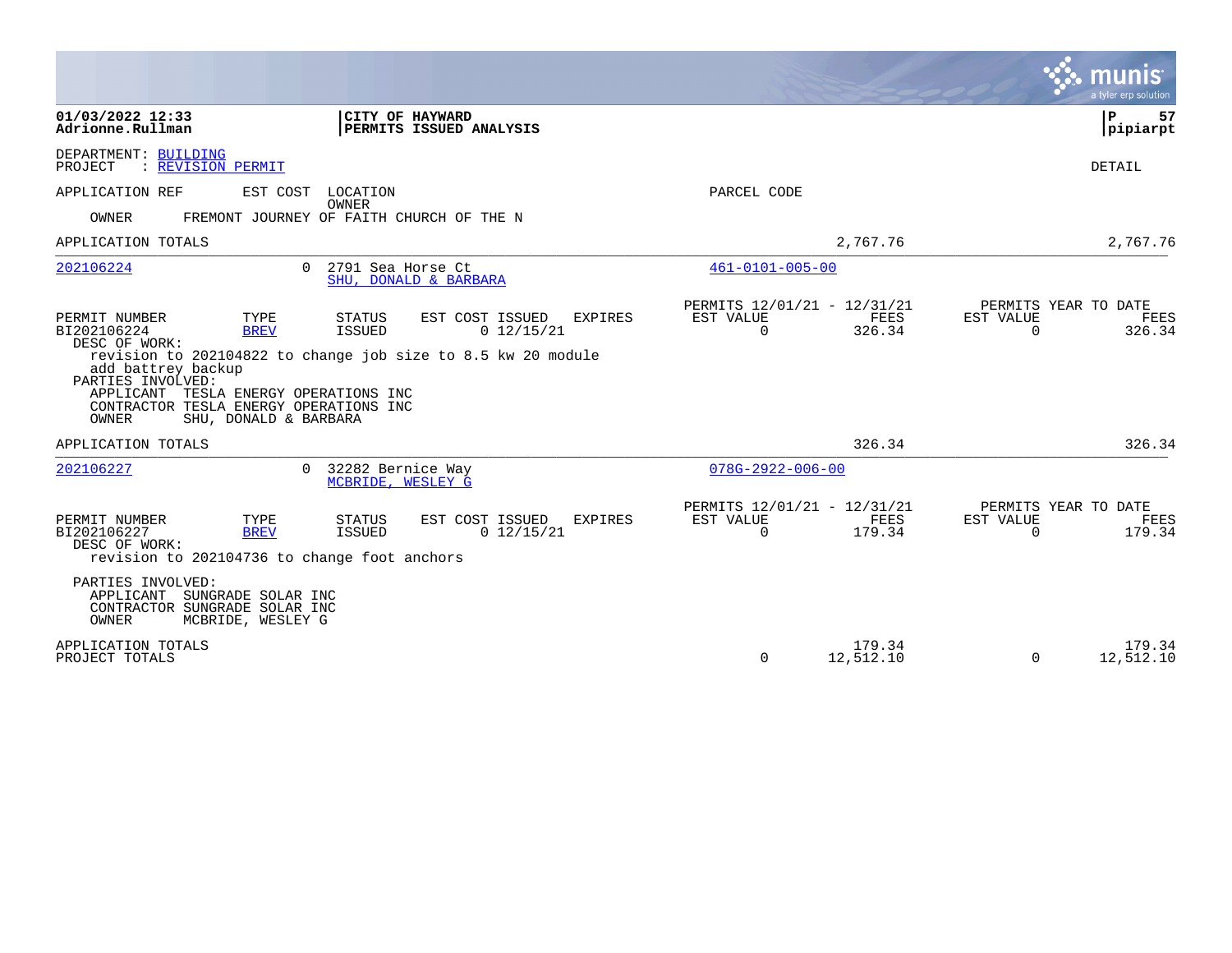|                                                                                                                                                                                        |                                        |                                                |                                                                                                                       |                                                      |                  |                       | <b>munis</b><br>a tyler erp solution   |
|----------------------------------------------------------------------------------------------------------------------------------------------------------------------------------------|----------------------------------------|------------------------------------------------|-----------------------------------------------------------------------------------------------------------------------|------------------------------------------------------|------------------|-----------------------|----------------------------------------|
| 01/03/2022 12:33<br>Adrionne.Rullman                                                                                                                                                   |                                        |                                                | CITY OF HAYWARD<br>PERMITS ISSUED ANALYSIS                                                                            |                                                      |                  |                       | 58<br>P<br>pipiarpt                    |
| DEPARTMENT: BUILDING<br>PROJECT<br>: REMODEL - MINOR BATHROOM                                                                                                                          |                                        |                                                |                                                                                                                       |                                                      |                  |                       | DETAIL                                 |
| APPLICATION REF                                                                                                                                                                        | EST COST                               | LOCATION<br>OWNER                              |                                                                                                                       | PARCEL CODE                                          |                  |                       |                                        |
| 202106202                                                                                                                                                                              | 15,000                                 | 27136 Columbia Way                             | LEE, ARNOLD T & FAYE M TRS                                                                                            | $081D - 2085 - 016 - 00$                             |                  |                       |                                        |
| PERMIT NUMBER<br>BI202106202<br>DESC OF WORK:<br>FIRST FLOOR MASTER BATH REMODEL, NONSTRUCTURAL REPLACE<br>PARTIES INVOLVED:<br>APPLICANT<br>CONTRACTOR RE - BATH BY SCHICKER<br>OWNER | TYPE<br><b>BRMB</b><br>COUCH, DANIELLE | STATUS<br>ISSUED<br>LEE, ARNOLD T & FAYE M TRS | EST COST ISSUED<br>EXPIRES<br>15,000 12/14/21 06/12/22<br>TUB W/ SHOWER PAN. REPLACE WET WALLS & VALVE REPLACE TOILET | PERMITS 12/01/21 - 12/31/21<br>EST VALUE<br>$\Omega$ | FEES<br>402.79   | EST VALUE<br>$\Omega$ | PERMITS YEAR TO DATE<br>FEES<br>402.79 |
| APPLICATION TOTALS<br>PROJECT TOTALS                                                                                                                                                   |                                        |                                                |                                                                                                                       | $\Omega$                                             | 402.79<br>402.79 | 0                     | 402.79<br>402.79                       |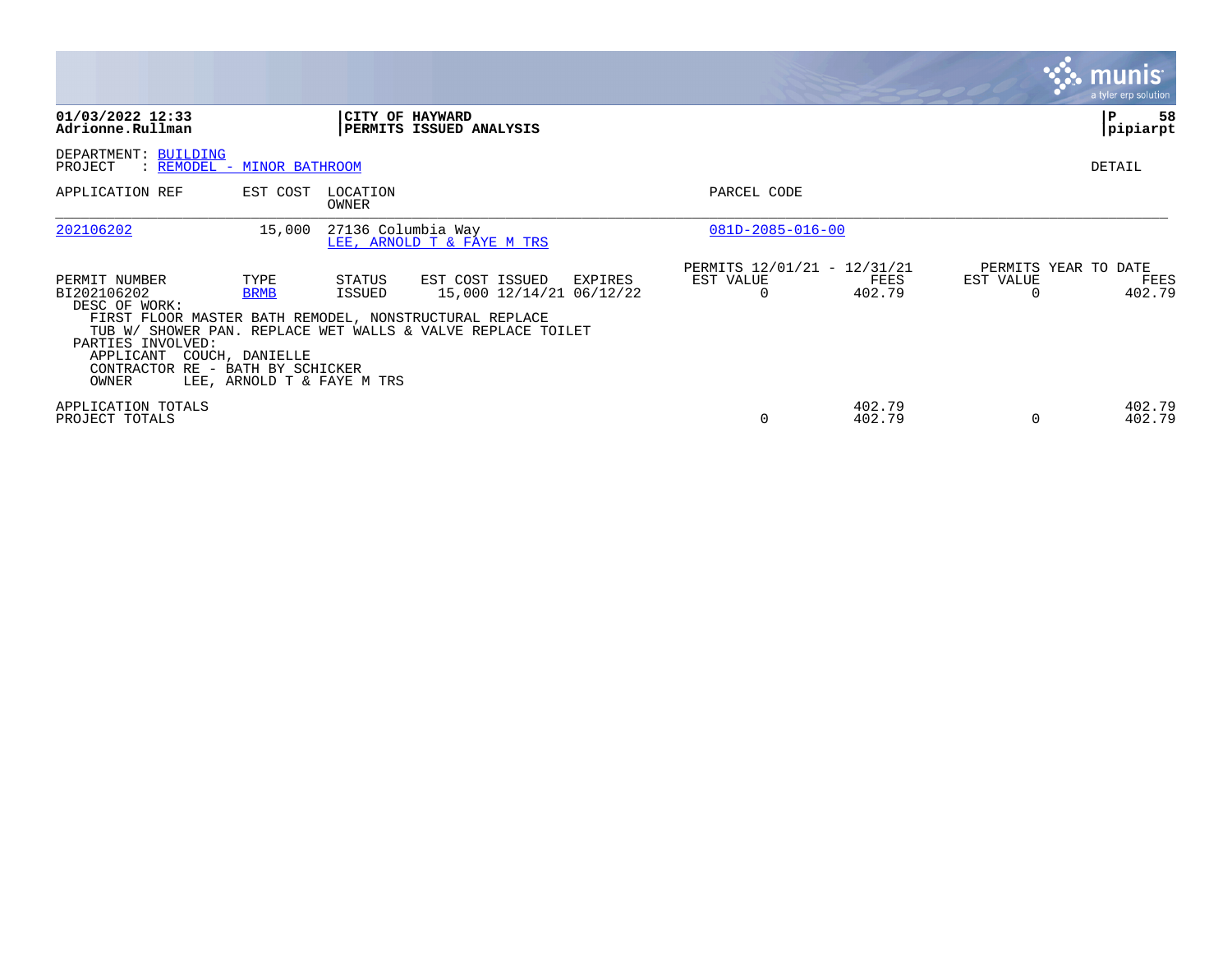|                                                                                                                            |                                |                                      |                                                             |                                                         |                | a tyler erp solution                                                   |
|----------------------------------------------------------------------------------------------------------------------------|--------------------------------|--------------------------------------|-------------------------------------------------------------|---------------------------------------------------------|----------------|------------------------------------------------------------------------|
| 01/03/2022 12:33<br>Adrionne.Rullman                                                                                       |                                | CITY OF HAYWARD                      | PERMITS ISSUED ANALYSIS                                     |                                                         |                | l P<br>59<br> pipiarpt                                                 |
| DEPARTMENT: BUILDING<br>: RESIDENTIAL REROOF<br>PROJECT                                                                    |                                |                                      |                                                             |                                                         |                | DETAIL                                                                 |
| APPLICATION REF                                                                                                            | EST COST                       | LOCATION<br><b>OWNER</b>             |                                                             | PARCEL CODE                                             |                |                                                                        |
| 202105974                                                                                                                  | 13,000                         | 22611 Linden St                      | CORTES, MARCOS E JR & CARMEN A                              | $416 - 0150 - 025 - 00$                                 |                |                                                                        |
| PERMIT NUMBER<br>BI202105974<br>DESC OF WORK:                                                                              | TYPE<br>RES ROOF               | <b>STATUS</b><br><b>ISSUED</b>       | EST COST ISSUED<br>EXPIRES<br>13,000 12/02/21 05/31/22      | PERMITS 12/01/21 - 12/31/21<br>EST VALUE<br>$\mathbf 0$ | FEES<br>604.90 | PERMITS YEAR TO DATE<br>EST VALUE<br><b>FEES</b><br>604.90<br>$\Omega$ |
| pitch roof insall 30 yr shingles<br>PARTIES INVOLVED:<br>APPLICANT RUFF ROOFING<br>CONTRACTOR RUFF ROOFING<br>OWNER        | CORTES, MARCOS E JR & CARMEN A |                                      | t/o existing roof install OSB reroof with self-adhesive     |                                                         |                |                                                                        |
| APPLICATION TOTALS                                                                                                         |                                |                                      |                                                             |                                                         | 604.90         | 604.90                                                                 |
| 202105989                                                                                                                  | 15,150                         | 440 Revere Ave                       | SOTO, JOHN L & VELIA B                                      | $078G - 2759 - 011 - 00$                                |                |                                                                        |
| PERMIT NUMBER<br>BI202105989                                                                                               | TYPE<br><b>RES ROOF</b>        | STATUS<br><b>ISSUED</b>              | EST COST ISSUED<br>EXPIRES<br>15,150 12/02/21 05/31/22      | PERMITS 12/01/21 - 12/31/21<br>EST VALUE<br>0           | FEES<br>560.11 | PERMITS YEAR TO DATE<br>EST VALUE<br>FEES<br>0<br>560.11               |
| DESC OF WORK:<br>DIMENSIONAL COMP SHINGLE, COLOR: GRAY<br>PARTIES INVOLVED:<br>CONTRACTOR OATES ROOFING<br>OWNER           | SOTO, JOHN L & VELIA B         |                                      | TEAR OFF (E) COMP SHINGLE/ INSTALL 2,200 SF LANDMARK 30 YR  |                                                         |                |                                                                        |
| APPLICATION TOTALS                                                                                                         |                                |                                      |                                                             |                                                         | 560.11         | 560.11                                                                 |
| 202106008                                                                                                                  | 9,500                          | 29173 Lone Tree Pl<br>YAP, LYZETTE A |                                                             | $465 - 0060 - 061 - 00$                                 |                |                                                                        |
| PERMIT NUMBER<br>BI202106008<br>DESC OF WORK:                                                                              | TYPE<br><b>RES ROOF</b>        | STATUS<br><b>ISSUED</b>              | EST COST ISSUED<br>EXPIRES<br>9,500 12/03/21 06/07/22       | PERMITS 12/01/21 - 12/31/21<br>EST VALUE<br>$\Omega$    | FEES<br>429.52 | PERMITS YEAR TO DATE<br>EST VALUE<br>FEES<br>429.52<br>$\Omega$        |
| 16sqs, Class A composition shingles<br>PARTIES INVOLVED:<br>APPLICANT GREG GLAESER<br>CONTRACTOR TRI-CITY ROOFING<br>OWNER | YAP, LYZETTE A                 |                                      | Remove (e) comp roof. Apply 301b felt underlayment, install |                                                         |                |                                                                        |
| APPLICATION TOTALS                                                                                                         |                                |                                      |                                                             |                                                         | 429.52         | 429.52                                                                 |
| 202106019                                                                                                                  | 8,585                          | 27990 Lancelot Ct<br>00, THANDAR     |                                                             | $464 - 0055 - 124 - 00$                                 |                |                                                                        |
|                                                                                                                            |                                |                                      |                                                             | PERMITS 12/01/21 - 12/31/21                             |                | PERMITS YEAR TO DATE                                                   |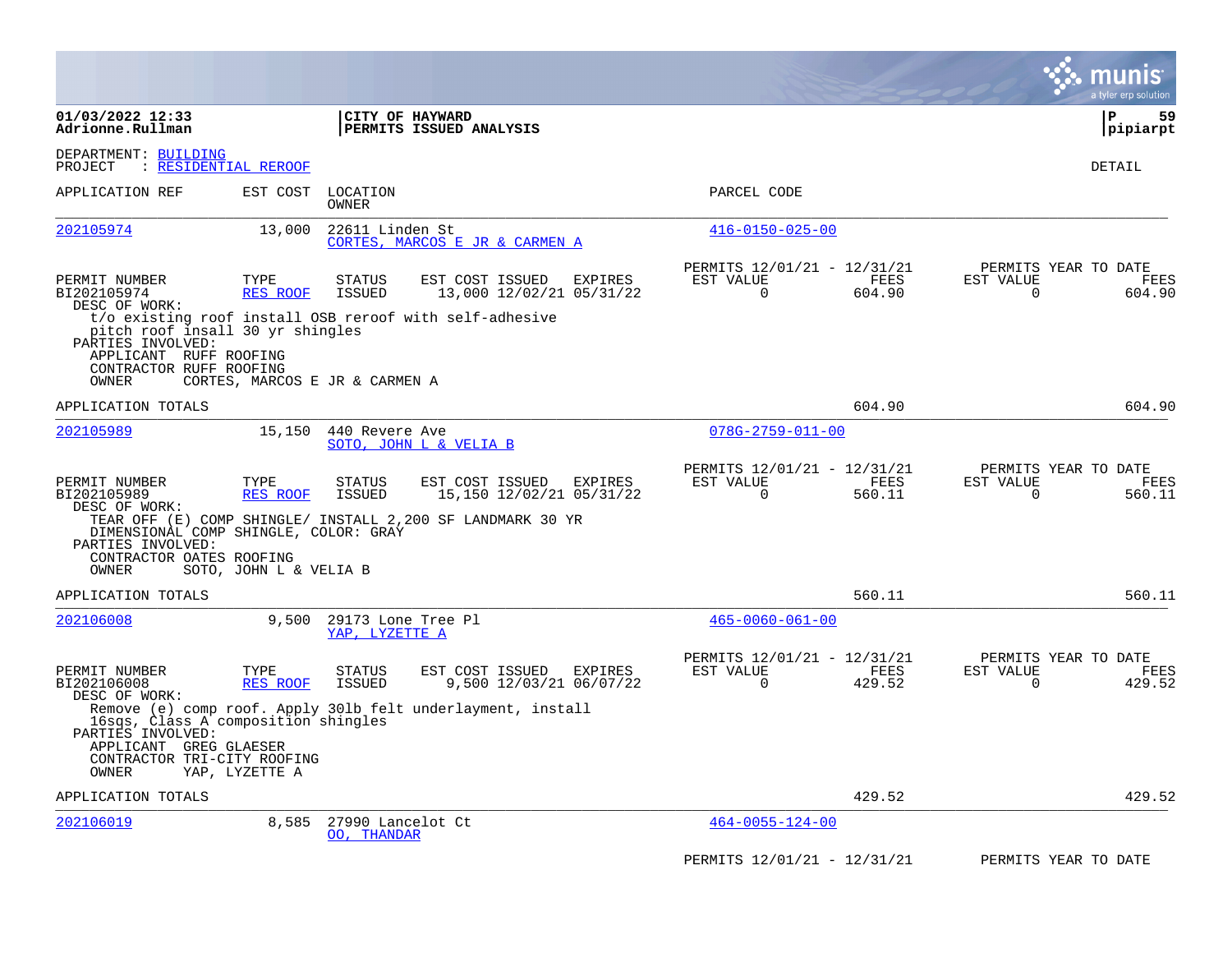|                                                                                                                                                                              |                                                    |                                            |                                                                                                       |         |                                                         |                |                          | a tyler erp solution                   |
|------------------------------------------------------------------------------------------------------------------------------------------------------------------------------|----------------------------------------------------|--------------------------------------------|-------------------------------------------------------------------------------------------------------|---------|---------------------------------------------------------|----------------|--------------------------|----------------------------------------|
| 01/03/2022 12:33<br>Adrionne.Rullman<br>PERMIT NUMBER                                                                                                                        | TYPE                                               | <b>STATUS</b>                              | CITY OF HAYWARD<br>PERMITS ISSUED ANALYSIS<br>EST COST ISSUED                                         | EXPIRES | EST VALUE                                               | <b>FEES</b>    | EST VALUE                | ΙP<br>60<br> pipiarpt<br>FEES          |
| DEPARTMENT: BUILDING<br>: RESIDENTIAL REROOF<br>PROJECT                                                                                                                      |                                                    |                                            |                                                                                                       |         |                                                         |                |                          | DETAIL                                 |
| APPLICATION REF                                                                                                                                                              |                                                    | EST COST LOCATION                          |                                                                                                       |         | PARCEL CODE                                             |                |                          |                                        |
| BI202106019<br>DESC OF WORK:<br>pitch. Color: Crystal Grey 13sqs<br>PARTIES INVOLVED:<br>APPLICANT PACHECO, VALERIE<br>CONTRACTOR MARCO ROOFING<br>OWNER                     | RES ROOF<br>00, THANDAR                            | OWNER<br>ISSUED                            | 8,585 12/03/21 06/01/22<br>Remove (e) roof. Furnish and install cool roof comp, 4/12                  |         | $\mathbf 0$                                             | 407.76         | $\mathbf 0$              | 407.76                                 |
| APPLICATION TOTALS                                                                                                                                                           |                                                    |                                            |                                                                                                       |         |                                                         | 407.76         |                          | 407.76                                 |
| 202106050                                                                                                                                                                    |                                                    | 10,000 28422 E 10th St                     | PACHECO, LUIS & LOZANO VICTORI                                                                        |         | $452 - 0084 - 027 - 00$                                 |                |                          |                                        |
| PERMIT NUMBER<br>BI202106050<br>DESC OF WORK:<br>desert tan<br>PARTIES INVOLVED:<br>APPLICANT PACHECO, LUIS & LOZANO VICTORI<br>CONTRACTOR OWNER/BUILDER<br>OWNER            | TYPE<br>RES ROOF<br>PACHECO, LUIS & LOZANO VICTORI | STATUS<br>ISSUED                           | EST COST ISSUED<br>10,000 12/06/21 06/10/22<br>t/o existing roof and install comp shingles for duplex | EXPIRES | PERMITS 12/01/21 - 12/31/21<br>EST VALUE<br>$\Omega$    | FEES<br>429.58 | EST VALUE<br>$\Omega$    | PERMITS YEAR TO DATE<br>FEES<br>429.58 |
| APPLICATION TOTALS                                                                                                                                                           |                                                    |                                            |                                                                                                       |         |                                                         | 429.58         |                          | 429.58                                 |
| 202106069                                                                                                                                                                    | 6,400                                              | 29194 Delgado Rd                           | SAMMONS, KEITH & JOAN                                                                                 |         | $083 - 0435 - 003 - 03$                                 |                |                          |                                        |
| PERMIT NUMBER<br>BI202106069<br>DESC OF WORK:<br>Reroof 1560 SF 16 Squares, Remove existing comp<br>install new comp roof over #30 felt, weathered wood<br>PARTIES INVOLVED: | TYPE<br>RES ROOF                                   | <b>STATUS</b><br>REVOKE                    | EST COST ISSUED<br>6,400 12/07/21 12/13/21                                                            | EXPIRES | PERMITS 12/01/21 - 12/31/21<br>EST VALUE<br>$\mathbf 0$ | FEES<br>.00    | EST VALUE<br>$\mathbf 0$ | PERMITS YEAR TO DATE<br>FEES<br>.00    |
| APPLICANT ABOVE ALL ROOFING SOLUTIONS INC<br>CONTRACTOR ABOVE ALL ROOFING SOLUTIONS INC<br>OWNER                                                                             | SAMMONS, KEITH & JOAN                              |                                            |                                                                                                       |         |                                                         |                |                          |                                        |
| APPLICATION TOTALS                                                                                                                                                           |                                                    |                                            |                                                                                                       |         |                                                         | .00            |                          | .00                                    |
| 202106080                                                                                                                                                                    | 15,000                                             | 24761 Verlor Ct<br><b>JEFFERIES, DAVID</b> |                                                                                                       |         | $441 - 0012 - 056 - 00$                                 |                |                          |                                        |
| PERMIT NUMBER<br>BI202106080<br>DESC OF WORK:<br>Remove the existing roof layers and install new 30                                                                          | TYPE<br>RES ROOF                                   | STATUS<br>COMPLT                           | EST COST ISSUED EXPIRES<br>15,000 12/07/21 06/13/22                                                   |         | PERMITS 12/01/21 - 12/31/21<br>EST VALUE<br>0           | FEES<br>538.45 | EST VALUE<br>0           | PERMITS YEAR TO DATE<br>FEES<br>538.45 |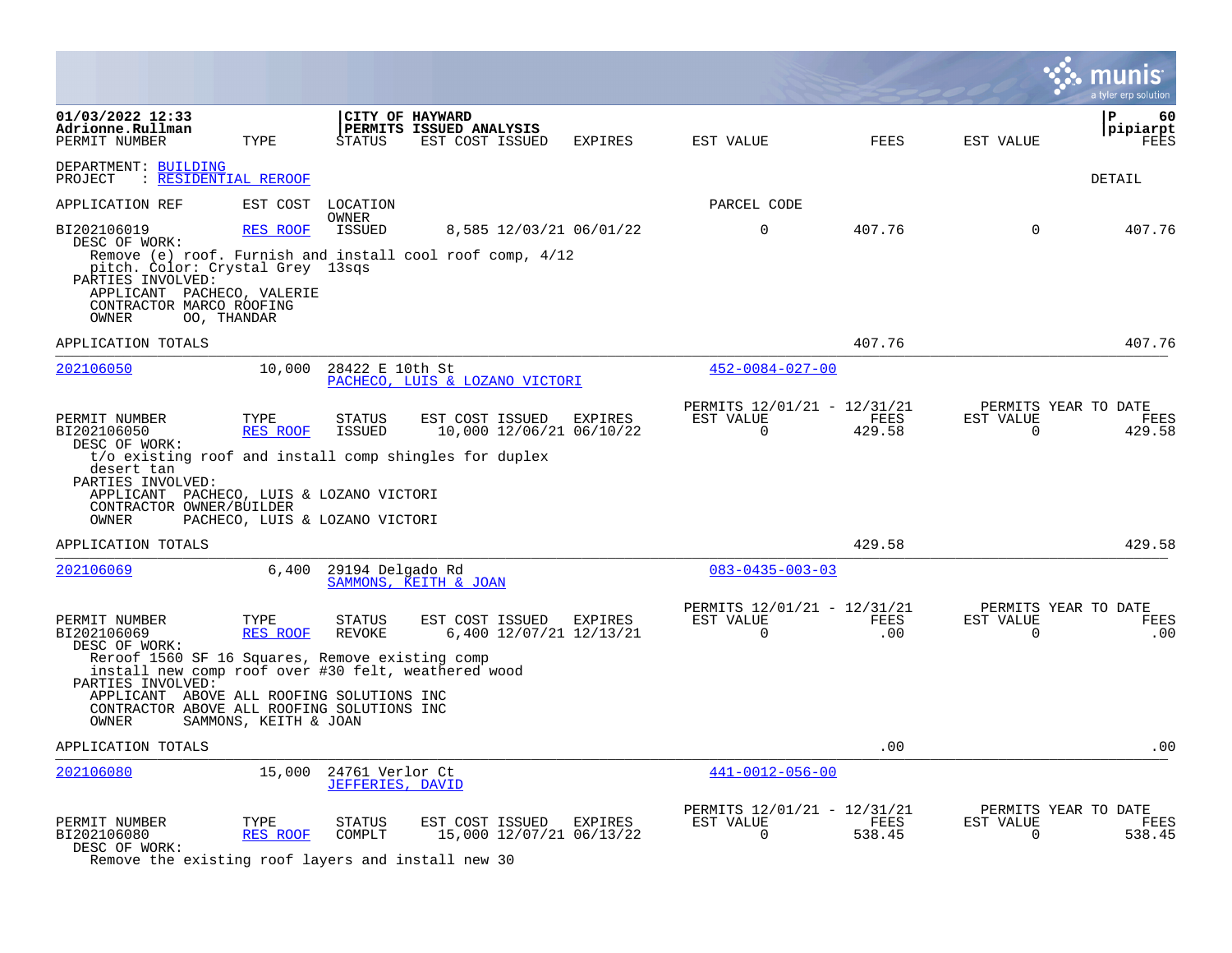|                                                                                                                                                                                                                                                                                                                                               | mu<br>a tyler erp solution                                                                                                                              |
|-----------------------------------------------------------------------------------------------------------------------------------------------------------------------------------------------------------------------------------------------------------------------------------------------------------------------------------------------|---------------------------------------------------------------------------------------------------------------------------------------------------------|
| 01/03/2022 12:33<br>CITY OF HAYWARD<br>PERMITS ISSUED ANALYSIS<br>Adrionne.Rullman<br>year comp singles 25 squares                                                                                                                                                                                                                            | ΙP<br>61<br> pipiarpt                                                                                                                                   |
| DEPARTMENT: BUILDING<br>: RESIDENTIAL REROOF<br>PROJECT                                                                                                                                                                                                                                                                                       | DETAIL                                                                                                                                                  |
| EST COST<br>APPLICATION REF<br>LOCATION<br>OWNER                                                                                                                                                                                                                                                                                              | PARCEL CODE                                                                                                                                             |
| PARTIES INVOLVED:<br>APPLICANT MACIEL, ISELA<br>CONTRACTOR MACIEL ROOFING<br>OWNER<br>JEFFERIES, DAVID                                                                                                                                                                                                                                        |                                                                                                                                                         |
| APPLICATION TOTALS                                                                                                                                                                                                                                                                                                                            | 538.45<br>538.45                                                                                                                                        |
| 15,000<br>202106081<br>31853 Chicoine Ave<br>LIU, RICHARD                                                                                                                                                                                                                                                                                     | $078G - 2931 - 006 - 02$                                                                                                                                |
| EST COST ISSUED<br>PERMIT NUMBER<br>TYPE<br>STATUS<br>BI202106081<br>15,000 12/07/21 06/05/22<br>RES ROOF<br>ISSUED<br>DESC OF WORK:<br>Remove the existing roof layers and install<br>new 30 year shingles Class A 25 squares green<br>PARTIES INVOLVED:<br>APPLICANT MACIEL, ISELA<br>CONTRACTOR MACIEL ROOFING<br>OWNER<br>LIU, RICHARD    | PERMITS 12/01/21 - 12/31/21<br>PERMITS YEAR TO DATE<br>EST VALUE<br>FEES<br>EST VALUE<br>FEES<br>EXPIRES<br>$\Omega$<br>648.45<br>648.45<br>$\Omega$    |
| APPLICATION TOTALS                                                                                                                                                                                                                                                                                                                            | 648.45<br>648.45                                                                                                                                        |
| 25973 Underwood Ave<br>202106082<br>12,990<br>MERCADO, PATRICIA                                                                                                                                                                                                                                                                               | $454 - 0020 - 005 - 00$                                                                                                                                 |
| PERMIT NUMBER<br>TYPE<br><b>STATUS</b><br>EST COST ISSUED<br><b>RES ROOF</b><br>12,990 12/07/21 06/10/22<br>BI202106082<br>COMPLT<br>DESC OF WORK:<br>Remove the existing roof layers and install new 30<br>year shingles class a fire rated charcoal 15 squares<br>PARTIES INVOLVED:<br>APPLICANT MACIEL, ISELA<br>CONTRACTOR MACIEL ROOFING | PERMITS 12/01/21 - 12/31/21<br>PERMITS YEAR TO DATE<br>EXPIRES<br>EST VALUE<br>FEES<br>EST VALUE<br>FEES<br>$\Omega$<br>494.90<br>$\mathbf 0$<br>494.90 |
| OWNER<br>MERCADO, PATRICIA<br>APPLICATION TOTALS                                                                                                                                                                                                                                                                                              | 494.90<br>494.90                                                                                                                                        |
| 202106098<br>7,500<br>325 Lafayette Ave<br>WOMMACK, CATHY                                                                                                                                                                                                                                                                                     | $078G - 2777 - 004 - 00$                                                                                                                                |
| PERMIT NUMBER<br>TYPE<br><b>STATUS</b><br>EST COST ISSUED<br>BI202106098<br><b>RES ROOF</b><br>7,500 12/08/21 06/29/22<br>COMPLT<br>DESC OF WORK:<br>Replace roof 2100 SF, Asphalt Shingles<br>Pewter Grey<br>PARTIES INVOLVED:<br>APPLICANT WOMMACK, CATHY<br>CONTRACTOR OWNER/, BUILDER                                                     | PERMITS 12/01/21 -<br>12/31/21<br>PERMITS YEAR TO DATE<br>EXPIRES<br>EST VALUE<br>FEES<br>EST VALUE<br>FEES<br>385.98<br>385.98<br>0<br>$\Omega$        |

 $\mathcal{L}^{\text{max}}$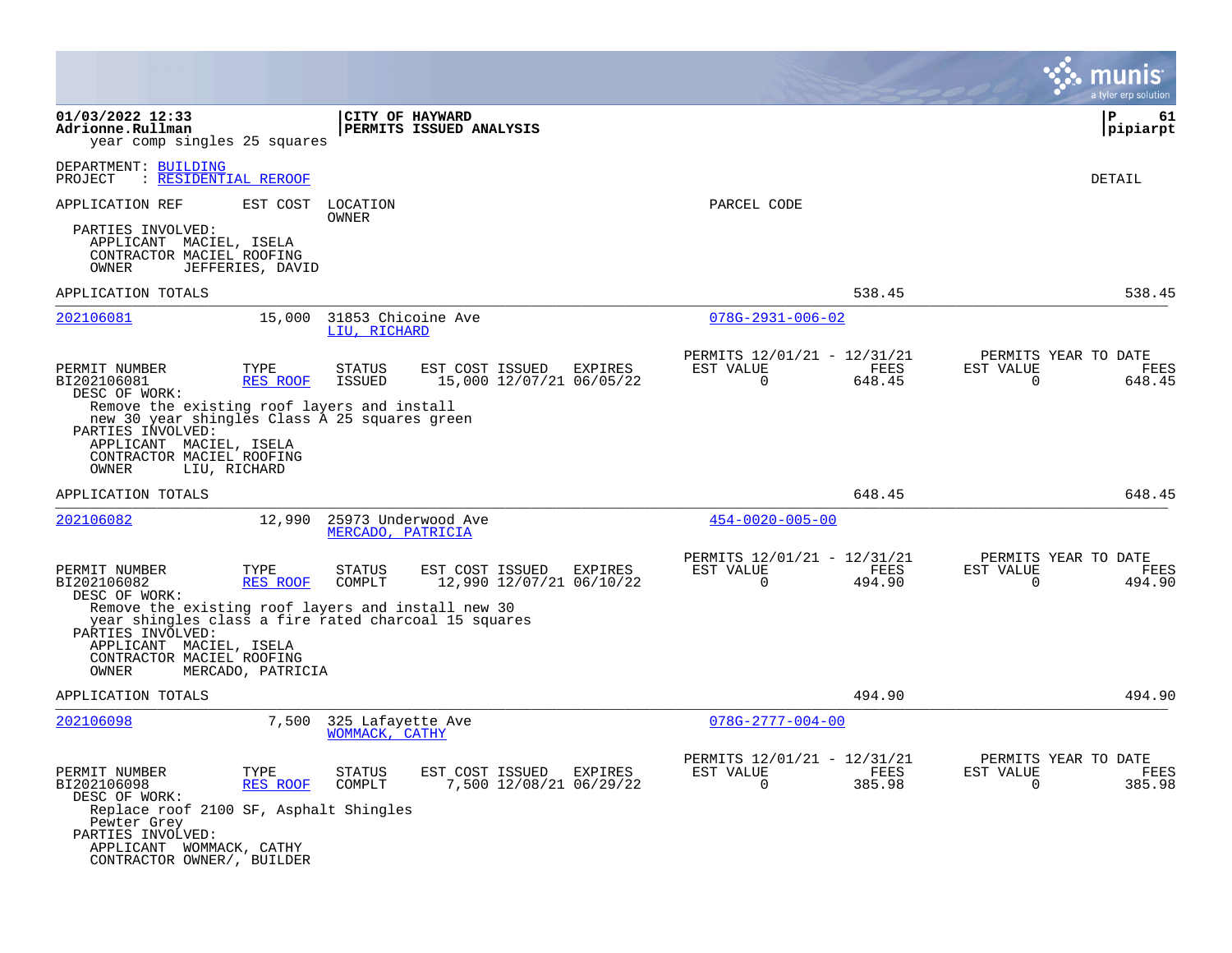|                                                                                                                                                                                                                                                       |                                                                                   |                                                         |                | munis<br>a tyler erp solution                                         |
|-------------------------------------------------------------------------------------------------------------------------------------------------------------------------------------------------------------------------------------------------------|-----------------------------------------------------------------------------------|---------------------------------------------------------|----------------|-----------------------------------------------------------------------|
| 01/03/2022 12:33<br>Adrionne.Rullman                                                                                                                                                                                                                  | CITY OF HAYWARD<br>PERMITS ISSUED ANALYSIS                                        |                                                         |                | l P<br>62<br> pipiarpt                                                |
| DEPARTMENT: BUILDING<br>: RESIDENTIAL REROOF<br>PROJECT                                                                                                                                                                                               |                                                                                   |                                                         |                | DETAIL                                                                |
| APPLICATION REF<br>EST COST                                                                                                                                                                                                                           | LOCATION                                                                          | PARCEL CODE                                             |                |                                                                       |
| OWNER<br>WOMMACK, CATHY<br>OWNER                                                                                                                                                                                                                      |                                                                                   |                                                         |                |                                                                       |
| APPLICATION TOTALS                                                                                                                                                                                                                                    |                                                                                   |                                                         | 385.98         | 385.98                                                                |
| 202106207<br>17,000                                                                                                                                                                                                                                   | 24872 Muir St<br>GONZALVES, EDWARD C & ALICE M                                    | $444 - 0042 - 026 - 00$                                 |                |                                                                       |
| TYPE<br>PERMIT NUMBER<br>RES ROOF<br>BI202106207<br>DESC OF WORK:<br>t/o existing roof and install new shingle roof                                                                                                                                   | EST COST ISSUED<br>STATUS<br>EXPIRES<br>ISSUED<br>17,000 12/14/21 06/12/22        | PERMITS 12/01/21 - 12/31/21<br>EST VALUE<br>$\mathbf 0$ | FEES<br>582.00 | PERMITS YEAR TO DATE<br>EST VALUE<br>FEES<br>$\overline{0}$<br>582.00 |
| PARTIES INVOLVED:<br>APPLICANT NEWHAUS CONSTRUCTION<br>CONTRACTOR NEWHAUS CONSTRUCTION<br>OWNER<br>GONZALVES, EDWARD C & ALICE M                                                                                                                      |                                                                                   |                                                         |                |                                                                       |
| APPLICATION TOTALS                                                                                                                                                                                                                                    |                                                                                   |                                                         | 582.00         | 582.00                                                                |
| 202106236<br>14,000                                                                                                                                                                                                                                   | 816 Lester Ave<br>ANDREWS, IRENE V & TIMOTHY A                                    | $432 - 0068 - 110 - 00$                                 |                |                                                                       |
| PERMIT NUMBER<br>TYPE<br>BI202106236<br>RES ROOF<br>DESC OF WORK:                                                                                                                                                                                     | EST COST ISSUED<br><b>STATUS</b><br>EXPIRES<br>ISSUED<br>14,000 12/15/21 06/13/22 | PERMITS 12/01/21 - 12/31/21<br>EST VALUE<br>$\mathbf 0$ | FEES<br>516.67 | PERMITS YEAR TO DATE<br>EST VALUE<br>FEES<br>$\mathbf 0$<br>516.67    |
| TEAR OFF SHINGLES AND INSTALL NEW 30YEAR SHINGLES, 27 SQAURE<br>SILVER BIRCH COLOR<br>PARTIES INVOLVED:                                                                                                                                               |                                                                                   |                                                         |                |                                                                       |
| CONTRACTOR JAVIER C ARAUJO<br>OWNER<br>ANDREWS, IRENE V & TIMOTHY A                                                                                                                                                                                   |                                                                                   |                                                         |                |                                                                       |
| APPLICATION TOTALS                                                                                                                                                                                                                                    |                                                                                   |                                                         | 516.67         | 516.67                                                                |
| 202106313<br>24,012 90 Lund Ave                                                                                                                                                                                                                       | LGA MANAGEMENT LLC                                                                | $444 - 0069 - 054 - 02$                                 |                |                                                                       |
| PERMIT NUMBER<br>TYPE<br>BI202106313<br>RES ROOF<br>DESC OF WORK:                                                                                                                                                                                     | EST COST ISSUED<br>EXPIRES<br>STATUS<br>ISSUED<br>24,012 12/29/21 06/27/22        | PERMITS 12/01/21 - 12/31/21<br>EST VALUE<br>$\Omega$    | FEES<br>756.04 | PERMITS YEAR TO DATE<br>EST VALUE<br>FEES<br>0<br>756.04              |
| APARTMENT BLDG A. REPLACE EXISITNG ROOF SHIN FURNISH & INSTA<br>GAF WEATHERWATCH S/A UNDERLAY, 1 LAYER GAF TIGER PAW, GAF HD<br>PARTIES INVOLVED:<br>APPLICANT GLOBAL ROOFING GROUP<br>CONTRACTOR GLOBAL ROOFING GROUP<br>LGA MANAGEMENT LLC<br>OWNER |                                                                                   |                                                         |                |                                                                       |
| APPLICATION TOTALS                                                                                                                                                                                                                                    |                                                                                   |                                                         | 756.04         | 756.04                                                                |
| 202106314<br>24,012 90 Lund Ave                                                                                                                                                                                                                       |                                                                                   | $444 - 0069 - 054 - 02$                                 |                |                                                                       |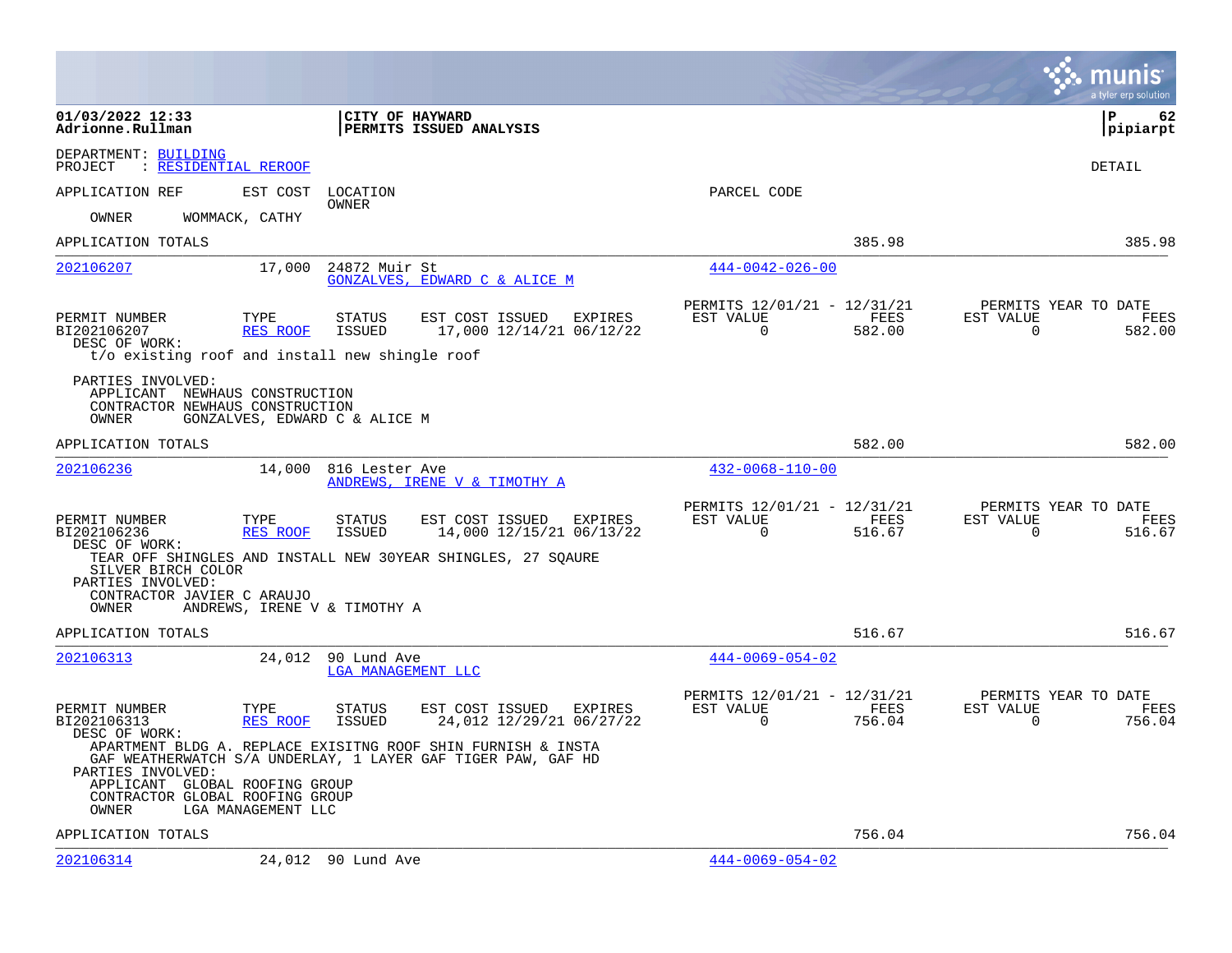|                                                                                                                                                  |                                               |                                       |                                                                                                                                                                             |                |                                                         |                |                             | munis<br>a tyler erp solution          |
|--------------------------------------------------------------------------------------------------------------------------------------------------|-----------------------------------------------|---------------------------------------|-----------------------------------------------------------------------------------------------------------------------------------------------------------------------------|----------------|---------------------------------------------------------|----------------|-----------------------------|----------------------------------------|
| 01/03/2022 12:33<br>Adrionne.Rullman                                                                                                             |                                               | CITY OF HAYWARD<br>LGA MANAGEMENT LLC | PERMITS ISSUED ANALYSIS                                                                                                                                                     |                |                                                         |                |                             | l P<br>63<br> pipiarpt                 |
| PERMIT NUMBER                                                                                                                                    | TYPE                                          | STATUS                                | EST COST ISSUED                                                                                                                                                             | <b>EXPIRES</b> | PERMITS 12/01/21 - 12/31/21<br>EST VALUE                | FEES           | EST VALUE                   | PERMITS YEAR TO DATE<br>FEES           |
| DEPARTMENT: BUILDING                                                                                                                             |                                               |                                       |                                                                                                                                                                             |                |                                                         |                |                             |                                        |
| PROJECT<br>: RESIDENTIAL REROOF                                                                                                                  |                                               |                                       |                                                                                                                                                                             |                |                                                         |                |                             | DETAIL                                 |
| APPLICATION REF                                                                                                                                  | EST COST                                      | LOCATION<br>OWNER                     |                                                                                                                                                                             |                | PARCEL CODE                                             |                |                             |                                        |
| BI202106314<br>DESC OF WORK:                                                                                                                     | <b>RES ROOF</b>                               | <b>ISSUED</b>                         | 24,012 12/29/21 06/27/22                                                                                                                                                    |                | $\mathbf 0$                                             | 756.04         | $\Omega$                    | 756.04                                 |
| PARTIES INVOLVED:<br>APPLICANT GLOBAL ROOFING GROUP                                                                                              |                                               |                                       | APARTMENT BLDG B. REPLACE EXISITNG ROOF SHIN FURNISH & INSTA<br>GAF WEATHERWATCH S/A UNDERLAY, 1 LAYER GAF TIGER PAW, GAF HD                                                |                |                                                         |                |                             |                                        |
| CONTRACTOR GLOBAL ROOFING GROUP<br>OWNER                                                                                                         | LGA MANAGEMENT LLC                            |                                       |                                                                                                                                                                             |                |                                                         |                |                             |                                        |
| APPLICATION TOTALS                                                                                                                               |                                               |                                       |                                                                                                                                                                             |                |                                                         | 756.04         |                             | 756.04                                 |
| 202106315                                                                                                                                        | 24,012                                        | 90 Lund Ave<br>LGA MANAGEMENT LLC     |                                                                                                                                                                             |                | $444 - 0069 - 054 - 02$                                 |                |                             |                                        |
| PERMIT NUMBER<br>BI202106315<br>DESC OF WORK:<br>PARTIES INVOLVED:<br>APPLICANT GLOBAL ROOFING GROUP<br>CONTRACTOR GLOBAL ROOFING GROUP<br>OWNER | TYPE<br><b>RES ROOF</b><br>LGA MANAGEMENT LLC | STATUS<br><b>ISSUED</b>               | EST COST ISSUED<br>24,012 12/29/21 06/27/22<br>APARTMENT BLDG C. REPLACE EXISITNG ROOF SHIN FURNISH & INSTA<br>GAF WEATHERWATCH S/A UNDERLAY, 1 LAYER GAF TIGER PAW, GAF HD | EXPIRES        | PERMITS 12/01/21 - 12/31/21<br>EST VALUE<br>$\mathbf 0$ | FEES<br>756.04 | EST VALUE<br>$\mathbf 0$    | PERMITS YEAR TO DATE<br>FEES<br>756.04 |
| APPLICATION TOTALS                                                                                                                               |                                               |                                       |                                                                                                                                                                             |                |                                                         | 756.04         |                             | 756.04                                 |
| 202106316                                                                                                                                        | 24,012                                        | 90 Lund Ave<br>LGA MANAGEMENT LLC     |                                                                                                                                                                             |                | $444 - 0069 - 054 - 02$                                 |                |                             |                                        |
| PERMIT NUMBER<br>BI202106316<br>DESC OF WORK:                                                                                                    | TYPE<br><b>RES ROOF</b>                       | <b>STATUS</b><br>ISSUED               | EST COST ISSUED<br>24,012 12/29/21 06/27/22                                                                                                                                 | <b>EXPIRES</b> | PERMITS 12/01/21 - 12/31/21<br>EST VALUE<br>0           | FEES<br>756.04 | EST VALUE<br>$\overline{0}$ | PERMITS YEAR TO DATE<br>FEES<br>756.04 |
| PARTIES INVOLVED:<br>APPLICANT GLOBAL ROOFING GROUP<br>CONTRACTOR GLOBAL ROOFING GROUP<br>OWNER                                                  | LGA MANAGEMENT LLC                            |                                       | APARTMENT BLDG D. REPLACE EXISITNG ROOF SHIN FURNISH & INSTA<br>GAF WEATHERWATCH S/A UNDERLAY, 1 LAYER GAF TIGER PAW, GAF HD                                                |                |                                                         |                |                             |                                        |
| APPLICATION TOTALS                                                                                                                               |                                               |                                       |                                                                                                                                                                             |                |                                                         | 756.04         |                             | 756.04                                 |
| 202106317                                                                                                                                        | 24,012                                        | 90 Lund Ave<br>LGA MANAGEMENT LLC     |                                                                                                                                                                             |                | $444 - 0069 - 054 - 02$                                 |                |                             |                                        |
| PERMIT NUMBER                                                                                                                                    | TYPE                                          | STATUS                                | EST COST ISSUED                                                                                                                                                             | EXPIRES        | PERMITS 12/01/21 - 12/31/21<br>EST VALUE                | FEES           | EST VALUE                   | PERMITS YEAR TO DATE<br>FEES           |

 $\mathcal{L}^{\text{c}}$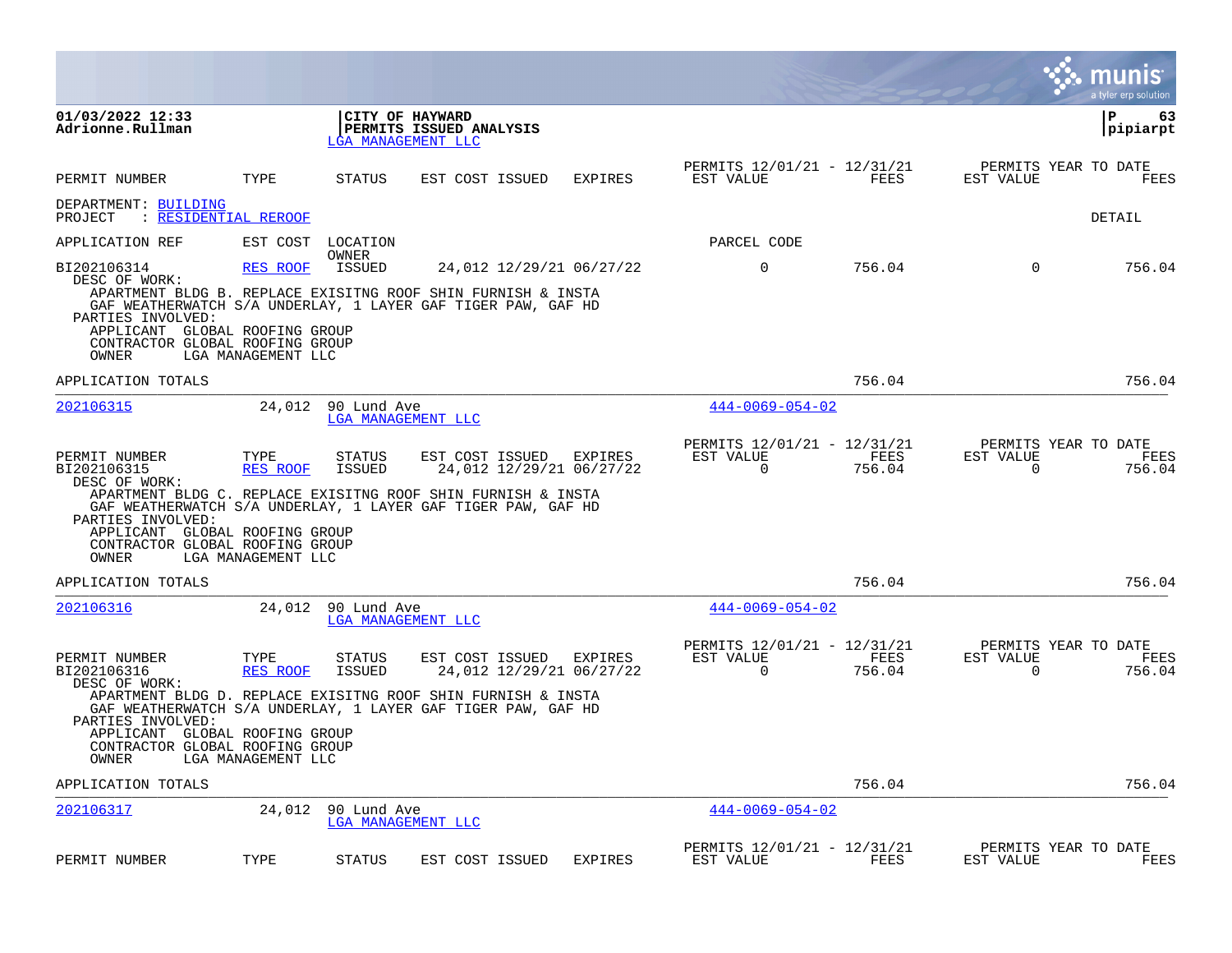|                                                                                                                                                                                                                                                                                                                                                                                                                     | a tyler erp solution                                                                                                                                       |
|---------------------------------------------------------------------------------------------------------------------------------------------------------------------------------------------------------------------------------------------------------------------------------------------------------------------------------------------------------------------------------------------------------------------|------------------------------------------------------------------------------------------------------------------------------------------------------------|
| 01/03/2022 12:33<br><b>CITY OF HAYWARD</b><br>Adrionne.Rullman<br><b>PERMITS ISSUED ANALYSIS</b>                                                                                                                                                                                                                                                                                                                    | ΙP<br>64<br> pipiarpt                                                                                                                                      |
| DEPARTMENT: BUILDING<br>: RESIDENTIAL REROOF<br>PROJECT                                                                                                                                                                                                                                                                                                                                                             | DETAIL                                                                                                                                                     |
| EST COST<br>APPLICATION REF<br>LOCATION<br>OWNER                                                                                                                                                                                                                                                                                                                                                                    | PARCEL CODE                                                                                                                                                |
| BI202106317<br>RES ROOF<br>ISSUED<br>24,012 12/29/21 06/27/22<br>DESC OF WORK:<br>APARTMENT BLDG E. REPLACE EXISITNG ROOF SHIN FURNISH & INSTA<br>GAF WEATHERWATCH S/A UNDERLAY, 1 LAYER GAF TIGER PAW, GAF HD<br>PARTIES INVOLVED:<br>APPLICANT GLOBAL ROOFING GROUP<br>CONTRACTOR GLOBAL ROOFING GROUP<br>OWNER<br>LGA MANAGEMENT LLC                                                                             | $\mathbf 0$<br>$\Omega$<br>756.04<br>756.04                                                                                                                |
| APPLICATION TOTALS                                                                                                                                                                                                                                                                                                                                                                                                  | 756.04<br>756.04                                                                                                                                           |
| 202106318<br>24,012<br>90 Lund Ave<br>LGA MANAGEMENT LLC                                                                                                                                                                                                                                                                                                                                                            | $444 - 0069 - 054 - 02$                                                                                                                                    |
| TYPE<br>EST COST ISSUED<br>PERMIT NUMBER<br>STATUS<br>BI202106318<br>RES ROOF<br>ISSUED<br>24,012 12/29/21 06/27/22<br>DESC OF WORK:<br>APARTMENT BLDG F. REPLACE EXISITNG ROOF SHIN FURNISH & INSTA<br>GAF WEATHERWATCH S/A UNDERLAY, 1 LAYER GAF TIGER PAW, GAF HD<br>PARTIES INVOLVED:<br>APPLICANT GLOBAL ROOFING GROUP<br>CONTRACTOR GLOBAL ROOFING GROUP<br>OWNER<br>LGA MANAGEMENT LLC                       | PERMITS 12/01/21 - 12/31/21<br>PERMITS YEAR TO DATE<br>EXPIRES<br>EST VALUE<br>FEES<br>EST VALUE<br>FEES<br>$\Omega$<br>$\mathbf 0$<br>756.04<br>756.04    |
| APPLICATION TOTALS                                                                                                                                                                                                                                                                                                                                                                                                  | 756.04<br>756.04                                                                                                                                           |
| 202106319<br>24,012<br>90 Lund Ave<br>LGA MANAGEMENT LLC                                                                                                                                                                                                                                                                                                                                                            | $444 - 0069 - 054 - 02$                                                                                                                                    |
| PERMIT NUMBER<br>TYPE<br><b>STATUS</b><br>EST COST ISSUED EXPIRES<br>24,012 12/29/21 06/27/22<br>BI202106319<br>RES ROOF<br><b>ISSUED</b><br>DESC OF WORK:<br>APARTMENT BLDG G. REPLACE EXISITNG ROOF SHIN FURNISH & INSTA<br>GAF WEATHERWATCH S/A UNDERLAY, 1 LAYER GAF TIGER PAW, GAF HD<br>PARTIES INVOLVED:<br>APPLICANT GLOBAL ROOFING GROUP<br>CONTRACTOR GLOBAL ROOFING GROUP<br>OWNER<br>LGA MANAGEMENT LLC | PERMITS 12/01/21 - 12/31/21<br>PERMITS YEAR TO DATE<br>EST VALUE<br>EST VALUE<br>FEES<br>FEES<br>$\Omega$<br>$\mathbf 0$<br>756.04<br>756.04               |
| APPLICATION TOTALS                                                                                                                                                                                                                                                                                                                                                                                                  | 756.04<br>756.04                                                                                                                                           |
| 202106320<br>24,012<br>90 Lund Ave<br>LGA MANAGEMENT LLC                                                                                                                                                                                                                                                                                                                                                            | $444 - 0069 - 054 - 02$                                                                                                                                    |
| PERMIT NUMBER<br>EST COST ISSUED<br>TYPE<br><b>STATUS</b><br>BI202106320<br>24,012 12/29/21 06/27/22<br>RES ROOF<br>ISSUED<br>DESC OF WORK:<br>APARTMENT BLDG H. REPLACE EXISITNG ROOF SHIN FURNISH & INSTA<br>GAF WEATHERWATCH S/A UNDERLAY, 1 LAYER GAF TIGER PAW, GAF HD                                                                                                                                         | PERMITS 12/01/21 - 12/31/21<br>PERMITS YEAR TO DATE<br>FEES<br>EST VALUE<br>EXPIRES<br>EST VALUE<br>FEES<br>$\mathbf 0$<br>$\mathbf 0$<br>756.04<br>756.04 |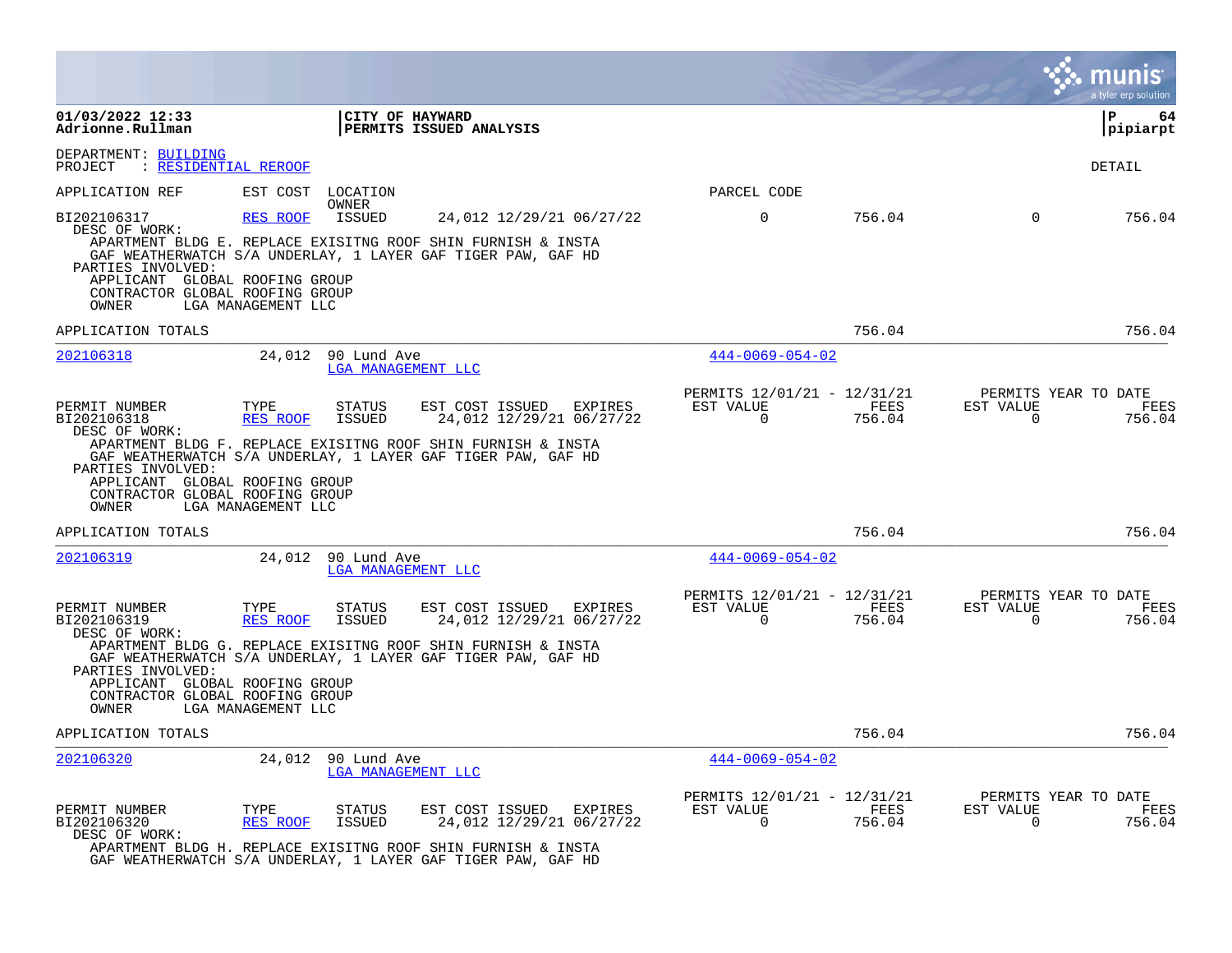|                                                                                                                                              |                       |                                   |                                                                                                                              |                |                                                         |                |                          | munis<br>a tyler erp solution          |
|----------------------------------------------------------------------------------------------------------------------------------------------|-----------------------|-----------------------------------|------------------------------------------------------------------------------------------------------------------------------|----------------|---------------------------------------------------------|----------------|--------------------------|----------------------------------------|
| 01/03/2022 12:33<br>Adrionne.Rullman                                                                                                         |                       | CITY OF HAYWARD                   | PERMITS ISSUED ANALYSIS                                                                                                      |                |                                                         |                |                          | ΙP<br>65<br> pipiarpt                  |
| DEPARTMENT: BUILDING<br>: RESIDENTIAL REROOF<br>PROJECT                                                                                      |                       |                                   |                                                                                                                              |                |                                                         |                |                          | <b>DETAIL</b>                          |
| APPLICATION REF                                                                                                                              | EST COST              | LOCATION<br>OWNER                 |                                                                                                                              |                | PARCEL CODE                                             |                |                          |                                        |
| PARTIES INVOLVED:<br>APPLICANT GLOBAL ROOFING GROUP<br>CONTRACTOR GLOBAL ROOFING GROUP<br>OWNER                                              | LGA MANAGEMENT LLC    |                                   |                                                                                                                              |                |                                                         |                |                          |                                        |
| APPLICATION TOTALS                                                                                                                           |                       |                                   |                                                                                                                              |                |                                                         | 756.04         |                          | 756.04                                 |
| 202106321                                                                                                                                    | 24,019                | 90 Lund Ave<br>LGA MANAGEMENT LLC |                                                                                                                              |                | $444 - 0069 - 054 - 02$                                 |                |                          |                                        |
| PERMIT NUMBER<br>BI202106321<br>DESC OF WORK:                                                                                                | TYPE<br>RES ROOF      | STATUS<br><b>ISSUED</b>           | EST COST ISSUED<br>24,019 12/29/21 06/27/22                                                                                  | EXPIRES        | PERMITS 12/01/21 - 12/31/21<br>EST VALUE<br>$\mathbf 0$ | FEES<br>756.04 | EST VALUE<br>$\Omega$    | PERMITS YEAR TO DATE<br>FEES<br>756.04 |
| PARTIES INVOLVED:                                                                                                                            |                       |                                   | APARTMENT BLDG I. REPLACE EXISITNG ROOF SHIN FURNISH & INSTA<br>GAF WEATHERWATCH S/A UNDERLAY, 1 LAYER GAF TIGER PAW, GAF HD |                |                                                         |                |                          |                                        |
| APPLICANT GLOBAL ROOFING GROUP<br>CONTRACTOR GLOBAL ROOFING GROUP<br>OWNER                                                                   | LGA MANAGEMENT LLC    |                                   |                                                                                                                              |                |                                                         |                |                          |                                        |
| APPLICATION TOTALS                                                                                                                           |                       |                                   |                                                                                                                              |                |                                                         | 756.04         |                          | 756.04                                 |
| 202106322                                                                                                                                    | 20,780                | 26991 Gading Rd                   | LUCAS, STANLEY K & GAYLEEN R TRS                                                                                             |                | $454 - 0060 - 058 - 00$                                 |                |                          |                                        |
| PERMIT NUMBER<br>BI202106322<br>DESC OF WORK:                                                                                                | TYPE<br>RES ROOF      | STATUS<br><b>ISSUED</b>           | EST COST ISSUED<br>20,780 12/28/21 06/26/22                                                                                  | <b>EXPIRES</b> | PERMITS 12/01/21 - 12/31/21<br>EST VALUE<br>$\mathbf 0$ | FEES<br>669.05 | EST VALUE<br>$\mathbf 0$ | PERMITS YEAR TO DATE<br>FEES<br>669.05 |
| PARTIES INVOLVED:                                                                                                                            |                       |                                   | T/O ALL ROOFING DOWN TO DECK ROOF. INSTALL 5 O'HAGIN VENTS.<br>ISNTLAL 30IB UNDERLAYMENT COMP SHINGLES, BLUE SIENNA, 31 SQU  |                |                                                         |                |                          |                                        |
| APPLICANT BECK, MARY<br>CONTRACTOR BECK ROOFING CO. INC.<br>OWNER                                                                            |                       | LUCAS, STANLEY K & GAYLEEN R TRS  |                                                                                                                              |                |                                                         |                |                          |                                        |
| APPLICATION TOTALS                                                                                                                           |                       |                                   |                                                                                                                              |                |                                                         | 669.05         |                          | 669.05                                 |
| 202106329                                                                                                                                    | 9,000                 | 27799 Tampa Ave                   | CARRASCO, JOSEPHINE R                                                                                                        |                | $464 - 0025 - 069 - 00$                                 |                |                          |                                        |
| PERMIT NUMBER<br>BI202106329<br>DESC OF WORK:                                                                                                | TYPE<br>RES ROOF      | <b>STATUS</b><br><b>ISSUED</b>    | EST COST ISSUED<br>9,000 12/29/21 06/27/22                                                                                   | EXPIRES        | PERMITS 12/01/21 - 12/31/21<br>EST VALUE<br>0           | FEES<br>407.81 | EST VALUE<br>$\mathbf 0$ | PERMITS YEAR TO DATE<br>FEES<br>407.81 |
| TEAR OFF AND REROOF SINGLE STORY ATTACHED GARAGE HOME<br>PARTIES INVOLVED:<br>APPLICANT GOMES, MAYRA<br>CONTRACTOR RELIABLE ROOFING<br>OWNER | CARRASCO, JOSEPHINE R |                                   | 14 SQUARES OWENS SHINGLE SINGLE LAYER AMBER COLOR. TORCH DOW                                                                 |                |                                                         |                |                          |                                        |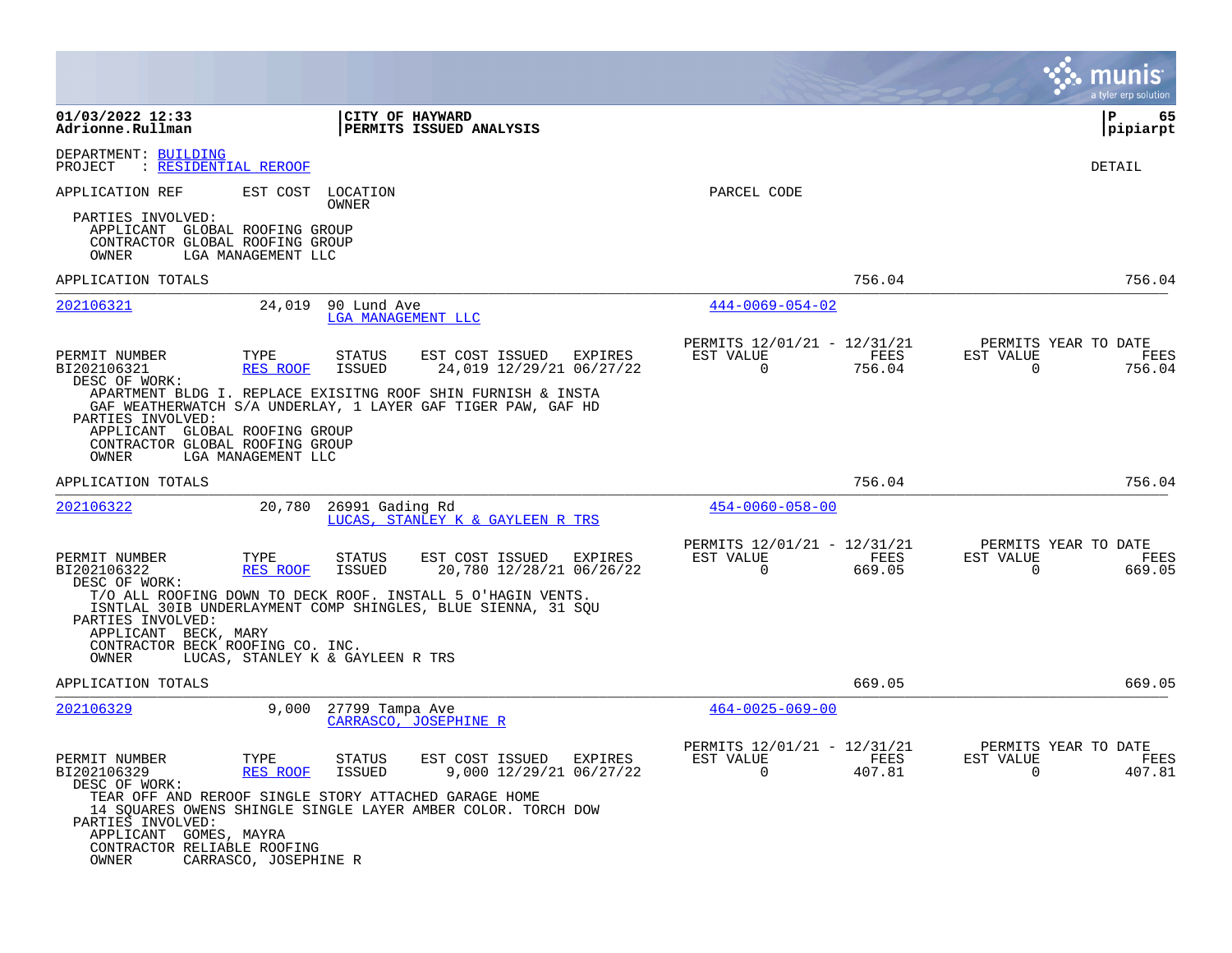|                                      |                      |                                                   |             |                     | $\sim$ munis<br>a tyler erp solution |
|--------------------------------------|----------------------|---------------------------------------------------|-------------|---------------------|--------------------------------------|
| 01/03/2022 12:33<br>Adrionne.Rullman |                      | CITY OF HAYWARD<br><b>PERMITS ISSUED ANALYSIS</b> |             |                     | 66<br> pipiarpt                      |
| DEPARTMENT: BUILDING<br>PROJECT      | : RESIDENTIAL REROOF |                                                   |             |                     | DETAIL                               |
| APPLICATION REF                      | EST COST             | LOCATION<br>OWNER                                 | PARCEL CODE |                     |                                      |
| APPLICATION TOTALS<br>PROJECT TOTALS |                      |                                                   |             | 407.81<br>13,479.54 | 407.81<br>13,479.54                  |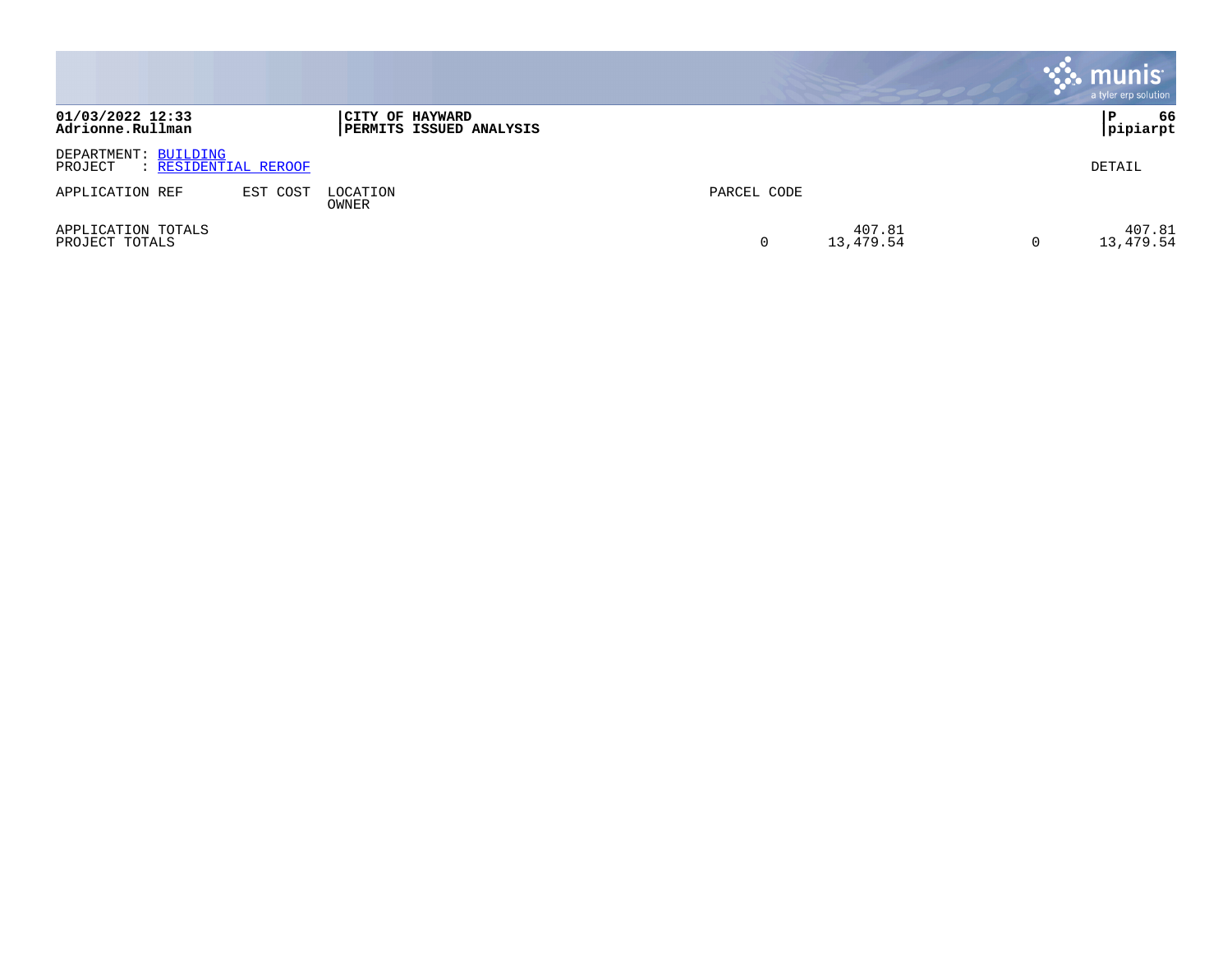|                                                                                             |                                                                        |                                     |                                                        |                                                      |                      |                | <b>munis</b><br>a tyler erp solution     |
|---------------------------------------------------------------------------------------------|------------------------------------------------------------------------|-------------------------------------|--------------------------------------------------------|------------------------------------------------------|----------------------|----------------|------------------------------------------|
| 01/03/2022 12:33<br>Adrionne.Rullman                                                        |                                                                        |                                     | CITY OF HAYWARD<br>PERMITS ISSUED ANALYSIS             |                                                      |                      |                | P<br>67<br>pipiarpt                      |
| DEPARTMENT: BUILDING<br>PROJECT<br>: SPRAY BOOTH                                            |                                                                        |                                     |                                                        |                                                      |                      |                | DETAIL                                   |
| APPLICATION REF                                                                             | EST COST                                                               | LOCATION<br>OWNER                   |                                                        | PARCEL CODE                                          |                      |                |                                          |
| 202103038                                                                                   | 28,500                                                                 | 25571 Dollar St<br>WILAM, ROBERTA A |                                                        | $444 - 0060 - 029 - 02$                              |                      |                |                                          |
| PERMIT NUMBER<br>BI202103038<br>DESC OF WORK:<br>replace exsiting auto spray booth with new | TYPE<br><b>SPRAY BOOT ISSUED</b>                                       | STATUS                              | EST COST ISSUED<br>EXPIRES<br>28,500 12/16/21 06/14/22 | PERMITS 12/01/21 - 12/31/21<br>EST VALUE<br>$\Omega$ | FEES<br>1,786.03     | EST VALUE<br>O | PERMITS YEAR TO DATE<br>FEES<br>1,786.03 |
| PARTIES INVOLVED:<br>APPLICANT<br>CONTRACTOR<br>OWNER                                       | PRECISION FOR COLLISION<br>PRECISION FOR COLLISION<br>WILAM, ROBERTA A |                                     |                                                        |                                                      |                      |                |                                          |
| APPLICATION TOTALS<br>PROJECT TOTALS                                                        |                                                                        |                                     |                                                        | 0                                                    | 1,786.03<br>1,786.03 | $\Omega$       | 1,786.03<br>1,786.03                     |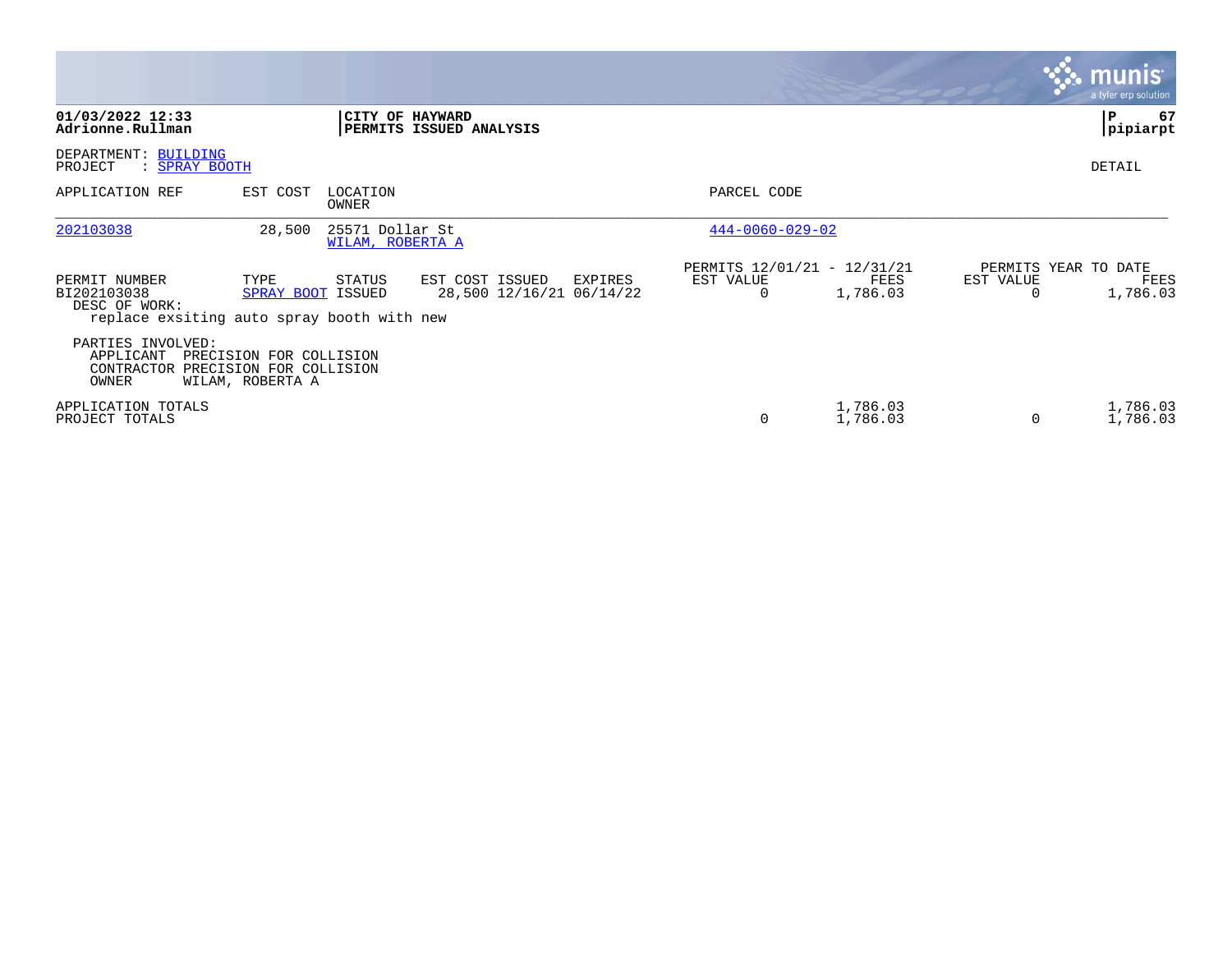|                                                                                         |                                            |                                                              |                                                         |                | a tyler erp solution                                               |
|-----------------------------------------------------------------------------------------|--------------------------------------------|--------------------------------------------------------------|---------------------------------------------------------|----------------|--------------------------------------------------------------------|
| 01/03/2022 12:33<br>Adrionne.Rullman                                                    | CITY OF HAYWARD                            | PERMITS ISSUED ANALYSIS                                      |                                                         |                | l P<br>68<br> pipiarpt                                             |
| DEPARTMENT: BUILDING<br>PROJECT                                                         | : NEW ELECTRICAL SERVICE RES               |                                                              |                                                         |                | <b>DETAIL</b>                                                      |
| APPLICATION REF                                                                         | EST COST LOCATION<br>OWNER                 |                                                              | PARCEL CODE                                             |                |                                                                    |
| 202105863                                                                               | 12,000<br>1737 Dahill Ln                   | JOHNSON ROBERT C/LEVY JO C                                   | $416 - 0130 - 021 - 00$                                 |                |                                                                    |
| PERMIT NUMBER<br>BI202105863<br>DESC OF WORK:<br>200 AMP LIKE FOR LIKE, PANEL UPGRADE   | TYPE<br><b>STATUS</b><br>ELEC SERVI ISSUED | EST COST ISSUED<br>EXPIRES<br>12,000 12/03/21 06/01/22       | PERMITS 12/01/21 - 12/31/21<br>EST VALUE<br>$\Omega$    | FEES<br>236.67 | PERMITS YEAR TO DATE<br>EST VALUE<br>FEES<br>$\Omega$<br>236.67    |
| PARTIES INVOLVED:<br>CONTRACTOR STE ELECTRIC DBA SOLAR TECHNOLOGIES<br>OWNER            | JOHNSON ROBERT C/LEVY JO C                 |                                                              |                                                         |                |                                                                    |
| APPLICATION TOTALS                                                                      |                                            |                                                              |                                                         | 236.67         | 236.67                                                             |
| 202105934                                                                               | 0 1364 Sheridan Ln                         | PANGILINAN, BENJAMIN J & CORNELIA ETAL                       | $454 - 0065 - 046 - 00$                                 |                |                                                                    |
| PERMIT NUMBER<br>BI202105934<br>DESC OF WORK:<br>new 225A MSP upgrade                   | TYPE<br><b>STATUS</b><br>ELEC SERVI ISSUED | EST COST ISSUED<br><b>EXPIRES</b><br>$0$ 12/01/21 05/30/22   | PERMITS 12/01/21 - 12/31/21<br>EST VALUE<br>$\mathbf 0$ | FEES<br>236.67 | PERMITS YEAR TO DATE<br>EST VALUE<br>FEES<br>$\mathbf 0$<br>236.67 |
| PARTIES INVOLVED:<br>APPLICANT SUNRUN<br>CONTRACTOR SUNRUN<br>OWNER                     | PANGILINAN, BENJAMIN J & CORNELIA ETAL     |                                                              |                                                         |                |                                                                    |
| APPLICATION TOTALS                                                                      |                                            |                                                              |                                                         | 236.67         | 236.67                                                             |
| 202105977                                                                               | 1,000<br>30846 Prestwick Ave               | PHILPOT, VIRGINIA N HEIRS OF EST                             | $078G - 2723 - 006 - 00$                                |                |                                                                    |
| PERMIT NUMBER<br>BI202105977<br>DESC OF WORK:<br>200 main panel upgrade sub panel       | TYPE<br><b>STATUS</b><br>ELEC SERVI ISSUED | EST COST ISSUED<br><b>EXPIRES</b><br>1,000 12/02/21 05/31/22 | PERMITS 12/01/21 - 12/31/21<br>EST VALUE<br>$\Omega$    | FEES<br>236.67 | PERMITS YEAR TO DATE<br>EST VALUE<br>FEES<br>0<br>236.67           |
| PARTIES INVOLVED:<br>APPLICANT TD WEST ELECTRIC<br>CONTRACTOR TD WEST ELECTRIC<br>OWNER | PHILPOT, VIRGINIA N HEIRS OF EST           |                                                              |                                                         |                |                                                                    |
| APPLICATION TOTALS                                                                      |                                            |                                                              |                                                         | 236.67         | 236.67                                                             |
| 202105992                                                                               | 1,800<br>27197 Capri Ave                   | CASARENO, RONELL J & LOURDES                                 | $456 - 0066 - 018 - 00$                                 |                |                                                                    |
|                                                                                         |                                            |                                                              | PERMITS 12/01/21 - 12/31/21                             |                | PERMITS YEAR TO DATE                                               |

 $\mathcal{L}^{\text{max}}$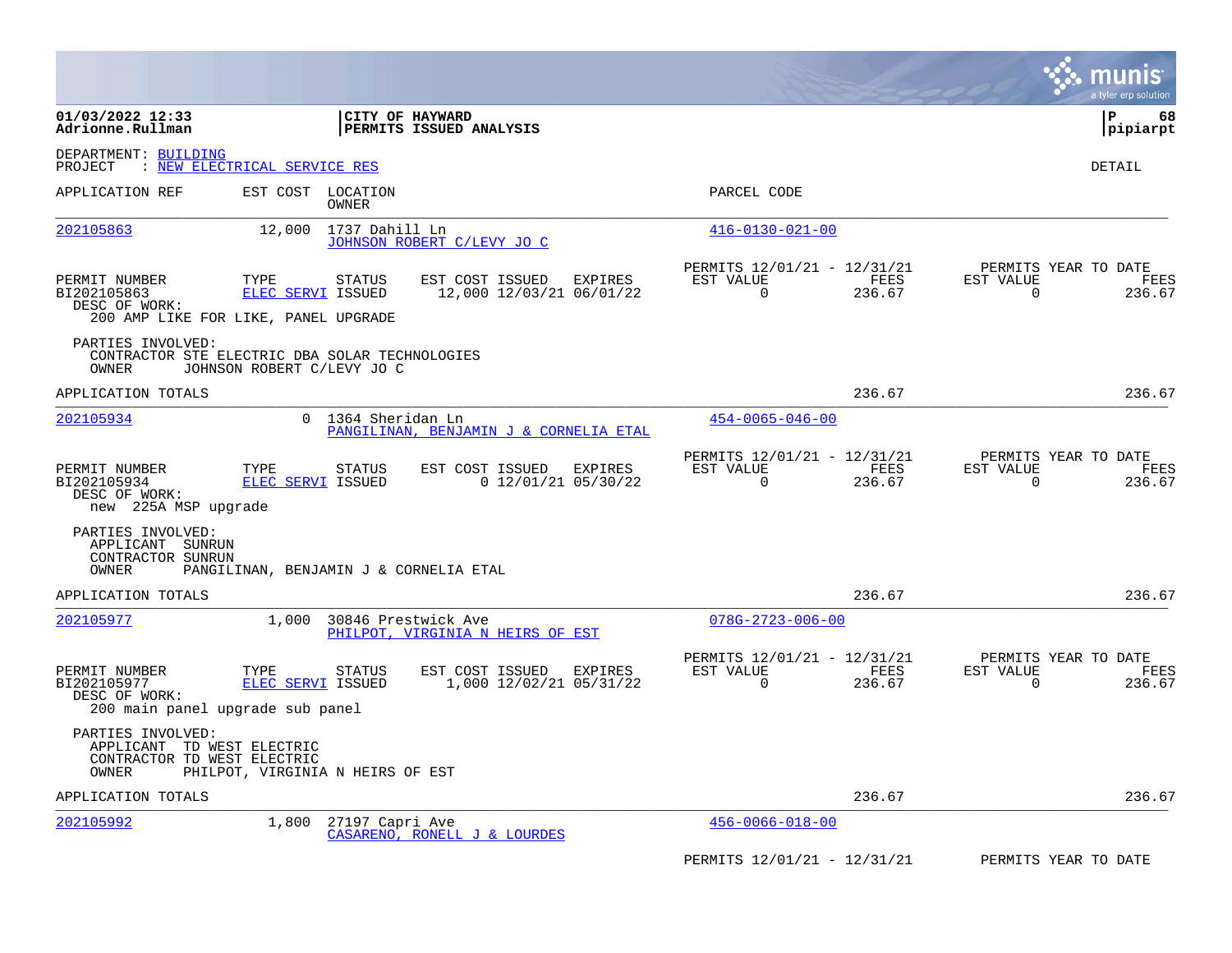|                                                                                                           |                              |                                      |                                            |                         |                                                            |                |                          | a tyler erp solution                   |
|-----------------------------------------------------------------------------------------------------------|------------------------------|--------------------------------------|--------------------------------------------|-------------------------|------------------------------------------------------------|----------------|--------------------------|----------------------------------------|
| 01/03/2022 12:33<br>Adrionne.Rullman<br>PERMIT NUMBER                                                     | TYPE                         | CITY OF HAYWARD<br>STATUS            | PERMITS ISSUED ANALYSIS<br>EST COST ISSUED | EXPIRES                 | EST VALUE                                                  | <b>FEES</b>    | EST VALUE                | 69<br>l P<br> pipiarpt<br>FEES         |
| DEPARTMENT: BUILDING<br>: NEW ELECTRICAL SERVICE RES<br>PROJECT                                           |                              |                                      |                                            |                         |                                                            |                |                          | DETAIL                                 |
| APPLICATION REF                                                                                           | EST COST LOCATION            |                                      |                                            |                         | PARCEL CODE                                                |                |                          |                                        |
| BI202105992<br>DESC OF WORK:<br>MAIN ELECTRICAL PANEL UPGRADE UP TO 200 AMPS                              | <b>ELEC SERVI ISSUED</b>     | OWNER                                |                                            | 1,800 12/02/21 05/31/22 | $\Omega$                                                   | 236.67         | $\Omega$                 | 236.67                                 |
| PARTIES INVOLVED:<br>CONTRACTOR TARI ELECTRIC<br>OWNER                                                    | CASARENO, RONELL J & LOURDES |                                      |                                            |                         |                                                            |                |                          |                                        |
| APPLICATION TOTALS                                                                                        |                              |                                      |                                            |                         |                                                            | 236.67         |                          | 236.67                                 |
| 202105998                                                                                                 | $\Omega$                     | 26571 Colette St                     | EVANGELISTA, GERALD R                      |                         | $452 - 0036 - 055 - 00$                                    |                |                          |                                        |
| PERMIT NUMBER<br>BI202105998<br>DESC OF WORK:<br>new maion panel with 225A buss and 20A breaker           | TYPE<br>ELEC SERVI ISSUED    | <b>STATUS</b>                        | EST COST ISSUED EXPIRES                    | $0$ 12/02/21 05/31/22   | PERMITS 12/01/21 - 12/31/21<br>EST VALUE<br>$\overline{0}$ | FEES<br>236.67 | EST VALUE<br>$\Omega$    | PERMITS YEAR TO DATE<br>FEES<br>236.67 |
| PARTIES INVOLVED:<br>APPLICANT BRIGHT PLANET SOLAR INC<br>CONTRACTOR BRIGHT PLANET SOLAR INC<br>OWNER     | EVANGELISTA, GERALD R        |                                      |                                            |                         |                                                            |                |                          |                                        |
| APPLICATION TOTALS                                                                                        |                              |                                      |                                            |                         |                                                            | 236.67         |                          | 236.67                                 |
| 202106064                                                                                                 | 4,750                        | 24952 Soto Rd                        | PRASAD, DHIRENDRA & SARDA                  |                         | $444 - 0051 - 063 - 00$                                    |                |                          |                                        |
| PERMIT NUMBER<br>BI202106064<br>DESC OF WORK:<br>electrical 100 amp panel                                 | TYPE<br>ELEC SERVI ISSUED    | <b>STATUS</b>                        | EST COST ISSUED EXPIRES                    | 4,750 12/06/21 06/04/22 | PERMITS 12/01/21 - 12/31/21<br>EST VALUE<br>$\Omega$       | FEES<br>236.67 | EST VALUE<br>$\Omega$    | PERMITS YEAR TO DATE<br>FEES<br>236.67 |
| PARTIES INVOLVED:<br>APPLICANT HIGH VOLTAGE ELECTRIC INC<br>CONTRACTOR HIGH VOLTAGE ELECTRIC INC<br>OWNER | PRASAD, DHIRENDRA & SARDA    |                                      |                                            |                         |                                                            |                |                          |                                        |
| APPLICATION TOTALS                                                                                        |                              |                                      |                                            |                         |                                                            | 236.67         |                          | 236.67                                 |
| 202106095                                                                                                 | $\overline{0}$               | 26331 Regal Ave<br>PATRICIA MARTINEZ |                                            |                         | $454 - 0045 - 006 - 00$                                    |                |                          |                                        |
| PERMIT NUMBER<br>BI202106095<br>DESC OF WORK:                                                             | TYPE<br>ELEC SERVI ISSUED    | <b>STATUS</b>                        | EST COST ISSUED EXPIRES                    | $0$ 12/08/21 06/06/22   | PERMITS 12/01/21 - 12/31/21<br>EST VALUE<br>$\mathbf 0$    | FEES<br>236.67 | EST VALUE<br>$\mathbf 0$ | PERMITS YEAR TO DATE<br>FEES<br>236.67 |

new 225A MSP upgrade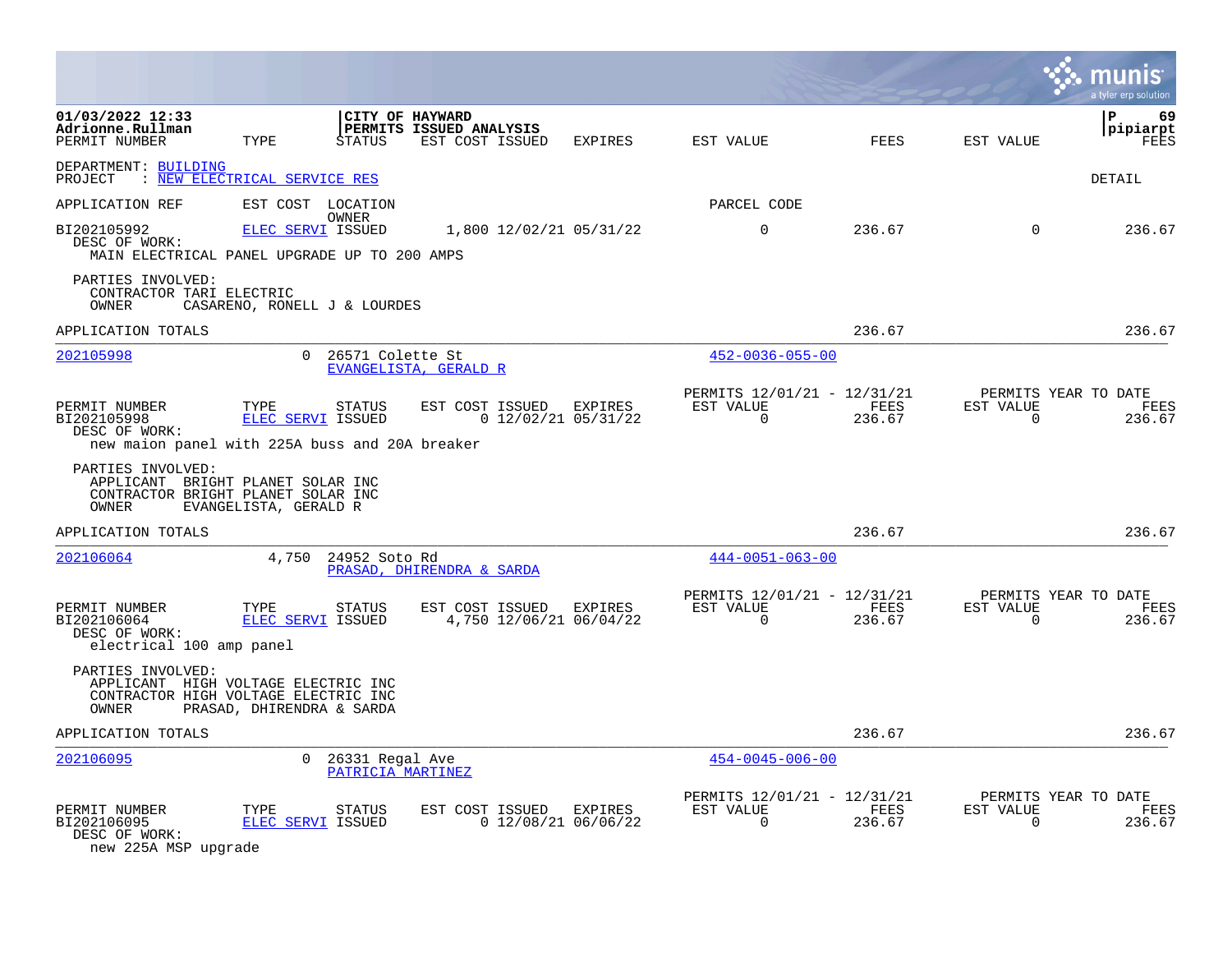|                                                                                                    |                                                                                                                                    |                                                       |                                                            |                |                          | a tyler erp solution                   |
|----------------------------------------------------------------------------------------------------|------------------------------------------------------------------------------------------------------------------------------------|-------------------------------------------------------|------------------------------------------------------------|----------------|--------------------------|----------------------------------------|
| 01/03/2022 12:33<br>Adrionne.Rullman                                                               |                                                                                                                                    | CITY OF HAYWARD<br>PERMITS ISSUED ANALYSIS            |                                                            |                |                          | ΙP<br>70<br> pipiarpt                  |
| DEPARTMENT: BUILDING<br>PROJECT                                                                    | : NEW ELECTRICAL SERVICE RES                                                                                                       |                                                       |                                                            |                |                          | DETAIL                                 |
| APPLICATION REF<br>PARTIES INVOLVED:<br>OWNER                                                      | EST COST LOCATION<br>OWNER<br>APPLICANT TESLA ENERGY OPERATIONS INC<br>CONTRACTOR TESLA ENERGY OPERATIONS INC<br>PATRICIA MARTINEZ |                                                       | PARCEL CODE                                                |                |                          |                                        |
| APPLICATION TOTALS                                                                                 |                                                                                                                                    |                                                       |                                                            | 236.67         |                          | 236.67                                 |
| 202106122                                                                                          | 27666 Havana Ave<br>1,500<br>LEUNG, MINH                                                                                           |                                                       | $464 - 0020 - 083 - 00$                                    |                |                          |                                        |
| PERMIT NUMBER<br>BI202106122<br>DESC OF WORK:                                                      | TYPE<br>STATUS<br>ELEC SERVI ISSUED<br>replace the main electical panel from 100 to 200 amps                                       | EST COST ISSUED<br>EXPIRES<br>1,500 12/08/21 06/06/22 | PERMITS 12/01/21 - 12/31/21<br>EST VALUE<br>$\overline{0}$ | FEES<br>236.67 | EST VALUE<br>$\mathbf 0$ | PERMITS YEAR TO DATE<br>FEES<br>236.67 |
| PARTIES INVOLVED:<br>APPLICANT TARIN ELECTRIC INC<br>CONTRACTOR TARIN ELECTRIC INC<br><b>OWNER</b> | LEUNG, MINH                                                                                                                        |                                                       |                                                            |                |                          |                                        |
| APPLICATION TOTALS                                                                                 |                                                                                                                                    |                                                       |                                                            | 236.67         |                          | 236.67                                 |
| 202106130                                                                                          | $\Omega$<br>26866 Underwood Ave<br>MARIA ROSINSKI                                                                                  |                                                       | $454 - 0060 - 070 - 00$                                    |                |                          |                                        |
| PERMIT NUMBER<br>BI202106130<br>DESC OF WORK:<br>125 amp MSP upgrade                               | TYPE<br><b>STATUS</b><br>ELEC SERVI ISSUED                                                                                         | EST COST ISSUED EXPIRES<br>$0$ 12/07/21 06/05/22      | PERMITS 12/01/21 - 12/31/21<br>EST VALUE<br>$\mathbf 0$    | FEES<br>236.67 | EST VALUE<br>$\mathbf 0$ | PERMITS YEAR TO DATE<br>FEES<br>236.67 |
| PARTIES INVOLVED:<br>OWNER                                                                         | APPLICANT SUNPOWER CORPORATION SYSTEMS<br>CONTRACTOR SUNPOWER CORPORATION SYSTEMS<br>MARIA ROSINSKI                                |                                                       |                                                            |                |                          |                                        |
| APPLICATION TOTALS                                                                                 |                                                                                                                                    |                                                       |                                                            | 236.67         |                          | 236.67                                 |
| 202106193                                                                                          | $\Omega$<br>24632 Waterson Ct                                                                                                      | ARREOLA YADIRA/HUERTA ELIDIO A                        | $444 - 0018 - 038 - 00$                                    |                |                          |                                        |
| PERMIT NUMBER<br>BI202106193<br>DESC OF WORK:<br>ugrade MSP to 225mps                              | TYPE<br>STATUS<br>ELEC SERVI ISSUED                                                                                                | EST COST ISSUED<br>EXPIRES<br>$0$ 12/14/21 06/12/22   | PERMITS 12/01/21 - 12/31/21<br>EST VALUE<br>$\Omega$       | FEES<br>236.67 | EST VALUE<br>$\Omega$    | PERMITS YEAR TO DATE<br>FEES<br>236.67 |
| PARTIES INVOLVED:<br>APPLICANT TITAN SOLAR POWER CA<br>CONTRACTOR TITAN SOLAR POWER CA<br>OWNER    | ARREOLA YADIRA/HUERTA ELIDIO A                                                                                                     |                                                       |                                                            |                |                          |                                        |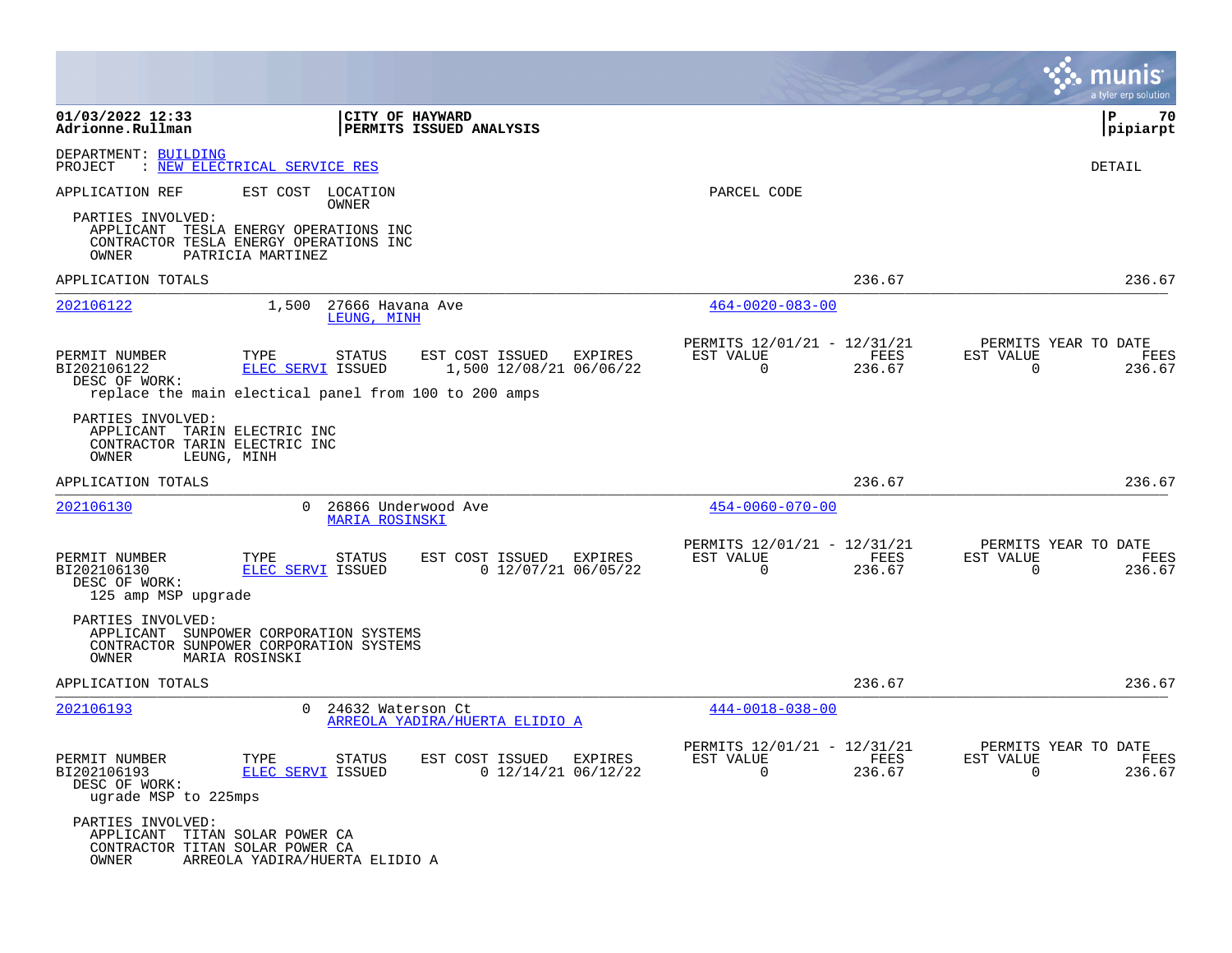|                                                                                   |                                                                                                          |                                                     |                                                      |                |                       | a tyler erp solution                   |
|-----------------------------------------------------------------------------------|----------------------------------------------------------------------------------------------------------|-----------------------------------------------------|------------------------------------------------------|----------------|-----------------------|----------------------------------------|
| 01/03/2022 12:33<br>Adrionne.Rullman                                              | <b>CITY OF HAYWARD</b>                                                                                   | PERMITS ISSUED ANALYSIS                             |                                                      |                |                       | l P<br>71<br>pipiarpt                  |
| DEPARTMENT: BUILDING<br>PROJECT                                                   | : NEW ELECTRICAL SERVICE RES                                                                             |                                                     |                                                      |                |                       | DETAIL                                 |
| APPLICATION REF                                                                   | EST COST LOCATION<br>OWNER                                                                               |                                                     | PARCEL CODE                                          |                |                       |                                        |
| APPLICATION TOTALS                                                                |                                                                                                          |                                                     |                                                      | 236.67         |                       | 236.67                                 |
| 202106199                                                                         | 15,500<br>31342 Wheelon Ave                                                                              | HERNANDEZ, FELIPE E & ANGELICA L                    | $078G - 2742 - 011 - 00$                             |                |                       |                                        |
| PERMIT NUMBER<br>BI202106199<br>DESC OF WORK:<br>new 25 amp service panel         | TYPE<br>STATUS<br>ELEC SERVI ISSUED                                                                      | EST COST ISSUED EXPIRES<br>15,500 12/14/21 06/12/22 | PERMITS 12/01/21 - 12/31/21<br>EST VALUE<br>$\Omega$ | FEES<br>236.67 | EST VALUE<br>$\Omega$ | PERMITS YEAR TO DATE<br>FEES<br>236.67 |
| PARTIES INVOLVED:<br>APPLICANT SOLAR OPTIMUM<br>CONTRACTOR SOLAR OPTIMUM<br>OWNER | HERNANDEZ, FELIPE E & ANGELICA L                                                                         |                                                     |                                                      |                |                       |                                        |
| APPLICATION TOTALS                                                                |                                                                                                          |                                                     |                                                      | 236.67         |                       | 236.67                                 |
| 202106209                                                                         | $\Omega$<br>419 Downen Pl                                                                                | SCARBOROUGH, DORIS M                                | $443 - 0040 - 018 - 00$                              |                |                       |                                        |
| PERMIT NUMBER<br>BI202106209<br>DESC OF WORK:                                     | TYPE<br>STATUS<br>ELEC SERVI ISSUED<br>new main panel with 225 A buss and 200 A breaker                  | EST COST ISSUED<br>EXPIRES<br>$0$ 12/14/21 06/12/22 | PERMITS 12/01/21 - 12/31/21<br>EST VALUE<br>$\Omega$ | FEES<br>236.67 | EST VALUE<br>$\Omega$ | PERMITS YEAR TO DATE<br>FEES<br>236.67 |
| PARTIES INVOLVED:<br>APPLICANT FLORES, LARISA<br>OWNER                            | CONTRACTOR BRIGHT PLANET SOLAR INC<br>SCARBOROUGH, DORIS M                                               |                                                     |                                                      |                |                       |                                        |
| APPLICATION TOTALS                                                                |                                                                                                          |                                                     |                                                      | 236.67         |                       | 236.67                                 |
| 202106221                                                                         | $\Omega$<br>811 Barker Ave<br>HOANG, PHUC                                                                |                                                     | $432 - 0028 - 074 - 00$                              |                |                       |                                        |
| PERMIT NUMBER<br>BI202106221<br>DESC OF WORK:<br>new 200A MSP                     | TYPE<br>STATUS<br>ELEC SERVI ISSUED                                                                      | EST COST ISSUED EXPIRES<br>$0$ 12/15/21 06/13/22    | PERMITS 12/01/21 - 12/31/21<br>EST VALUE<br>0        | FEES<br>236.67 | EST VALUE<br>0        | PERMITS YEAR TO DATE<br>FEES<br>236.67 |
| PARTIES INVOLVED:<br>OWNER                                                        | APPLICANT SUNRUN INSTALLATION SERVICES INC<br>CONTRACTOR SUNRUN INSTALLATION SERVICES INC<br>HOANG, PHUC |                                                     |                                                      |                |                       |                                        |
| APPLICATION TOTALS                                                                |                                                                                                          |                                                     |                                                      | 236.67         |                       | 236.67                                 |
| 202106256                                                                         | 8,000 2379 Arf Ave                                                                                       |                                                     | $456 - 0037 - 229 - 00$                              |                |                       |                                        |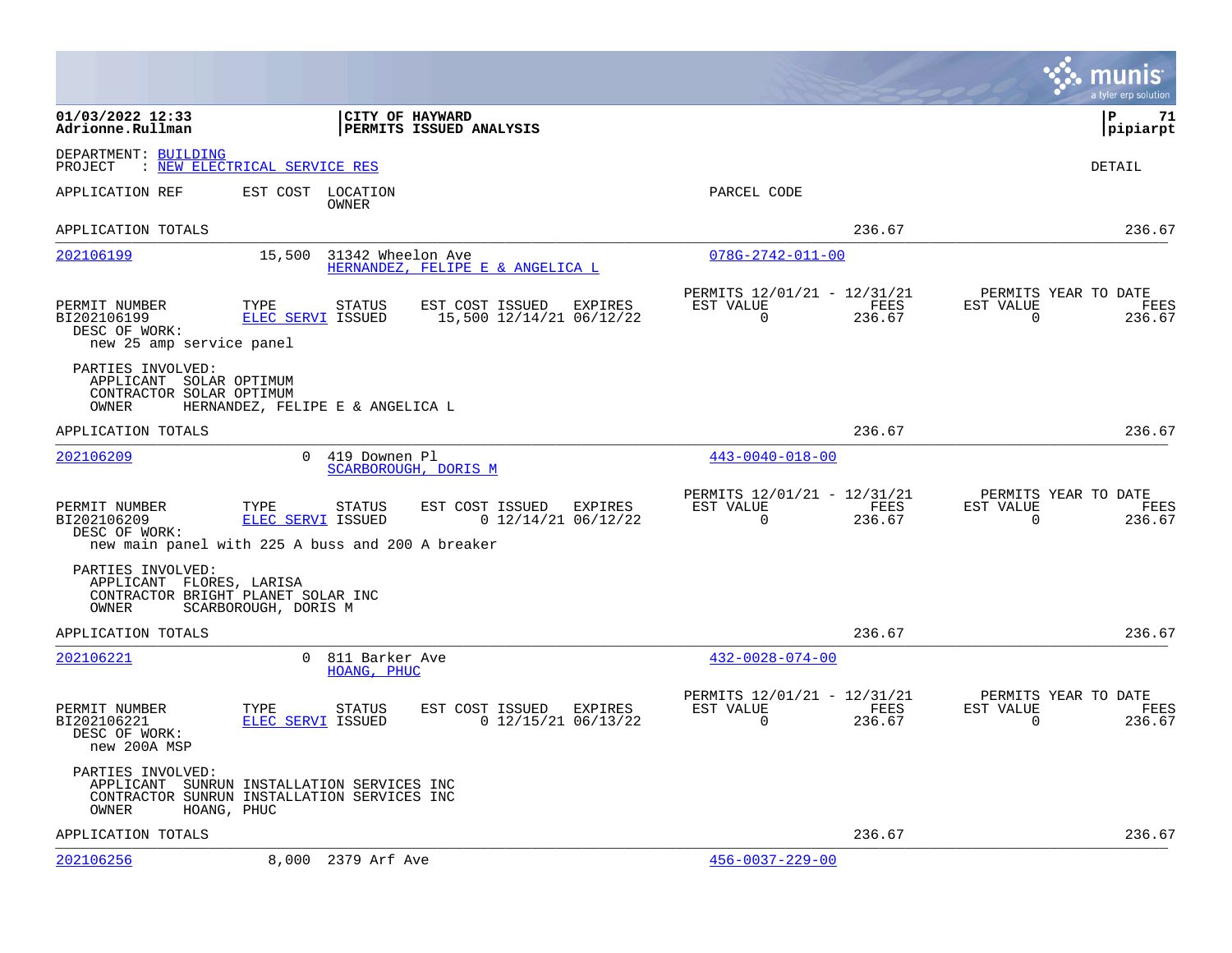|                                                                                                                         |                                                       |                   |                                                                                       |         |                                          |                     |                                   | munis<br>a tyler erp solution, |
|-------------------------------------------------------------------------------------------------------------------------|-------------------------------------------------------|-------------------|---------------------------------------------------------------------------------------|---------|------------------------------------------|---------------------|-----------------------------------|--------------------------------|
| 01/03/2022 12:33<br>Adrionne.Rullman                                                                                    |                                                       |                   | CITY OF HAYWARD<br>PERMITS ISSUED ANALYSIS<br>KWONG ALEXANDER, KWONG CATHERINE        |         |                                          |                     |                                   | 72<br>P<br> pipiarpt           |
| PERMIT NUMBER                                                                                                           | TYPE                                                  | STATUS            | EST COST ISSUED                                                                       | EXPIRES | PERMITS 12/01/21 - 12/31/21<br>EST VALUE | FEES                | PERMITS YEAR TO DATE<br>EST VALUE | FEES                           |
| DEPARTMENT: BUILDING<br>: NEW ELECTRICAL SERVICE RES<br>PROJECT                                                         |                                                       |                   |                                                                                       |         |                                          |                     |                                   | DETAIL                         |
| APPLICATION REF                                                                                                         | EST COST                                              | LOCATION<br>OWNER |                                                                                       |         | PARCEL CODE                              |                     |                                   |                                |
| BI202106256<br>DESC OF WORK:<br>LINES, 12 OUTLETS.<br>PARTIES INVOLVED:<br>CONTRACTOR CA ELECTRICAL GROUP 24/7<br>OWNER | ELEC SERVI ISSUED<br>KWONG ALEXANDER, KWONG CATHERINE |                   | 8,000 12/16/21 06/14/22<br>100 AMP SUBPANEL REPLACEMENT, INSTALLATION OF 15 DEDICATED |         | 0                                        | 236.67              | $\Omega$                          | 236.67                         |
| APPLICATION TOTALS<br>PROJECT TOTALS                                                                                    |                                                       |                   |                                                                                       |         |                                          | 236.67<br>3, 313.38 |                                   | 236.67<br>3, 313.38            |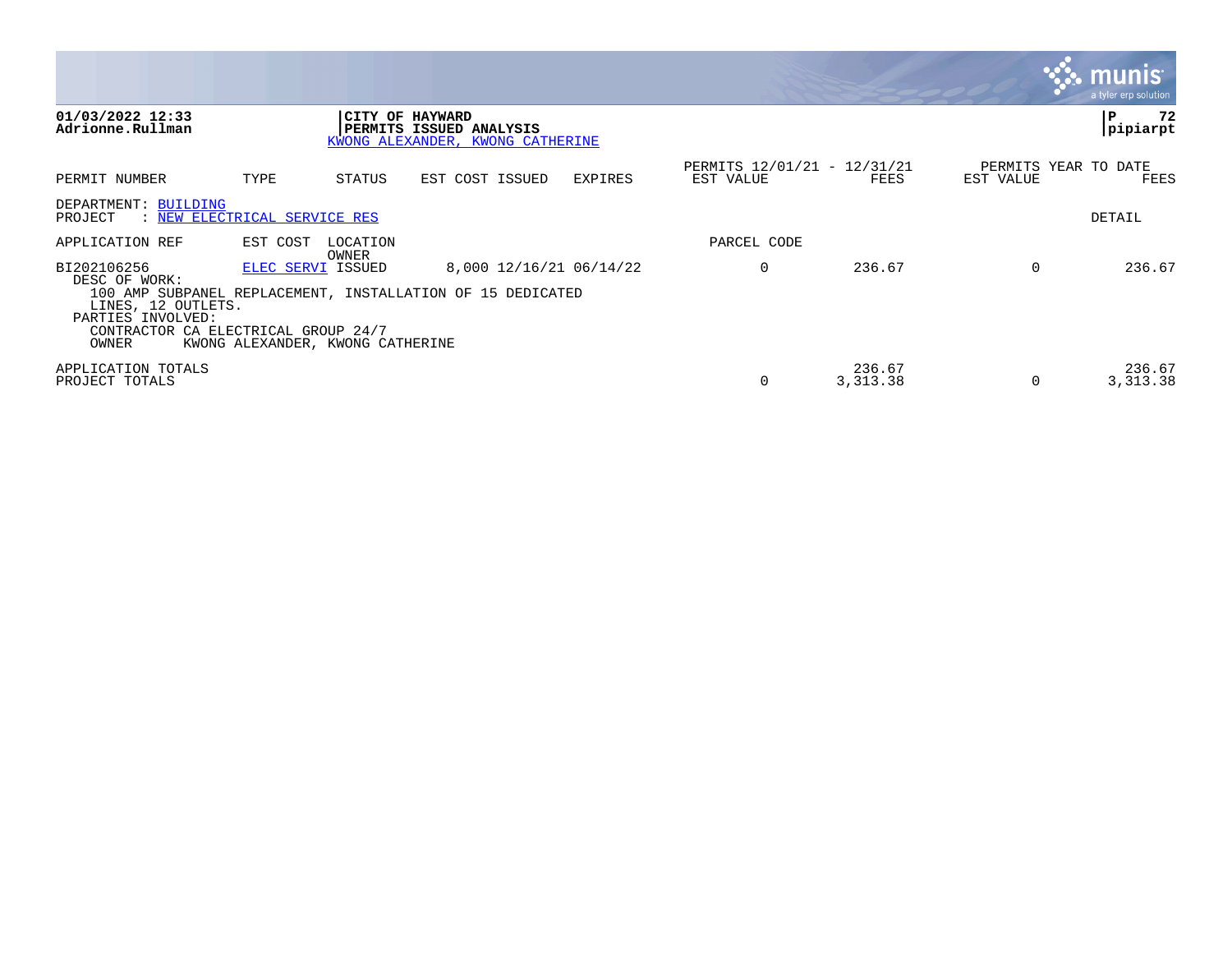|                                                                                                        |                                                                               |                                                     |                                                      |                                           | a tyler erp solution                            |
|--------------------------------------------------------------------------------------------------------|-------------------------------------------------------------------------------|-----------------------------------------------------|------------------------------------------------------|-------------------------------------------|-------------------------------------------------|
| 01/03/2022 12:33<br>Adrionne.Rullman                                                                   | CITY OF HAYWARD                                                               | PERMITS ISSUED ANALYSIS                             |                                                      |                                           | ΙP<br>73<br> pipiarpt                           |
| DEPARTMENT: BUILDING<br>PROJECT                                                                        | : SEISMIC UPGRADE/FOUNDATION REP                                              |                                                     |                                                      |                                           | <b>DETAIL</b>                                   |
| APPLICATION REF                                                                                        | EST COST LOCATION<br><b>OWNER</b>                                             |                                                     | PARCEL CODE                                          |                                           |                                                 |
| 202102478                                                                                              | 62,887<br>3346 Arden Rd<br>BPAZ HOLDINGS LLC                                  |                                                     | $461 - 0016 - 041 - 01$                              |                                           |                                                 |
| PERMIT NUMBER<br>BI202102478<br>DESC OF WORK:                                                          | TYPE<br><b>STATUS</b><br>SEISMIC/FN ISSUED                                    | EST COST ISSUED EXPIRES<br>62,887 12/21/21 06/19/22 | PERMITS 12/01/21 - 12/31/21<br>EST VALUE<br>$\Omega$ | FEES<br>EST VALUE<br>$\Omega$<br>2,225.02 | PERMITS YEAR TO DATE<br>FEES<br>2,225.02        |
| alterations<br>PARTIES INVOLVED:<br>APPLICANT OSE CONSTRUCTION<br>CONTRACTOR OSE CONSTRUCTION<br>OWNER | Voluntary seismic upgrade lateral force resisting system<br>BPAZ HOLDINGS LLC |                                                     |                                                      |                                           |                                                 |
| APPLICATION TOTALS                                                                                     |                                                                               |                                                     |                                                      | 2,225.02                                  | 2,225.02                                        |
| 202102480                                                                                              | 62,887 3454 Arden Rd<br>BPAZ HOLDINGS LLC                                     |                                                     | $461 - 0016 - 036 - 00$                              |                                           |                                                 |
| PERMIT NUMBER<br>BI202102480<br>DESC OF WORK:                                                          | TYPE<br><b>STATUS</b><br>SEISMIC/FN ISSUED                                    | EST COST ISSUED EXPIRES<br>62,887 12/21/21 06/19/22 | PERMITS 12/01/21 - 12/31/21<br>EST VALUE<br>$\Omega$ | FEES<br>EST VALUE<br>2,225.02<br>$\Omega$ | PERMITS YEAR TO DATE<br><b>FEES</b><br>2,225.02 |
| alterations<br>PARTIES INVOLVED:<br>APPLICANT QSE CONSTRUCTION<br>CONTRACTOR OSE CONSTRUCTION<br>OWNER | Voluntary seismic upgrade lateral force resisting system<br>BPAZ HOLDINGS LLC |                                                     |                                                      |                                           |                                                 |
| APPLICATION TOTALS                                                                                     |                                                                               |                                                     |                                                      | 2,225.02                                  | 2,225.02                                        |
| 202102481                                                                                              | 62,887 3400 Arden Rd<br>BPAZ HOLDINGS LLC                                     |                                                     | $461 - 0016 - 038 - 01$                              |                                           |                                                 |
| PERMIT NUMBER<br>BI202102481<br>DESC OF WORK:                                                          | TYPE<br><b>STATUS</b><br>SEISMIC/FN ISSUED                                    | EST COST ISSUED EXPIRES<br>62,887 12/21/21 06/19/22 | PERMITS 12/01/21 - 12/31/21<br>EST VALUE<br>$\Omega$ | FEES<br>EST VALUE<br>2,225.02<br>$\Omega$ | PERMITS YEAR TO DATE<br>FEES<br>2,225.02        |
| alterations<br>PARTIES INVOLVED:<br>APPLICANT QSE CONSTRUCTION<br>CONTRACTOR OSE CONSTRUCTION<br>OWNER | Voluntary seismic upgrade lateral force resisting system<br>BPAZ HOLDINGS LLC |                                                     |                                                      |                                           |                                                 |
| APPLICATION TOTALS                                                                                     |                                                                               |                                                     |                                                      | 2,225.02                                  | 2,225.02                                        |
| 202105301                                                                                              | 8,960<br>29893 Vanderbilt St                                                  | LYON, PAUL & ROSANNE                                | $083 - 0251 - 095 - 00$                              |                                           |                                                 |

**Contract**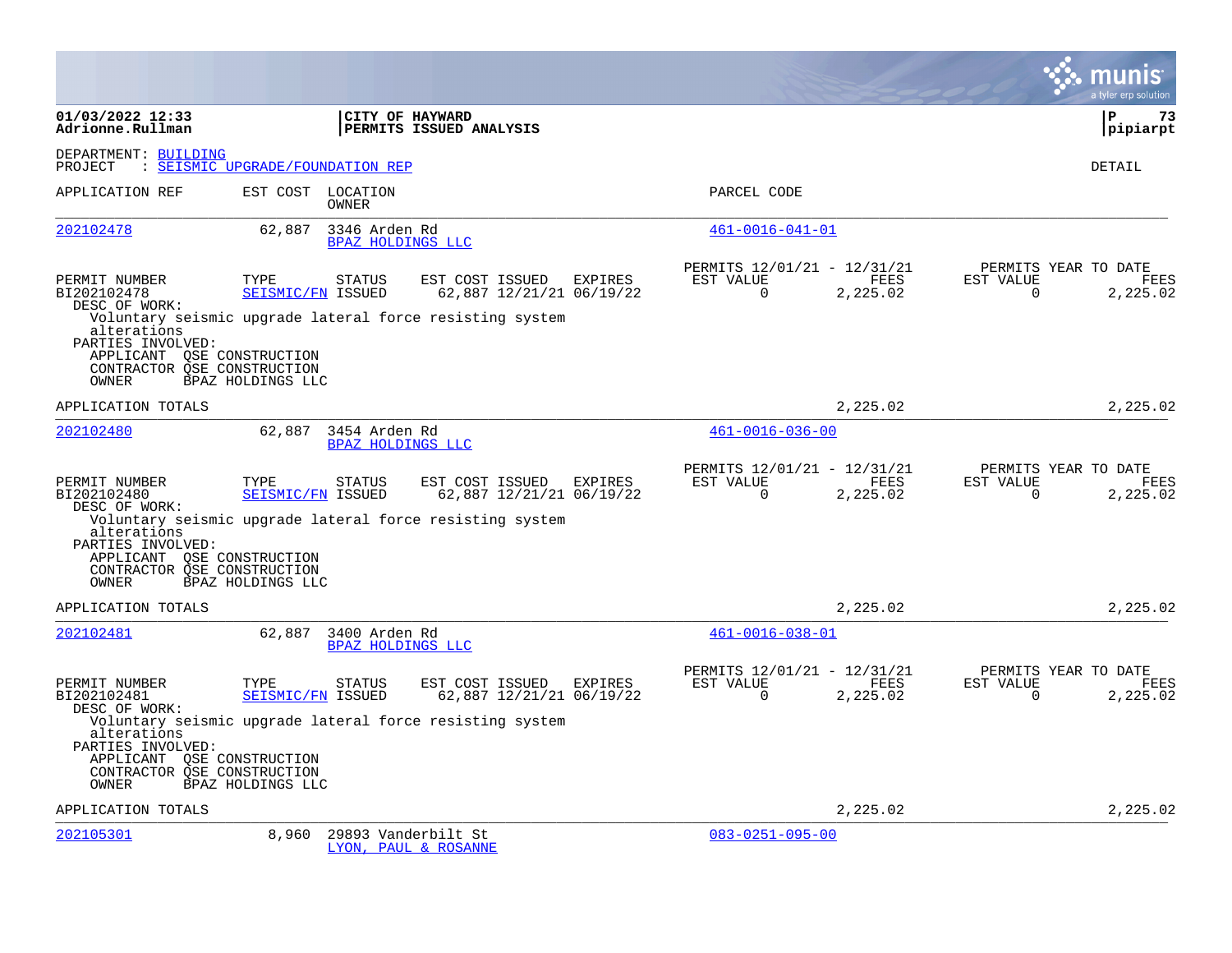|                                                                               |                                              |                   |                                            |                         |                                          |                    |           | <b>R.M. munist</b><br>a tyler erp solution |
|-------------------------------------------------------------------------------|----------------------------------------------|-------------------|--------------------------------------------|-------------------------|------------------------------------------|--------------------|-----------|--------------------------------------------|
| 01/03/2022 12:33<br>Adrionne.Rullman                                          |                                              |                   | CITY OF HAYWARD<br>PERMITS ISSUED ANALYSIS |                         |                                          |                    |           | 74<br>P<br>pipiarpt                        |
| PERMIT NUMBER                                                                 | TYPE                                         | STATUS            | EST COST ISSUED                            | <b>EXPIRES</b>          | PERMITS 12/01/21 - 12/31/21<br>EST VALUE | FEES               | EST VALUE | PERMITS YEAR TO DATE<br>FEES               |
| DEPARTMENT: BUILDING<br>: SEISMIC UPGRADE/FOUNDATION REP<br>PROJECT           |                                              |                   |                                            |                         |                                          |                    |           | DETAIL                                     |
| APPLICATION REF                                                               | EST COST                                     | LOCATION<br>OWNER |                                            |                         | PARCEL CODE                              |                    |           |                                            |
| BI202105301<br>DESC OF WORK:<br>VOLUNTARY SEISMIC RETROFIT PER ENGINEER PLAN. | SEISMIC/FN ISSUED                            |                   |                                            | 8,960 12/20/21 06/18/22 | 0                                        | 619.81             | $\Omega$  | 619.81                                     |
| PARTIES INVOLVED:<br>APPLICANT<br>HUO, WENGE<br>CONTRACTOR<br>OWNER           | WNH CONSTRUCTION INC<br>LYON, PAUL & ROSANNE |                   |                                            |                         |                                          |                    |           |                                            |
| APPLICATION TOTALS<br>PROJECT TOTALS                                          |                                              |                   |                                            |                         | 0                                        | 619.81<br>7,294.87 |           | 619.81<br>7,294.87                         |

the contract of the contract of the contract of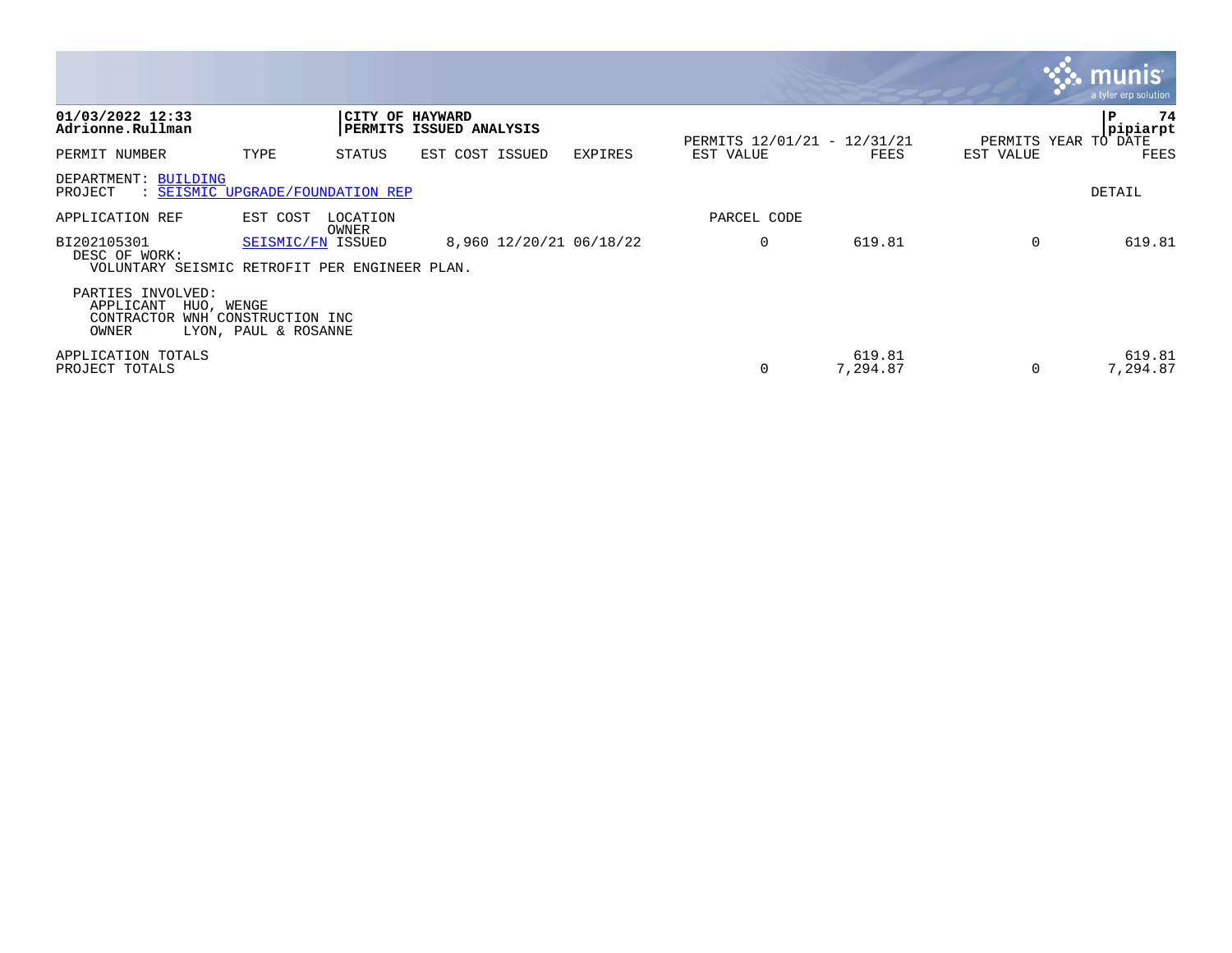|                                                                                                   |                            |                                         |                                                     |                                                      |                  |                       | munis<br>a tyler erp solution          |
|---------------------------------------------------------------------------------------------------|----------------------------|-----------------------------------------|-----------------------------------------------------|------------------------------------------------------|------------------|-----------------------|----------------------------------------|
| 01/03/2022 12:33<br>Adrionne.Rullman                                                              |                            | CITY OF HAYWARD                         | PERMITS ISSUED ANALYSIS                             |                                                      |                  |                       | l P<br>75<br> pipiarpt                 |
| DEPARTMENT: BUILDING<br>PROJECT                                                                   | : SEWER REPLACE/REPAIR RES |                                         |                                                     |                                                      |                  |                       | DETAIL                                 |
| APPLICATION REF                                                                                   | EST COST LOCATION          | <b>OWNER</b>                            |                                                     | PARCEL CODE                                          |                  |                       |                                        |
| 202106052                                                                                         | 400                        | 25476 Donald Ave<br><b>CHRIS MILLER</b> |                                                     | $444 - 0063 - 051 - 00$                              |                  |                       |                                        |
| PERMIT NUMBER<br>BI202106052<br>DESC OF WORK:<br>Add a new 2 way clean out to main sewer line     | TYPE<br><b>SEWER</b>       | STATUS<br>COMPLT                        | EST COST ISSUED EXPIRES<br>400 12/06/21 06/09/22    | PERMITS 12/01/21 - 12/31/21<br>EST VALUE<br>$\Omega$ | FEES<br>326.34   | EST VALUE<br>$\Omega$ | PERMITS YEAR TO DATE<br>FEES<br>326.34 |
| PARTIES INVOLVED:<br>APPLICANT CHRIS MILLER<br>CONTRACTOR OWNER/, BUILDER<br>OWNER                | CHRIS MILLER               |                                         |                                                     |                                                      |                  |                       |                                        |
| APPLICATION TOTALS                                                                                |                            |                                         |                                                     |                                                      | 326.34           |                       | 326.34                                 |
| 202106226                                                                                         |                            | $0$ 1726 D St<br>KARADAKAL BASAVARAJ    |                                                     | $416 - 0140 - 039 - 01$                              |                  |                       |                                        |
| PERMIT NUMBER<br>BI202106226<br>DESC OF WORK:<br>SEWER LINE REPLACEMENT (ALL ON PRIVATE PROPERTY) | TYPE<br><b>SEWER</b>       | STATUS<br><b>ISSUED</b>                 | EST COST ISSUED<br>EXPIRES<br>$0$ 12/15/21 06/13/22 | PERMITS 12/01/21 - 12/31/21<br>EST VALUE<br>$\Omega$ | FEES<br>326.34   | EST VALUE<br>$\Omega$ | PERMITS YEAR TO DATE<br>FEES<br>326.34 |
| PARTIES INVOLVED:<br>CONTRACTOR OWNER/, BUILDER<br>OWNER                                          | KARADAKAL BASAVARAJ        |                                         |                                                     |                                                      |                  |                       |                                        |
| APPLICATION TOTALS<br>PROJECT TOTALS                                                              |                            |                                         |                                                     | $\Omega$                                             | 326.34<br>652.68 | $\mathbf 0$           | 326.34<br>652.68                       |

 $\mathcal{L}^{\text{max}}$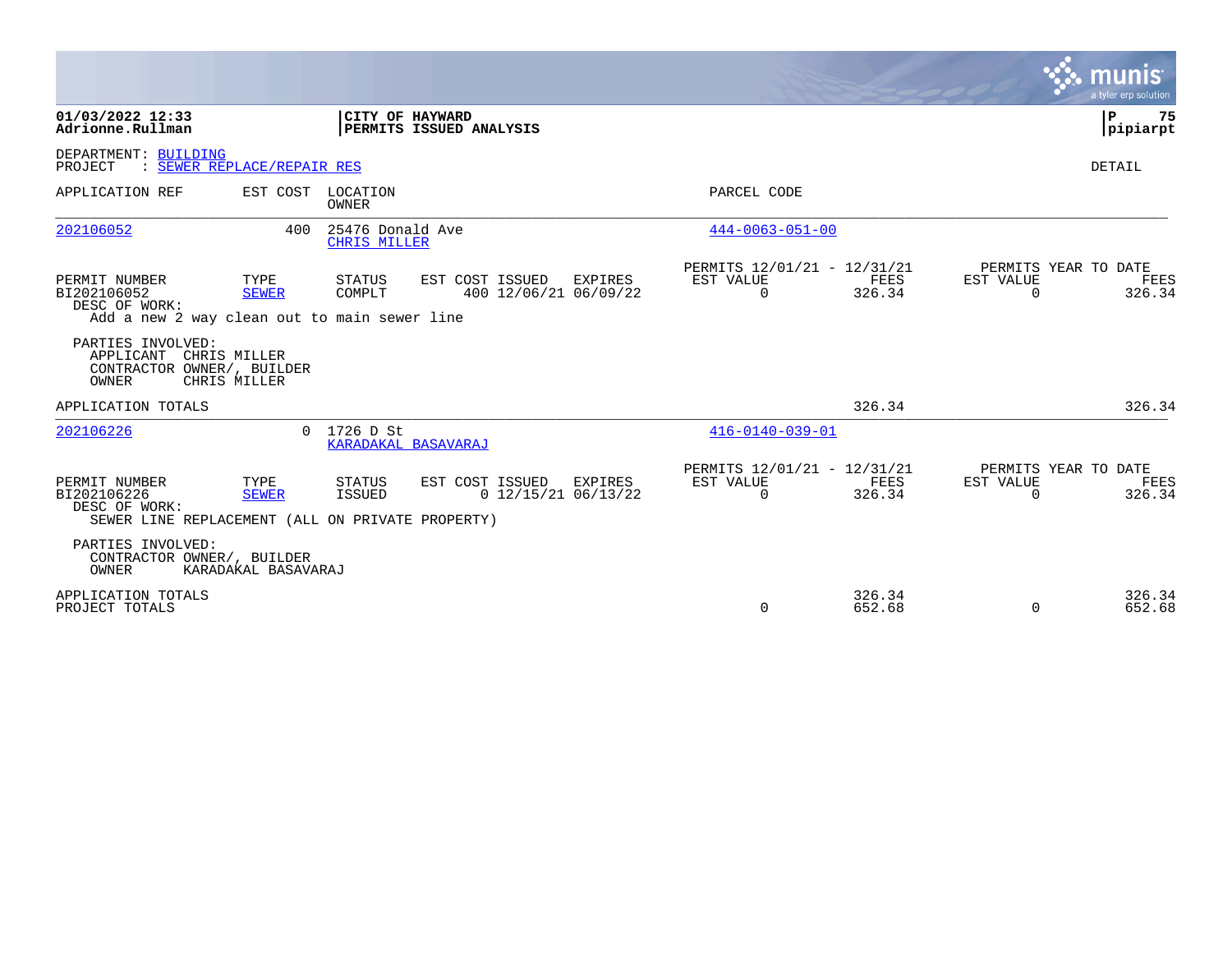|                                                                                                   |                                      |                            |                                                                |         |                                                      |                  |                       | a tyler erp solution                     |
|---------------------------------------------------------------------------------------------------|--------------------------------------|----------------------------|----------------------------------------------------------------|---------|------------------------------------------------------|------------------|-----------------------|------------------------------------------|
| 01/03/2022 12:33<br>Adrionne.Rullman                                                              |                                      | CITY OF HAYWARD            | PERMITS ISSUED ANALYSIS                                        |         |                                                      |                  |                       | l P<br>76<br> pipiarpt                   |
| DEPARTMENT: BUILDING<br>PROJECT<br>: SIGN PERMIT                                                  |                                      |                            |                                                                |         |                                                      |                  |                       | DETAIL                                   |
| APPLICATION REF                                                                                   |                                      | EST COST LOCATION<br>OWNER |                                                                |         | PARCEL CODE                                          |                  |                       |                                          |
| 202105647                                                                                         | 2,500                                |                            | 1641 Industrial Pkwy W<br>STRATFORD, VILLAGE BUSINESS PARK LLC |         | $464 - 0122 - 095 - 00$                              |                  |                       |                                          |
| PERMIT NUMBER<br>BI202105647<br>DESC OF WORK:<br>Wall Sign, 12'x3" x 32.5" Total 32.2SF           | TYPE<br><b>SIGN</b>                  | STATUS<br>ISSUED           | EST COST ISSUED<br>2,500 12/28/21 06/26/22                     | EXPIRES | PERMITS 12/01/21 - 12/31/21<br>EST VALUE<br>$\Omega$ | FEES<br>932.48   | EST VALUE<br>$\Omega$ | PERMITS YEAR TO DATE<br>FEES<br>932.48   |
| PARTIES INVOLVED:<br>APPLICANT BHULLAR, AMAR<br>CONTRACTOR TK CONSTRUCTION & ACTIVE SIGN<br>OWNER | STRATFORD, VILLAGE BUSINESS PARK LLC |                            |                                                                |         |                                                      |                  |                       |                                          |
| APPLICATION TOTALS                                                                                |                                      |                            |                                                                |         |                                                      | 932.48           |                       | 932.48                                   |
| 202106021                                                                                         | 4,500                                | 3929 Point Eden Way        | HAYWARD, POINT EDEN I LIMITED PARTNERSHI                       |         | $461 - 0085 - 025 - 00$                              |                  |                       |                                          |
| PERMIT NUMBER<br>BI202106021<br>DESC OF WORK:<br>INSTALL 2 ILLUMINATED SIGNS                      | TYPE<br><b>SIGN</b>                  | STATUS<br>ISSUED           | EST COST ISSUED EXPIRES<br>4,500 12/08/21 06/06/22             |         | PERMITS 12/01/21 - 12/31/21<br>EST VALUE<br>$\Omega$ | FEES<br>1,007.01 | EST VALUE<br>$\Omega$ | PERMITS YEAR TO DATE<br>FEES<br>1,007.01 |
| PARTIES INVOLVED:<br>APPLICANT UNITED SIGNS<br>CONTRACTOR UNITED SIGN SYSTEMS<br>OWNER            |                                      |                            | HAYWARD, POINT EDEN I LIMITED PARTNERSHI                       |         |                                                      |                  |                       |                                          |
| APPLICATION TOTALS                                                                                |                                      |                            |                                                                |         |                                                      | 1,007.01         |                       | 1,007.01                                 |
| 202106086                                                                                         | 30,000                               | 30680 Huntwood Ave         | HAYWARD HUNTWOOD, LLC                                          |         | $475 - 0174 - 002 - 00$                              |                  |                       |                                          |
| PERMIT NUMBER<br>BI202106086<br>DESC OF WORK:<br>Monument Signage for 30680 Huntwood Ave          | TYPE<br><b>SIGN</b>                  | <b>STATUS</b><br>ISSUED    | EST COST ISSUED EXPIRES<br>30,000 12/14/21 06/12/22            |         | PERMITS 12/01/21 - 12/31/21<br>EST VALUE<br>$\Omega$ | FEES<br>1,168.43 | EST VALUE<br>$\Omega$ | PERMITS YEAR TO DATE<br>FEES<br>1,168.43 |
| PARTIES INVOLVED:<br>APPLICANT MACGREGOR, ELKE<br>CONTRACTOR BOUTON CONSTRUCTION<br>OWNER         | HAYWARD HUNTWOOD, LLC                |                            |                                                                |         |                                                      |                  |                       |                                          |
| APPLICATION TOTALS                                                                                |                                      |                            |                                                                |         |                                                      | 1,168.43         |                       | 1,168.43                                 |
| 202106155                                                                                         | 2,500                                | 605 Sorenson Rd            | CORAL, GARDENS APARTMENTS LLC                                  |         | $452 - 0056 - 014 - 00$                              |                  |                       |                                          |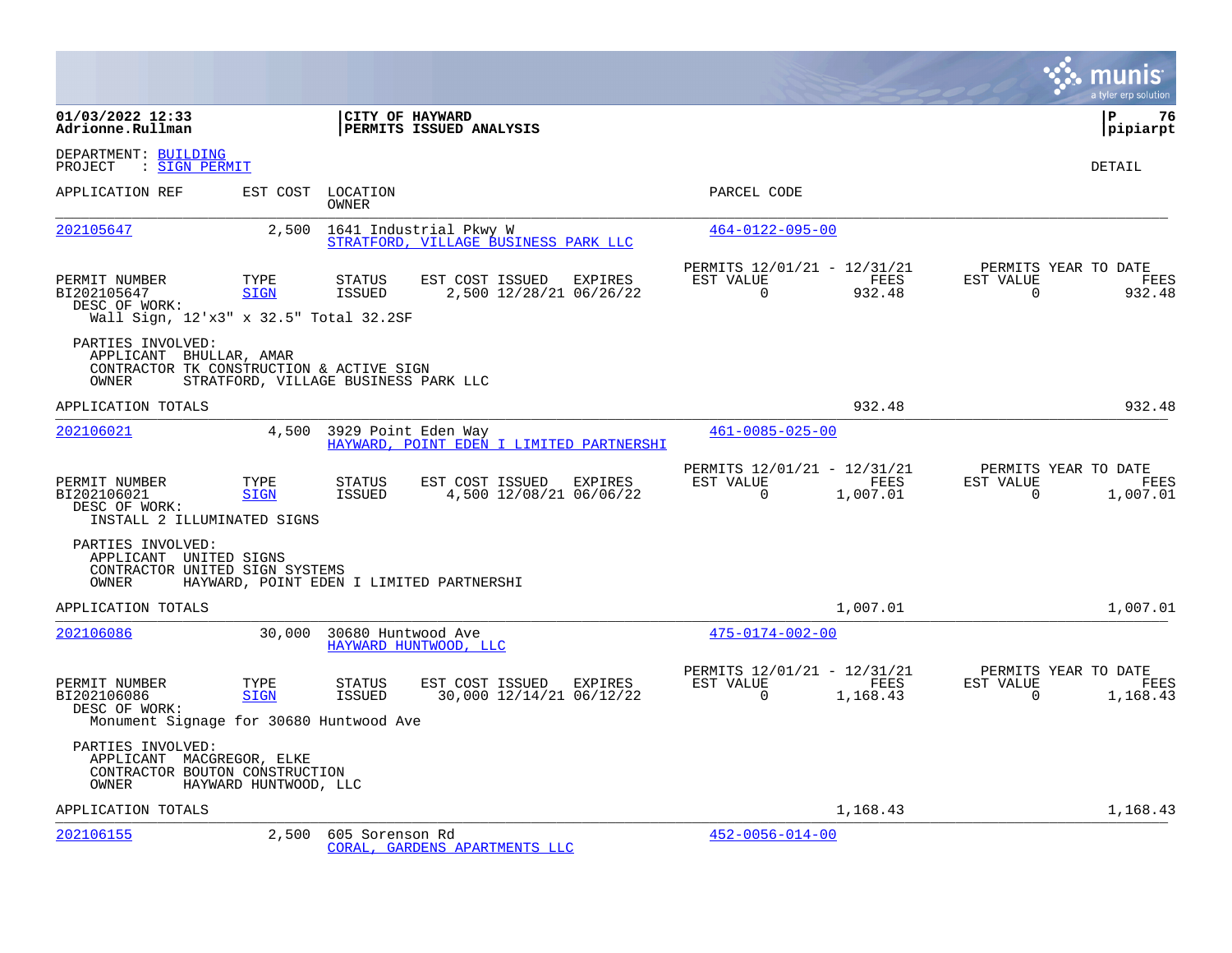|                                                                                                        |                           |                                |                                                                                                                    |         |                                                      |                  |                       | a tyler erp solution                     |
|--------------------------------------------------------------------------------------------------------|---------------------------|--------------------------------|--------------------------------------------------------------------------------------------------------------------|---------|------------------------------------------------------|------------------|-----------------------|------------------------------------------|
| 01/03/2022 12:33<br>Adrionne.Rullman                                                                   |                           |                                | CITY OF HAYWARD<br>PERMITS ISSUED ANALYSIS                                                                         |         |                                                      |                  |                       | ΙP<br>77<br>pipiarpt                     |
| PERMIT NUMBER                                                                                          | TYPE                      | <b>STATUS</b>                  | EST COST ISSUED                                                                                                    | EXPIRES | PERMITS 12/01/21 - 12/31/21<br>EST VALUE             | FEES             | EST VALUE             | PERMITS YEAR TO DATE<br><b>FEES</b>      |
| DEPARTMENT: BUILDING<br>: SIGN PERMIT<br>PROJECT                                                       |                           |                                |                                                                                                                    |         |                                                      |                  |                       | DETAIL                                   |
| APPLICATION REF                                                                                        | EST COST                  | LOCATION                       |                                                                                                                    |         | PARCEL CODE                                          |                  |                       |                                          |
| BI202106155<br>DESC OF WORK:<br>Remove and Replace Monument Sign                                       | SIGN                      | OWNER<br>ISSUED                | 2,500 12/13/21 06/11/22                                                                                            |         | $\mathbf 0$                                          | 604.48           | $\mathbf 0$           | 604.48                                   |
| PARTIES INVOLVED:<br>APPLICANT DORN, DALLAS<br>CONTRACTOR SIGN TECHNOLOGY<br>OWNER                     |                           | CORAL, GARDENS APARTMENTS LLC  |                                                                                                                    |         |                                                      |                  |                       |                                          |
| APPLICATION TOTALS                                                                                     |                           |                                |                                                                                                                    |         |                                                      | 604.48           |                       | 604.48                                   |
| 202106173                                                                                              | 8,000                     | 22950 Clawiter Rd              | HAYWARD, REALTY LLC                                                                                                |         | 441-0003-009-01                                      |                  |                       |                                          |
| PERMIT NUMBER<br>BI202106173<br>DESC OF WORK:<br>install one 15 square foot non -illuminated logo sign | TYPE<br><b>SIGN</b>       | <b>STATUS</b><br><b>ISSUED</b> | EST COST ISSUED<br>8,000 12/16/21 06/14/22                                                                         | EXPIRES | PERMITS 12/01/21 - 12/31/21<br>EST VALUE<br>$\Omega$ | FEES<br>714.24   | EST VALUE<br>$\Omega$ | PERMITS YEAR TO DATE<br>FEES<br>714.24   |
| PARTIES INVOLVED:<br>APPLICANT JB SIGNS INC<br>CONTRACTOR JB SIGNS INC<br>OWNER                        | HAYWARD, REALTY LLC       |                                |                                                                                                                    |         |                                                      |                  |                       |                                          |
| APPLICATION TOTALS                                                                                     |                           |                                |                                                                                                                    |         |                                                      | 714.24           |                       | 714.24                                   |
| 202106179                                                                                              | 3,375                     | 26905 Mission Blvd             | EP&G, PROPERTIES NO 6 LLC                                                                                          |         | $452 - 0056 - 016 - 00$                              |                  |                       |                                          |
| PERMIT NUMBER<br>BI202106179<br>DESC OF WORK:                                                          | TYPE<br><b>SIGN</b>       | <b>STATUS</b><br><b>ISSUED</b> | EST COST ISSUED<br>3,375 12/13/21 06/11/22                                                                         | EXPIRES | PERMITS 12/01/21 - 12/31/21<br>EST VALUE<br>$\Omega$ | FEES<br>805.72   | EST VALUE<br>$\Omega$ | PERMITS YEAR TO DATE<br>FEES<br>805.72   |
| TENANT PANELS ON (E) D/F MULTI-TENANT MONUMENT SIGN.<br>PARTIES INVOLVED:                              |                           |                                | INSTALL 1 SET OF 5'-0" ILLUMINTD CHANNEL LETTERS & REPLACE 2                                                       |         |                                                      |                  |                       |                                          |
| CONTRACTOR VIKING SIGN INSTALLATIONS<br>OWNER                                                          | EP&G, PROPERTIES NO 6 LLC |                                |                                                                                                                    |         |                                                      |                  |                       |                                          |
| APPLICATION TOTALS                                                                                     |                           |                                |                                                                                                                    |         |                                                      | 805.72           |                       | 805.72                                   |
| 202106180                                                                                              | 7,025                     |                                | 20473 Hesperian Blvd<br>BROWMAN DEVELOPMENT CO., INC.                                                              |         | $432 - 0104 - 001 - 06$                              |                  |                       |                                          |
| PERMIT NUMBER<br>BI202106180<br>DESC OF WORK:                                                          | TYPE<br><b>SIGN</b>       | <b>STATUS</b><br>ISSUED        | EST COST ISSUED EXPIRES<br>7,025 12/13/21 06/11/22<br>INSTALL 1 SET OF 5'-0" ILLUMINTD CHANNEL LETTERS & REPLACE 2 |         | PERMITS 12/01/21 - 12/31/21<br>EST VALUE<br>0        | FEES<br>1,251.99 | EST VALUE<br>0        | PERMITS YEAR TO DATE<br>FEES<br>1,251.99 |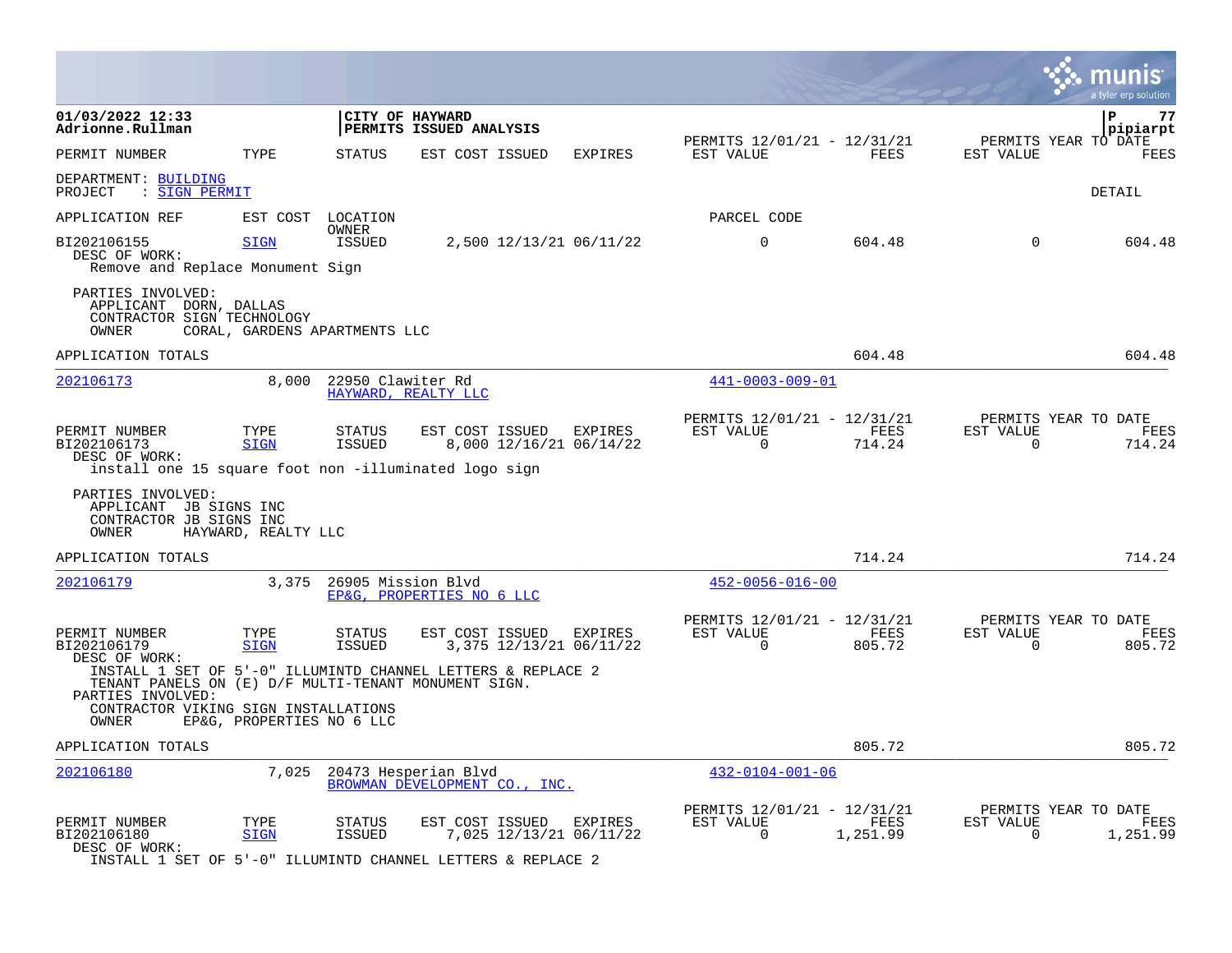|                                                                                                                                                         |                      | <b>munis</b><br>a tyler erp solution |
|---------------------------------------------------------------------------------------------------------------------------------------------------------|----------------------|--------------------------------------|
| 01/03/2022 12:33<br>CITY OF HAYWARD<br>Adrionne.Rullman<br><b>PERMITS ISSUED ANALYSIS</b><br>TENANT PANELS ON (E) D/F MULTI-TENANT MONUMENT SIGN.       |                      | 78<br>pipiarpt                       |
| DEPARTMENT: BUILDING<br>PROJECT<br>: SIGN PERMIT                                                                                                        |                      | DETAIL                               |
| APPLICATION REF<br>EST COST<br>LOCATION<br>OWNER<br>PARTIES INVOLVED:<br>CONTRACTOR VIKING SIGN INSTALLATIONS<br>OWNER<br>BROWMAN DEVELOPMENT CO., INC. | PARCEL CODE          |                                      |
| APPLICATION TOTALS<br>PROJECT TOTALS                                                                                                                    | 1,251.99<br>6,484.35 | 1,251.99<br>6,484.35                 |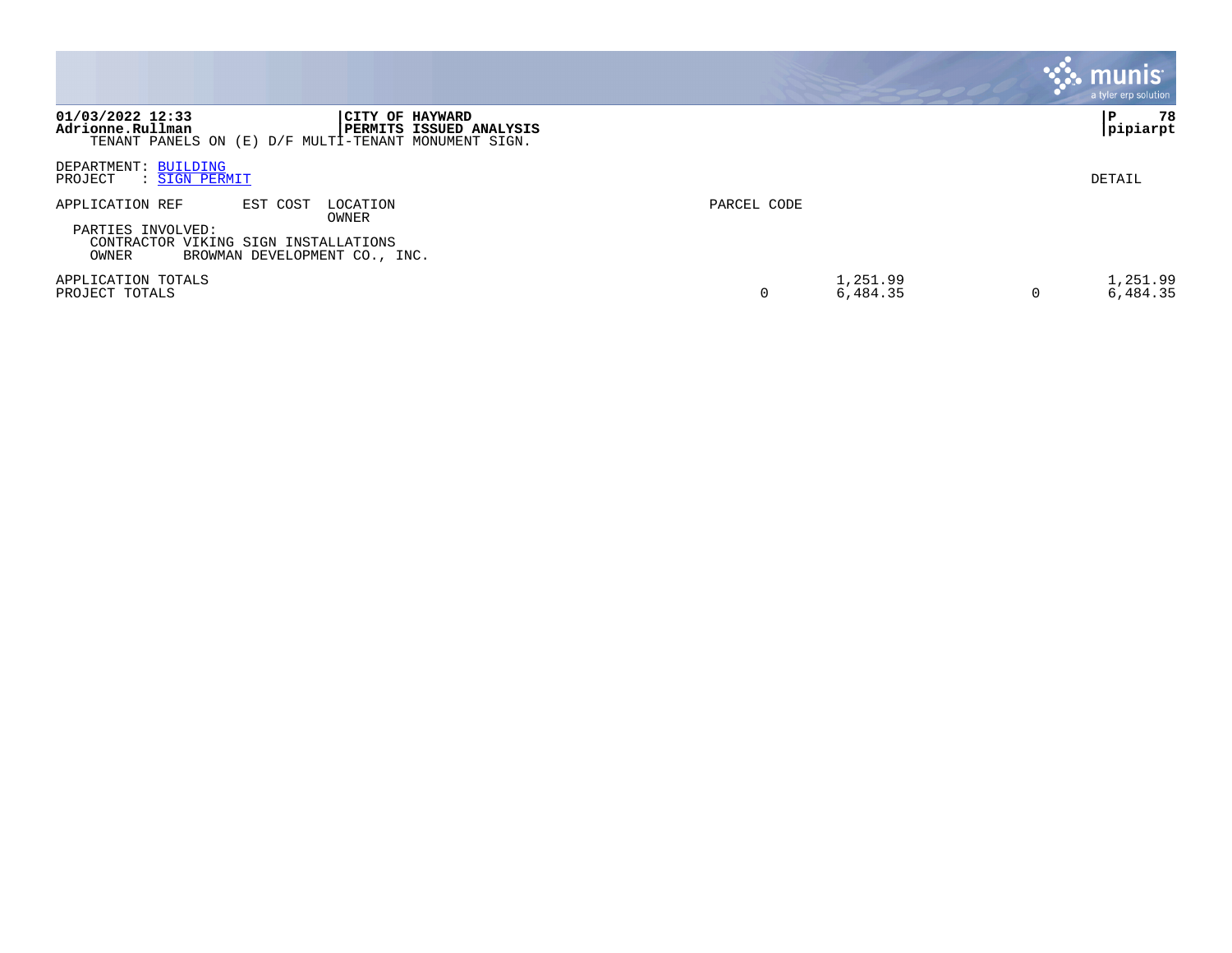|                                                                                                                                       |                                                                                 |                   |                                                                                                                     |                                                      |                  |           | <b>munis</b><br>a tyler erp solution   |
|---------------------------------------------------------------------------------------------------------------------------------------|---------------------------------------------------------------------------------|-------------------|---------------------------------------------------------------------------------------------------------------------|------------------------------------------------------|------------------|-----------|----------------------------------------|
| 01/03/2022 12:33<br>Adrionne.Rullman                                                                                                  |                                                                                 |                   | CITY OF HAYWARD<br>PERMITS ISSUED ANALYSIS                                                                          |                                                      |                  |           | 79<br>P<br>pipiarpt                    |
| DEPARTMENT: BUILDING<br>PROJECT                                                                                                       | : STUCCO/SIDING WORK                                                            |                   |                                                                                                                     |                                                      |                  |           | DETAIL                                 |
| APPLICATION REF                                                                                                                       | EST COST                                                                        | LOCATION<br>OWNER |                                                                                                                     | PARCEL CODE                                          |                  |           |                                        |
| 202106047                                                                                                                             | 8,500                                                                           | 3212 Oakes Dr     | LAVELLE, MARY A & MCDAID LINDA A                                                                                    | $425 - 0340 - 022 - 00$                              |                  |           |                                        |
| PERMIT NUMBER<br>BI202106047<br>DESC OF WORK:<br>of home<br>PARTIES INVOLVED:<br>APPLICANT<br>CONTRACTOR RPS REMODELING, INC<br>OWNER | TYPE<br>STUCCO/SID ISSUED<br>MARTINEZ, PAUL<br>LAVELLE, MARY A & MCDAID LINDA A | STATUS            | EST COST ISSUED<br>EXPIRES<br>8,500 12/06/21 06/04/22<br>install Hardie fiber cement siding to front exterior walls | PERMITS 12/01/21 - 12/31/21<br>EST VALUE<br>$\Omega$ | FEES<br>407.75   | EST VALUE | PERMITS YEAR TO DATE<br>FEES<br>407.75 |
| APPLICATION TOTALS<br>PROJECT TOTALS                                                                                                  |                                                                                 |                   |                                                                                                                     | $\Omega$                                             | 407.75<br>407.75 | $\Omega$  | 407.75<br>407.75                       |

 $\mathcal{L}^{\text{max}}$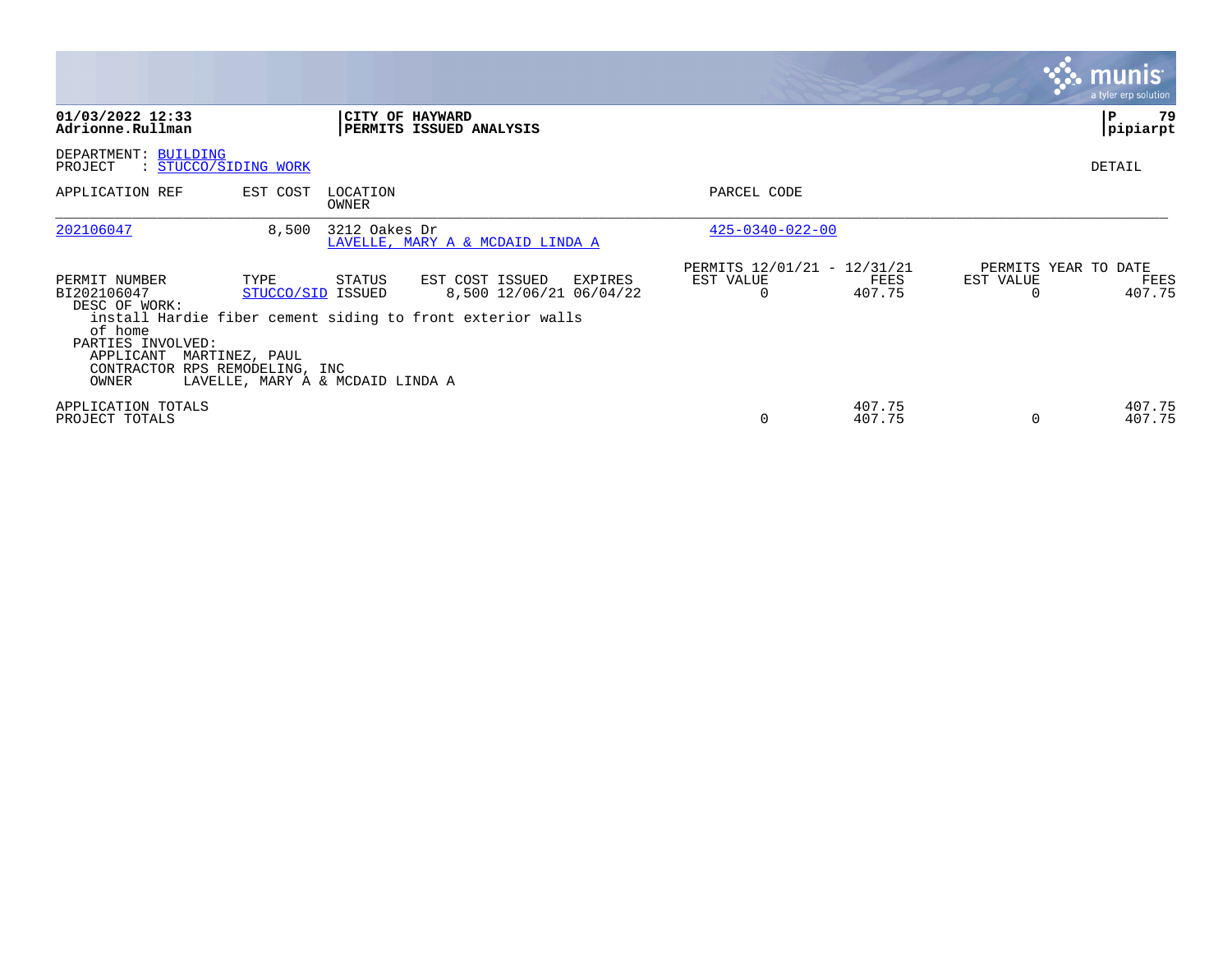|                                                                                                                                                                    |                                                                    |                   |                                                                                                                         |                                                      |                      |           | <b>munis</b><br>a tyler erp solution     |
|--------------------------------------------------------------------------------------------------------------------------------------------------------------------|--------------------------------------------------------------------|-------------------|-------------------------------------------------------------------------------------------------------------------------|------------------------------------------------------|----------------------|-----------|------------------------------------------|
| 01/03/2022 12:33<br>Adrionne.Rullman                                                                                                                               |                                                                    |                   | CITY OF HAYWARD<br>PERMITS ISSUED ANALYSIS                                                                              |                                                      |                      |           | 80<br>P<br>pipiarpt                      |
| DEPARTMENT: BUILDING<br>PROJECT<br>: TRASH ENCLOSURE                                                                                                               |                                                                    |                   |                                                                                                                         |                                                      |                      |           | <b>DETAIL</b>                            |
| APPLICATION REF                                                                                                                                                    | EST COST                                                           | LOCATION<br>OWNER |                                                                                                                         | PARCEL CODE                                          |                      |           |                                          |
| 202103628                                                                                                                                                          | 318,500                                                            |                   | 25800 Industrial Blvd<br>ALVISTA AT THE BRIDGE APARTMENTS                                                               | $441 - 0055 - 019 - 00$                              |                      |           |                                          |
| PERMIT NUMBER<br>BI202103628<br>DESC OF WORK:<br>removed enclosures in original locations<br>PARTIES INVOLVED:<br>APPLICANT<br>CONTRACTOR HAYWARD 544 LLC<br>OWNER | TYPE<br>TRASH ENCL ISSUED<br>GLEASON, FRANCESKA<br>HAYWARD 544 LLC | STATUS            | EST COST ISSUED<br>EXPIRES<br>318,500 12/13/21 06/11/22<br>Provide 13 new covered CMU Trash Enclosures to replace 13 (E | PERMITS 12/01/21 - 12/31/21<br>EST VALUE<br>$\Omega$ | FEES<br>8,192.66     | EST VALUE | PERMITS YEAR TO DATE<br>FEES<br>8,192.66 |
| APPLICATION TOTALS<br>PROJECT TOTALS                                                                                                                               |                                                                    |                   |                                                                                                                         | $\Omega$                                             | 8,192.66<br>8,192.66 | 0         | 8,192.66<br>8,192.66                     |

the contract of the contract of

and the contract of the contract of the contract of the contract of the contract of the contract of the contract of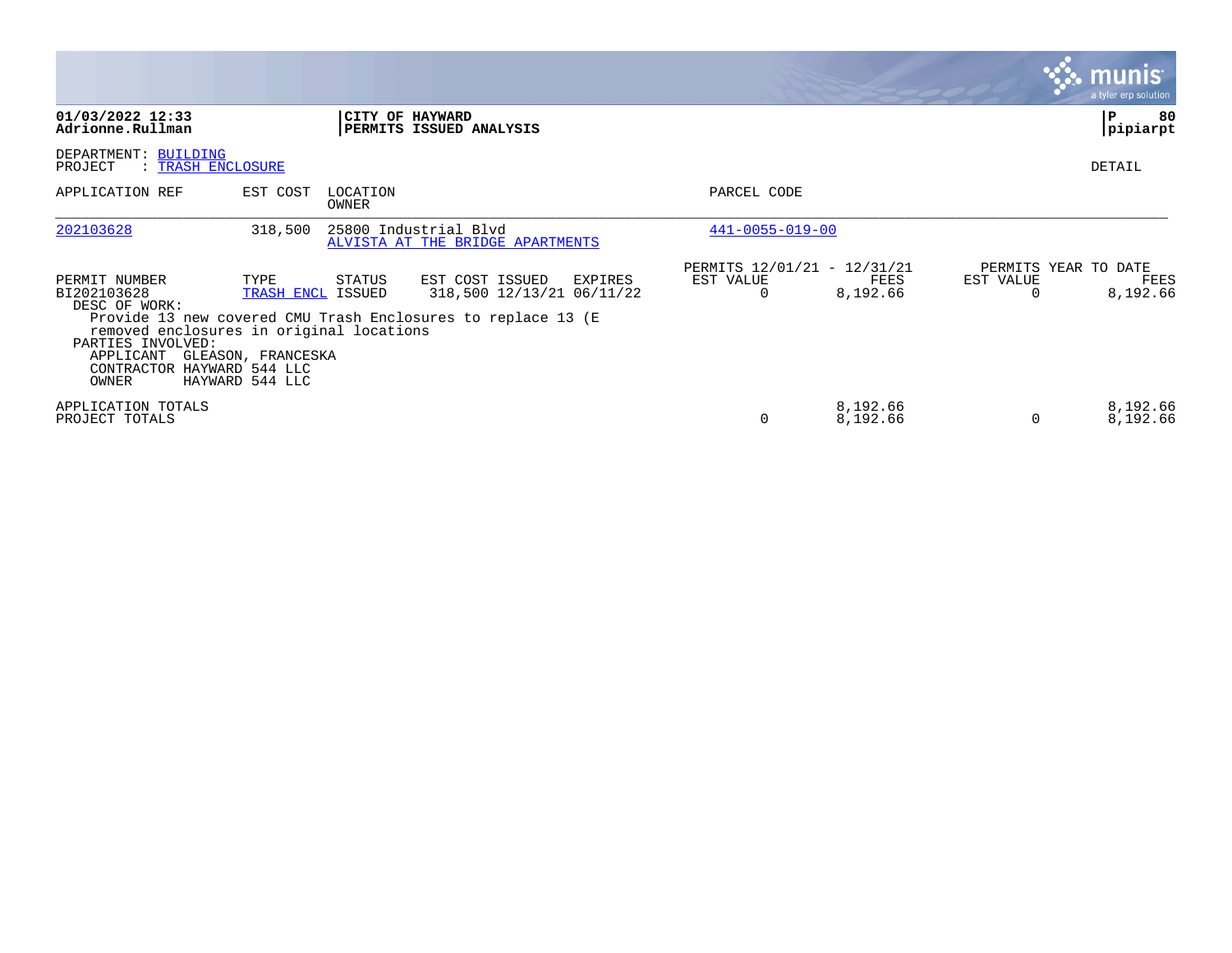|                                                                                                                                                                |                                                                                      |                                          |                                                                                                                        |                                          |                        |                                   | <b>munis</b><br>a tyler erp solution |
|----------------------------------------------------------------------------------------------------------------------------------------------------------------|--------------------------------------------------------------------------------------|------------------------------------------|------------------------------------------------------------------------------------------------------------------------|------------------------------------------|------------------------|-----------------------------------|--------------------------------------|
| 01/03/2022 12:33<br>Adrionne.Rullman                                                                                                                           |                                                                                      |                                          | CITY OF HAYWARD<br>PERMITS ISSUED ANALYSIS                                                                             |                                          |                        |                                   | 81<br>P<br> pipiarpt                 |
| DEPARTMENT: BUILDING<br>PROJECT                                                                                                                                | : TENANT IMPROVEMENT                                                                 |                                          |                                                                                                                        |                                          |                        |                                   | DETAIL                               |
| APPLICATION REF                                                                                                                                                | EST COST                                                                             | LOCATION<br>OWNER                        |                                                                                                                        | PARCEL CODE                              |                        |                                   |                                      |
| 202104995                                                                                                                                                      | 478,485                                                                              | 2520 Barrington Ct<br>EKC TECHNOLOGY INC |                                                                                                                        | $438 - 0101 - 010 - 01$                  |                        |                                   |                                      |
| PERMIT NUMBER<br>BI202104995<br>DESC OF WORK:<br>& Area -I project areas-reconfiguration of warehouse<br>PARTIES INVOLVED:<br>APPLICANT<br>CONTRACTOR<br>OWNER | TYPE<br><b>BTI</b><br>RAMSEY, REX<br>EKC TECHNOLOGY INC/DUPONT<br>EKC TECHNOLOGY INC | STATUS<br>ISSUED                         | EST COST ISSUED<br>EXPIRES<br>478,485 12/13/21 06/11/22<br>Phase 2- project and equipment related improvements to PK-5 | PERMITS 12/01/21 - 12/31/21<br>EST VALUE | FEES<br>16,823.06      | PERMITS YEAR TO DATE<br>EST VALUE | FEES<br>16,823.06                    |
| APPLICATION TOTALS<br>PROJECT TOTALS                                                                                                                           |                                                                                      |                                          |                                                                                                                        |                                          | 16,823.06<br>16,823.06 | $\Omega$                          | 16,823.06<br>16,823.06               |

the contract of the contract of

and the contract of the contract of the contract of the contract of the contract of the contract of the contract of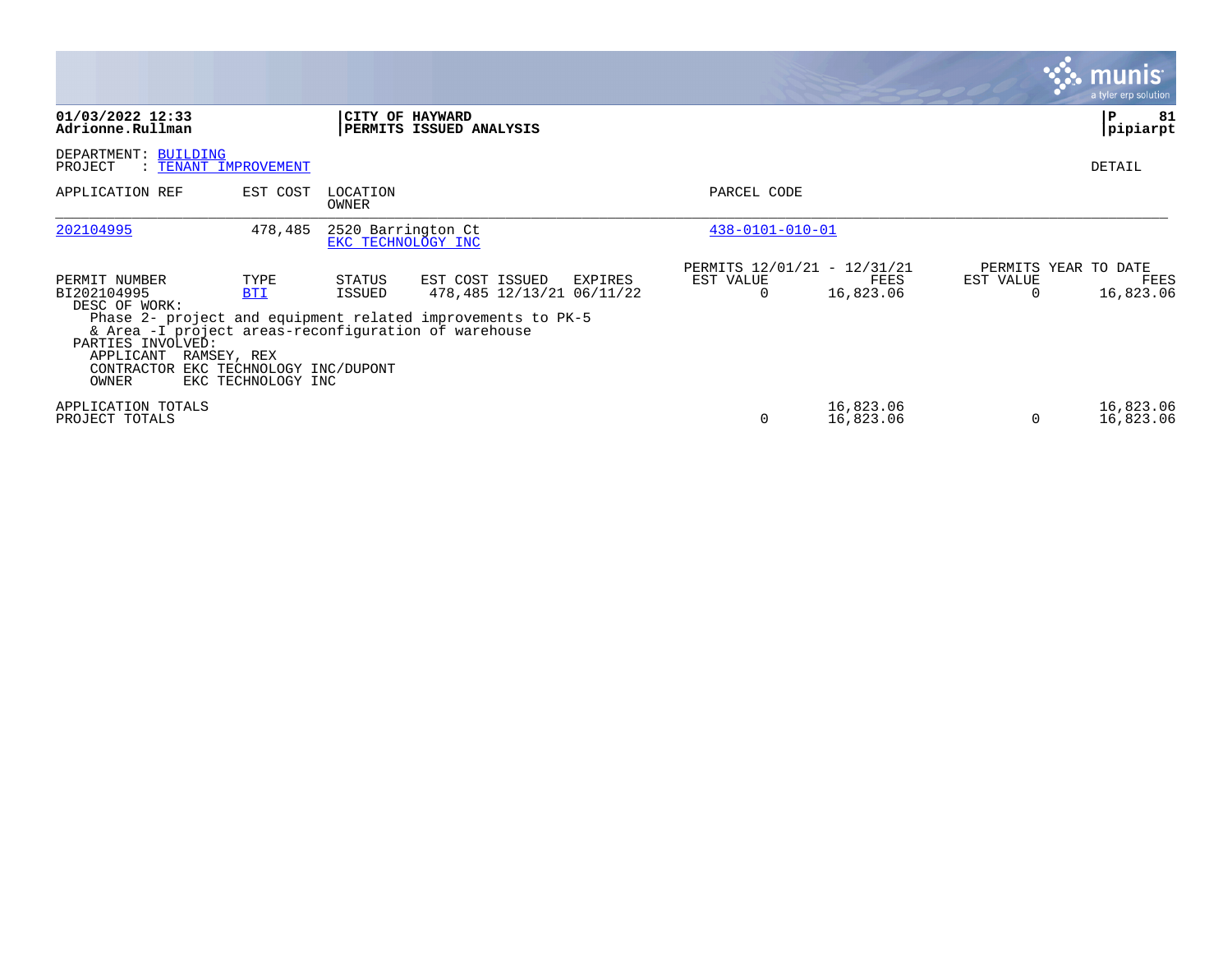|                                                                                       |                                  |                                     |                                             |         |                                                         |                  |                          | munis<br>a tyler erp solution            |
|---------------------------------------------------------------------------------------|----------------------------------|-------------------------------------|---------------------------------------------|---------|---------------------------------------------------------|------------------|--------------------------|------------------------------------------|
| 01/03/2022 12:33<br>Adrionne.Rullman                                                  |                                  |                                     | CITY OF HAYWARD<br>PERMITS ISSUED ANALYSIS  |         |                                                         |                  |                          | l P<br>82<br> pipiarpt                   |
| DEPARTMENT: BUILDING<br><u>: RETAINING WALL</u><br>PROJECT                            |                                  |                                     |                                             |         |                                                         |                  |                          | DETAIL                                   |
| APPLICATION REF                                                                       | EST COST                         | LOCATION<br>OWNER                   |                                             |         | PARCEL CODE                                             |                  |                          |                                          |
| 202105163                                                                             | 20,000                           | 25910 Westview Way<br>KIM, HONG     |                                             |         | $445 - 0250 - 002 - 00$                                 |                  |                          |                                          |
| PERMIT NUMBER<br>BI202105163<br>DESC OF WORK:<br>Retaining wall, 6 feet tall          | TYPE<br><b>RETAIN WAL ISSUED</b> | <b>STATUS</b>                       | EST COST ISSUED<br>20,000 12/06/21 06/04/22 | EXPIRES | PERMITS 12/01/21 - 12/31/21<br>EST VALUE<br>$\mathbf 0$ | FEES<br>1,589.81 | EST VALUE<br>$\mathbf 0$ | PERMITS YEAR TO DATE<br>FEES<br>1,589.81 |
| PARTIES INVOLVED:<br>CONTRACTOR OWNER/BUILDER<br>KIM, HONG<br>OWNER                   |                                  |                                     |                                             |         |                                                         |                  |                          |                                          |
| APPLICATION TOTALS                                                                    |                                  |                                     |                                             |         |                                                         | 1,589.81         |                          | 1,589.81                                 |
| 202105309                                                                             | 30,000                           | 29820 Cantera Dr<br>FUNCHES, JANINE |                                             |         | $083 - 0100 - 991 - 27$                                 |                  |                          |                                          |
| PERMIT NUMBER<br>BI202105309<br>DESC OF WORK:<br>NEW RETAINING WALL IN REAR           | TYPE<br>RETAIN WAL ISSUED        | <b>STATUS</b>                       | EST COST ISSUED<br>30,000 12/15/21 06/13/22 | EXPIRES | PERMITS 12/01/21 - 12/31/21<br>EST VALUE<br>$\Omega$    | FEES<br>1,593.85 | EST VALUE<br>$\Omega$    | PERMITS YEAR TO DATE<br>FEES<br>1,593.85 |
| PARTIES INVOLVED:<br>APPLICANT FUNCHES, JANINE<br>CONTRACTOR OWNER/, BUILDER<br>OWNER | FUNCHES, JANINE                  |                                     |                                             |         |                                                         |                  |                          |                                          |
| APPLICATION TOTALS                                                                    |                                  |                                     |                                             |         |                                                         | 1,593.85         |                          | 1,593.85                                 |
| 202105314                                                                             | 30,000                           | 29816 Cantera Dr<br>SIDHU, RICKY    |                                             |         | $083 - 0100 - 991 - 28$                                 |                  |                          |                                          |
| PERMIT NUMBER<br>BI202105314<br>DESC OF WORK:<br>NEW RETAINING WALL                   | TYPE<br>RETAIN WAL ISSUED        | <b>STATUS</b>                       | EST COST ISSUED<br>30,000 12/14/21 06/12/22 | EXPIRES | PERMITS 12/01/21 - 12/31/21<br>EST VALUE<br>0           | FEES<br>1,593.85 | EST VALUE<br>$\mathbf 0$ | PERMITS YEAR TO DATE<br>FEES<br>1,593.85 |
| PARTIES INVOLVED:<br>APPLICANT SIDHU, RICKY<br>CONTRACTOR OWNER/, BUILDER<br>OWNER    | SIDHU, RICKY                     |                                     |                                             |         |                                                         |                  |                          |                                          |
| APPLICATION TOTALS                                                                    |                                  |                                     |                                             |         |                                                         | 1,593.85         |                          | 1,593.85                                 |
| 202106136                                                                             | 6,000                            | 704 B St<br>H & B PROPERTIES        |                                             |         | $428 - 0051 - 089 - 00$                                 |                  |                          |                                          |
|                                                                                       |                                  |                                     |                                             |         | PERMITS 12/01/21 - 12/31/21                             |                  |                          | PERMITS YEAR TO DATE                     |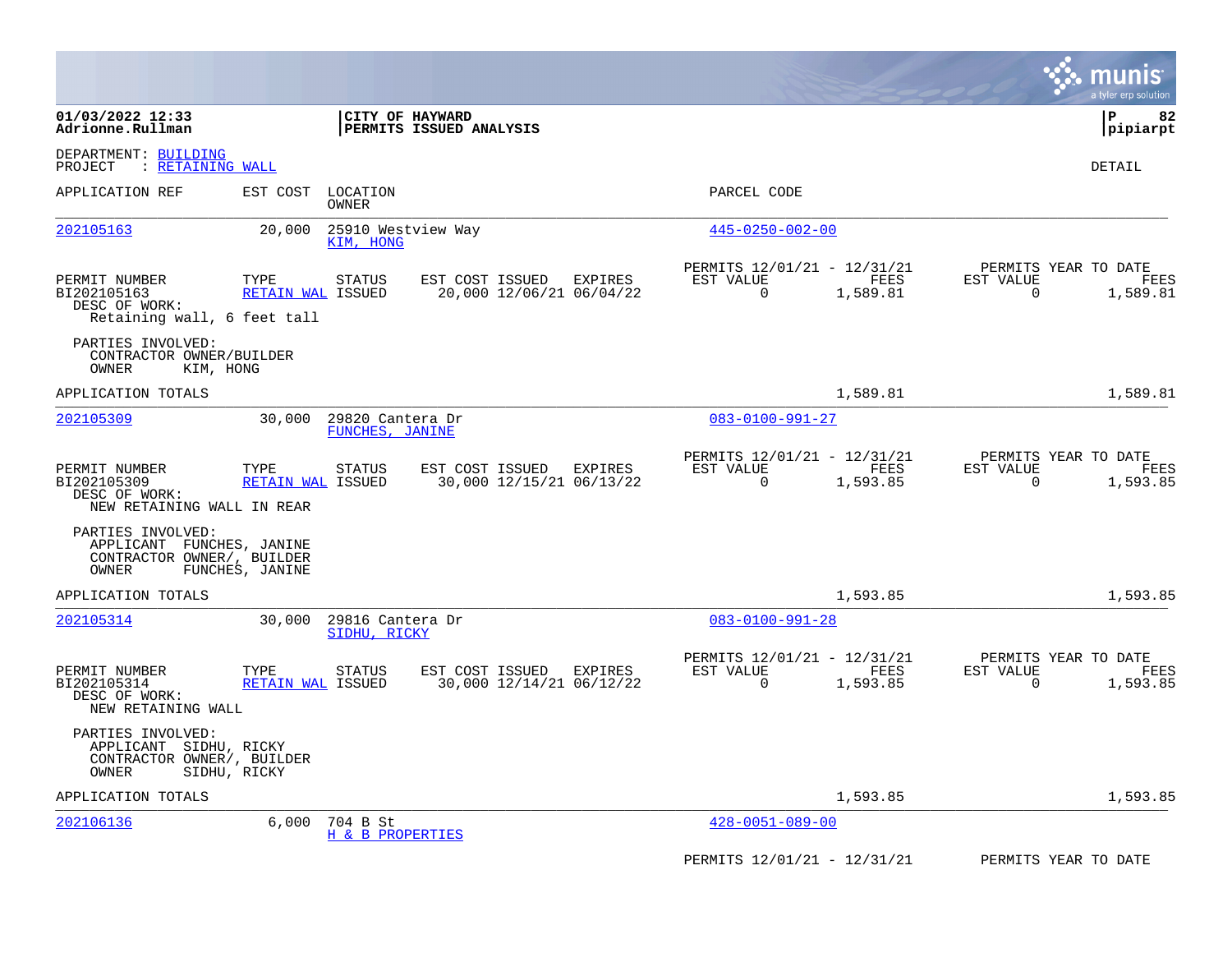|                                                                                                                                                                           |                                                                       |                                        |                                    |         |             |                    |           | munis<br>a tyler erp solution        |
|---------------------------------------------------------------------------------------------------------------------------------------------------------------------------|-----------------------------------------------------------------------|----------------------------------------|------------------------------------|---------|-------------|--------------------|-----------|--------------------------------------|
| 01/03/2022 12:33<br>Adrionne.Rullman<br>PERMIT NUMBER                                                                                                                     | TYPE                                                                  | CITY OF HAYWARD<br>  PERMITS<br>STATUS | ISSUED ANALYSIS<br>EST COST ISSUED | EXPIRES | EST VALUE   | FEES               | EST VALUE | 83<br>۱P.<br>pipiarpt<br><b>FEES</b> |
| DEPARTMENT: BUILDING<br>: RETAINING WALL<br>PROJECT                                                                                                                       |                                                                       |                                        |                                    |         |             |                    |           | DETAIL                               |
| APPLICATION REF                                                                                                                                                           | EST COST                                                              | LOCATION<br>OWNER                      |                                    |         | PARCEL CODE |                    |           |                                      |
| BI202106136<br>DESC OF WORK:<br>concrete pad for meters, CMU wall wood wall panel, CMU<br>planter<br>PARTIES INVOLVED:<br>APPLICANT<br>GRO.<br>CONTRACTOR<br>GRO<br>OWNER | RETAIN WAL ISSUED<br>CONSTRUCTION<br>CONSTRUCTION<br>H & B PROPERTIES |                                        | 6,000 12/14/21 06/12/22            |         | 0           | 556.84             | 0         | 556.84                               |
| APPLICATION TOTALS<br>PROJECT TOTALS                                                                                                                                      |                                                                       |                                        |                                    |         | 0           | 556.84<br>5,334.35 | 0         | 556.84<br>5,334.35                   |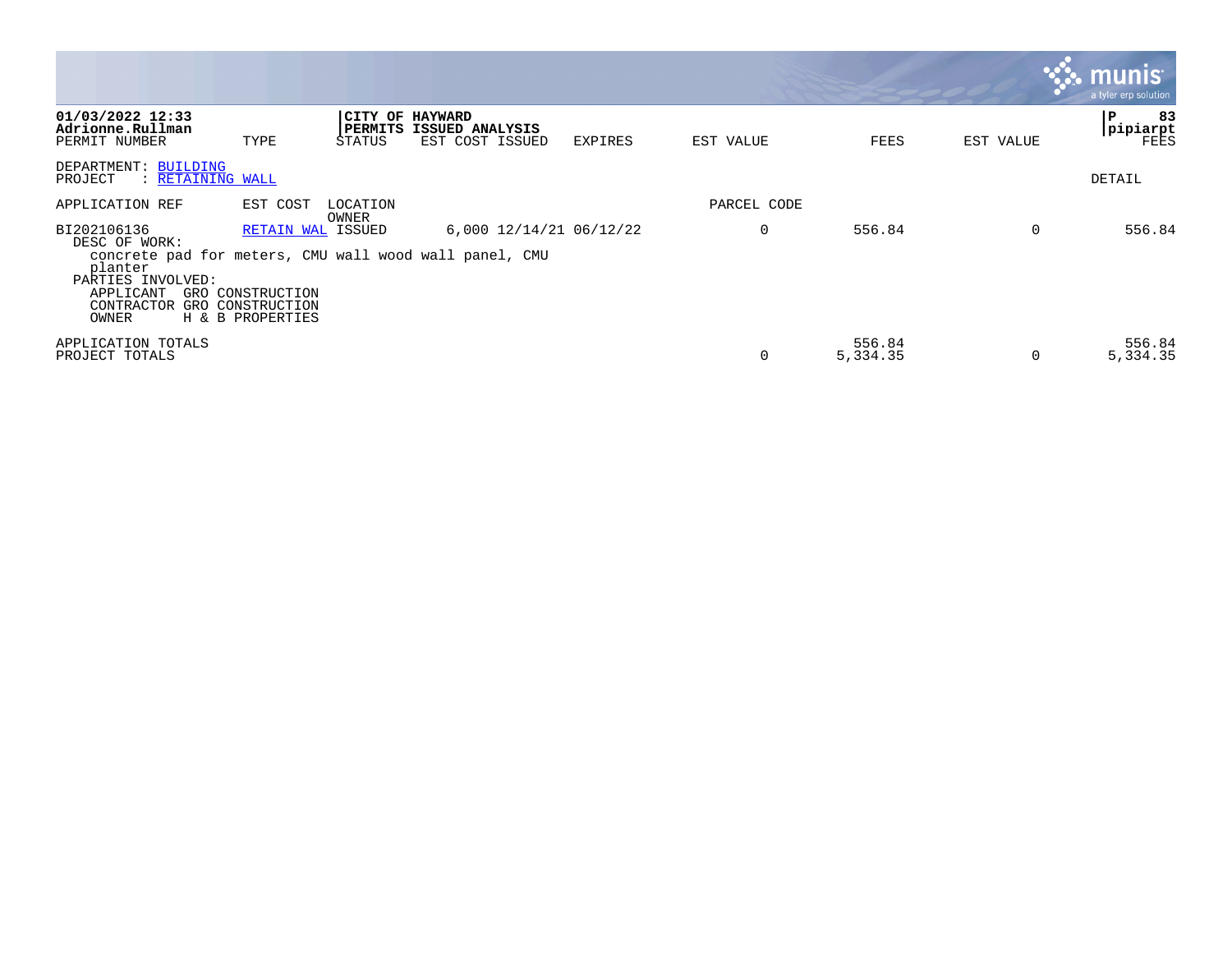|                                                                                       |                                                                                     |                                                        |                                                      |                  |                       | munis<br>a tyler erp solution          |
|---------------------------------------------------------------------------------------|-------------------------------------------------------------------------------------|--------------------------------------------------------|------------------------------------------------------|------------------|-----------------------|----------------------------------------|
| 01/03/2022 12:33<br>Adrionne.Rullman                                                  | CITY OF HAYWARD                                                                     | PERMITS ISSUED ANALYSIS                                |                                                      |                  |                       | l P<br>84<br>pipiarpt                  |
| DEPARTMENT: BUILDING<br>PROJECT                                                       | : WATER LINE REPAIR/REPLACE                                                         |                                                        |                                                      |                  |                       | <b>DETAIL</b>                          |
| APPLICATION REF                                                                       | EST COST LOCATION<br>OWNER                                                          |                                                        | PARCEL CODE                                          |                  |                       |                                        |
| 202105922                                                                             | 2538 Carisbrook Ct<br>10,138<br>COLBERT, WILDA J                                    |                                                        | $425 - 0410 - 006 - 00$                              |                  |                       |                                        |
| PERMIT NUMBER<br>BI202105922<br>DESC OF WORK:                                         | TYPE<br>STATUS<br>WATER LINE COMPLT<br>REPLACE WATER SERVICE FROM METER TO HOME     | EST COST ISSUED<br>EXPIRES<br>10,138 12/02/21 06/06/22 | PERMITS 12/01/21 - 12/31/21<br>EST VALUE<br>$\Omega$ | FEES<br>326.34   | EST VALUE<br>$\Omega$ | PERMITS YEAR TO DATE<br>FEES<br>326.34 |
| PARTIES INVOLVED:<br>CONTRACTOR RESCUE ROOTER<br><b>OWNER</b>                         | COLBERT, WILDA J                                                                    |                                                        |                                                      |                  |                       |                                        |
| APPLICATION TOTALS                                                                    |                                                                                     |                                                        |                                                      | 326.34           |                       | 326.34                                 |
| 202106066                                                                             | 2546 Carisbrook Ct<br>10,138                                                        | LOWE, DENNIS E & BONNIE Y TRS                          | $425 - 0410 - 007 - 00$                              |                  |                       |                                        |
| PERMIT NUMBER<br>BI202106066<br>DESC OF WORK:                                         | TYPE<br>STATUS<br>WATER LINE COMPLT<br>Water Service Replacement from meter to home | EST COST ISSUED<br>EXPIRES<br>10,138 12/07/21 06/09/22 | PERMITS 12/01/21 - 12/31/21<br>EST VALUE<br>$\Omega$ | FEES<br>326.34   | EST VALUE<br>$\Omega$ | PERMITS YEAR TO DATE<br>FEES<br>326.34 |
| PARTIES INVOLVED:<br>APPLICANT CHAO, JUAN<br>CONTRACTOR RESCUE ROOTER<br><b>OWNER</b> | LOWE, DENNIS E & BONNIE Y TRS                                                       |                                                        |                                                      |                  |                       |                                        |
| APPLICATION TOTALS<br>PROJECT TOTALS                                                  |                                                                                     |                                                        | $\Omega$                                             | 326.34<br>652.68 | $\mathbf 0$           | 326.34<br>652.68                       |

the contract of the contract of

and the contract of the contract of the contract of the contract of the contract of the contract of the contract of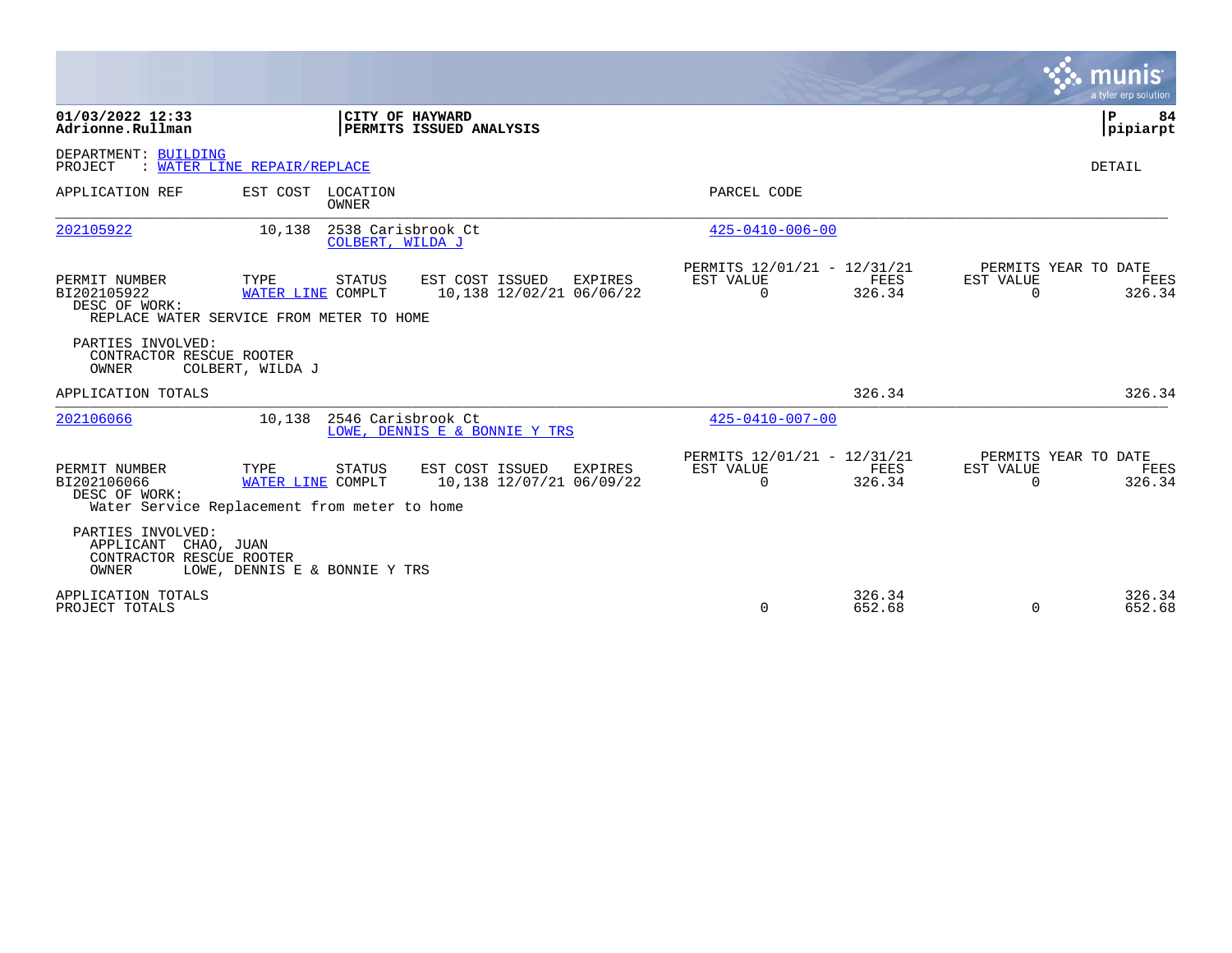|                                                                                                                   |                                                   |                                                   |                                                    |                                                      |                |                       | a tyler erp solution                   |
|-------------------------------------------------------------------------------------------------------------------|---------------------------------------------------|---------------------------------------------------|----------------------------------------------------|------------------------------------------------------|----------------|-----------------------|----------------------------------------|
| 01/03/2022 12:33<br>Adrionne.Rullman                                                                              |                                                   |                                                   | CITY OF HAYWARD<br>PERMITS ISSUED ANALYSIS         |                                                      |                |                       | l P<br>85<br> pipiarpt                 |
| DEPARTMENT: BUILDING<br>PROJECT                                                                                   | : WATER HEATER PERMIT                             |                                                   |                                                    |                                                      |                |                       | DETAIL                                 |
| APPLICATION REF                                                                                                   | EST COST                                          | LOCATION<br>OWNER                                 |                                                    | PARCEL CODE                                          |                |                       |                                        |
| 202103877                                                                                                         | 2,048                                             | FLOOD, GREGORY R                                  | 945 Fletcher Ln A331                               | $445 - 0001 - 036 - 00$                              |                |                       |                                        |
| PERMIT NUMBER<br>BI202103877<br>DESC OF WORK:<br>30 Gallon water heater install in outside closet                 | TYPE<br><b>WATER</b>                              | STATUS<br>ISSUED                                  | EST COST ISSUED EXPIRES<br>2,048 12/16/21 06/14/22 | PERMITS 12/01/21 - 12/31/21<br>EST VALUE<br>$\Omega$ | FEES<br>236.67 | EST VALUE<br>$\Omega$ | PERMITS YEAR TO DATE<br>FEES<br>236.67 |
| PARTIES INVOLVED:<br>APPLICANT<br>CONTRACTOR JUST WATER HEATERS & PLUMBING<br>OWNER                               | JUST WATER HEATERS & PLUMBING<br>FLOOD, GREGORY R |                                                   |                                                    |                                                      |                |                       |                                        |
| APPLICATION TOTALS                                                                                                |                                                   |                                                   |                                                    |                                                      | 236.67         |                       | 236.67                                 |
| 202104031                                                                                                         | 2,367                                             | 24050 Amador St 24                                | SOBRATO, INTEREST II                               | $431 - 0064 - 017 - 00$                              |                |                       |                                        |
| PERMIT NUMBER<br>BI202104031<br>DESC OF WORK:<br>R/R 40 gallon water heater Unit #24 utility room                 | TYPE<br><b>WATER</b>                              | <b>STATUS</b><br>ISSUED                           | EST COST ISSUED EXPIRES<br>2,367 12/16/21 06/14/22 | PERMITS 12/01/21 - 12/31/21<br>EST VALUE<br>$\Omega$ | FEES<br>236.67 | EST VALUE<br>$\Omega$ | PERMITS YEAR TO DATE<br>FEES<br>236.67 |
| PARTIES INVOLVED:<br>APPLICANT AMERICAN WATER HEATER SERVICE<br>CONTRACTOR AMERICAN WATER HEATER SERVICE<br>OWNER | SOBRATO, INTEREST II                              |                                                   |                                                    |                                                      |                |                       |                                        |
| APPLICATION TOTALS                                                                                                |                                                   |                                                   |                                                    |                                                      | 236.67         |                       | 236.67                                 |
| 202105795                                                                                                         | 1,000                                             | 235 Montevina Way<br>KO, FANNIE                   |                                                    | $441 - 0100 - 053 - 00$                              |                |                       |                                        |
| PERMIT NUMBER<br>BI202105795<br>DESC OF WORK:<br>replace existing water heater                                    | TYPE<br><b>WATER</b>                              | STATUS<br>ISSUED                                  | EST COST ISSUED EXPIRES<br>1,000 12/07/21 06/05/22 | PERMITS 12/01/21 - 12/31/21<br>EST VALUE<br>$\Omega$ | FEES<br>236.67 | EST VALUE<br>$\Omega$ | PERMITS YEAR TO DATE<br>FEES<br>236.67 |
| PARTIES INVOLVED:<br>APPLICANT KO, FANNIE<br>CONTRACTOR OWNER/BUILDER<br>OWNER                                    | KO, FANNIE                                        |                                                   |                                                    |                                                      |                |                       |                                        |
| APPLICATION TOTALS                                                                                                |                                                   |                                                   |                                                    |                                                      | 236.67         |                       | 236.67                                 |
| 202105826                                                                                                         |                                                   | 3,314 26771 Eldridge Ave<br><b>GUPTA, SUNIL K</b> |                                                    | $454 - 0050 - 030 - 00$                              |                |                       |                                        |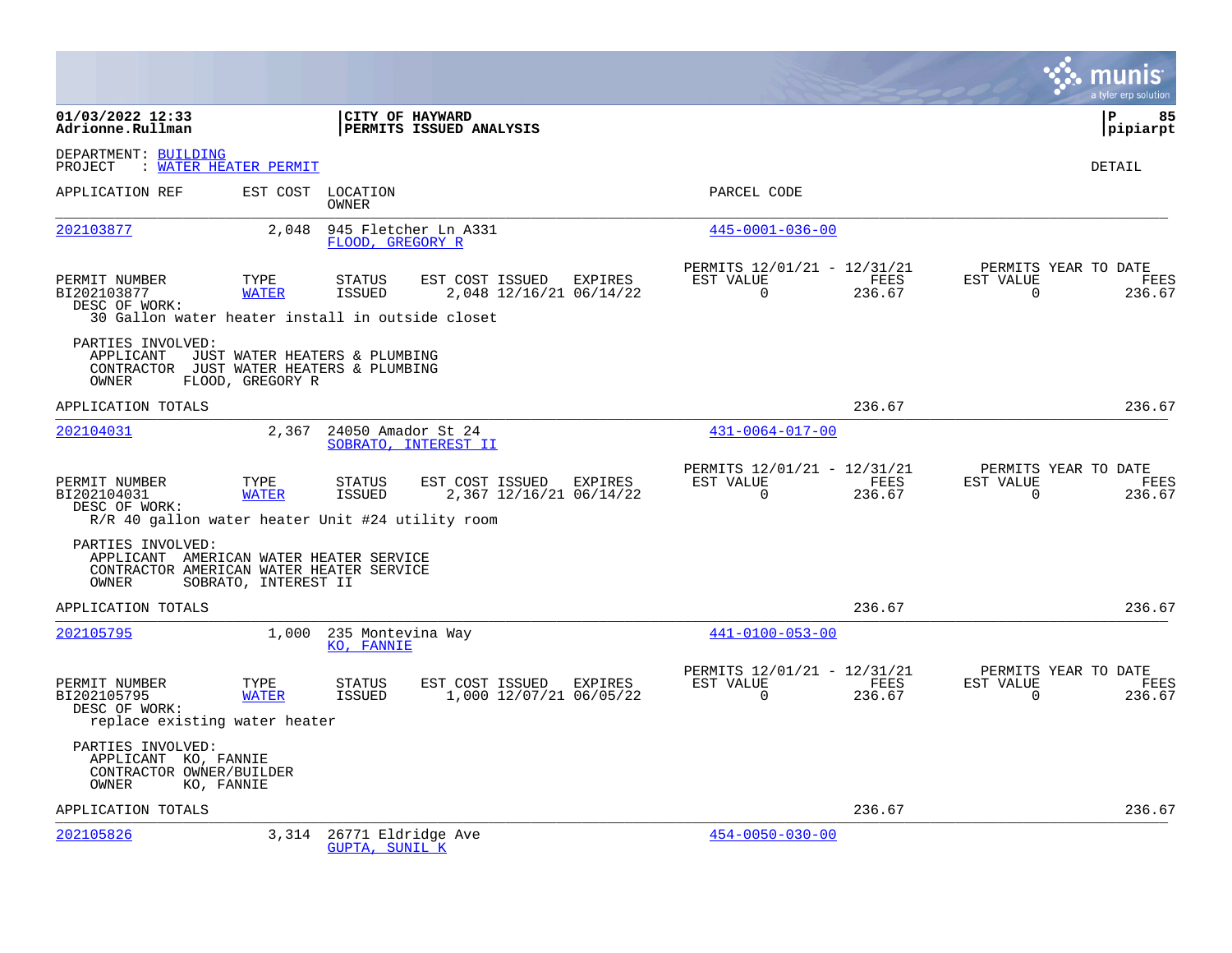|                                                                                                                         |                       |                                |                                                                                                       |         |                                                      |                |                          | a tyler erp solution                   |
|-------------------------------------------------------------------------------------------------------------------------|-----------------------|--------------------------------|-------------------------------------------------------------------------------------------------------|---------|------------------------------------------------------|----------------|--------------------------|----------------------------------------|
| 01/03/2022 12:33<br>Adrionne.Rullman                                                                                    |                       |                                | CITY OF HAYWARD<br>PERMITS ISSUED ANALYSIS                                                            |         |                                                      |                |                          | 86<br>P<br>pipiarpt                    |
| PERMIT NUMBER                                                                                                           | TYPE                  | <b>STATUS</b>                  | EST COST ISSUED                                                                                       | EXPIRES | PERMITS 12/01/21 - 12/31/21<br>EST VALUE             | FEES           | EST VALUE                | PERMITS YEAR TO DATE<br><b>FEES</b>    |
| DEPARTMENT: BUILDING<br>PROJECT<br>: WATER HEATER PERMIT                                                                |                       |                                |                                                                                                       |         |                                                      |                |                          | DETAIL                                 |
| APPLICATION REF                                                                                                         |                       | EST COST LOCATION              |                                                                                                       |         | PARCEL CODE                                          |                |                          |                                        |
| BI202105826<br>DESC OF WORK:<br>replace existing 40 gallon water heater in garge                                        | <b>WATER</b>          | OWNER<br>COMPLT                | 3,314 12/07/21 06/29/22                                                                               |         | $\mathbf 0$                                          | 236.67         | $\Omega$                 | 236.67                                 |
| PARTIES INVOLVED:<br>APPLICANT SUPERIOR MECHANICAL SERVICES INC<br>CONTRACTOR SUPERIOR MECHANICAL SERVICES INC<br>OWNER | GUPTA, SUNIL K        |                                |                                                                                                       |         |                                                      |                |                          |                                        |
| APPLICATION TOTALS                                                                                                      |                       |                                |                                                                                                       |         |                                                      | 236.67         |                          | 236.67                                 |
| 202105827                                                                                                               | 1,139                 | 25866 Madeline Ln              | AMEN, DANIEL F & EMERENCIANA G                                                                        |         | $441 - 0035 - 063 - 00$                              |                |                          |                                        |
| PERMIT NUMBER<br>BI202105827<br>DESC OF WORK:<br>remove & replace existing water heater                                 | TYPE<br><b>WATER</b>  | <b>STATUS</b><br>ISSUED        | EST COST ISSUED<br>1,139 12/21/21 06/19/22                                                            | EXPIRES | PERMITS 12/01/21 - 12/31/21<br>EST VALUE<br>$\Omega$ | FEES<br>236.67 | EST VALUE<br>$\Omega$    | PERMITS YEAR TO DATE<br>FEES<br>236.67 |
| PARTIES INVOLVED:<br>APPLICANT FAST WATER HEATER COMPANY<br>CONTRACTOR FAST WATER HEATER COMPANY<br>OWNER               |                       | AMEN, DANIEL F & EMERENCIANA G |                                                                                                       |         |                                                      |                |                          |                                        |
| APPLICATION TOTALS                                                                                                      |                       |                                |                                                                                                       |         |                                                      | 236.67         |                          | 236.67                                 |
| 202105828                                                                                                               | 1,670                 | 3555 Oakes Dr                  | WENG JOEY, TU JANNICE                                                                                 |         | $425 - 0330 - 037 - 00$                              |                |                          |                                        |
| PERMIT NUMBER<br>BI202105828<br>DESC OF WORK:                                                                           | TYPE<br><b>WATER</b>  | STATUS<br>ISSUED               | EST COST ISSUED<br>1,670 12/13/21 06/11/22<br>install 40 gallon water heater, like for like in garage | EXPIRES | PERMITS 12/01/21 - 12/31/21<br>EST VALUE<br>$\Omega$ | FEES<br>236.67 | EST VALUE<br>$\mathbf 0$ | PERMITS YEAR TO DATE<br>FEES<br>236.67 |
| PARTIES INVOLVED:<br>APPLICANT HARRIS WATER HEATERS INC<br>CONTRACTOR HARRIS WATER HEATERS INC<br>OWNER                 | WENG JOEY, TU JANNICE |                                |                                                                                                       |         |                                                      |                |                          |                                        |
| APPLICATION TOTALS                                                                                                      |                       |                                |                                                                                                       |         |                                                      | 236.67         |                          | 236.67                                 |
| 202105835                                                                                                               | 1,300                 |                                | 30042 Woodthrush Pl<br>MUNSAYAC, SESINANDO L & SARAH R                                                |         | $083 - 0216 - 020 - 00$                              |                |                          |                                        |
| PERMIT NUMBER<br>BI202105835<br>DESC OF WORK:                                                                           | TYPE<br><b>WATER</b>  | STATUS<br><b>ISSUED</b>        | EST COST ISSUED EXPIRES<br>1,300 12/03/21 06/01/22                                                    |         | PERMITS 12/01/21 - 12/31/21<br>EST VALUE<br>$\Omega$ | FEES<br>236.67 | EST VALUE<br>$\Omega$    | PERMITS YEAR TO DATE<br>FEES<br>236.67 |

 $\bullet$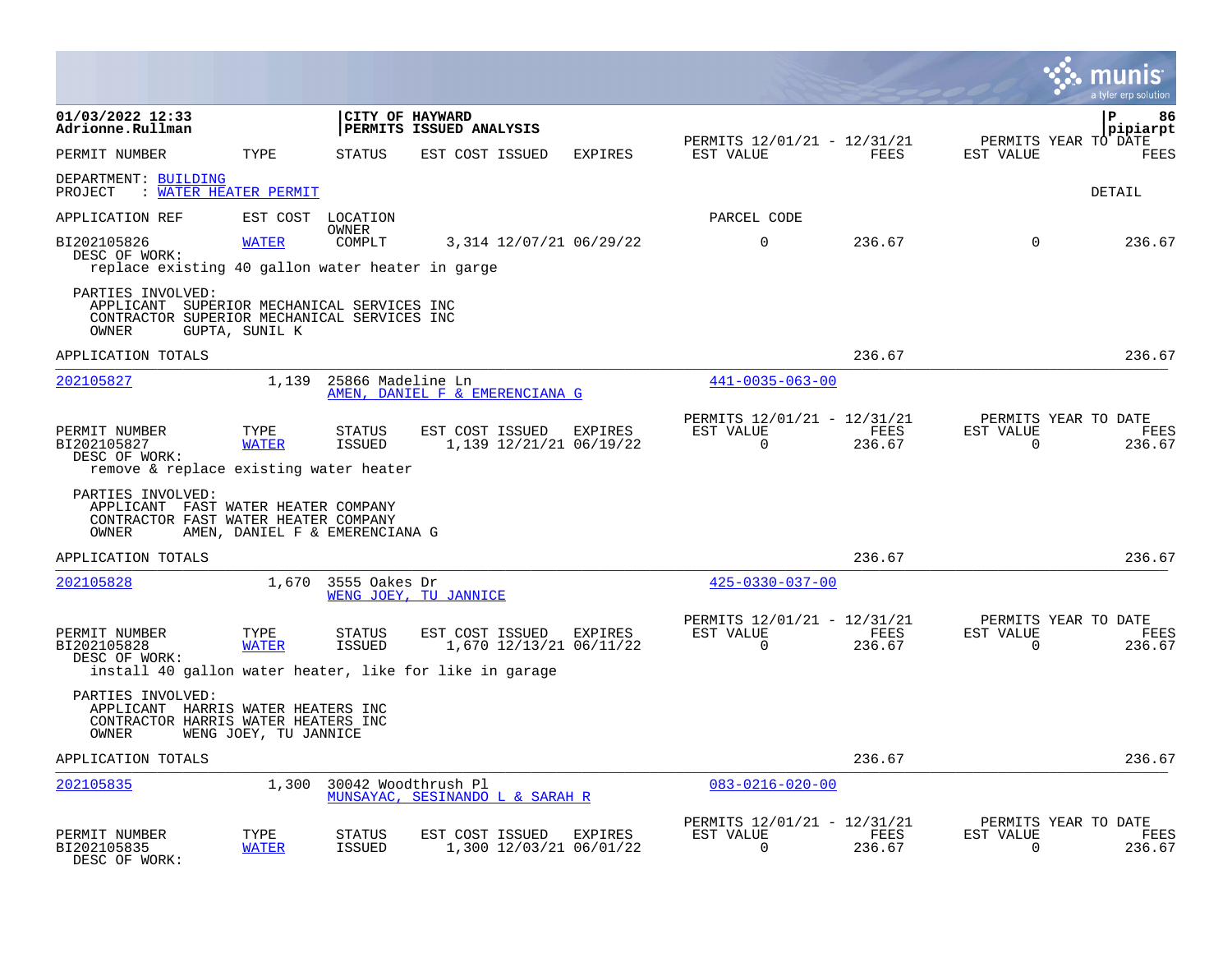|                                                                                                                                                                                                                       |                                                                           | munis<br>a tyler erp solutior                                   |
|-----------------------------------------------------------------------------------------------------------------------------------------------------------------------------------------------------------------------|---------------------------------------------------------------------------|-----------------------------------------------------------------|
| 01/03/2022 12:33<br>CITY OF HAYWARD<br>Adrionne.Rullman<br><b>PERMITS ISSUED ANALYSIS</b><br>Replace 40 Gal Gas Water Heater in Garage                                                                                |                                                                           | ΙP<br>87<br> pipiarpt                                           |
| DEPARTMENT: BUILDING<br><u>WATER HEATER PERMIT</u><br>PROJECT                                                                                                                                                         |                                                                           | DETAIL                                                          |
| APPLICATION REF<br>EST COST LOCATION<br>OWNER                                                                                                                                                                         | PARCEL CODE                                                               |                                                                 |
| PARTIES INVOLVED:<br>APPLICANT DELESTREZ, YOAN<br>CONTRACTOR DELESTREZ, YOAN<br>OWNER<br>MUNSAYAC, SESINANDO L & SARAH R                                                                                              |                                                                           |                                                                 |
| APPLICATION TOTALS                                                                                                                                                                                                    | 236.67                                                                    | 236.67                                                          |
| 202105970<br>450<br>26362 Peterman Ave<br>SHEETS, THOMAS P & DEBBIE A ETAL                                                                                                                                            | $455 - 0008 - 064 - 00$                                                   |                                                                 |
| PERMIT NUMBER<br>TYPE<br>EST COST ISSUED<br>EXPIRES<br>STATUS<br>BI202105970<br>450 12/02/21 06/09/22<br><b>WATER</b><br><b>ISSUED</b><br>DESC OF WORK:<br>water heater installtion - bring up to code                | PERMITS 12/01/21 - 12/31/21<br>EST VALUE<br>FEES<br>$\mathbf 0$<br>236.67 | PERMITS YEAR TO DATE<br>EST VALUE<br>FEES<br>236.67<br>0        |
| PARTIES INVOLVED:<br>APPLICANT MONARCH PLUMBING AND ROOTER INC<br>CONTRACTOR MONARCH PLUMBING AND ROOTER INC<br>SHEETS, THOMAS P & DEBBIE A ETAL<br>OWNER                                                             |                                                                           |                                                                 |
| APPLICATION TOTALS                                                                                                                                                                                                    | 236.67                                                                    | 236.67                                                          |
| 2,406<br>2665 Northern Cross Rd<br>202106005<br>RONG, YU                                                                                                                                                              | $456 - 0098 - 089 - 00$                                                   |                                                                 |
| PERMIT NUMBER<br>TYPE<br>EST COST ISSUED<br>EXPIRES<br>STATUS<br>BI202106005<br><b>ISSUED</b><br>2,406 12/07/21 06/05/22<br><b>WATER</b><br>DESC OF WORK:<br>Install 50 gallon water heater, like for like, in garage | PERMITS 12/01/21 - 12/31/21<br>EST VALUE<br>FEES<br>$\Omega$<br>236.67    | PERMITS YEAR TO DATE<br>EST VALUE<br>FEES<br>$\Omega$<br>236.67 |
| PARTIES INVOLVED:<br>APPLICANT HARRIS WATER HEATERS INC<br>CONTRACTOR HARRIS WATER HEATERS INC<br>OWNER<br>RONG, YU                                                                                                   |                                                                           |                                                                 |
| APPLICATION TOTALS                                                                                                                                                                                                    | 236.67                                                                    | 236.67                                                          |
| 202106027<br>2,039<br>936 Longwood Ave<br>RAYMUNDO, ROLANDO M & CRISTINA V                                                                                                                                            | $432 - 0064 - 130 - 00$                                                   |                                                                 |
| PERMIT NUMBER<br>TYPE<br>STATUS<br>EST COST ISSUED<br>EXPIRES<br>2,039 12/07/21 06/05/22<br>BI202106027<br><b>WATER</b><br>ISSUED<br>DESC OF WORK:<br>Remove/Replace Water Heater                                     | PERMITS 12/01/21 - 12/31/21<br>EST VALUE<br>FEES<br>$\mathbf 0$<br>236.67 | PERMITS YEAR TO DATE<br>EST VALUE<br>FEES<br>0<br>236.67        |
| PARTIES INVOLVED:<br>APPLICANT FAST WATER HEATER COMPANY                                                                                                                                                              |                                                                           |                                                                 |

 $\mathcal{L}^{\text{max}}$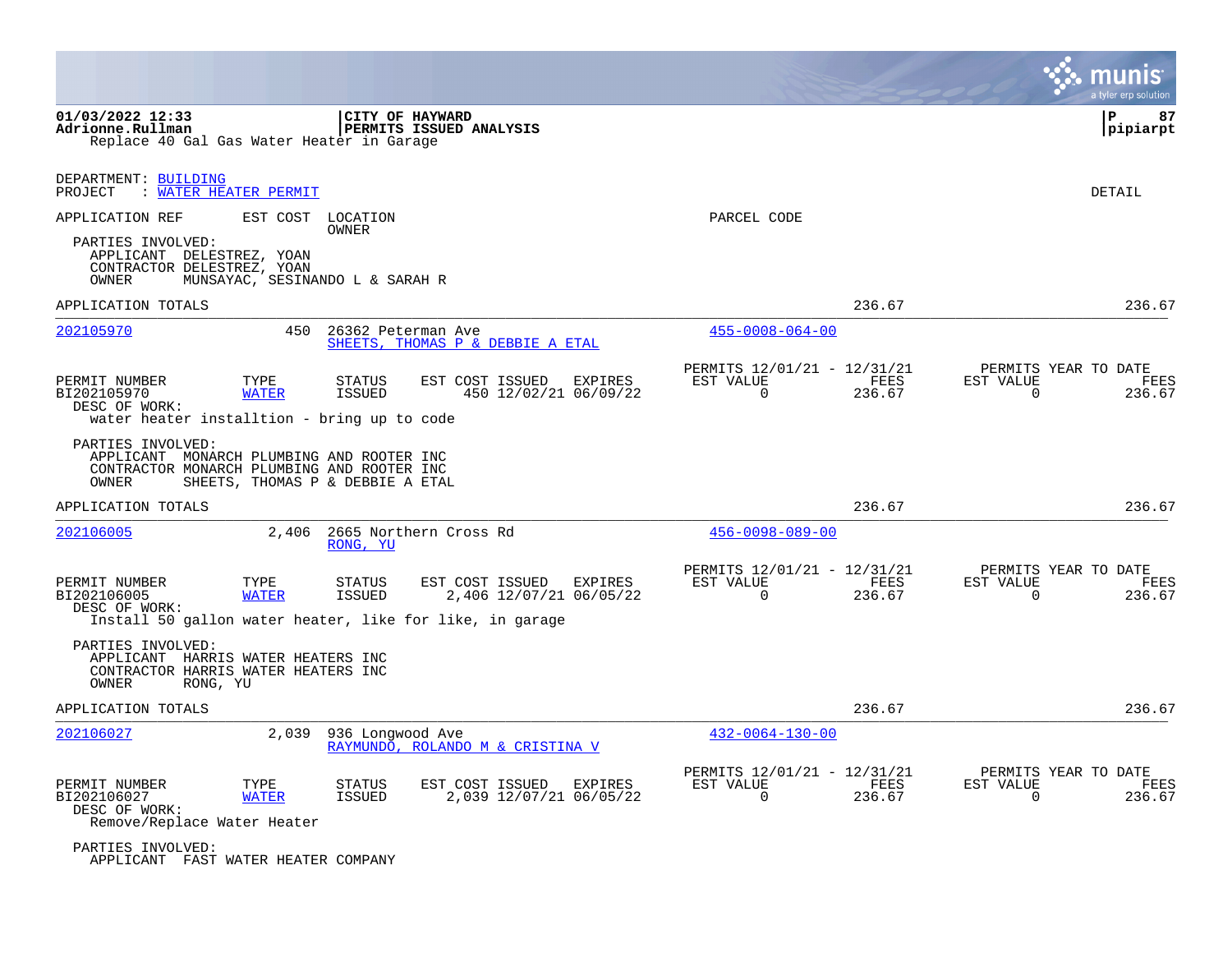|                                                                                                         |                                  |                                     |                                                                                                       |                       |                                                         |                |                          | munis<br>a tyler erp solution          |
|---------------------------------------------------------------------------------------------------------|----------------------------------|-------------------------------------|-------------------------------------------------------------------------------------------------------|-----------------------|---------------------------------------------------------|----------------|--------------------------|----------------------------------------|
| 01/03/2022 12:33<br>Adrionne.Rullman                                                                    |                                  |                                     | <b>CITY OF HAYWARD</b><br><b>PERMITS ISSUED ANALYSIS</b>                                              |                       |                                                         |                |                          | l P<br>88<br> pipiarpt                 |
| DEPARTMENT: BUILDING<br>PROJECT                                                                         | <u>WATER HEATER PERMIT</u>       |                                     |                                                                                                       |                       |                                                         |                |                          | DETAIL                                 |
| APPLICATION REF                                                                                         | EST COST                         | LOCATION                            |                                                                                                       |                       | PARCEL CODE                                             |                |                          |                                        |
| CONTRACTOR FAST WATER HEATER COMPANY<br>OWNER                                                           | RAYMUNDO, ROLANDO M & CRISTINA V | OWNER                               |                                                                                                       |                       |                                                         |                |                          |                                        |
| APPLICATION TOTALS                                                                                      |                                  |                                     |                                                                                                       |                       |                                                         | 236.67         |                          | 236.67                                 |
| 202106030                                                                                               | 1,831                            | SUNDAR, BINDU                       | 30112 Bridgeview Way                                                                                  |                       | $078G - 2652 - 108 - 00$                                |                |                          |                                        |
| PERMIT NUMBER<br>BI202106030<br>DESC OF WORK:                                                           | TYPE<br><b>WATER</b>             | <b>STATUS</b><br>ISSUED             | EST COST ISSUED<br>1,831 12/07/21 06/05/22<br>Install 50 gallon water heater, like for like in garage | EXPIRES               | PERMITS 12/01/21 - 12/31/21<br>EST VALUE<br>$\Omega$    | FEES<br>236.67 | EST VALUE<br>$\Omega$    | PERMITS YEAR TO DATE<br>FEES<br>236.67 |
| PARTIES INVOLVED:<br>APPLICANT HARRIS WATER HEATERS INC<br>CONTRACTOR HARRIS WATER HEATERS INC<br>OWNER | SUNDAR, BINDU                    |                                     |                                                                                                       |                       |                                                         |                |                          |                                        |
| APPLICATION TOTALS                                                                                      |                                  |                                     |                                                                                                       |                       |                                                         | 236.67         |                          | 236.67                                 |
| 202106053                                                                                               | 0                                | 29760 Chance St<br>MEHTA, TARANDEEP |                                                                                                       |                       | $465 - 0040 - 044 - 00$                                 |                |                          |                                        |
| PERMIT NUMBER<br>BI202106053<br>DESC OF WORK:<br>replace water heater                                   | TYPE<br><b>WATER</b>             | STATUS<br>ISSUED                    | EST COST ISSUED EXPIRES                                                                               | $0$ 12/06/21 06/04/22 | PERMITS 12/01/21 - 12/31/21<br>EST VALUE<br>$\mathbf 0$ | FEES<br>236.67 | EST VALUE<br>$\mathbf 0$ | PERMITS YEAR TO DATE<br>FEES<br>236.67 |
| PARTIES INVOLVED:<br>APPLICANT TARANDEEP MEHTA<br>CONTRACTOR OWNER/BUILDER<br>OWNER                     | MEHTA, TARANDEEP                 |                                     |                                                                                                       |                       |                                                         |                |                          |                                        |
| APPLICATION TOTALS                                                                                      |                                  |                                     |                                                                                                       |                       |                                                         | 236.67         |                          | 236.67                                 |
| 202106091                                                                                               | 2,640                            | SIMPSON, JASON                      | 668 Atherton Pl 509                                                                                   |                       | $428 - 0077 - 061 - 00$                                 |                |                          |                                        |
| PERMIT NUMBER<br>BI202106091<br>DESC OF WORK:<br>REPLACE A LIKE FOR LIKE 50 GALLON WATER HEATER         | TYPE<br><b>WATER</b>             | STATUS<br>ISSUED                    | EST COST ISSUED<br>2,640 12/09/21 06/07/22                                                            | EXPIRES               | PERMITS 12/01/21 - 12/31/21<br>EST VALUE<br>$\Omega$    | FEES<br>236.67 | EST VALUE<br>$\Omega$    | PERMITS YEAR TO DATE<br>FEES<br>236.67 |
| PARTIES INVOLVED:<br>APPLICANT ESTRADA, VICTORIA<br>CONTRACTOR SUPERIOR PLUMBING & DRAIN CLEA<br>OWNER  | SIMPSON, JASON                   |                                     |                                                                                                       |                       |                                                         |                |                          |                                        |
| APPLICATION TOTALS                                                                                      |                                  |                                     |                                                                                                       |                       |                                                         | 236.67         |                          | 236.67                                 |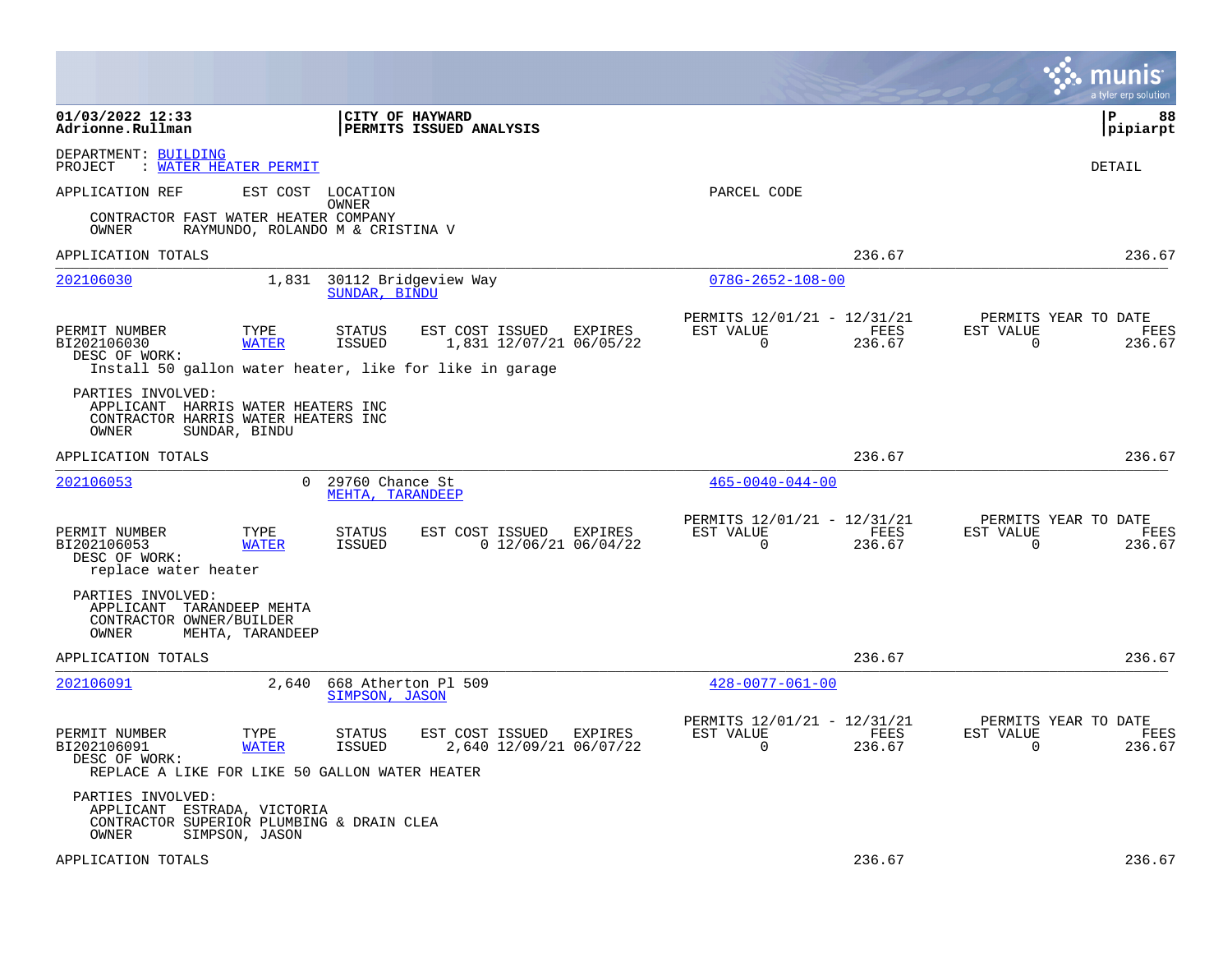|                                                                                                                                                  |                             |                                 |                                                 |                |                                                         |                |                          | a tyler erp solution                          |
|--------------------------------------------------------------------------------------------------------------------------------------------------|-----------------------------|---------------------------------|-------------------------------------------------|----------------|---------------------------------------------------------|----------------|--------------------------|-----------------------------------------------|
| 01/03/2022 12:33<br>Adrionne.Rullman                                                                                                             |                             |                                 | CITY OF HAYWARD<br>PERMITS ISSUED ANALYSIS      |                |                                                         |                |                          | l P<br>89<br> pipiarpt                        |
| DEPARTMENT: BUILDING<br>PROJECT                                                                                                                  | : WATER HEATER PERMIT       |                                 |                                                 |                |                                                         |                |                          | DETAIL                                        |
| APPLICATION REF                                                                                                                                  | EST COST                    | LOCATION<br>OWNER               |                                                 |                | PARCEL CODE                                             |                |                          |                                               |
| 202106102                                                                                                                                        | 10,974                      | 25791 Booker Way                | LUMPKIN, DUDLEY R JR                            |                | $454 - 0005 - 014 - 00$                                 |                |                          |                                               |
| PERMIT NUMBER<br>BI202106102<br>DESC OF WORK:<br>40 Gallon water heater change out in outside closet<br>Water Supply Repipe<br>PARTIES INVOLVED: | TYPE<br><b>WATER</b>        | <b>STATUS</b><br><b>ISSUED</b>  | EST COST ISSUED<br>10,974 12/13/21 06/11/22     | EXPIRES        | PERMITS 12/01/21 - 12/31/21<br>EST VALUE<br>$\Omega$    | FEES<br>383.67 | EST VALUE<br>$\Omega$    | PERMITS YEAR TO DATE<br>FEES<br>383.67        |
| APPLICANT ZAMANO, DANIEL<br>CONTRACTOR ABC COOLING AND HEATING<br>OWNER                                                                          | LUMPKIN, DUDLEY R JR        |                                 |                                                 |                |                                                         |                |                          |                                               |
| APPLICATION TOTALS                                                                                                                               |                             |                                 |                                                 |                |                                                         | 383.67         |                          | 383.67                                        |
| 202106124                                                                                                                                        | 800                         |                                 | 349 Valle Vista Ave<br>VALLE VISTA PARTNERS LLC |                | $078C - 0438 - 003 - 02$                                |                |                          |                                               |
| PERMIT NUMBER<br>BI202106124<br>DESC OF WORK:<br>Water heater installed without permit                                                           | TYPE<br><b>WATER</b>        | <b>STATUS</b><br><b>ISSUED</b>  | EST COST ISSUED<br>800 12/08/21 06/06/22        | <b>EXPIRES</b> | PERMITS 12/01/21 - 12/31/21<br>EST VALUE<br>$\Omega$    | FEES<br>236.67 | EST VALUE<br>$\Omega$    | PERMITS YEAR TO DATE<br><b>FEES</b><br>236.67 |
| PARTIES INVOLVED:<br>APPLICANT SINGH, BHUDINDER<br>CONTRACTOR OWNER/, BUILDER<br>OWNER                                                           | VALLE VISTA PARTNERS LLC    |                                 |                                                 |                |                                                         |                |                          |                                               |
| APPLICATION TOTALS                                                                                                                               |                             |                                 |                                                 |                |                                                         | 236.67         |                          | 236.67                                        |
| 202106129                                                                                                                                        |                             | 3,314 914 Westwood St           | MORETTI, THOMAS J & KATRINA                     |                | $453 - 0050 - 042 - 00$                                 |                |                          |                                               |
| PERMIT NUMBER<br>BI202106129<br>DESC OF WORK:<br>Replacing 40 Gallon Water Heater                                                                | TYPE<br><b>WATER</b>        | <b>STATUS</b><br>COMPLT         | EST COST ISSUED<br>3,314 12/09/21 06/29/22      | EXPIRES        | PERMITS 12/01/21 - 12/31/21<br>EST VALUE<br>$\mathbf 0$ | FEES<br>236.67 | EST VALUE<br>$\mathbf 0$ | PERMITS YEAR TO DATE<br>FEES<br>236.67        |
| PARTIES INVOLVED:<br>APPLICANT WILLIAMS, JERRY<br>CONTRACTOR SUPERIOR MECHANICAL SERVICES INC<br>OWNER                                           | MORETTI, THOMAS J & KATRINA |                                 |                                                 |                |                                                         |                |                          |                                               |
| APPLICATION TOTALS                                                                                                                               |                             |                                 |                                                 |                |                                                         | 236.67         |                          | 236.67                                        |
| 202106156                                                                                                                                        | 3,324                       | 644 Artisan Pl<br>WANG, HONGQIN |                                                 |                | $428 - 0083 - 077 - 00$                                 |                |                          |                                               |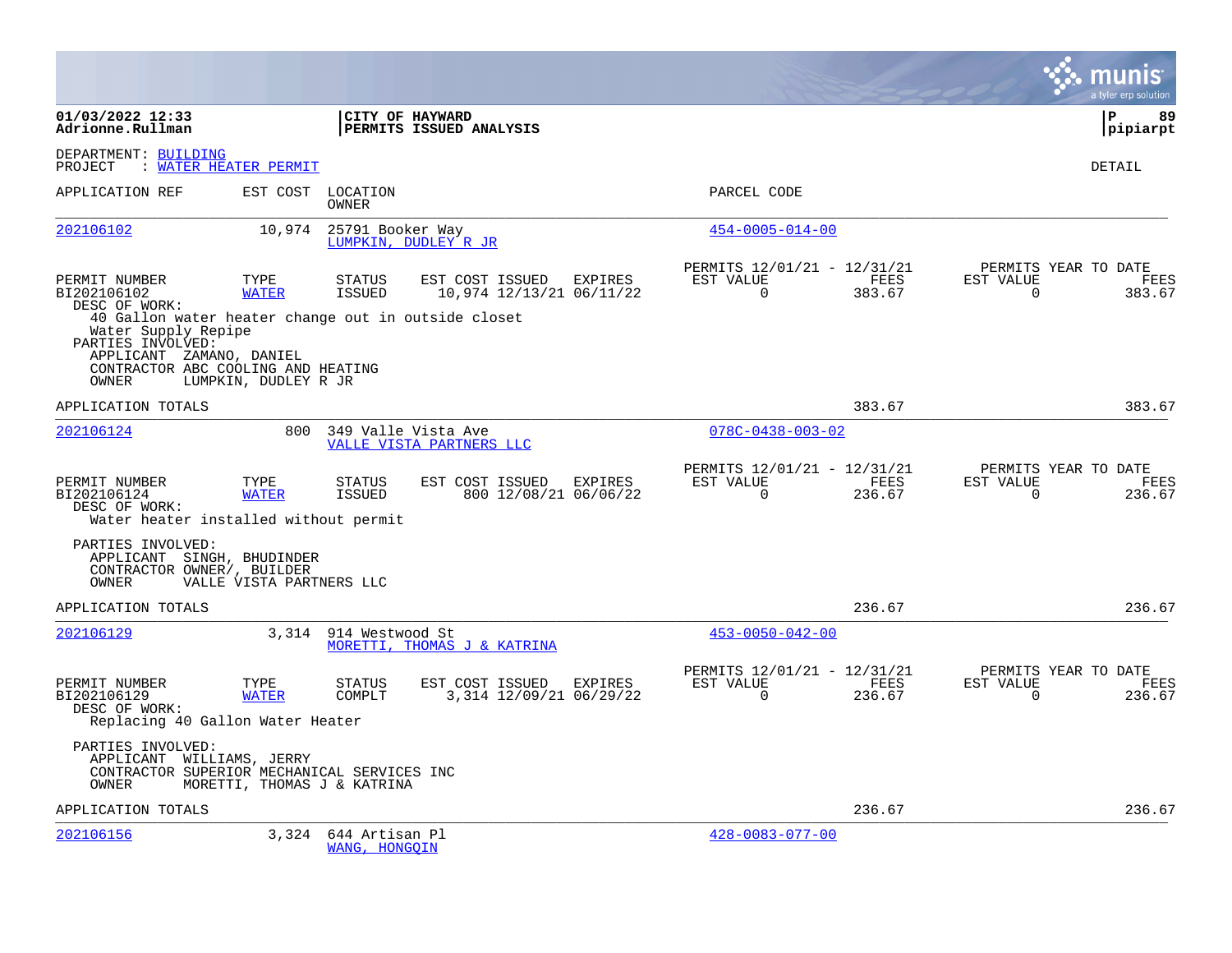|                                                                                                          |                      |                                |                                            |                         |                                    |                                                            |                |                                                  | a tyler erp solutior           |
|----------------------------------------------------------------------------------------------------------|----------------------|--------------------------------|--------------------------------------------|-------------------------|------------------------------------|------------------------------------------------------------|----------------|--------------------------------------------------|--------------------------------|
| 01/03/2022 12:33<br>Adrionne.Rullman                                                                     |                      |                                | CITY OF HAYWARD<br>PERMITS ISSUED ANALYSIS |                         |                                    |                                                            |                |                                                  | $\mathbf{P}$<br>90<br>pipiarpt |
| PERMIT NUMBER                                                                                            | TYPE                 | <b>STATUS</b>                  | EST COST ISSUED                            |                         | EXPIRES                            | PERMITS 12/01/21 - 12/31/21<br>EST VALUE                   | FEES           | PERMITS YEAR TO DATE<br>EST VALUE                | <b>FEES</b>                    |
| DEPARTMENT: BUILDING<br>PROJECT<br>: WATER HEATER PERMIT                                                 |                      |                                |                                            |                         |                                    |                                                            |                |                                                  | DETAIL                         |
| APPLICATION REF                                                                                          | EST COST LOCATION    | OWNER                          |                                            |                         |                                    | PARCEL CODE                                                |                |                                                  |                                |
| BI202106156<br>DESC OF WORK:<br>Replacing existing 50 gallon water heater                                | <b>WATER</b>         | <b>ISSUED</b>                  |                                            |                         | 3,324 12/13/21 06/11/22            | $\mathbf 0$                                                | 236.67         | $\Omega$                                         | 236.67                         |
| PARTIES INVOLVED:<br>APPLICANT WILLIAMS, JERRY<br>CONTRACTOR SUPERIOR MECHANICAL SERVICES<br>OWNER       | WANG, HONGQIN        |                                |                                            |                         |                                    |                                                            |                |                                                  |                                |
| APPLICATION TOTALS                                                                                       |                      |                                |                                            |                         |                                    |                                                            | 236.67         |                                                  | 236.67                         |
| 202106162                                                                                                | 2,984                | 414 Saint Andrews St           | HORTON, ANGELIOUE B                        |                         |                                    | $078G - 2696 - 007 - 00$                                   |                |                                                  |                                |
| PERMIT NUMBER<br>BI202106162<br>DESC OF WORK:<br>Replace existing Water Heater with new 40 gal Urg140t6n | TYPE<br><b>WATER</b> | <b>STATUS</b><br><b>ISSUED</b> | EST COST ISSUED                            |                         | EXPIRES<br>2,984 12/13/21 06/11/22 | PERMITS 12/01/21 - 12/31/21<br>EST VALUE<br>$\Omega$       | FEES<br>236.67 | PERMITS YEAR TO DATE<br>EST VALUE<br>$\Omega$    | FEES<br>236.67                 |
| PARTIES INVOLVED:<br>APPLICANT BENNETT, ALEX<br>CONTRACTOR JAZZ HEATING & AIR CONDITIONING<br>OWNER      | HORTON, ANGELIQUE B  |                                |                                            |                         |                                    |                                                            |                |                                                  |                                |
| APPLICATION TOTALS                                                                                       |                      |                                |                                            |                         |                                    |                                                            | 236.67         |                                                  | 236.67                         |
| 202106167                                                                                                | 1,200                | DOVER, RENEE                   | 24671 Diamond Ridge Dr                     |                         |                                    | $443 - 0050 - 105 - 00$                                    |                |                                                  |                                |
| PERMIT NUMBER<br>BI202106167<br>DESC OF WORK:<br>Replacement of 50 gallon water heater                   | TYPE<br><b>WATER</b> | STATUS<br>ISSUED               |                                            | EST COST ISSUED EXPIRES | 1,200 12/28/21 06/26/22            | PERMITS 12/01/21 - 12/31/21<br>EST VALUE<br>$\overline{0}$ | FEES<br>236.67 | PERMITS YEAR TO DATE<br>EST VALUE<br>$\mathbf 0$ | <b>FEES</b><br>236.67          |
| PARTIES INVOLVED:<br>APPLICANT MONTES, GUILLERMO<br>CONTRACTOR A.J BONO PLUMBING<br>OWNER                | DOVER, RENEE         |                                |                                            |                         |                                    |                                                            |                |                                                  |                                |
| APPLICATION TOTALS                                                                                       |                      |                                |                                            |                         |                                    |                                                            | 236.67         |                                                  | 236.67                         |
| 202106204                                                                                                | $\Omega$             | 29908 Larrabee St              | ADVERDERADA AMOR D/FLAGEL LEONA K          |                         |                                    | $083 - 0251 - 008 - 00$                                    |                |                                                  |                                |
| PERMIT NUMBER<br>BI202106204<br>DESC OF WORK:                                                            | TYPE<br><b>WATER</b> | STATUS<br><b>ISSUED</b>        | EST COST ISSUED                            |                         | EXPIRES<br>$0$ 12/14/21 06/12/22   | PERMITS 12/01/21 - 12/31/21<br>EST VALUE<br>$\Omega$       | FEES<br>236.67 | PERMITS YEAR TO DATE<br>EST VALUE<br>$\Omega$    | FEES<br>236.67                 |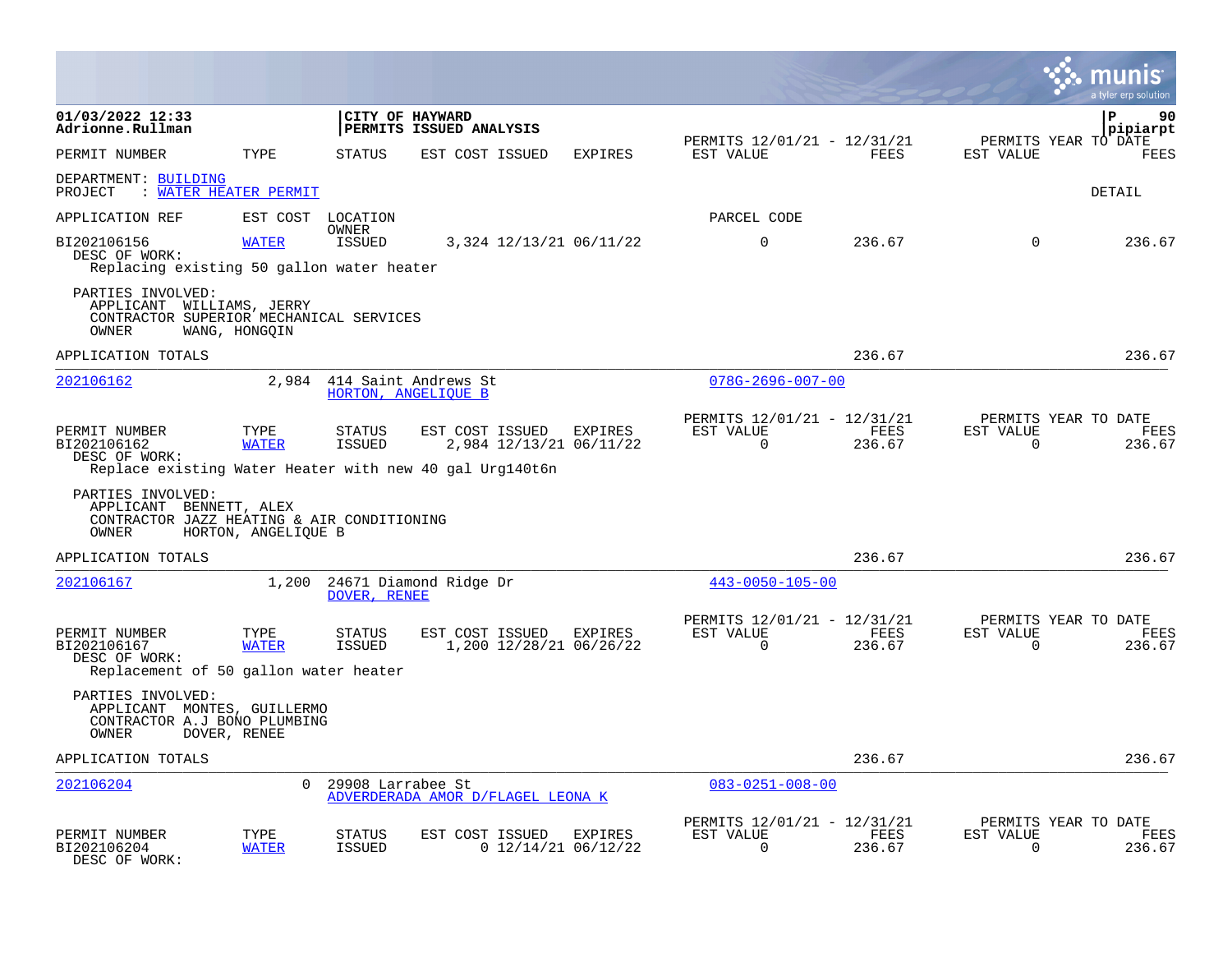|                                                                                                         |                                   |                                |                                                                                                                         |                                                            |                | nıs<br>a tyler erp solution                                        |
|---------------------------------------------------------------------------------------------------------|-----------------------------------|--------------------------------|-------------------------------------------------------------------------------------------------------------------------|------------------------------------------------------------|----------------|--------------------------------------------------------------------|
| 01/03/2022 12:33<br>Adrionne.Rullman<br>GAS TANK TYPE.                                                  |                                   |                                | CITY OF HAYWARD<br>PERMITS ISSUED ANALYSIS<br>REMOVE EXISTING WATER HEATER AND INSTALL NEW WATER HEATER,                |                                                            |                | ΙP<br>91<br> pipiarpt                                              |
| DEPARTMENT: BUILDING<br>PROJECT                                                                         | : <u>WATER HEATER PERMIT</u>      |                                |                                                                                                                         |                                                            |                | DETAIL                                                             |
| APPLICATION REF                                                                                         |                                   | EST COST LOCATION<br>OWNER     |                                                                                                                         | PARCEL CODE                                                |                |                                                                    |
| PARTIES INVOLVED:<br>CONTRACTOR OWNER/, BUILDER<br>OWNER                                                | ADVERDERADA AMOR D/FLAGEL LEONA K |                                |                                                                                                                         |                                                            |                |                                                                    |
| APPLICATION TOTALS                                                                                      |                                   |                                |                                                                                                                         |                                                            | 236.67         | 236.67                                                             |
| 202106228                                                                                               | 2,048                             | 348 Jane Ct                    | WILLIAMS, MARY C TR                                                                                                     | $452 - 0012 - 064 - 00$                                    |                |                                                                    |
| PERMIT NUMBER<br>BI202106228<br>DESC OF WORK:                                                           | TYPE<br><b>WATER</b>              | STATUS<br><b>ISSUED</b>        | EST COST ISSUED<br>EXPIRES<br>2,048 12/15/21 06/13/22                                                                   | PERMITS 12/01/21 - 12/31/21<br>EST VALUE<br>$\overline{0}$ | FEES<br>236.67 | PERMITS YEAR TO DATE<br>EST VALUE<br>FEES<br>$\mathbf 0$<br>236.67 |
| PARTIES INVOLVED:<br>APPLICANT JUST WATER HEATERS AND PLUMBING<br>CONTRACTOR MONTAGUE, MATT<br>OWNER    | WILLIAMS, MARY C TR               |                                |                                                                                                                         |                                                            |                |                                                                    |
| APPLICATION TOTALS                                                                                      |                                   |                                |                                                                                                                         |                                                            | 236.67         | 236.67                                                             |
| 202106252                                                                                               | 29,340                            |                                | 50 Amador Village Cir 24<br>SOBRATO, INTEREST II                                                                        | $431 - 0064 - 087 - 00$                                    |                |                                                                    |
| PERMIT NUMBER<br>BI202106252<br>DESC OF WORK:                                                           | TYPE<br><b>WATER</b>              | STATUS<br><b>ISSUED</b>        | EST COST ISSUED<br>EXPIRES<br>29,340 12/16/21 06/14/22                                                                  | PERMITS 12/01/21 - 12/31/21<br>EST VALUE<br>$\Omega$       | FEES<br>236.67 | PERMITS YEAR TO DATE<br>EST VALUE<br>FEES<br>$\Omega$<br>236.67    |
| PARTIES INVOLVED:<br>CONTRACTOR AMERICAN WATER HEATER SERVICE<br>OWNER                                  | SOBRATO, INTEREST II              |                                | Remove and replace 40 gallon water heater in same location                                                              |                                                            |                |                                                                    |
| APPLICATION TOTALS                                                                                      |                                   |                                |                                                                                                                         |                                                            | 236.67         | 236.67                                                             |
| 202106261                                                                                               | 1,861                             | 567 Blue Jay Dr                | BIJAVARA NARAYANAPPA, MANAS                                                                                             | $078C - 0451 - 025 - 00$                                   |                |                                                                    |
| PERMIT NUMBER<br>BI202106261<br>DESC OF WORK:                                                           | TYPE<br><b>WATER</b>              | <b>STATUS</b><br><b>ISSUED</b> | EST COST ISSUED<br><b>EXPIRES</b><br>1,861 12/21/21 06/19/22<br>Install 40 Gallon Water Heater, like for like in garage | PERMITS 12/01/21 - 12/31/21<br>EST VALUE<br>$\Omega$       | FEES<br>236.67 | PERMITS YEAR TO DATE<br>EST VALUE<br>FEES<br>$\Omega$<br>236.67    |
| PARTIES INVOLVED:<br>APPLICANT HARRIS WATER HEATERS INC<br>CONTRACTOR HARRIS WATER HEATERS INC<br>OWNER | BIJAVARA NARAYANAPPA, MANAS       |                                |                                                                                                                         |                                                            |                |                                                                    |

**The State**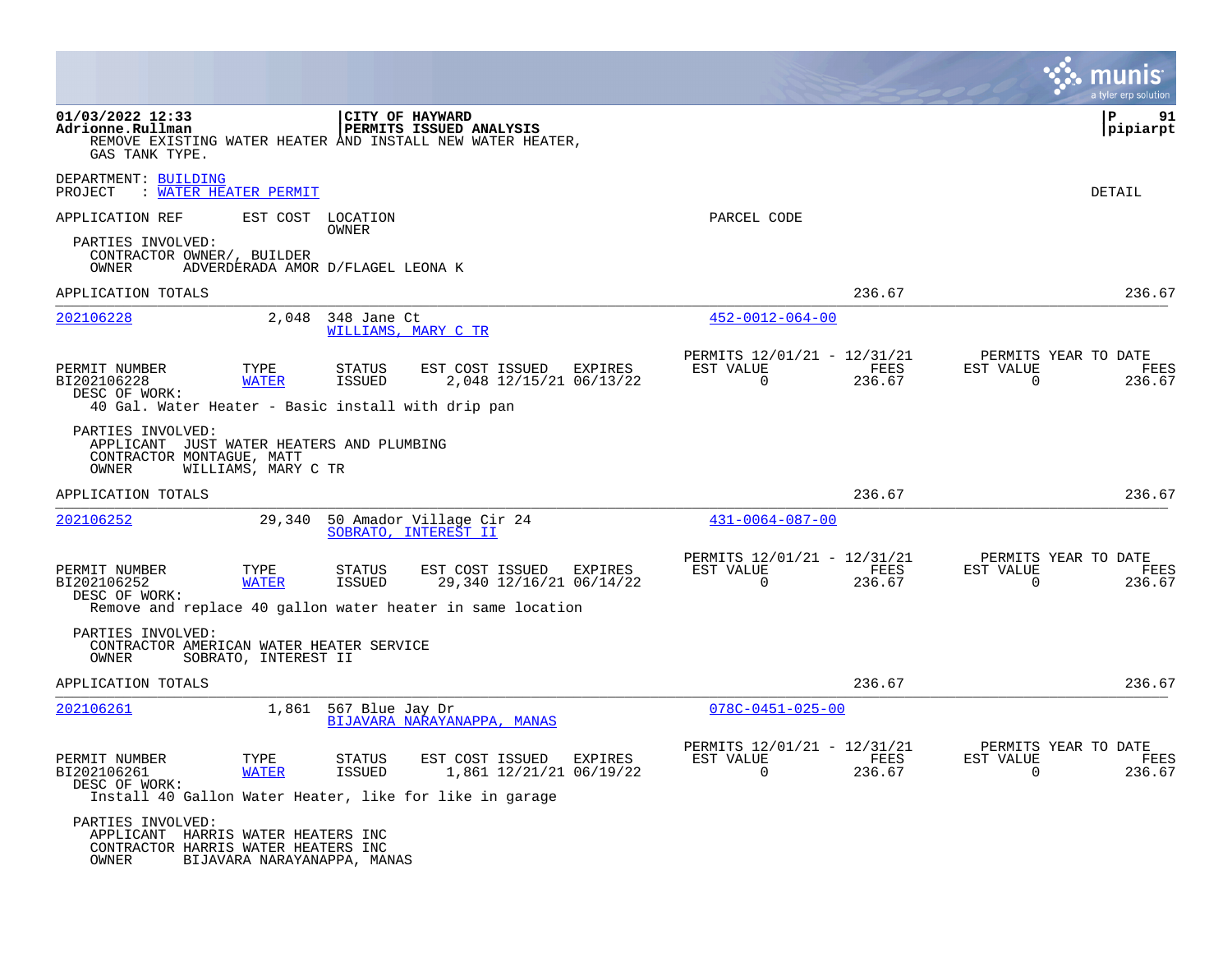|                                                                                                                                                         |                      |                                |                                                                                                        |         |                                                            |                |                | munis<br>a tyler erp solution          |
|---------------------------------------------------------------------------------------------------------------------------------------------------------|----------------------|--------------------------------|--------------------------------------------------------------------------------------------------------|---------|------------------------------------------------------------|----------------|----------------|----------------------------------------|
| 01/03/2022 12:33<br>Adrionne.Rullman                                                                                                                    |                      |                                | CITY OF HAYWARD<br>PERMITS ISSUED ANALYSIS                                                             |         |                                                            |                |                | l P<br>92<br> pipiarpt                 |
| DEPARTMENT: BUILDING<br><b>WATER HEATER PERMIT</b><br>PROJECT                                                                                           |                      |                                |                                                                                                        |         |                                                            |                |                | DETAIL                                 |
| APPLICATION REF                                                                                                                                         | EST COST             | LOCATION<br>OWNER              |                                                                                                        |         | PARCEL CODE                                                |                |                |                                        |
| APPLICATION TOTALS                                                                                                                                      |                      |                                |                                                                                                        |         |                                                            | 236.67         |                | 236.67                                 |
| 202106262                                                                                                                                               |                      | 1,590 1748 D St<br>WU, FRANCES |                                                                                                        |         | $416 - 0140 - 090 - 00$                                    |                |                |                                        |
| PERMIT NUMBER<br>BI202106262<br>DESC OF WORK:                                                                                                           | TYPE<br><b>WATER</b> | <b>STATUS</b><br>ISSUED        | EST COST ISSUED<br>1,590 12/21/21 06/19/22<br>Install 50 gallon water heater, like for like, in garage | EXPIRES | PERMITS 12/01/21 - 12/31/21<br>EST VALUE<br>$\overline{0}$ | FEES<br>236.67 | EST VALUE<br>0 | PERMITS YEAR TO DATE<br>FEES<br>236.67 |
| PARTIES INVOLVED:<br>APPLICANT HARRIS WATER HEATERS INC<br>CONTRACTOR HARRIS WATER HEATERS INC<br>OWNER                                                 | WU, FRANCES          |                                |                                                                                                        |         |                                                            |                |                |                                        |
| APPLICATION TOTALS                                                                                                                                      |                      |                                |                                                                                                        |         |                                                            | 236.67         |                | 236.67                                 |
| 202106264                                                                                                                                               |                      | 2,146 28432 Cole Pl            | ABRON, ROBERT L & MARTHA J TRS                                                                         |         | $078C - 0411 - 006 - 00$                                   |                |                |                                        |
| PERMIT NUMBER<br>BI202106264<br>DESC OF WORK:                                                                                                           | TYPE<br><b>WATER</b> | STATUS<br>ISSUED               | EST COST ISSUED<br>2,146 12/21/21 06/19/22                                                             | EXPIRES | PERMITS 12/01/21 - 12/31/21<br>EST VALUE<br>0              | FEES<br>236.67 | EST VALUE<br>0 | PERMITS YEAR TO DATE<br>FEES<br>236.67 |
| kit, and remove and install recirculating pump.<br>PARTIES INVOLVED:<br>APPLICANT JUST WATER HEATERS AND PLUMBING<br>CONTRACTOR MONTAGUE, MATT<br>OWNER |                      | ABRON, ROBERT L & MARTHA J TRS | 50 gal water heater - basic install, with drip pan and groun                                           |         |                                                            |                |                |                                        |
| APPLICATION TOTALS                                                                                                                                      |                      |                                |                                                                                                        |         |                                                            | 236.67         |                | 236.67                                 |
| 202106268                                                                                                                                               | 2,153                | 40 Trestle Dr                  | MAYES, JACOUELINE G                                                                                    |         | $443 - 0050 - 072 - 00$                                    |                |                |                                        |
| PERMIT NUMBER<br>BI202106268<br>DESC OF WORK:<br>Remove/Replace Water Heater                                                                            | TYPE<br><b>WATER</b> | STATUS<br>ISSUED               | EST COST ISSUED<br>2,153 12/21/21 06/19/22                                                             | EXPIRES | PERMITS 12/01/21 - 12/31/21<br>EST VALUE<br>0              | FEES<br>236.67 | EST VALUE<br>0 | PERMITS YEAR TO DATE<br>FEES<br>236.67 |
| PARTIES INVOLVED:<br>APPLICANT FAST WATER HEATER COMPANY<br>CONTRACTOR FAST WATER HEATER COMPANY<br>OWNER                                               | MAYES, JACQUELINE G  |                                |                                                                                                        |         |                                                            |                |                |                                        |
| APPLICATION TOTALS                                                                                                                                      |                      |                                |                                                                                                        |         |                                                            | 236.67         |                | 236.67                                 |
| 202106272                                                                                                                                               |                      | 3,500 22045 Rio Vista St       |                                                                                                        |         | $428 - 0021 - 009 - 00$                                    |                |                |                                        |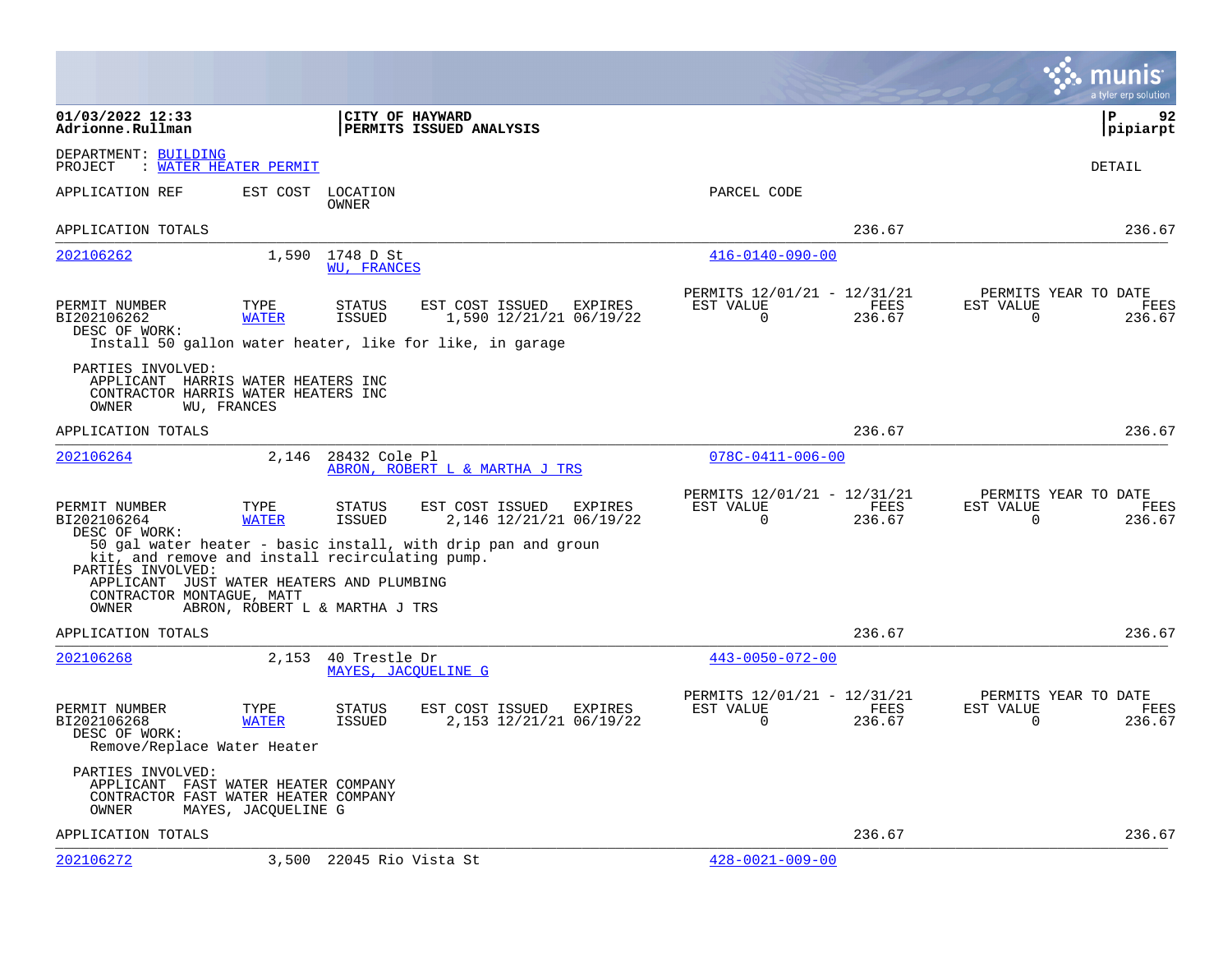|                                                                                                         |                       |                                       |                                                                    |                                    |                                                         |                |                          | munis<br>a tyler erp solution          |
|---------------------------------------------------------------------------------------------------------|-----------------------|---------------------------------------|--------------------------------------------------------------------|------------------------------------|---------------------------------------------------------|----------------|--------------------------|----------------------------------------|
| 01/03/2022 12:33<br>Adrionne.Rullman                                                                    |                       |                                       | CITY OF HAYWARD<br>PERMITS ISSUED ANALYSIS<br>MACHADO, JOAO A ETAL |                                    |                                                         |                |                          | $\mathbf{P}$<br>93<br> pipiarpt        |
| PERMIT NUMBER                                                                                           | TYPE                  | <b>STATUS</b>                         | EST COST ISSUED                                                    | <b>EXPIRES</b>                     | PERMITS 12/01/21 - 12/31/21<br>EST VALUE                | FEES           | EST VALUE                | PERMITS YEAR TO DATE<br>FEES           |
| DEPARTMENT: BUILDING<br>PROJECT                                                                         | : WATER HEATER PERMIT |                                       |                                                                    |                                    |                                                         |                |                          | <b>DETAIL</b>                          |
| APPLICATION REF                                                                                         |                       | EST COST LOCATION                     |                                                                    |                                    | PARCEL CODE                                             |                |                          |                                        |
| BI202106272<br>DESC OF WORK:<br>R&R 29 gallon gas water heater in laundry room                          | <b>WATER</b>          | OWNER<br>ISSUED                       |                                                                    | 3,500 12/21/21 06/19/22            | $\Omega$                                                | 236.67         | $\Omega$                 | 236.67                                 |
| PARTIES INVOLVED:<br>APPLICANT PADGETT, LISA<br>CONTRACTOR BARKER HEATING & COOLING<br>OWNER            | MACHADO, JOAO A ETAL  |                                       |                                                                    |                                    |                                                         |                |                          |                                        |
| APPLICATION TOTALS                                                                                      |                       |                                       |                                                                    |                                    |                                                         | 236.67         |                          | 236.67                                 |
| 202106275                                                                                               |                       | 1,624 1609 B St 1<br>SHIKHVARG, BORIS |                                                                    |                                    | $427 - 0061 - 002 - 00$                                 |                |                          |                                        |
| PERMIT NUMBER<br>BI202106275<br>DESC OF WORK:<br>Install 40 gallon water heater like for like in closet | TYPE<br><b>WATER</b>  | STATUS<br>ISSUED                      | EST COST ISSUED EXPIRES                                            | 1,624 12/21/21 06/19/22            | PERMITS 12/01/21 - 12/31/21<br>EST VALUE<br>$\Omega$    | FEES<br>236.67 | EST VALUE<br>0           | PERMITS YEAR TO DATE<br>FEES<br>236.67 |
| PARTIES INVOLVED:<br>APPLICANT HARRIS WATER HEATERS INC<br>CONTRACTOR HARRIS WATER HEATERS INC<br>OWNER | SHIKHVARG, BORIS      |                                       |                                                                    |                                    |                                                         |                |                          |                                        |
| APPLICATION TOTALS                                                                                      |                       |                                       |                                                                    |                                    |                                                         | 236.67         |                          | 236.67                                 |
| 202106278                                                                                               | 2,538                 | 625 Berry Ave 209<br>GLEN, BERRY LLC  |                                                                    |                                    | $444 - 0060 - 027 - 05$                                 |                |                          |                                        |
| PERMIT NUMBER<br>BI202106278<br>DESC OF WORK:<br>Replace 40 Gallon water heater like for like unit 209  | TYPE<br><b>WATER</b>  | STATUS<br>ISSUED                      | EST COST ISSUED                                                    | EXPIRES<br>2,538 12/27/21 06/25/22 | PERMITS 12/01/21 - 12/31/21<br>EST VALUE<br>$\mathbf 0$ | FEES<br>236.67 | EST VALUE<br>$\mathbf 0$ | PERMITS YEAR TO DATE<br>FEES<br>236.67 |
| PARTIES INVOLVED:<br>APPLICANT 1 HOUR DRAIN<br>CONTRACTOR 1 HOUR DRAIN<br>OWNER                         | GLEN, BERRY LLC       |                                       |                                                                    |                                    |                                                         |                |                          |                                        |
| APPLICATION TOTALS                                                                                      |                       |                                       |                                                                    |                                    |                                                         | 236.67         |                          | 236.67                                 |
| 202106281                                                                                               | 2,189                 | 1315 A St 306<br>TRUONG, ED           |                                                                    |                                    | $427 - 0031 - 076 - 00$                                 |                |                          |                                        |
| PERMIT NUMBER                                                                                           | TYPE                  | <b>STATUS</b>                         | EST COST ISSUED                                                    | <b>EXPIRES</b>                     | PERMITS 12/01/21 - 12/31/21<br>EST VALUE                | FEES           | EST VALUE                | PERMITS YEAR TO DATE<br>FEES           |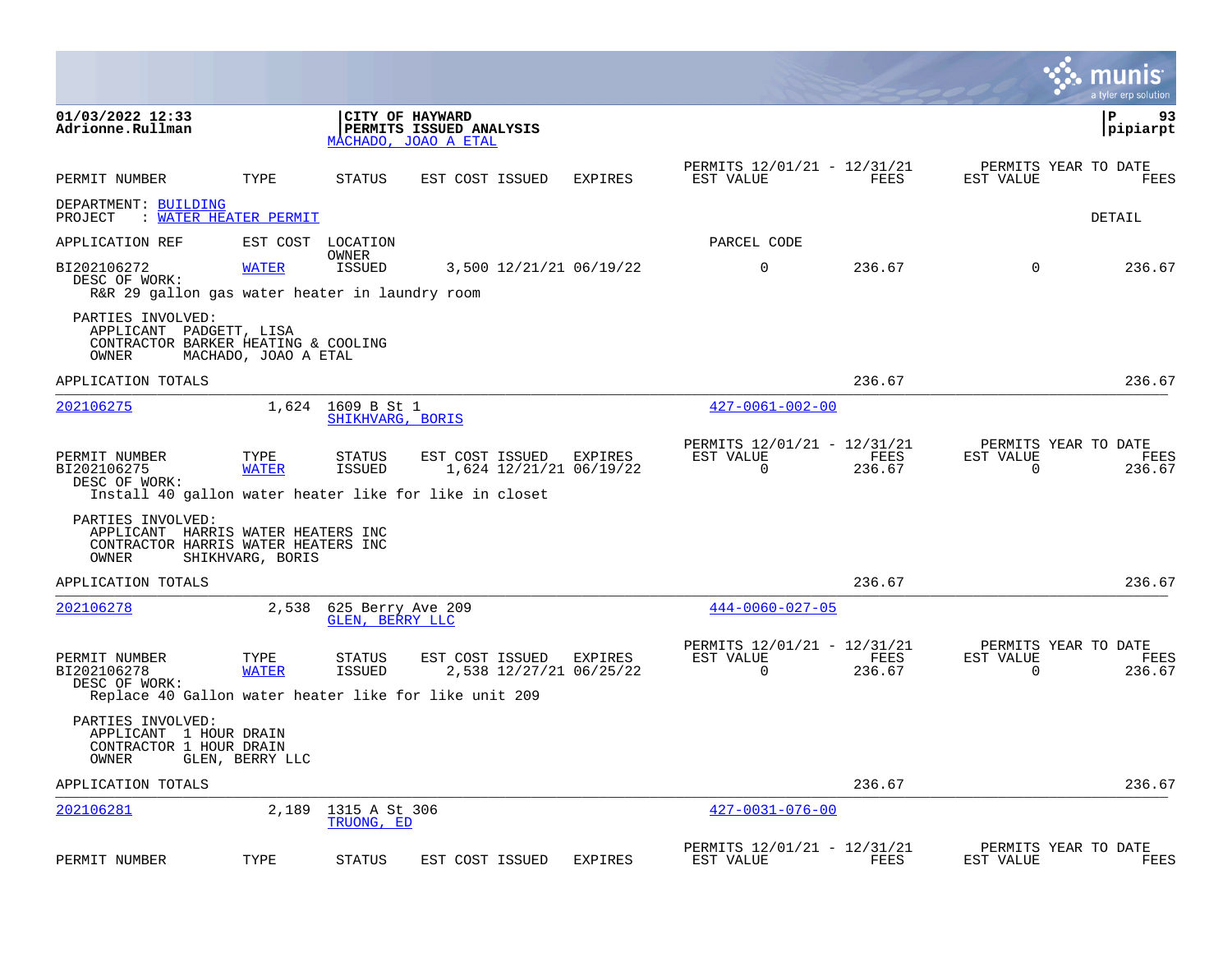|                                                                                                           |                              |                                              |                                                    |                                                      |                |                       | a tyler erp solution                   |
|-----------------------------------------------------------------------------------------------------------|------------------------------|----------------------------------------------|----------------------------------------------------|------------------------------------------------------|----------------|-----------------------|----------------------------------------|
| 01/03/2022 12:33<br>Adrionne.Rullman                                                                      |                              |                                              | CITY OF HAYWARD<br>PERMITS ISSUED ANALYSIS         |                                                      |                |                       | ∣ P<br>94<br>pipiarpt                  |
| DEPARTMENT: BUILDING<br>PROJECT                                                                           | : <u>WATER HEATER PERMIT</u> |                                              |                                                    |                                                      |                |                       | <b>DETAIL</b>                          |
| APPLICATION REF                                                                                           | EST COST                     | LOCATION                                     |                                                    | PARCEL CODE                                          |                |                       |                                        |
| BI202106281<br>DESC OF WORK:<br>Remove/Replace Water Heater                                               | <b>WATER</b>                 | OWNER<br>ISSUED                              | 2,189 12/22/21 06/20/22                            | $\Omega$                                             | 236.67         | $\Omega$              | 236.67                                 |
| PARTIES INVOLVED:<br>APPLICANT FAST WATER HEATER COMPANY<br>CONTRACTOR FAST WATER HEATER COMPANY<br>OWNER | TRUONG, ED                   |                                              |                                                    |                                                      |                |                       |                                        |
| APPLICATION TOTALS                                                                                        |                              |                                              |                                                    |                                                      | 236.67         |                       | 236.67                                 |
| 202106282                                                                                                 |                              | 2,236 101 Briarwood Dr<br>HENDERSON, SAVON L |                                                    | $452 - 0061 - 092 - 00$                              |                |                       |                                        |
| PERMIT NUMBER<br>BI202106282<br>DESC OF WORK:<br>Remove and Replace Water Heater                          | TYPE<br><b>WATER</b>         | STATUS<br>ISSUED                             | EST COST ISSUED EXPIRES<br>2,236 12/22/21 06/20/22 | PERMITS 12/01/21 - 12/31/21<br>EST VALUE<br>$\Omega$ | FEES<br>236.67 | EST VALUE<br>$\Omega$ | PERMITS YEAR TO DATE<br>FEES<br>236.67 |
| PARTIES INVOLVED:<br>APPLICANT FAST WATER HEATER COMPANY<br>CONTRACTOR FAST WATER HEATER COMPANY<br>OWNER | HENDERSON, SAVON L           |                                              |                                                    |                                                      |                |                       |                                        |
| APPLICATION TOTALS                                                                                        |                              |                                              |                                                    |                                                      | 236.67         |                       | 236.67                                 |
| 202106283                                                                                                 | 2,055                        | SANDHU, IOBAL                                | 28836 Bailey Ranch Rd                              | $085A - 6423 - 023 - 00$                             |                |                       |                                        |
| PERMIT NUMBER<br>BI202106283<br>DESC OF WORK:<br>Replace a like for 50 gallon water heater                | TYPE<br><b>WATER</b>         | STATUS<br>ISSUED                             | EST COST ISSUED EXPIRES<br>2,055 12/22/21 06/20/22 | PERMITS 12/01/21 - 12/31/21<br>EST VALUE<br>$\Omega$ | FEES<br>236.67 | EST VALUE<br>$\Omega$ | PERMITS YEAR TO DATE<br>FEES<br>236.67 |
| PARTIES INVOLVED:<br>APPLICANT ESTRADA, VICTORIA<br>CONTRACTOR LOPEZ, RICARDO<br>OWNER                    | SANDHU, IQBAL                |                                              |                                                    |                                                      |                |                       |                                        |
| APPLICATION TOTALS                                                                                        |                              |                                              |                                                    |                                                      | 236.67         |                       | 236.67                                 |
| 202106295                                                                                                 | 2,485                        | 27526 Stromberg Ct                           | RODRIGUEZ, RICHELLE                                | $456 - 0037 - 014 - 00$                              |                |                       |                                        |
| PERMIT NUMBER<br>BI202106295<br>DESC OF WORK:<br>Replace a like for like 40 gallon water heater           | TYPE<br><b>WATER</b>         | STATUS<br>ISSUED                             | EST COST ISSUED EXPIRES<br>2,485 12/27/21 06/25/22 | PERMITS 12/01/21 - 12/31/21<br>EST VALUE<br>$\Omega$ | FEES<br>236.67 | EST VALUE<br>$\Omega$ | PERMITS YEAR TO DATE<br>FEES<br>236.67 |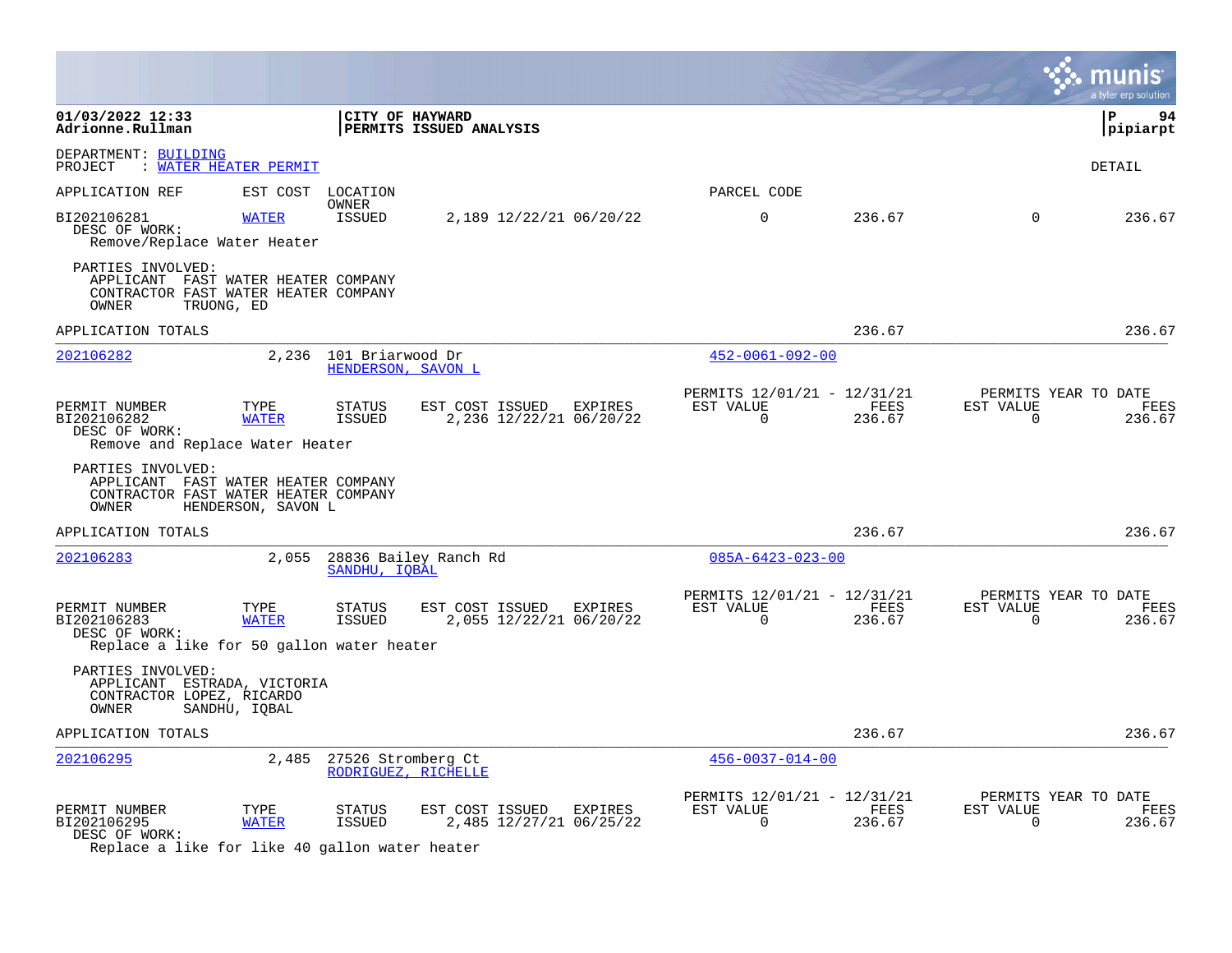|                                                                                                                                                 |                                                          |             |                    |   | $\boldsymbol{\ddot{\cdot}}$ . munis<br>a tyler erp solution |
|-------------------------------------------------------------------------------------------------------------------------------------------------|----------------------------------------------------------|-------------|--------------------|---|-------------------------------------------------------------|
| 01/03/2022 12:33<br>Adrionne.Rullman                                                                                                            | <b>CITY OF HAYWARD</b><br><b>PERMITS ISSUED ANALYSIS</b> |             |                    |   | 95<br>P<br> pipiarpt                                        |
| DEPARTMENT: BUILDING<br>: WATER HEATER PERMIT<br>PROJECT                                                                                        |                                                          |             |                    |   | DETAIL                                                      |
| APPLICATION REF<br>EST COST<br>PARTIES INVOLVED:<br>APPLICANT<br>ESTRADA, VICTORIA<br>CONTRACTOR LOPEZ, RICARDO<br>OWNER<br>RODRIGUEZ, RICHELLE | LOCATION<br>OWNER                                        | PARCEL CODE |                    |   |                                                             |
| APPLICATION TOTALS<br>PROJECT TOTALS                                                                                                            |                                                          |             | 236.67<br>7,957.11 | 0 | 236.67<br>7,957.11                                          |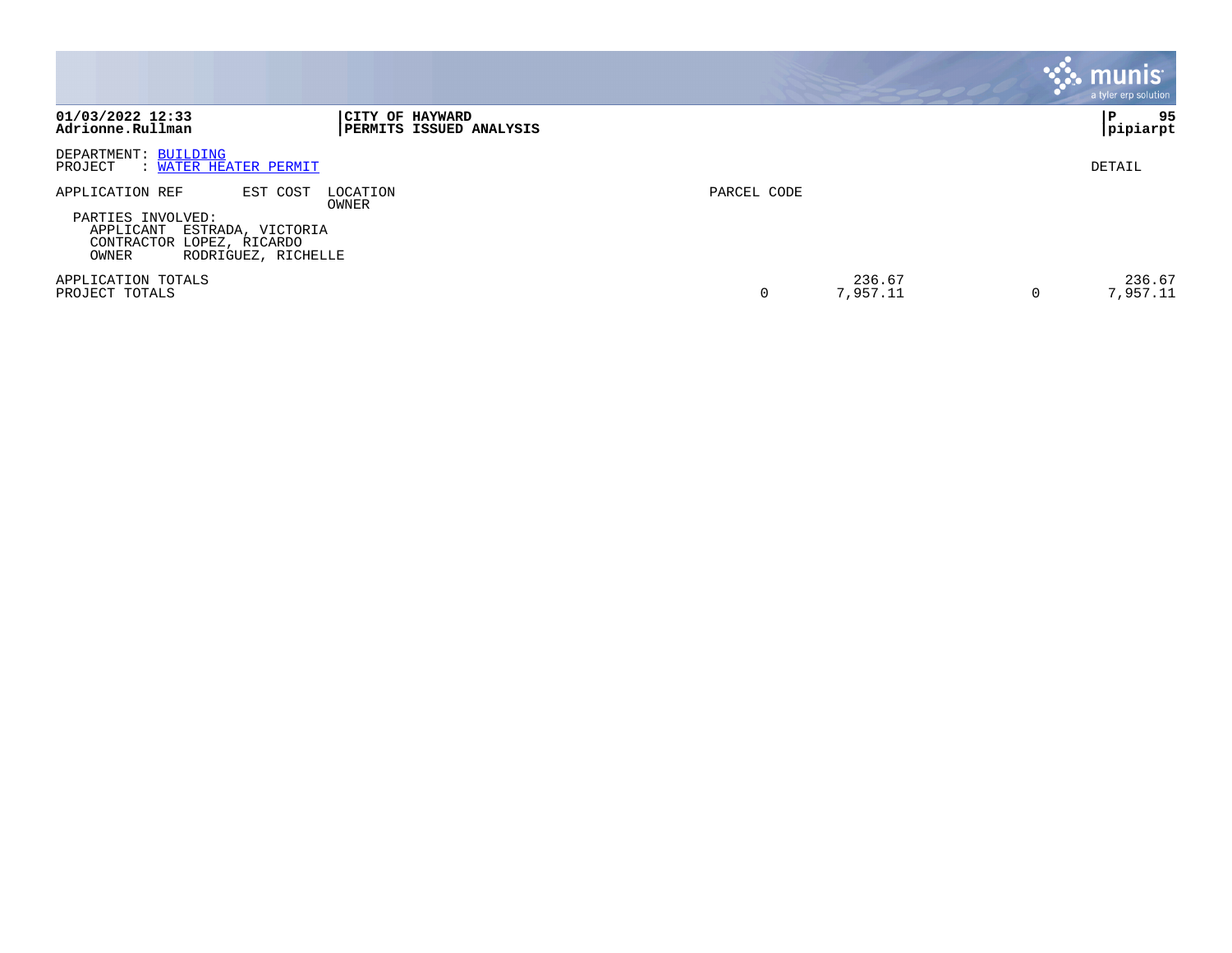|                                                                                                                    |                                 |                                     |                                                                                                                              |                                                      |                |                       | munis<br>a tyler erp solut <u>ion</u>  |
|--------------------------------------------------------------------------------------------------------------------|---------------------------------|-------------------------------------|------------------------------------------------------------------------------------------------------------------------------|------------------------------------------------------|----------------|-----------------------|----------------------------------------|
| 01/03/2022 12:33<br>Adrionne.Rullman                                                                               |                                 | CITY OF HAYWARD                     | <b>PERMITS ISSUED ANALYSIS</b>                                                                                               |                                                      |                |                       | P<br>96<br> pipiarpt                   |
| DEPARTMENT: BUILDING<br>PROJECT                                                                                    | : RETROFIT WINDOWS/DOORS        |                                     |                                                                                                                              |                                                      |                |                       | DETAIL                                 |
| APPLICATION REF                                                                                                    | EST COST                        | LOCATION<br>OWNER                   |                                                                                                                              | PARCEL CODE                                          |                |                       |                                        |
| 202105823                                                                                                          | 11,197                          | 25409 Modoc Ct<br>HARJATI, TJHUNINA |                                                                                                                              | $445 - 0100 - 078 - 00$                              |                |                       |                                        |
| PERMIT NUMBER<br>BI202105823<br>DESC OF WORK:<br>replace 3 retrofit windows like for like                          | TYPE<br><b>WINDOWS</b>          | STATUS<br><b>ISSUED</b>             | EST COST ISSUED<br>EXPIRES<br>11,197 12/13/21 06/11/22                                                                       | PERMITS 12/01/21 - 12/31/21<br>EST VALUE<br>$\Omega$ | FEES<br>675.86 | EST VALUE<br>$\Omega$ | PERMITS YEAR TO DATE<br>FEES<br>675.86 |
| PARTIES INVOLVED:<br>APPLICANT JEMICO LLC<br>CONTRACTOR JEMICO LLC<br>OWNER                                        | HARJATI, TJHUNINA               |                                     |                                                                                                                              |                                                      |                |                       |                                        |
| APPLICATION TOTALS                                                                                                 |                                 |                                     |                                                                                                                              |                                                      | 675.86         |                       | 675.86                                 |
| 202105988                                                                                                          | 16,480                          | 25885 Kay Ave<br>SHELTON, KELLY C   |                                                                                                                              | $442 - 0071 - 062 - 00$                              |                |                       |                                        |
| PERMIT NUMBER<br>BI202105988<br>DESC OF WORK:                                                                      | TYPE<br><b>WINDOWS</b>          | STATUS<br><b>ISSUED</b>             | EST COST ISSUED<br>EXPIRES<br>16,480 12/02/21 05/31/22                                                                       | PERMITS 12/01/21 - 12/31/21<br>EST VALUE<br>0        | FEES<br>705.80 | EST VALUE<br>0        | PERMITS YEAR TO DATE<br>FEES<br>705.80 |
| PARTIES INVOLVED:<br>CONTRACTOR HOME DEPOT USA INC<br>OWNER                                                        | SHELTON, KELLY C                |                                     | RETROFIT 7 VINYL WINDOWS (4: BED, 1: BATH, FAMILY RM, BREAK)<br>& 3 VINYL BEDROOM PATIO DOORS, LIKE FOR LIKE, NO SIZE CHANGE |                                                      |                |                       |                                        |
| APPLICATION TOTALS                                                                                                 |                                 |                                     |                                                                                                                              |                                                      | 705.80         |                       | 705.80                                 |
| 202106183                                                                                                          | 626                             | 21117 Gary Dr 106D                  | NOBLE, WILLIAM E & ALAYNE L TRS                                                                                              | $415 - 0252 - 292 - 00$                              |                |                       |                                        |
| PERMIT NUMBER<br>BI202106183<br>DESC OF WORK:                                                                      | TYPE<br><b>WINDOWS</b>          | STATUS<br><b>ISSUED</b>             | EST COST ISSUED<br>EXPIRES<br>626 12/13/21 06/11/22                                                                          | PERMITS 12/01/21 - 12/31/21<br>EST VALUE<br>$\Omega$ | FEES<br>207.39 | EST VALUE<br>$\Omega$ | PERMITS YEAR TO DATE<br>FEES<br>207.39 |
| PARTIES INVOLVED:<br>APPLICANT COMMUNITY RECONSTRUCTION SOLUTIONS<br>CONTRACTOR COMMUNITY RECONSTRUCTION SOLUTIONS |                                 |                                     | REMOVE AND REPLACE UNIT 106 R&R WINDOWS AT BATHROOM. REMOVE<br>STUCCI AROUND WINDOW. FLASHING AND MEMBRANE. PATCH STUCCO     |                                                      |                |                       |                                        |
| OWNER                                                                                                              | NOBLE, WILLIAM E & ALAYNE L TRS |                                     |                                                                                                                              |                                                      |                |                       |                                        |
| APPLICATION TOTALS                                                                                                 |                                 |                                     |                                                                                                                              |                                                      | 207.39         |                       | 207.39                                 |
| 202106184                                                                                                          | 1,613                           | 21062 Gary Dr 312A                  | PRASED, ANANDA & SEN SHARMISTHA                                                                                              | $415 - 0252 - 166 - 00$                              |                |                       |                                        |
|                                                                                                                    |                                 |                                     |                                                                                                                              | PERMITS 12/01/21 - 12/31/21                          |                |                       | PERMITS YEAR TO DATE                   |